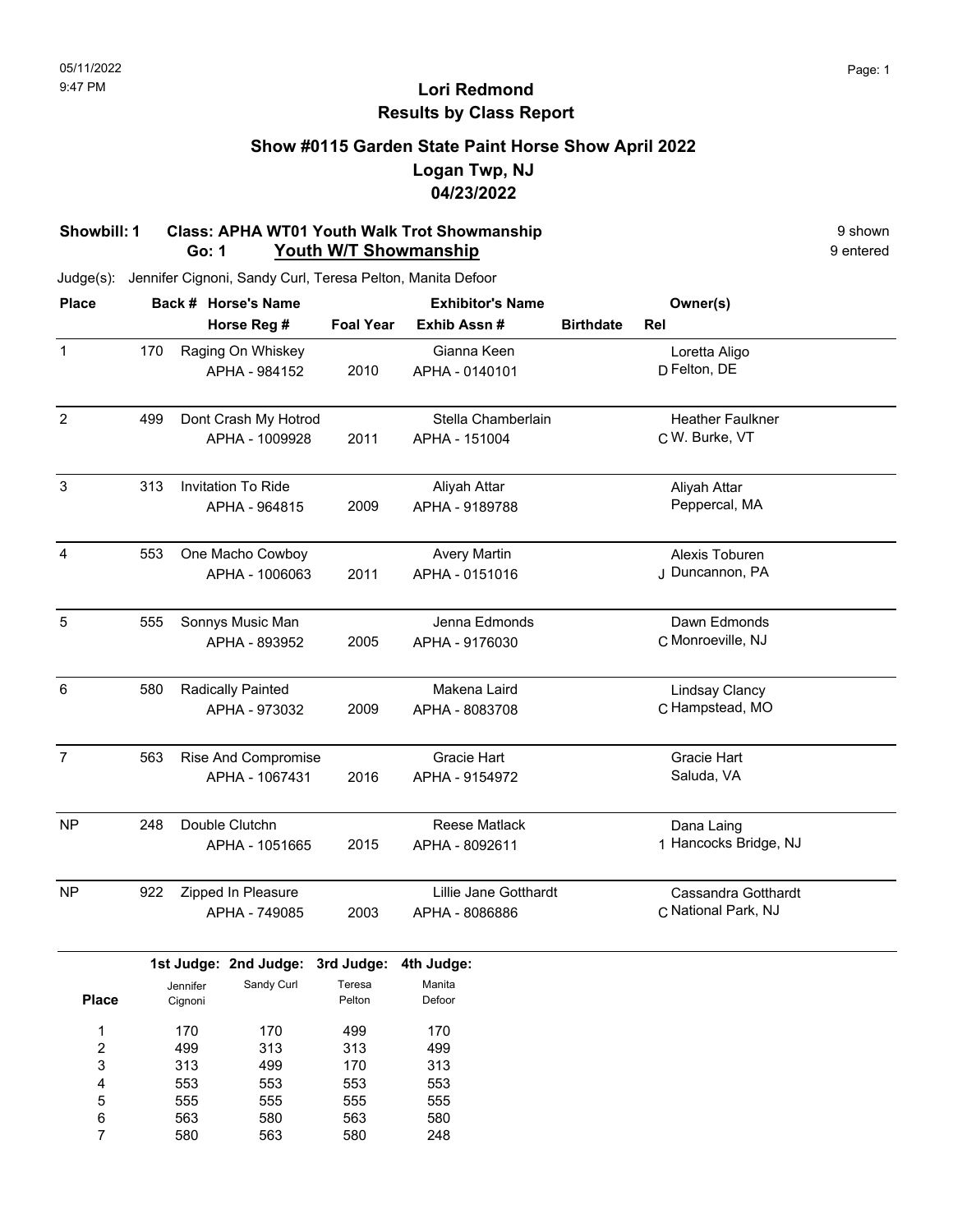## **Show #0115 Garden State Paint Horse Show April 2022 Logan Twp, NJ 04/23/2022**

#### **Showbill: 3 Class: APHA AWT1 Amateur Walk Trot Showmanship 16 Shown 16 shown Go: 1 Amateur W/T Showmanship** 16 entered

| <b>Place</b>   |     | Back # Horse's Name        |                  | <b>Exhibitor's Name</b> | Owner(s)            |  |
|----------------|-----|----------------------------|------------------|-------------------------|---------------------|--|
|                |     | Horse Reg #                | <b>Foal Year</b> | Exhib Assn #            | Rel                 |  |
| $\mathbf{1}$   | 298 | Simon Says Ima Lady        |                  | Ashley Moser            | <b>Ashley Moser</b> |  |
|                |     | APHA - 1080356             | 2017             | APHA - 8986147          | O Magnolia, NJ      |  |
| $\overline{2}$ | 366 | <b>Pretty Machine</b>      |                  | Andrea Mello            | Andrea Mello        |  |
|                |     | APHA - 1036100             | 2013             | APHA - 9174444          | Wakefield, MA       |  |
| $\sqrt{3}$     | 390 | Party With The Artist      |                  | Leslie Sheetz           | Leslie Sheetz       |  |
|                |     | APHA - 1039541             | 2014             | APHA - 8627957          | Z Delta, PA         |  |
| 4              | 285 | <b>Black Market Assets</b> |                  | Melissa Hetzell         | Melissa Hetzell     |  |
|                |     | APHA - 1098762             | 2019             | APHA - 8525458          | Z Bridgeton, NJ     |  |
| 5              | 925 | <b>Batt Girl Lopin</b>     |                  | <b>Betsy Leager</b>     | <b>Betsy Leager</b> |  |
|                |     | APHA - 1058752             | 2015             | APHA - 8895315          | Sudlersville, MD    |  |
| $\,6\,$        | 410 | Clearly Two Cool           |                  | Julia MacKeil           | Julia MacKeil       |  |
|                |     | APHA - 947091              | 2008             | APHA - 9182974          | Z Reading, MA       |  |
| $\overline{7}$ |     | 1756 Zippyshotassets       |                  | Julie Pino              | Julie Pino          |  |
|                |     | APHA - 1052948             | 2015             | APHA - 8969894          | Z Waterford, NJ     |  |
| <b>NP</b>      | 170 | Raging On Whiskey          |                  | Loretta Aligo           | Loretta Aligo       |  |
|                |     | APHA - 984152              | 2010             | APHA - 0070250          | Z Felton, DE        |  |
| <b>NP</b>      | 178 | Painted Up The Assets      |                  | Sarah Brenn             | Sarah Brenn         |  |
|                |     | APHA - 1035818             | 2013             | APHA - 149956           | Reading, PA         |  |
| <b>NP</b>      | 281 | All B A Sensation          |                  | Samantha Mason          | Samantha Mason      |  |
|                |     | APHA - 1088859             | 2018             | APHA - 8676805          | Z Vineland, NJ      |  |
| <b>NP</b>      | 512 | Above All                  |                  | <b>Holly Byrnes</b>     | <b>Holly Byrnes</b> |  |
|                |     | APHA - 938275              | 2008             | APHA - 0130829          | Z Chalfont, PA      |  |
| <b>NP</b>      | 522 | Elazybeth Taylor           |                  | Thomas Kruysman         | Debbie Jones        |  |
|                |     | APHA - 1059853             | 2015             | APHA - 8523738          | Pilesgroove, NJ     |  |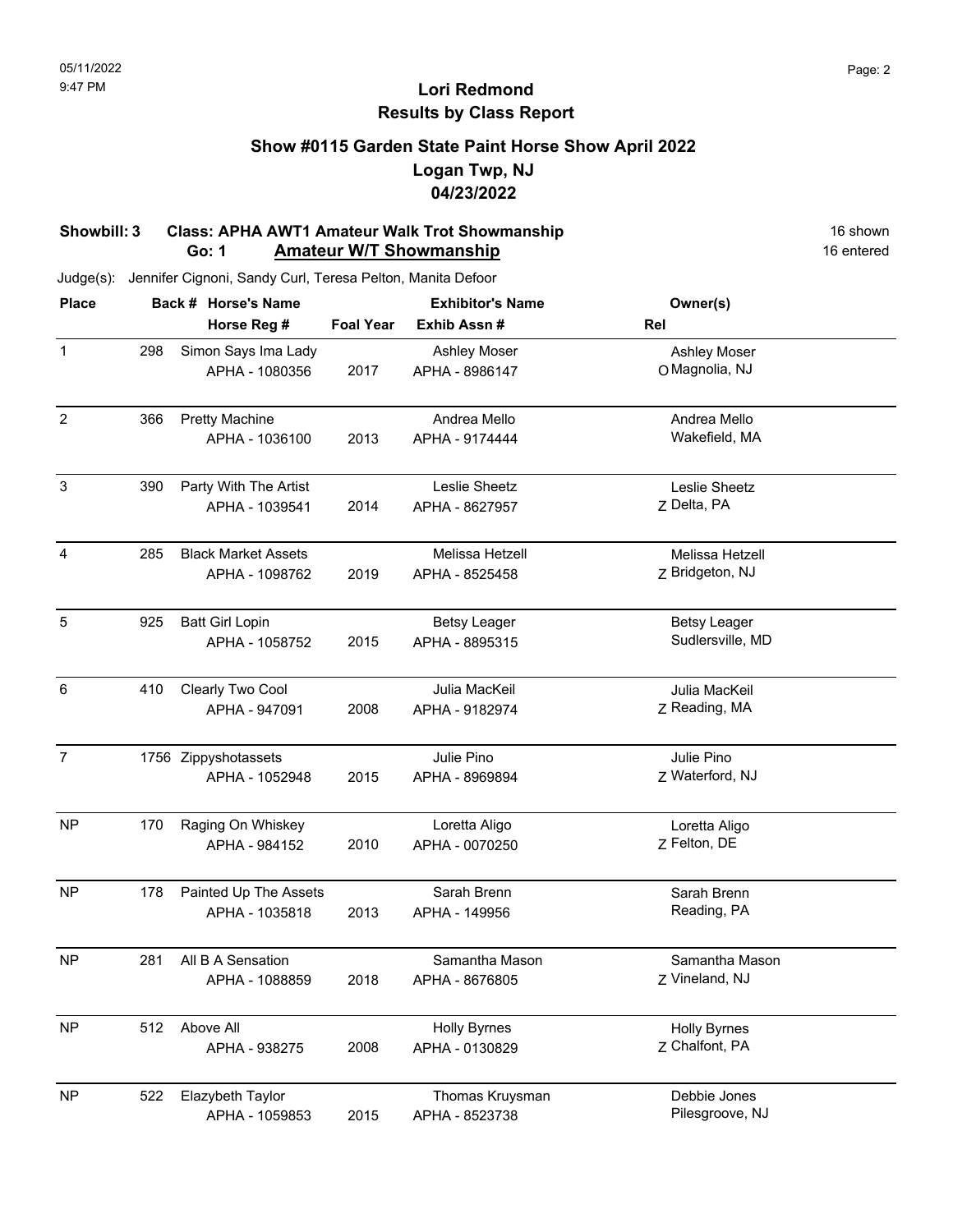#### **Show #0115 Garden State Paint Horse Show April 2022**

**Logan Twp, NJ 04/23/2022**

| <b>NP</b> | 538 | Sheza Fabulous Asset<br>APHA - 1108387 | 2020 | Jennifer Matlack<br>APHA - 8076145    | Jennifer Matlack<br>7 Salem, NJ                     |
|-----------|-----|----------------------------------------|------|---------------------------------------|-----------------------------------------------------|
| <b>NP</b> | 542 | Hidden Zipper<br>APHA - 965008         | 2009 | Victoria Martin<br>APHA - 8072138     | Victoria Martin<br>7 Lancaster, PA                  |
| <b>NP</b> | 911 | <b>Too Pretty</b><br>APHA - 1099399    | 2019 | Elise Fernstrom<br>APHA - 8548134     | David W & Elise M Fernstrom<br>P Pomfret Center, CT |
| <b>NP</b> | 922 | Zipped In Pleasure<br>APHA - 749085    | 2003 | Cassandra Gotthardt<br>APHA - 8079285 | Cassandra Gotthardt<br>7 National Park, NJ          |

|              |          | 1st Judge: 2nd Judge: 3rd Judge: 4th Judge: |        |        |
|--------------|----------|---------------------------------------------|--------|--------|
|              | Jennifer | Sandy Curl                                  | Teresa | Manita |
| <b>Place</b> | Cignoni  |                                             | Pelton | Defoor |
| 1            | 366      | 298                                         | 298    | 390    |
| 2            | 298      | 410                                         | 366    | 285    |
| 3            | 390      | 366                                         | 390    | 298    |
| 4            | 925      | 390                                         | 285    | 366    |
| 5            | 285      | 285                                         | 925    | 925    |
| 6            | 1756     | 925                                         | 410    | 410    |
|              | 410      | 1756                                        | 1756   | 281    |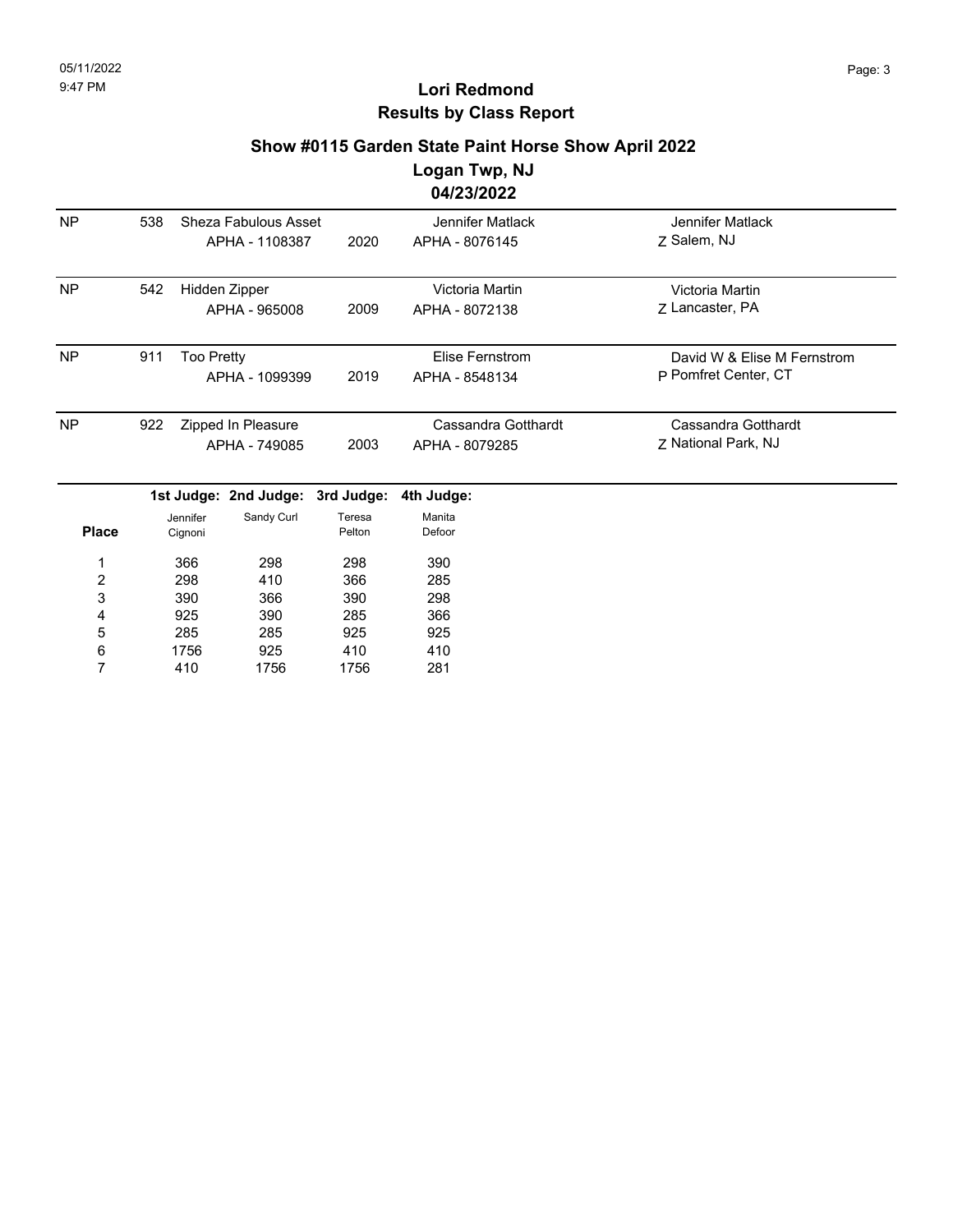### **Show #0115 Garden State Paint Horse Show April 2022 Logan Twp, NJ 04/23/2022**

#### **Showbill: 4 Class: APHA NSH1 Novice Amateur Showmanship** 20 shown 20 shown<br> **Go: 1 Novice Amt Showmanship** 20 entered **Go: 1 Novice Amt Showmanship**

| <b>Place</b>   |     | Back # Horse's Name        |                  | <b>Exhibitor's Name</b> | Owner(s)              |  |
|----------------|-----|----------------------------|------------------|-------------------------|-----------------------|--|
|                |     | Horse Reg #                | <b>Foal Year</b> | Exhib Assn#             | Rel                   |  |
| $\mathbf{1}$   | 645 | Hes A Famous Playboy       |                  | Heidi Novak             | Heidi Novak           |  |
|                |     | APHA - 968431              | 2008             | APHA - 8318391          | Dunstable, MA         |  |
| $\overline{2}$ | 494 | <b>Big Driller</b>         |                  | Scott Berry             | Scott Berry           |  |
|                |     | APHA - 1026514             | 2011             | APHA - 7078514          | Z Northfield, NH      |  |
| $\mathbf{3}$   | 200 | Seek No More               |                  | <b>Emily Fackler</b>    | <b>Emily Fackler</b>  |  |
|                |     | APHA - 01043981            | 2014             | APHA - 8987946          | Salem, NJ             |  |
| 4              | 461 | Roys Royce                 |                  | <b>Pearl Metcalf</b>    | <b>Pearl Metcalf</b>  |  |
|                |     | APHA - 795240              | 2004             | APHA - 8889752          | Z Monroeville, NJ     |  |
| 5              | 178 | Painted Up The Assets      |                  | Sarah Brenn             | Sarah Brenn           |  |
|                |     | APHA - 1035818             | 2013             | APHA - 149956           | Reading, PA           |  |
| 5              | 553 | One Macho Cowboy           |                  | Alexis Toburen          | Alexis Toburen        |  |
|                |     | APHA - 1006063             | 2011             | APHA - 8943752          | Z Duncannon, PA       |  |
| $\overline{7}$ | 298 | Simon Says Ima Lady        |                  | <b>Ashley Moser</b>     | <b>Ashley Moser</b>   |  |
|                |     | APHA - 1080356             | 2017             | APHA - 8986147          | O Magnolia, NJ        |  |
| <b>NP</b>      | 114 | Almost Too Faded           |                  | <b>Hilary Chapin</b>    | <b>Hilary Chapin</b>  |  |
|                |     | APHA - 1067181             | 2016             | APHA - 9162773          | Z Milton, NH          |  |
| <b>NP</b>      | 265 | The Best Or Nothing        |                  | Jennifer Piette         | Christina Young       |  |
|                |     | APHA - 1057838             | 2015             | APHA - 122465           | MJay, VT              |  |
| <b>NP</b>      | 285 | <b>Black Market Assets</b> |                  | Melissa Hetzell         | Melissa Hetzell       |  |
|                |     | APHA - 1098762             | 2019             | APHA - 8525458          | Z Bridgeton, NJ       |  |
| <b>NP</b>      | 289 | ExclusivelyHeavenSent      |                  | <b>Shirley Martin</b>   | <b>Shirley Martin</b> |  |
|                |     | APHA - 1012389             | 2011             | APHA - 8951817          | Southampton, NJ       |  |
| <b>NP</b>      | 366 | <b>Pretty Machine</b>      |                  | Andrea Mello            | Andrea Mello          |  |
|                |     | APHA - 1036100             | 2013             | APHA - 9174444          | Wakefield, MA         |  |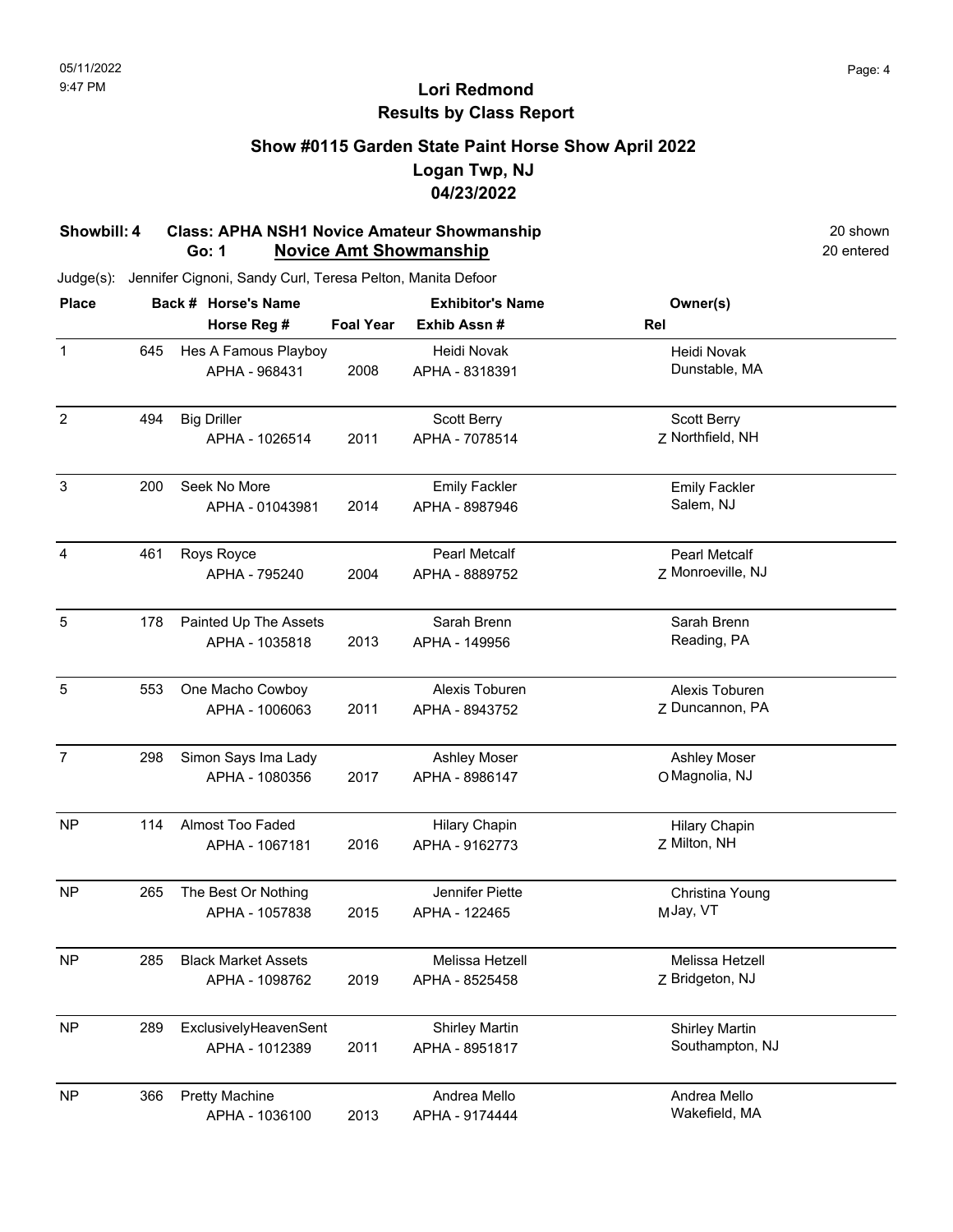## **Lori Redmond Results by Class Report**

#### **Show #0115 Garden State Paint Horse Show April 2022**

**Logan Twp, NJ 04/23/2022**

| <b>NP</b>    | 390 |                     | Party With The Artist     |                  | Leslie Sheetz          | Leslie Sheetz          |
|--------------|-----|---------------------|---------------------------|------------------|------------------------|------------------------|
|              |     |                     | APHA - 1039541            | 2014             | APHA - 8627957         | Z Delta, PA            |
| <b>NP</b>    | 410 |                     | Clearly Two Cool          |                  | Julia MacKeil          | Julia MacKeil          |
|              |     |                     | APHA - 947091             | 2008             | APHA - 9182974         | Z Reading, MA          |
| <b>NP</b>    | 420 |                     | Rapt In Assets            |                  | Katie Ridgway          | Katie Ridgway          |
|              |     |                     | APHA - 941604             | 2008             | APHA - 8949229         | C Salem, NJ            |
| <b>NP</b>    | 448 |                     | Will Be Scenic            |                  | <b>Megan Armstrong</b> | <b>Megan Armstrong</b> |
|              |     |                     | APHA - 1017304            | 2012             | APHA - 8073341         | Z W Danville, VT       |
| <b>NP</b>    | 856 |                     | Daddy Chromed My Ride     |                  | Caitlin Kernan         | Caitlin Kernan         |
|              |     |                     | APHA - 1090396            | 2018             | APHA - 8579911         | Manchester, NY         |
| <b>NP</b>    |     |                     | 1371 Hilfiger Hes Special |                  | Nicole Banach          | Nicole Banach          |
|              |     |                     | APHA - 989890             | 2010             | APHA - 8722740         | Z Pemberton, NJ        |
| <b>NP</b>    |     |                     | 1756 Zippyshotassets      |                  | Julie Pino             | Julie Pino             |
|              |     |                     | APHA - 1052948            | 2015             | APHA - 8969894         | Z Waterford, NJ        |
| <b>NP</b>    |     |                     | 2222 An Amazing End       |                  | Nalyn Hetzell Pierce   | Nalyn Hetzell Pierce   |
|              |     |                     | APHA - 1009537            | 2011             | APHA - 8532637         | Ζ                      |
|              |     |                     | 1st Judge: 2nd Judge:     | 3rd Judge:       | 4th Judge:             |                        |
| <b>Place</b> |     | Jennifer<br>Cignoni | Sandy Curl                | Teresa<br>Pelton | Manita<br>Defoor       |                        |
| 1            |     | 553                 | 645                       | 645              | 645                    |                        |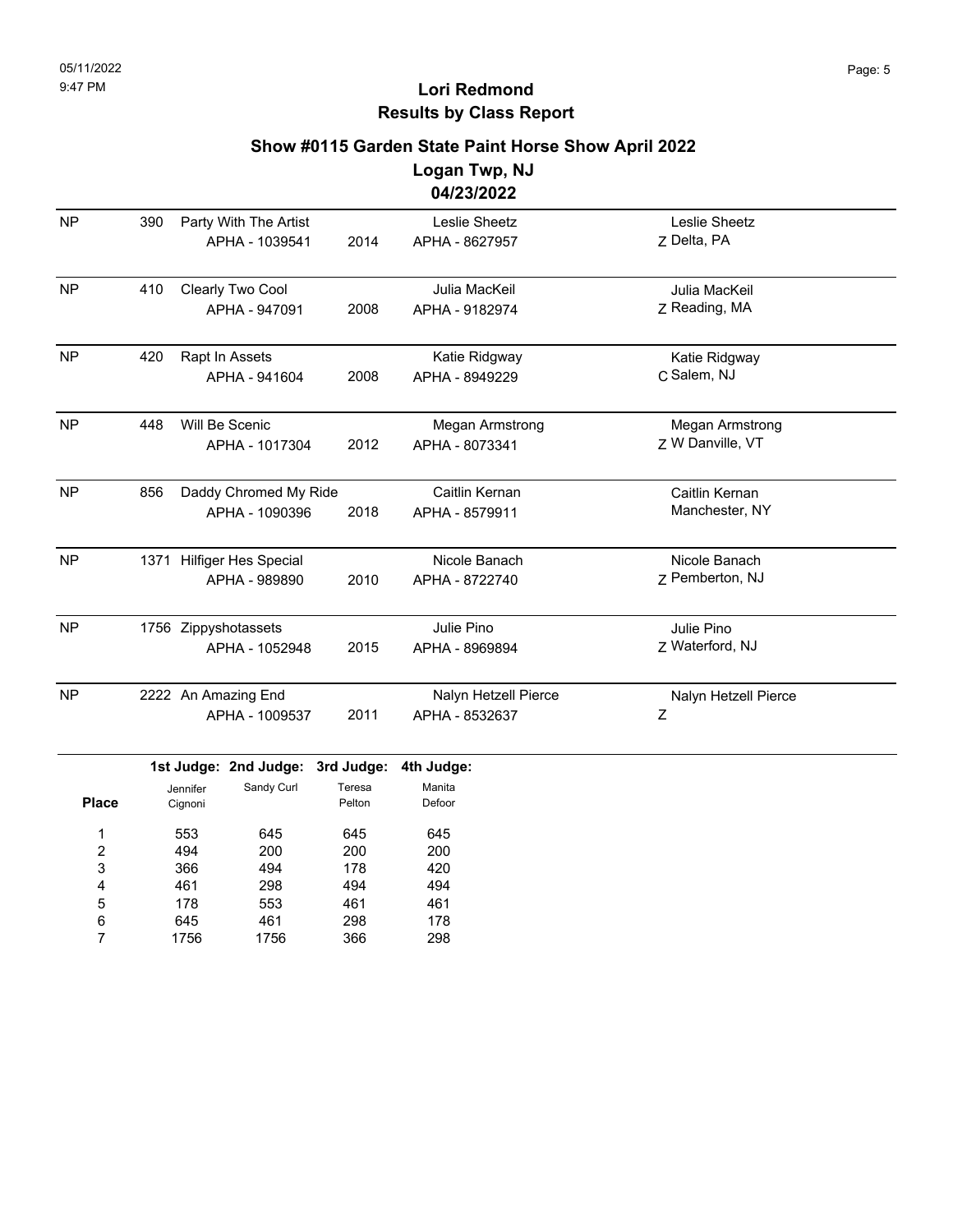### **Show #0115 Garden State Paint Horse Show April 2022 Logan Twp, NJ 04/23/2022**

#### **Showbill: 5 Class: APHA ASH1 Amateur Showmanship All Ages** 20 shown<br> **Go: 1 Amateur Showmanship** 20 **Amateur Showmanship Go: 1 Amateur Showmanship**

| <b>Place</b>   |     | Back # Horse's Name                        | <b>Exhibitor's Name</b> |                                               | Owner(s)                                        |
|----------------|-----|--------------------------------------------|-------------------------|-----------------------------------------------|-------------------------------------------------|
|                |     | Horse Reg #                                | <b>Foal Year</b>        | Exhib Assn#                                   | Rel                                             |
| $\mathbf{1}$   | 636 | <b>Invited Sensation</b><br>APHA - 1035103 | 2013                    | Mannetta McAvaddy<br>APHA - 0106150           | Mannetta McAvaddy<br>Z Vineland, NJ             |
| $\overline{2}$ | 589 | Midas Well Dream Big<br>APHA - 0157632     | 2016                    | Larissa Kurman<br>APHA - 8728858              | Larissa Kurman<br>Z Frederick, MD               |
| $\sqrt{3}$     |     | 1756 Zippyshotassets<br>APHA - 1052948     | 2015                    | Julie Pino<br>APHA - 8969894                  | Julie Pino<br>Z Waterford, NJ                   |
| 4              | 506 | Only Lopin<br>APHA - 1046360               | 2014                    | Marissa Campbell<br>APHA - 8922254            | Marissa Campbell<br>Mt Laurel, NJ               |
| 5              | 645 | Hes A Famous Playboy<br>APHA - 968431      | 2008                    | Heidi Novak<br>APHA - 8318391                 | Heidi Novak<br>Dunstable, MA                    |
| 5              | 857 | My Secret Code<br>APHA - 1049399           | 2015                    | Adina Walker<br>APHA - 8473971                | Adina Walker<br>Z Barclay, MD                   |
| $\overline{7}$ | 281 | All B A Sensation<br>APHA - 1088859        | 2018                    | Samantha Mason<br>APHA - 8676805              | Samantha Mason<br>Z Vineland, NJ                |
| $\overline{7}$ | 494 | <b>Big Driller</b><br>APHA - 1026514       | 2011                    | Scott Berry<br>APHA - 7078514                 | Scott Berry<br>Z Northfield, NH                 |
| $\overline{7}$ |     | 1306 Back In Luv<br>APHA - 964814          | 2009                    | Danielle Manganaro Mitchell<br>APHA - 8840863 | Danielle Manganaro Mitchell<br>Z Pilesgrove, NJ |
| <b>NP</b>      | 178 | Painted Up The Assets<br>APHA - 1035818    | 2013                    | Sarah Brenn<br>APHA - 149956                  | Sarah Brenn<br>Reading, PA                      |
| <b>NP</b>      | 190 | Got Ya Watching Me<br>APHA - 1081582       | 2017                    | Sharon Horn<br>APHA - 7094083                 | Sharon Horn<br>Stauton, PA                      |
| <b>NP</b>      | 265 | The Best Or Nothing<br>APHA - 1057838      | 2015                    | Christina Young<br>APHA - 0144579             | Christina Young<br>Z Jay, VT                    |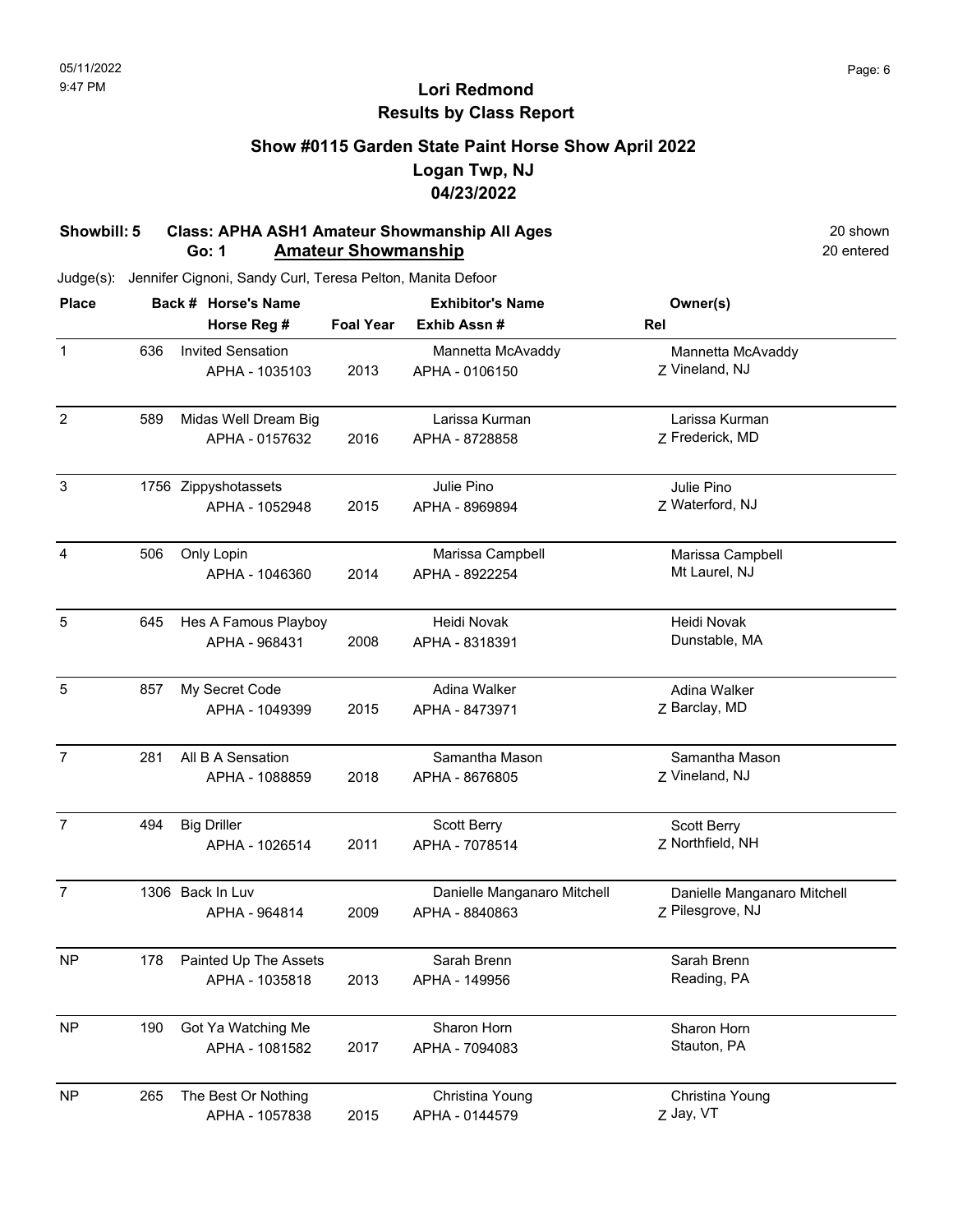### **Show #0115 Garden State Paint Horse Show April 2022**

**Logan Twp, NJ 04/23/2022**

|              |     |                                                            |                                | <u> 9412312922</u>                    |                                         |
|--------------|-----|------------------------------------------------------------|--------------------------------|---------------------------------------|-----------------------------------------|
| <b>NP</b>    | 285 | <b>Black Market Assets</b><br>APHA - 1098762               | 2019                           | Melissa Hetzell<br>APHA - 8525458     | Melissa Hetzell<br>Z Bridgeton, NJ      |
| <b>NP</b>    | 366 | <b>Pretty Machine</b><br>APHA - 1036100                    | 2013                           | Andrea Mello<br>APHA - 9174444        | Andrea Mello<br>Wakefield, MA           |
| <b>NP</b>    | 390 | Party With The Artist<br>APHA - 1039541                    | 2014                           | Leslie Sheetz<br>APHA - 8627957       | Leslie Sheetz<br>Z Delta, PA            |
| <b>NP</b>    | 453 | Only Be Good<br>APHA - 1034148                             | 2013                           | Jennifer Hart<br>APHA - 8492117       | Jennifer Hart<br>Z Saulda, VA           |
| <b>NP</b>    | 545 | Lopin For Cash<br>APHA - 1050555                           | 2015                           | <b>Bethany Healy</b><br>APHA - 131721 | James Healy<br>C Lincoln University, PA |
| <b>NP</b>    | 546 | <b>Company Appointment</b><br>APHA - 1041950               | 2014                           | Carlina Progin<br>APHA - 8911856      | Carlina Progin<br>Dover, PA             |
| <b>NP</b>    | 555 | Sonnys Music Man<br>APHA - 893952                          | 2005                           | Dawn Edmonds<br>APHA - 8770279        | Dawn Edmonds<br>Z Monroeville, NJ       |
| <b>NP</b>    | 917 | Paint Me Lazy<br>APHA - 1036902                            | 2013                           | Gabrielle Bradway<br>APHA - 8905121   | Gabrielle Bradway<br>Warrenton, VA      |
| <b>Place</b> |     | 1st Judge: 2nd Judge:<br>Sandy Curl<br>Jennifer<br>Cignoni | 3rd Judge:<br>Teresa<br>Pelton | 4th Judge:<br>Manita<br>Defoor        |                                         |

636 589 494 1306 1756 857 390 589 636 857 506 1756 390 645 636 589 281 1756 645 506 494 636 589 1756 506 645 1306 281 1 2 3 4 5 6 7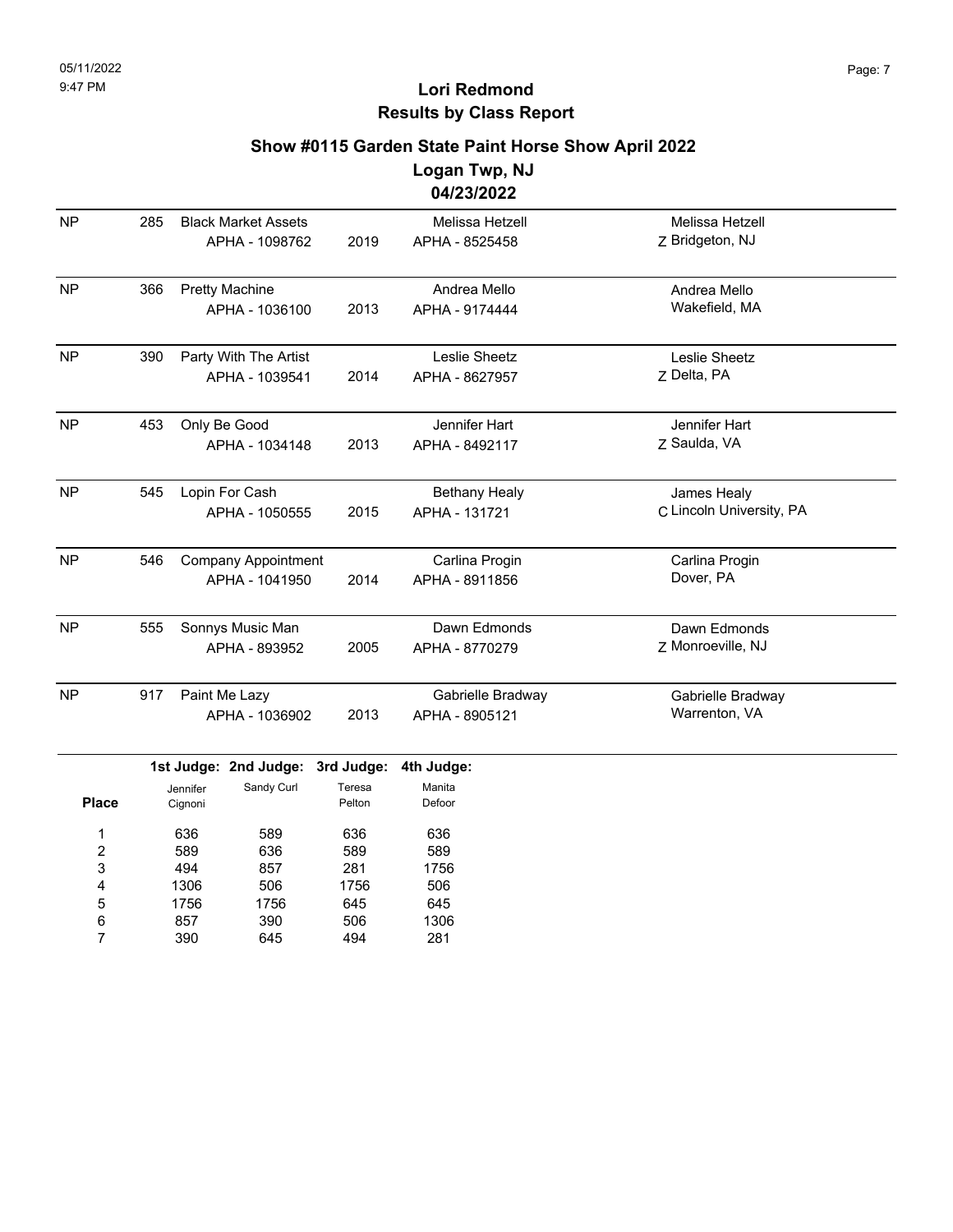## **Show #0115 Garden State Paint Horse Show April 2022 Logan Twp, NJ 04/23/2022**

#### **Showbill: 6 Class: APHA VSH1 Novice Youth Showmanship** 11 shown 11 shown **Go: 1 Novice Youth Showmanship** 11 entered

| <b>Place</b>          |                              | Back # Horse's Name          |                   | <b>Exhibitor's Name</b> |                   | Owner(s)               |  |
|-----------------------|------------------------------|------------------------------|-------------------|-------------------------|-------------------|------------------------|--|
|                       |                              | Horse Reg #                  | <b>Foal Year</b>  | Exhib Assn#             | <b>Birthdate</b>  | Rel                    |  |
| $\mathbf{1}$          | 337                          | <b>Entirely Smooth Movin</b> |                   | Ava Stanker             |                   | Ava Stanker            |  |
|                       |                              | APHA - 989359                | 2010              | APHA - 0135242          |                   | Bridgeton, NJ          |  |
| $\overline{c}$        |                              | 1092 VS Too Die For          |                   | Erin McDonough          |                   | Sheila McDonough       |  |
|                       |                              | APHA - 1054580               | 2015              | APHA - 147304           |                   | $\mathsf C$            |  |
| $\mathbf{3}$          | 517                          | Sugar On The Rim             |                   | <b>Brittany Webber</b>  |                   | <b>Brittany Webber</b> |  |
|                       | APHA - 01089532              | 2018                         | APHA - 8973278    |                         | S Lyndonville, VT |                        |  |
| $\overline{4}$<br>480 | <b>Entirely Sumthin Else</b> |                              | Francesca Collini |                         | Danielle Collini  |                        |  |
|                       |                              | APHA - 1009427               | 2011              | APHA - 9156079          |                   | H, NJ                  |  |
| 5                     |                              | 1033 VS Got A Rhythm         |                   | Lyla McCormick          |                   | Lyla McCormick         |  |
|                       |                              | APHA - 1061575               | 2016              | APHA - 9182738          |                   | Lynfield, MA           |  |
| 5                     |                              | 1495 Invite The Invester     |                   | Kadence Bonacci         |                   | Kadence Bonacci        |  |
|                       |                              | APHA - 1032425               | 2013              | APHA - 8990412          |                   | Pemberton, NJ          |  |
| $\overline{7}$        | 170                          | Raging On Whiskey            |                   | Gianna Keen             |                   | Loretta Aligo          |  |
|                       |                              | APHA - 984152                | 2010              | APHA - 0140101          |                   | D Felton, DE           |  |
| <b>NP</b>             | 539                          | Laid Back Luvah              |                   | Evelyn Bowe             |                   | Evelyn Bowe            |  |
|                       |                              | APHA - 1080396               | 2017              | APHA - 150906           |                   | Z Mullicatill, NJ      |  |
| <b>NP</b>             | 588                          | The Fan Favorite             |                   | Hannah Best             |                   | Hannah Best            |  |
|                       |                              | APHA - 1068230               | 2016              | APHA - 9188761          |                   | Z Dover, DE            |  |
| <b>NP</b>             |                              | 1216 Say No Way Jose         |                   | Kiaina Kennon           |                   | Kiaina Kennon          |  |
|                       |                              | APHA - 884843                | 2006              | APHA - 9189047          |                   | Z Lyon, MA             |  |
| <b>NP</b>             |                              | 1802 Up At All Hours         |                   | Aria Solemina           |                   | Aria Solemina          |  |
|                       |                              | APHA - 000943119             | 2007              | APHA - 9174658          |                   | Saugus, MA             |  |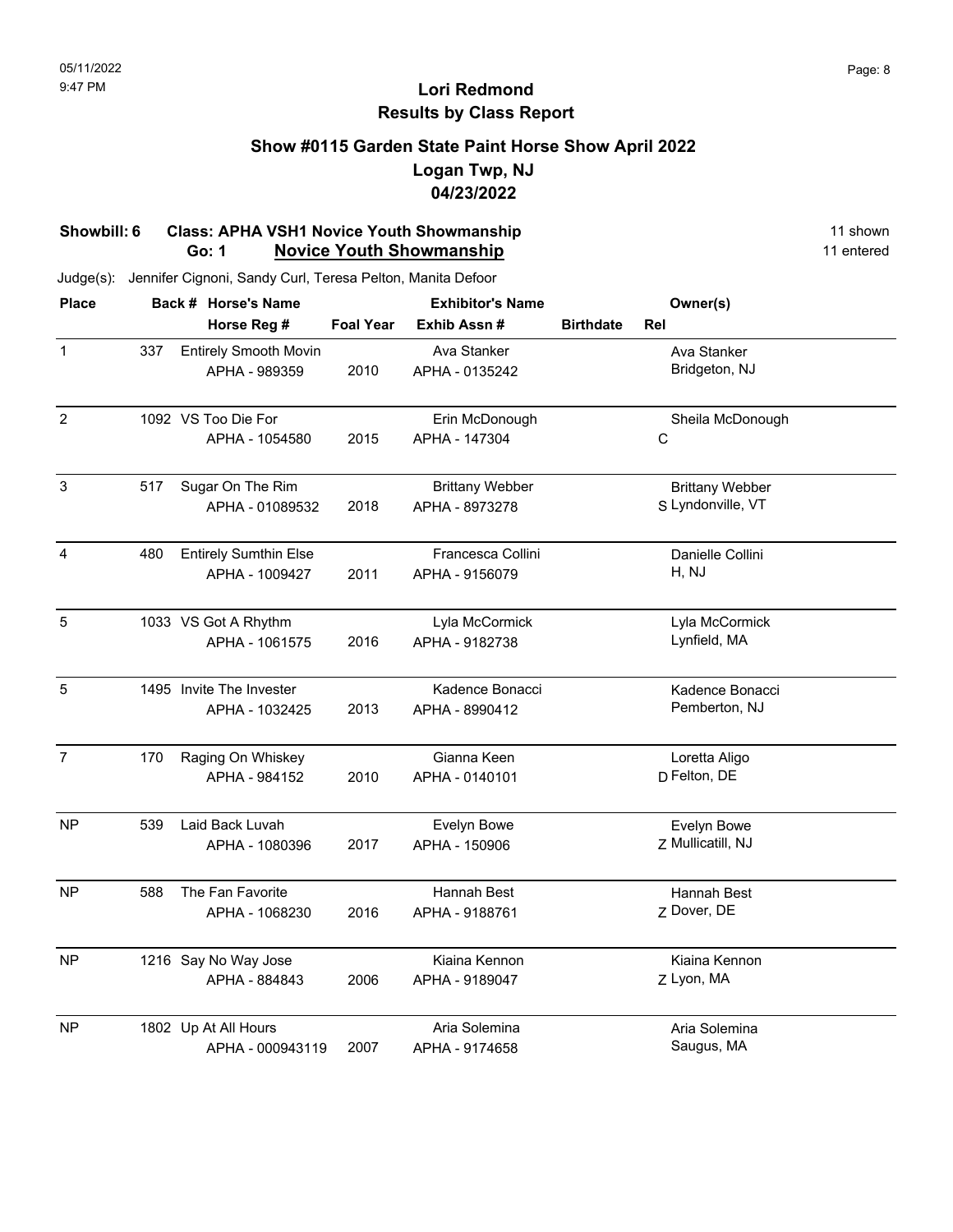### **Show #0115 Garden State Paint Horse Show April 2022 Logan Twp, NJ 04/23/2022**

|       |                     | 1st Judge: 2nd Judge: 3rd Judge: |                  | 4th Judge:       |  |
|-------|---------------------|----------------------------------|------------------|------------------|--|
| Place | Jennifer<br>Cignoni | Sandy Curl                       | Teresa<br>Pelton | Manita<br>Defoor |  |
|       |                     |                                  |                  |                  |  |
| 1     | 337                 | 337                              | 337              | 337              |  |
| 2     | 517                 | 1092                             | 170              | 517              |  |
| 3     | 1495                | 480                              | 1092             | 1216             |  |
| 4     | 1033                | 1033                             | 480              | 1092             |  |
| 5     | 480                 | 517                              | 1495             | 1033             |  |
| 6     | 170                 | 1495                             | 1216             | 1495             |  |
|       | 1092                | 170                              | 1033             | 480              |  |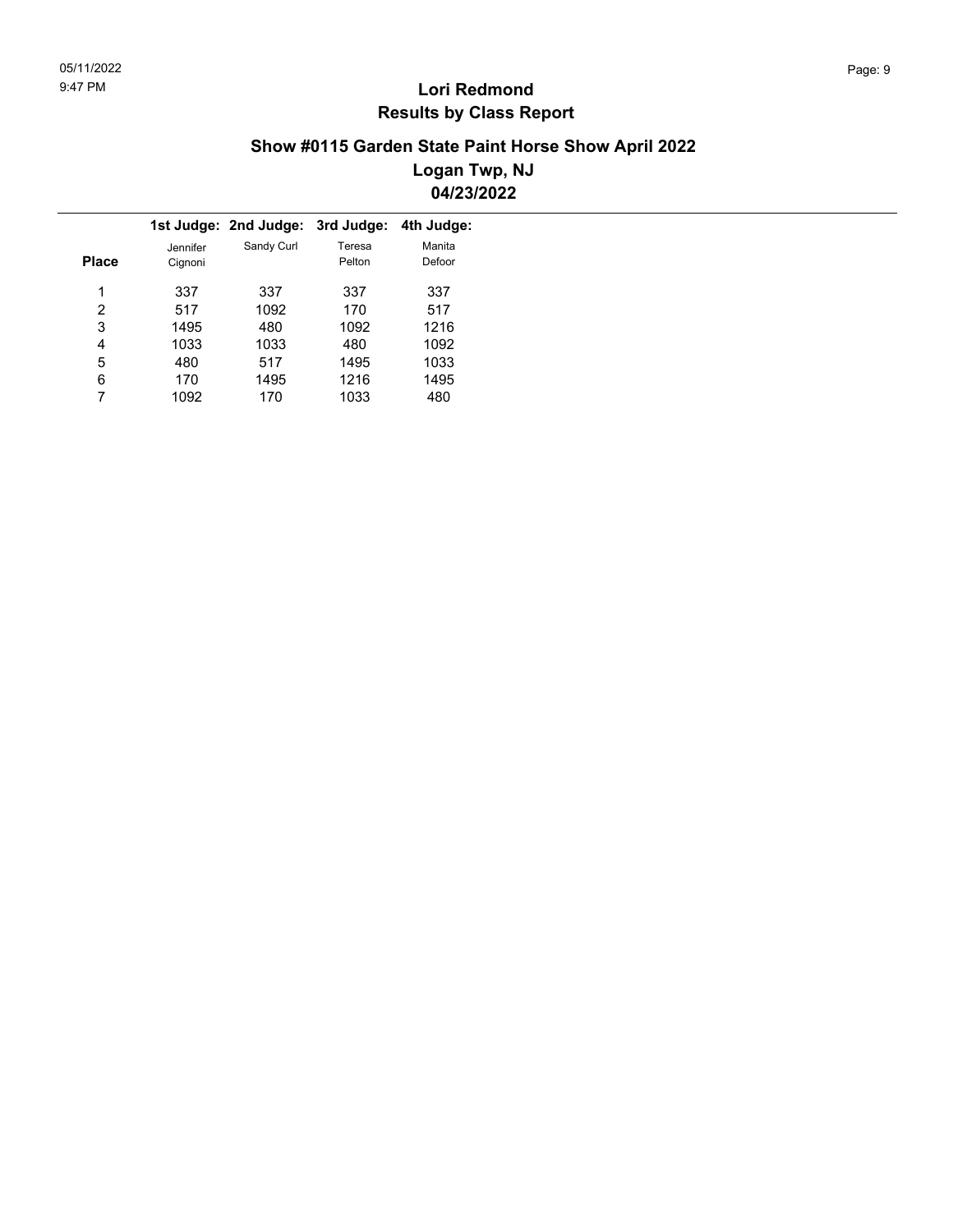## **Show #0115 Garden State Paint Horse Show April 2022 Logan Twp, NJ 04/23/2022**

#### **Showbill: 7 Class: APHA YSH2 Youth Showmanship 13 & Under** 3 Shown 3 shown **Go: 1 Youth Showmanship 13 & Under** 3 entered

| <b>Place</b>   |     |          | Back # Horse's Name          | <b>Exhibitor's Name</b> |                |                  | Owner(s)       |  |
|----------------|-----|----------|------------------------------|-------------------------|----------------|------------------|----------------|--|
|                |     |          | Horse Reg #                  | <b>Foal Year</b>        | Exhib Assn#    | <b>Birthdate</b> | Rel            |  |
|                | 337 |          | <b>Entirely Smooth Movin</b> |                         | Ava Stanker    |                  | Ava Stanker    |  |
|                |     |          | APHA - 989359                | 2010                    | APHA - 0135242 |                  | Bridgeton, NJ  |  |
| 2              |     |          | 1033 VS Got A Rhythm         |                         | Lyla McCormick |                  | Lyla McCormick |  |
|                |     |          | APHA - 1061575               | 2016                    | APHA - 9182738 |                  | Lynfield, MA   |  |
| 3              |     |          | 1802 Up At All Hours         |                         | Aria Solemina  |                  | Aria Solemina  |  |
|                |     |          | APHA - 000943119             | 2007                    | APHA - 9174658 |                  | Saugus, MA     |  |
|                |     |          | 1st Judge: 2nd Judge:        | 3rd Judge:              | 4th Judge:     |                  |                |  |
|                |     | Jennifer | Sandy Curl                   | Teresa                  | Manita         |                  |                |  |
| <b>Place</b>   |     | Cignoni  |                              | Pelton                  | Defoor         |                  |                |  |
| 1              |     | 337      | 337                          | 337                     | 337            |                  |                |  |
| $\overline{c}$ |     | 1033     | 1802                         | 1033                    | 1033           |                  |                |  |
| 3              |     | 1802     | 1033                         | 1802                    | 1802           |                  |                |  |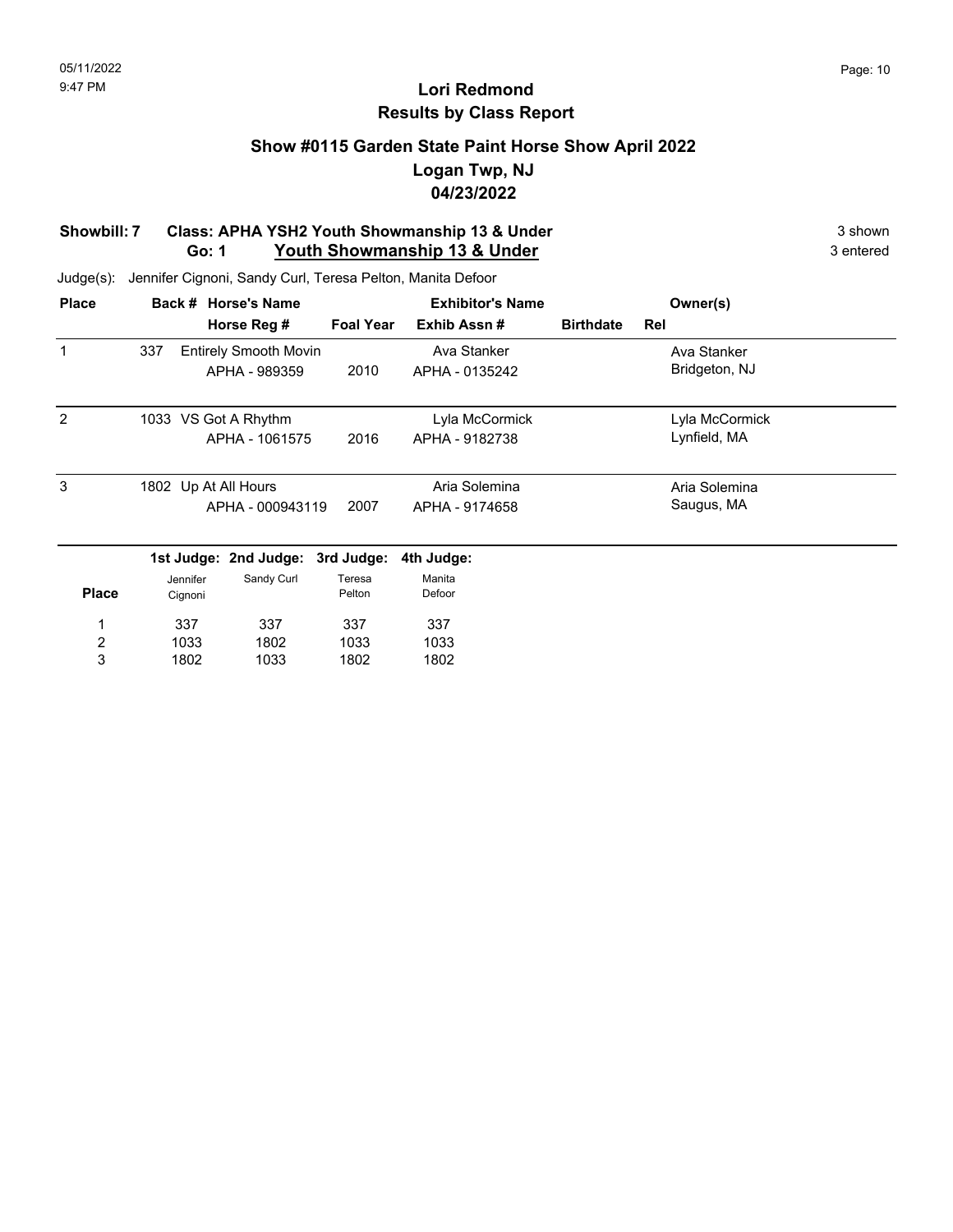### **Show #0115 Garden State Paint Horse Show April 2022 Logan Twp, NJ 04/23/2022**

#### **Showbill: 8 Class: APHA YSH1 Youth Showmanship 18 & Under** 8 **Shown** 8 shown **Go: 1 Youth Showmanship 18 & Under** 8 **entered** 8 entered

Judge(s): Jennifer Cignoni, Sandy Curl, Teresa Pelton, Manita Defoor

590

7

517

517

590

| <b>Place</b>   |     |                   | Back # Horse's Name          | <b>Exhibitor's Name</b> |                        | Owner(s)         |                        |
|----------------|-----|-------------------|------------------------------|-------------------------|------------------------|------------------|------------------------|
|                |     |                   | Horse Reg #                  | <b>Foal Year</b>        | Exhib Assn#            | <b>Birthdate</b> | Rel                    |
| $\mathbf{1}$   | 983 |                   | Hot For An Invite            |                         | Nevaeh Smeeton-Cormier |                  | Nevaeh Smeeton-Cormier |
|                |     |                   | APHA - 1015814               | 2011                    | APHA - 9141967         |                  | Lebanon, NH            |
| $\overline{2}$ |     | 1427 Your Invited |                              |                         | Katie Leonarski        |                  | Katie Leonarski        |
|                |     |                   | APHA - 671730                |                         | APHA - 8964986         |                  | Z Williamstown, NJ     |
| $\mathsf 3$    |     |                   | 1092 VS Too Die For          |                         | Taylor McDonough       |                  | Sheila McDonough       |
|                |     |                   | APHA - 1054580               | 2015                    | APHA - 9143077         |                  | C                      |
| 4              | 268 |                   | Gunners Magnum Star          |                         | Maggie Davidson        |                  | Maggie Davidson        |
|                |     |                   | APHA - 1051021               | 2015                    | APHA - 9176251         |                  | Z Saugus, MA           |
| $\sqrt{5}$     |     |                   | 1216 Say No Way Jose         |                         | Kiaina Kennon          |                  | Kiaina Kennon          |
|                |     |                   | APHA - 884843                | 2006                    | APHA - 9189047         |                  | Z Lyon, MA             |
| 6              | 480 |                   | <b>Entirely Sumthin Else</b> |                         | Francesca Collini      |                  | Danielle Collini       |
|                |     |                   | APHA - 1009427               | 2011                    | APHA - 9156079         |                  | H, NJ                  |
| $\overline{7}$ | 517 |                   | Sugar On The Rim             |                         | <b>Brittany Webber</b> |                  | <b>Brittany Webber</b> |
|                |     |                   | APHA - 01089532              | 2018                    | APHA - 8973278         |                  | S Lyndonville, VT      |
| $\overline{7}$ | 590 |                   | The Best Just Sayin          |                         | Nyeah Krasnow-Osorio   |                  | Highlyann Krasnow      |
|                |     |                   | APHA - 1070056               | 2017                    | APHA - 9174367         |                  | C Brooklyn, NY         |
|                |     |                   | 1st Judge: 2nd Judge:        | 3rd Judge:              | 4th Judge:             |                  |                        |
|                |     | Jennifer          | Sandy Curl                   | Teresa                  | Manita                 |                  |                        |
| <b>Place</b>   |     | Cignoni           |                              | Pelton                  | Defoor                 |                  |                        |
| 1              |     | 983               | 983                          | 983                     | 983                    |                  |                        |
| 2              |     | 1427              | 1427                         | 1092                    | 1427                   |                  |                        |
| 3              |     | 1092              | 1092                         | 1427                    | 1092                   |                  |                        |
| 4              |     | 1216              | 268                          | 268                     | 268                    |                  |                        |
| 5              |     | 480               | 1216                         | 1216                    | 1216                   |                  |                        |
| 6              |     | 268               | 480                          | 480                     | 480                    |                  |                        |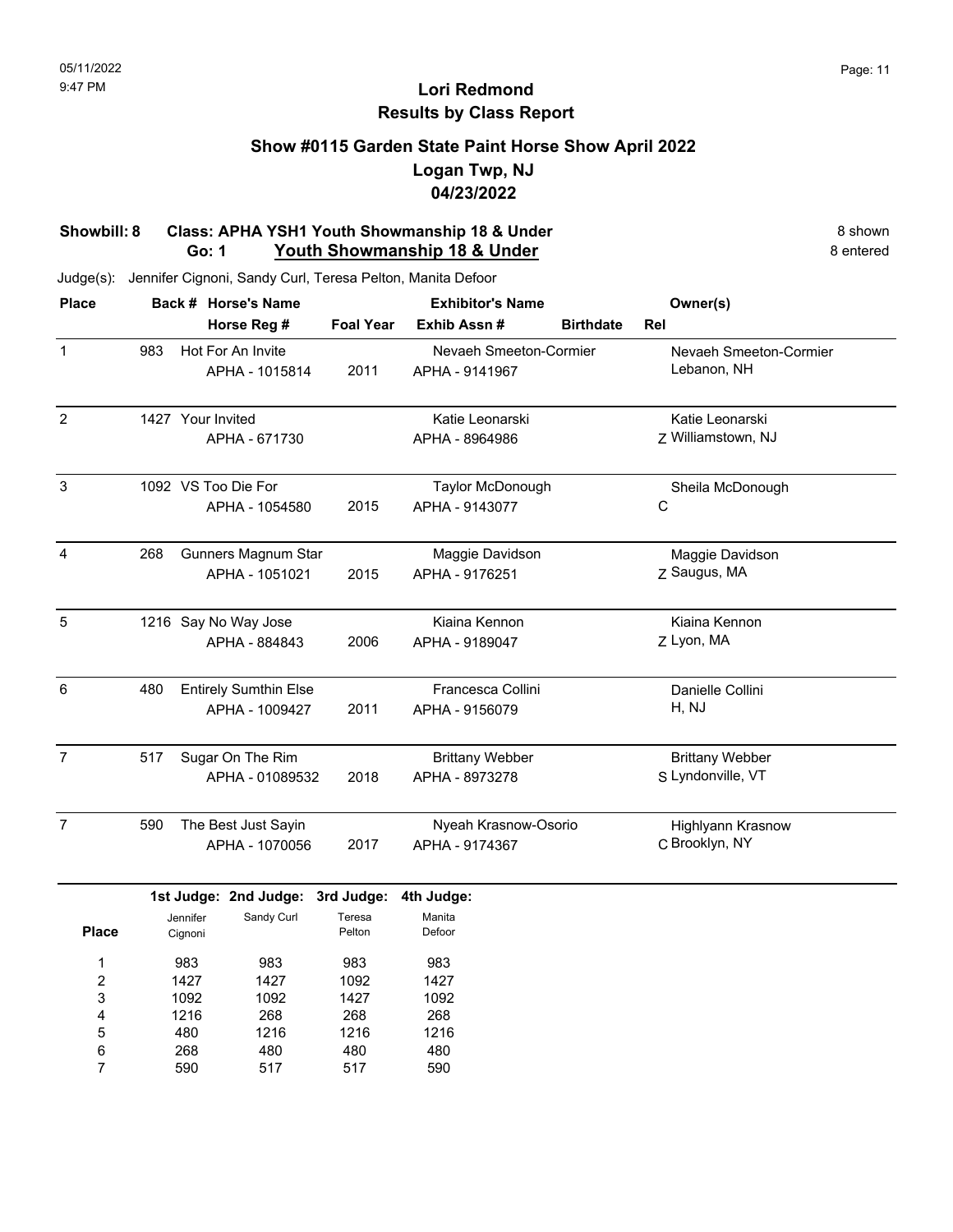### **Show #0115 Garden State Paint Horse Show April 2022 Logan Twp, NJ 04/23/2022**

#### **Showbill: 9 Class: OPEN OPJKSH Jackpot Showmanship 21 shown 21 shown Go: 1 Jackpot Showmanship** 21 entered

| <b>Place</b>   |     | Back # Horse's Name          | <b>Exhibitor's Name</b> |                      | Owner(s)                                |
|----------------|-----|------------------------------|-------------------------|----------------------|-----------------------------------------|
|                |     | Horse Reg #                  | <b>Foal Year</b>        | Exhib Assn #         | Rel                                     |
| $\mathbf{1}$   | 337 | <b>Entirely Smooth Movin</b> | 2010                    | Ava Stanker          | Ava Stanker<br>Bridgeton, NJ            |
| $\overline{2}$ | 589 | Midas Well Dream Big         | 2016                    | Larissa Kurman       | Larissa Kurman<br>Z Frederick, MD       |
| $\mathbf{3}$   | 857 | My Secret Code               | 2015                    | Adina Walker         | Adina Walker<br>Z Barclay, MD           |
| 4              | 281 | All B A Sensation            | 2018                    | Samantha Mason       | Samantha Mason<br>Z Vineland, NJ        |
| 5              | 366 | <b>Pretty Machine</b>        | 2013                    | Kiaina Kennon        | Andrea Mello<br>O Wakefield, MA         |
| $\,6$          | 494 | <b>Big Driller</b>           | 2011                    | Scott Berry          | Scott Berry<br>Z Northfield, NH         |
| $\overline{7}$ | 545 | Lopin For Cash               | 2015                    | <b>Bethany Healy</b> | James Healy<br>C Lincoln University, PA |
| $\overline{7}$ | 917 | Paint Me Lazy                | 2013                    | Gabrielle Bradway    | Gabrielle Bradway<br>Warrenton, VA      |
| 9              | 555 | Sonnys Music Man             | 2005                    | Dawn Edmonds         | Dawn Edmonds<br>Z Monroeville, NJ       |
| 10             | 265 | The Best Or Nothing          | 2015                    | Christina Young      | Christina Young<br>Z Jay, VT            |
| 10             |     | 1033 VS Got A Rhythm         | 2016                    | Lyla McCormick       | Lyla McCormick<br>Lynfield, MA          |
| <b>NP</b>      | 178 | Painted Up The Assets        | 2013                    | Sarah Brenn          | Sarah Brenn<br>Reading, PA              |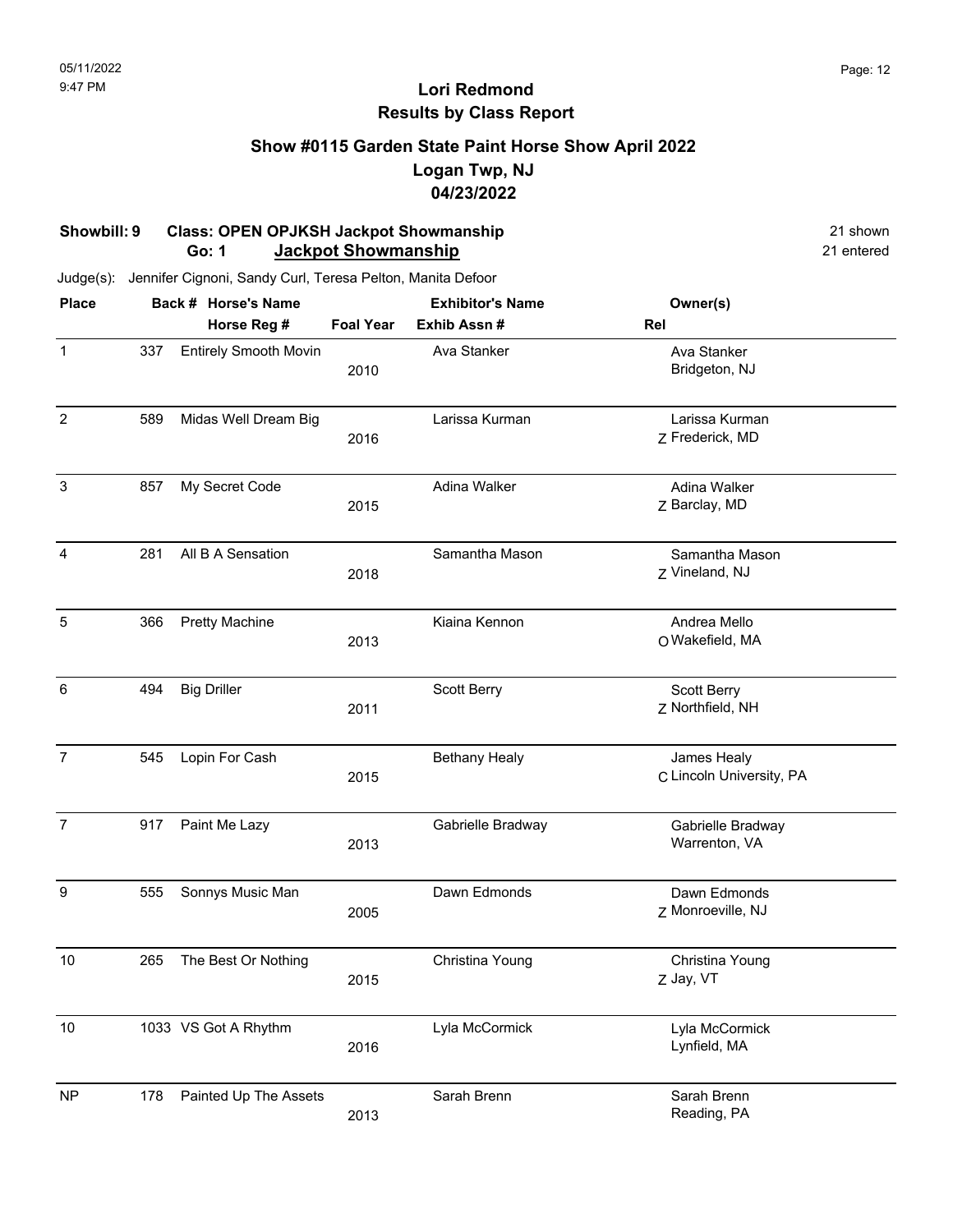# **Show #0115 Garden State Paint Horse Show April 2022**

#### **Logan Twp, NJ 04/23/2022**

|              |                     |                      |                            |                                                             | <u>04/23/2022</u>                                           |                                          |
|--------------|---------------------|----------------------|----------------------------|-------------------------------------------------------------|-------------------------------------------------------------|------------------------------------------|
| <b>NP</b>    | 546                 |                      | <b>Company Appointment</b> | 2014                                                        | Carlina Progin                                              | Carlina Progin<br>Dover, PA              |
| <b>NP</b>    | 553                 |                      | One Macho Cowboy           | 2011                                                        | Alexis Toburen                                              | Alexis Toburen<br>Z Duncannon, PA        |
| <b>NP</b>    | 580                 |                      | Radically Painted          | 2009                                                        | <b>Lindsay Clancy</b>                                       | <b>Lindsay Clancy</b><br>Z Hampstead, MO |
| <b>NP</b>    | 645                 | Hes A Famous Playboy |                            | 2008                                                        | Heidi Novak                                                 | Heidi Novak<br>Dunstable, MA             |
| <b>NP</b>    | 706                 |                      | I Got The Invite           | 2019                                                        | Marissa Campbell                                            | Marissa Campbell<br>Z Mt Laurel, NJ      |
| <b>NP</b>    | 983                 |                      | Hot For An Invite          | 2011                                                        | Nevaeh Smeeton-Cormier                                      | Nevaeh Smeeton-Cormier<br>Lebanon, NH    |
| <b>NP</b>    | 1092 VS Too Die For |                      | 2015                       | Taylor McDonough                                            | Sheila McDonough<br>C                                       |                                          |
| NP           |                     | 1427 Your Invited    |                            |                                                             | Katie Leonarski                                             | Katie Leonarski<br>Z Williamstown, NJ    |
| <b>NP</b>    |                     |                      | 1756 Zippyshotassets       | 2015                                                        | Julie Pino                                                  | Julie Pino<br>Z Waterford, NJ            |
|              |                     |                      | 1st Judge: 2nd Judge:      | 3rd Judge:                                                  | 4th Judge:                                                  |                                          |
| <b>Place</b> |                     | Jennifer<br>Cignoni  | Sandy Curl                 | Teresa<br>Pelton                                            | Manita<br>Defoor                                            |                                          |
|              |                     |                      |                            | 337<br>857<br>589<br>281<br>366<br>917<br>494<br>555<br>545 | 589<br>337<br>281<br>857<br>366<br>545<br>494<br>555<br>917 |                                          |
|              |                     |                      |                            | 265                                                         | 1033                                                        |                                          |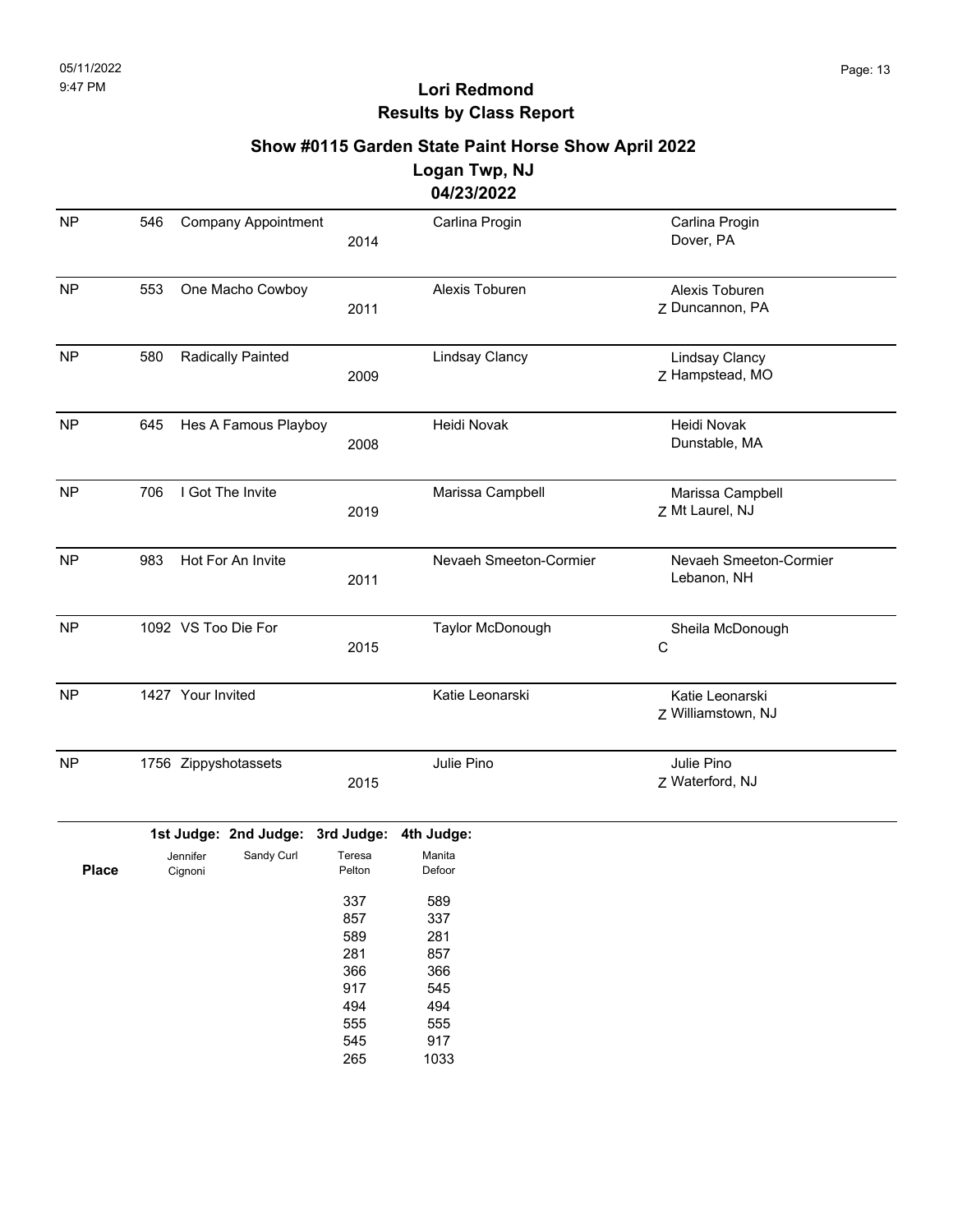## **Show #0115 Garden State Paint Horse Show April 2022 Logan Twp, NJ 04/23/2022**

#### **Showbill: 10 Class: APHA YM1 Youth Mares All Ages** 1 shown **Go: 1 Youth Mares** 1 entered

| <b>Place</b> | Back # Horse's Name                      | <b>Exhibitor's Name</b> |                                   |                  | Owner(s)                         |  |
|--------------|------------------------------------------|-------------------------|-----------------------------------|------------------|----------------------------------|--|
|              | Horse Reg #                              | <b>Foal Year</b>        | Exhib Assn #                      | <b>Birthdate</b> | Rel                              |  |
|              | 2007 Scandalous Kisses<br>APHA - 1149894 | 2021                    | Kadence Bonacci<br>APHA - 8990412 |                  | Kadence Bonacci<br>Pemberton, NJ |  |

|              |                     | 1st Judge: 2nd Judge: 3rd Judge: 4th Judge: |                  |                  |
|--------------|---------------------|---------------------------------------------|------------------|------------------|
| <b>Place</b> | Jennifer<br>Cignoni | Sandy Curl                                  | Teresa<br>Pelton | Manita<br>Defoor |
|              | 2007                | 2007                                        | 2007             | 2007             |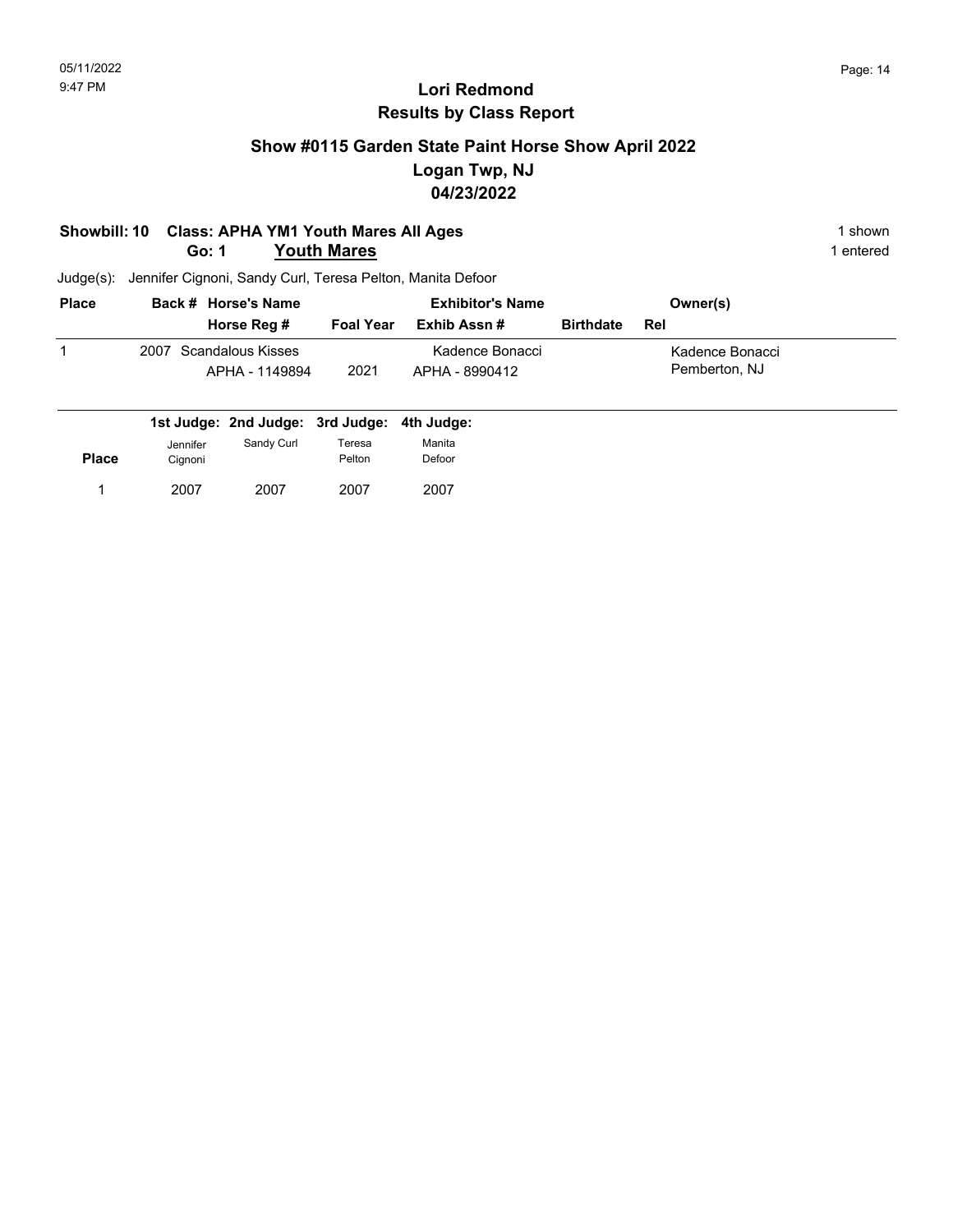### **Show #0115 Garden State Paint Horse Show April 2022 Logan Twp, NJ 04/23/2022**

#### **Showbill: 11 Class: APHA YPHM Youth Performance Halter Mares - All Ages** 7 shown **Go: 1** Youth Performance Halter Mares **7** entered

Judge(s): Jennifer Cignoni, Sandy Curl, Teresa Pelton, Manita Defoor

| <b>Place</b>   |     |                     | Back # Horse's Name          |                  | <b>Exhibitor's Name</b> | Owner(s)         |                        |  |
|----------------|-----|---------------------|------------------------------|------------------|-------------------------|------------------|------------------------|--|
|                |     |                     | Horse Reg #                  | <b>Foal Year</b> | Exhib Assn#             | <b>Birthdate</b> | Rel                    |  |
| $\mathbf{1}$   | 337 |                     | <b>Entirely Smooth Movin</b> |                  | Ava Stanker             |                  | Ava Stanker            |  |
|                |     |                     | APHA - 989359                | 2010             | APHA - 0135242          |                  | Bridgeton, NJ          |  |
| $\overline{2}$ |     |                     | 1033 VS Got A Rhythm         |                  | Lyla McCormick          |                  | Lyla McCormick         |  |
|                |     |                     | APHA - 1061575               | 2016             | APHA - 9182738          |                  | Lynfield, MA           |  |
| $\mathbf{3}$   | 983 |                     | Hot For An Invite            |                  | Nevaeh Smeeton-Cormier  |                  | Nevaeh Smeeton-Cormier |  |
|                |     |                     | APHA - 1015814               | 2011             | APHA - 9141967          |                  | Lebanon, NH            |  |
| 4              | 268 |                     | Gunners Magnum Star          |                  | Maggie Davidson         |                  | Maggie Davidson        |  |
|                |     |                     | APHA - 1051021               | 2015             | APHA - 9176251          |                  | Z Saugus, MA           |  |
| 5              | 580 |                     | <b>Radically Painted</b>     |                  | Makena Laird            |                  | <b>Lindsay Clancy</b>  |  |
|                |     |                     | APHA - 973032                | 2009             | APHA - 8083708          |                  | C Hampstead, MO        |  |
| 6              | 563 |                     | <b>Rise And Compromise</b>   |                  | <b>Gracie Hart</b>      |                  | <b>Gracie Hart</b>     |  |
|                |     |                     | APHA - 1067431               | 2016             | APHA - 9154972          |                  | Saluda, VA             |  |
| $\overline{7}$ | 170 |                     | Raging On Whiskey            |                  | Gianna Keen             |                  | Loretta Aligo          |  |
|                |     |                     | APHA - 984152                | 2010             | APHA - 0140101          |                  | D Felton, DE           |  |
|                |     |                     | 1st Judge: 2nd Judge:        | 3rd Judge:       | 4th Judge:              |                  |                        |  |
| <b>Place</b>   |     | Jennifer<br>Cignoni | Sandy Curl                   | Teresa<br>Pelton | Manita<br>Defoor        |                  |                        |  |
| 1              |     | 337                 | 983                          | 1033             | 337                     |                  |                        |  |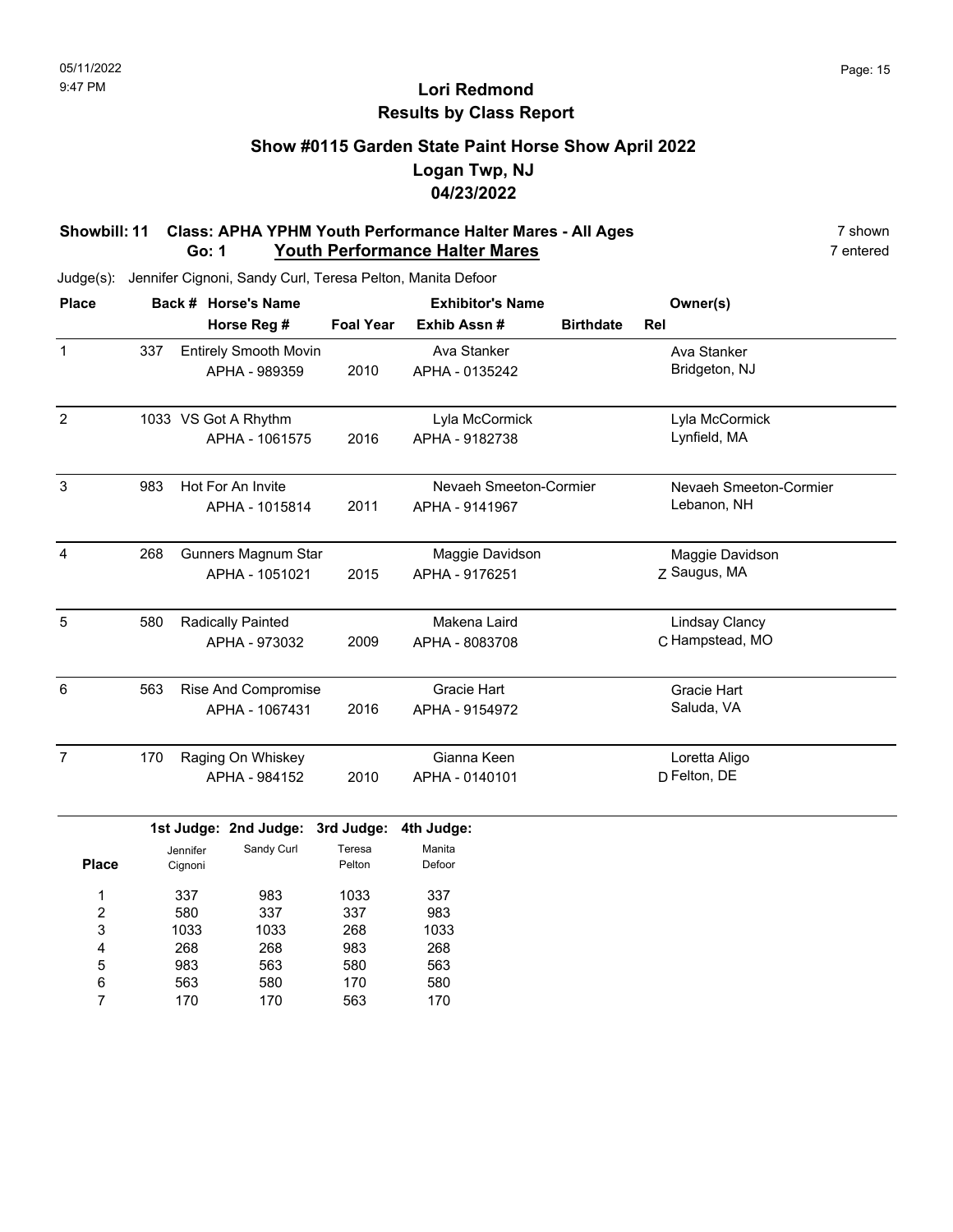### **Show #0115 Garden State Paint Horse Show April 2022 Logan Twp, NJ 04/23/2022**

#### **Showbill: 12 Class: APHA AMH4 Amateur Mares All Ages** 2 shown **Go: 1 Amateur Mares** 2 entered

| <b>Place</b> | Back # Horse's Name |          |                                  |                  | <b>Exhibitor's Name</b> | Owner(s)            |  |
|--------------|---------------------|----------|----------------------------------|------------------|-------------------------|---------------------|--|
|              |                     |          | Horse Reg #                      | <b>Foal Year</b> | Exhib Assn#             | Rel                 |  |
| 1            | 162                 |          | All Artists Invited              |                  | Nancy Fracasse          | Nancy Fracasse      |  |
|              |                     |          | APHA - 1068469                   | 2016             | APHA - 8763282          | 7 Andover, CT       |  |
| 1            | 298                 |          | Simon Says Ima Lady              |                  | <b>Ashley Moser</b>     | <b>Ashley Moser</b> |  |
|              |                     |          | APHA - 1080356                   | 2017             | APHA - 8986147          | O Magnolia, NJ      |  |
|              |                     |          | 1st Judge: 2nd Judge: 3rd Judge: |                  | 4th Judge:              |                     |  |
|              |                     | Jennifer | Sandy Curl                       | Teresa           | Manita                  |                     |  |
| <b>Place</b> |                     | Cignoni  |                                  | Pelton           | Defoor                  |                     |  |
|              |                     | 298      | 162                              | 162              | 298                     |                     |  |
| 2            |                     | 162      | 298                              | 298              | 162                     |                     |  |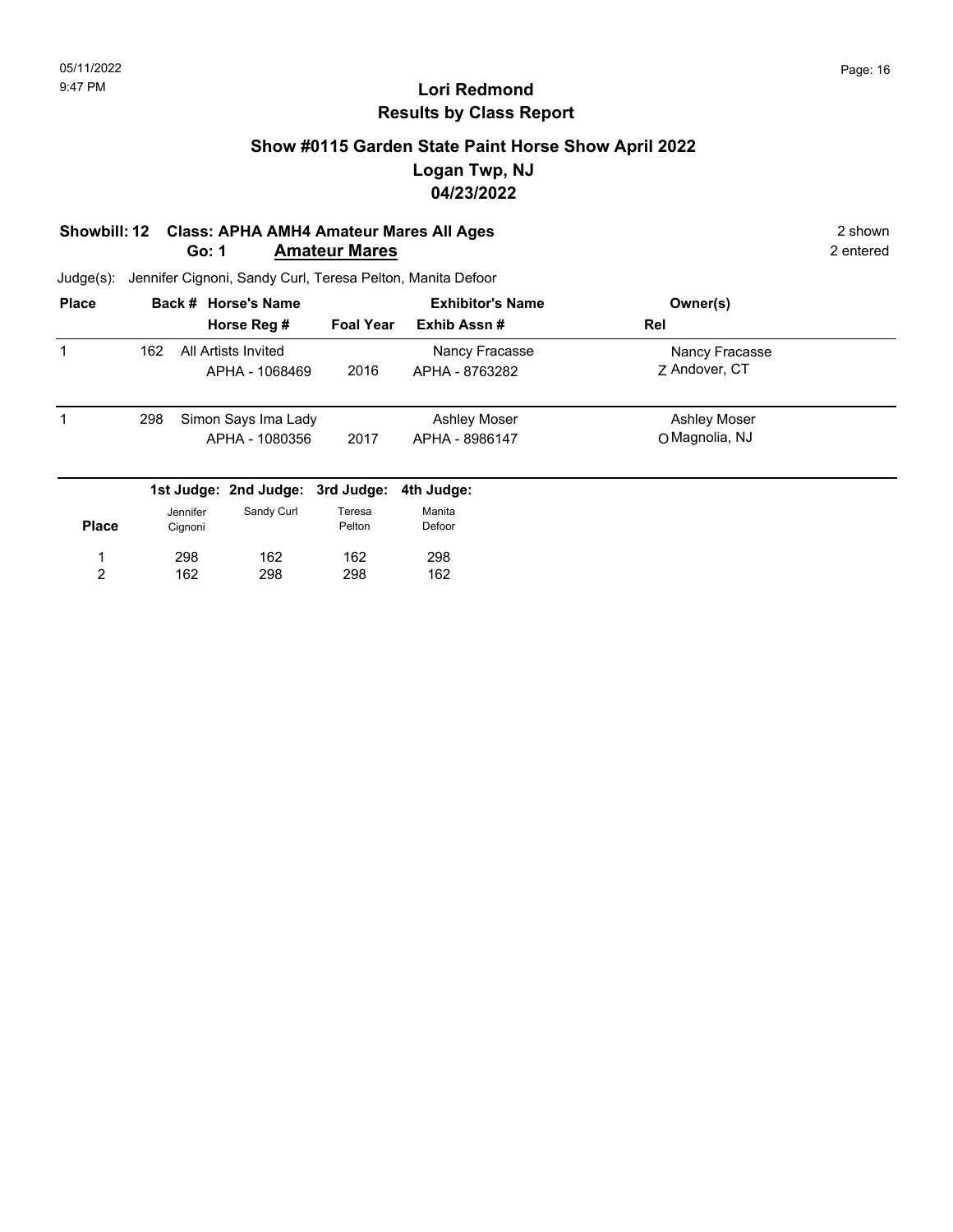## **Show #0115 Garden State Paint Horse Show April 2022 Logan Twp, NJ 04/23/2022**

#### **Showbill: 13 Class: APHA APHM Amateur Performance Halter Mares All Ages** 13 shown **Go: 1 Amateur Performance Mares 13 entered**

| <b>Place</b>   |     | Back # Horse's Name         |                  | <b>Exhibitor's Name</b> | Owner(s)             |  |  |
|----------------|-----|-----------------------------|------------------|-------------------------|----------------------|--|--|
|                |     | Horse Reg #                 | <b>Foal Year</b> | Exhib Assn #            | Rel                  |  |  |
| $\mathbf{1}$   | 190 | Got Ya Watching Me          |                  | Sharon Horn             | Sharon Horn          |  |  |
|                |     | APHA - 1081582              | 2017             | APHA - 7094083          | Stauton, PA          |  |  |
| $\overline{2}$ | 857 | My Secret Code              |                  | Adina Walker            | Adina Walker         |  |  |
|                |     | APHA - 1049399              | 2015             | APHA - 8473971          | Z Barclay, MD        |  |  |
| $\sqrt{3}$     | 512 | Above All                   |                  | <b>Holly Byrnes</b>     | <b>Holly Byrnes</b>  |  |  |
|                |     | APHA - 938275               | 2008             | APHA - 0130829          | Z Chalfont, PA       |  |  |
| $\mathbf{3}$   | 925 | <b>Batt Girl Lopin</b>      |                  | <b>Betsy Leager</b>     | <b>Betsy Leager</b>  |  |  |
|                |     | APHA - 1058752              | 2015             | APHA - 8895315          | Sudlersville, MD     |  |  |
| 5              | 522 | Elazybeth Taylor            |                  | Thomas Kruysman         | Debbie Jones         |  |  |
|                |     | APHA - 1059853              | 2015             | APHA - 8523738          | Pilesgroove, NJ      |  |  |
| 6              | 285 | <b>Black Market Assets</b>  |                  | Melissa Hetzell         | Melissa Hetzell      |  |  |
|                |     | APHA - 1098762              | 2019             | APHA - 8525458          | Z Bridgeton, NJ      |  |  |
| $\overline{7}$ | 366 | <b>Pretty Machine</b>       |                  | Andrea Mello            | Andrea Mello         |  |  |
|                |     | APHA - 1036100              | 2013             | APHA - 9174444          | Wakefield, MA        |  |  |
| <b>NP</b>      | 114 | Almost Too Faded            |                  | <b>Hilary Chapin</b>    | <b>Hilary Chapin</b> |  |  |
|                |     | APHA - 1067181              | 2016             | APHA - 9162773          | Z Milton, NH         |  |  |
| <b>NP</b>      | 170 | Raging On Whiskey           |                  | Loretta Aligo           | Loretta Aligo        |  |  |
|                |     | APHA - 984152               | 2010             | APHA - 0070250          | Z Felton, DE         |  |  |
| <b>NP</b>      | 508 | Miss Lil Red Rider          |                  | Nancy Hollenweger       | Michael Spinelli     |  |  |
|                |     | APHA - 1083445              | 2009             | APHA - 8903090          | C Vineland, NJ       |  |  |
| <b>NP</b>      | 538 | <b>Sheza Fabulous Asset</b> |                  | Jennifer Matlack        | Jennifer Matlack     |  |  |
|                |     | APHA - 1108387              | 2020             | APHA - 8076145          | Z Salem, NJ          |  |  |
| <b>NP</b>      | 542 | Hidden Zipper               |                  | Victoria Martin         | Victoria Martin      |  |  |
|                |     | APHA - 965008               | 2009             | APHA - 8072138          | Z Lancaster, PA      |  |  |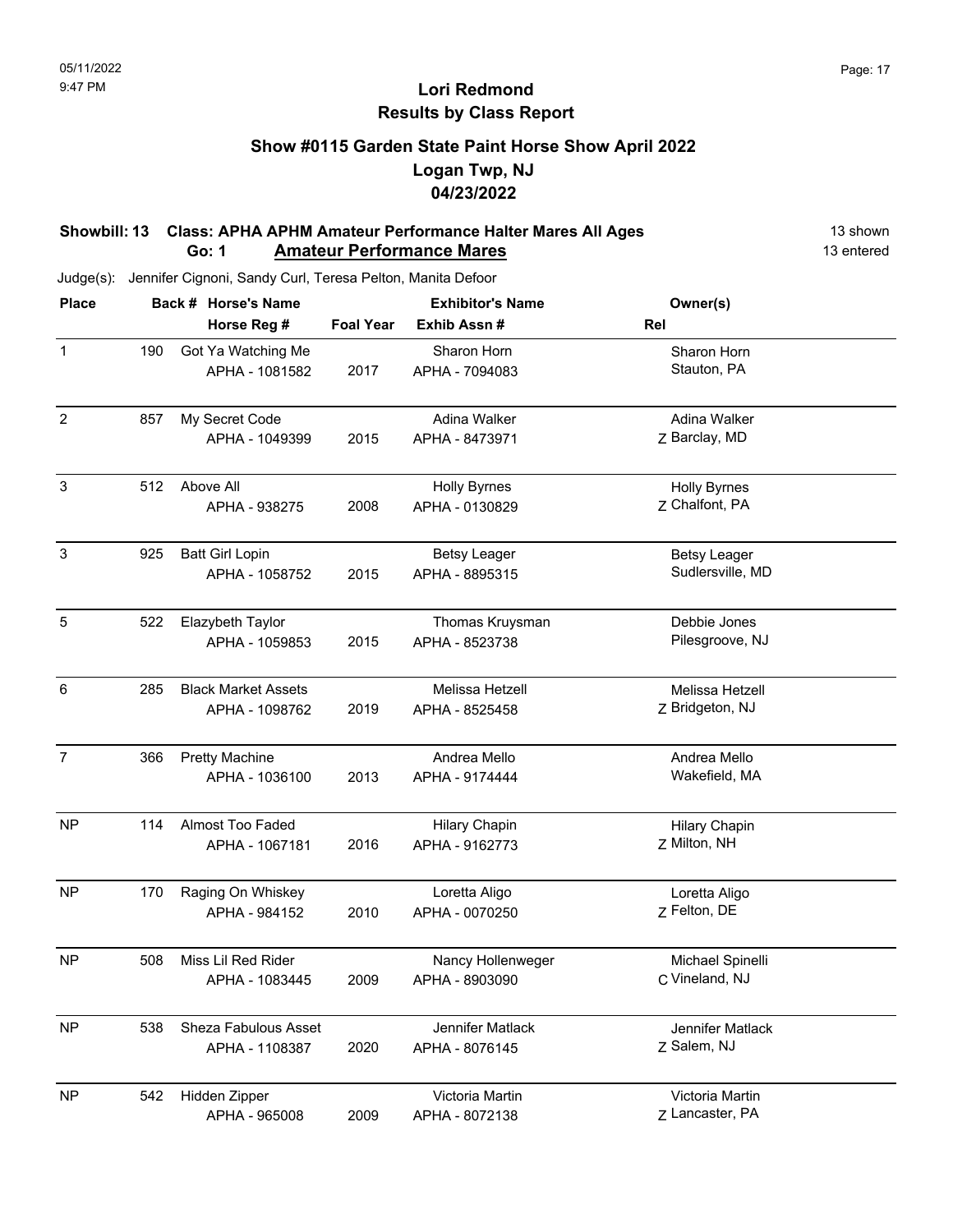## **Show #0115 Garden State Paint Horse Show April 2022**

**Logan Twp, NJ**

**04/23/2022**

| <b>NP</b>      | <b>Too Pretty</b><br>911 |                                  |        | Elise Fernstrom | David W & Elise M Fernstrom |
|----------------|--------------------------|----------------------------------|--------|-----------------|-----------------------------|
|                |                          | APHA - 1099399                   | 2019   | APHA - 8548134  | P Pomfret Center, CT        |
|                |                          |                                  |        |                 |                             |
|                |                          | 1st Judge: 2nd Judge: 3rd Judge: |        | 4th Judge:      |                             |
|                | Jennifer                 | Sandy Curl                       | Teresa | Manita          |                             |
| <b>Place</b>   | Cignoni                  |                                  | Pelton | Defoor          |                             |
|                | 190                      | 190                              | 512    | 190             |                             |
| $\overline{2}$ | 857                      | 925                              | 190    | 857             |                             |
| 3              | 925                      | 857                              | 925    | 366             |                             |
| 4              | 512                      | 512                              | 285    | 522             |                             |
| 5              | 522                      | 114                              | 522    | 512             |                             |
| 6              | 285                      | 285                              | 857    | 925             |                             |
|                | 911                      | 522                              | 114    | 285             |                             |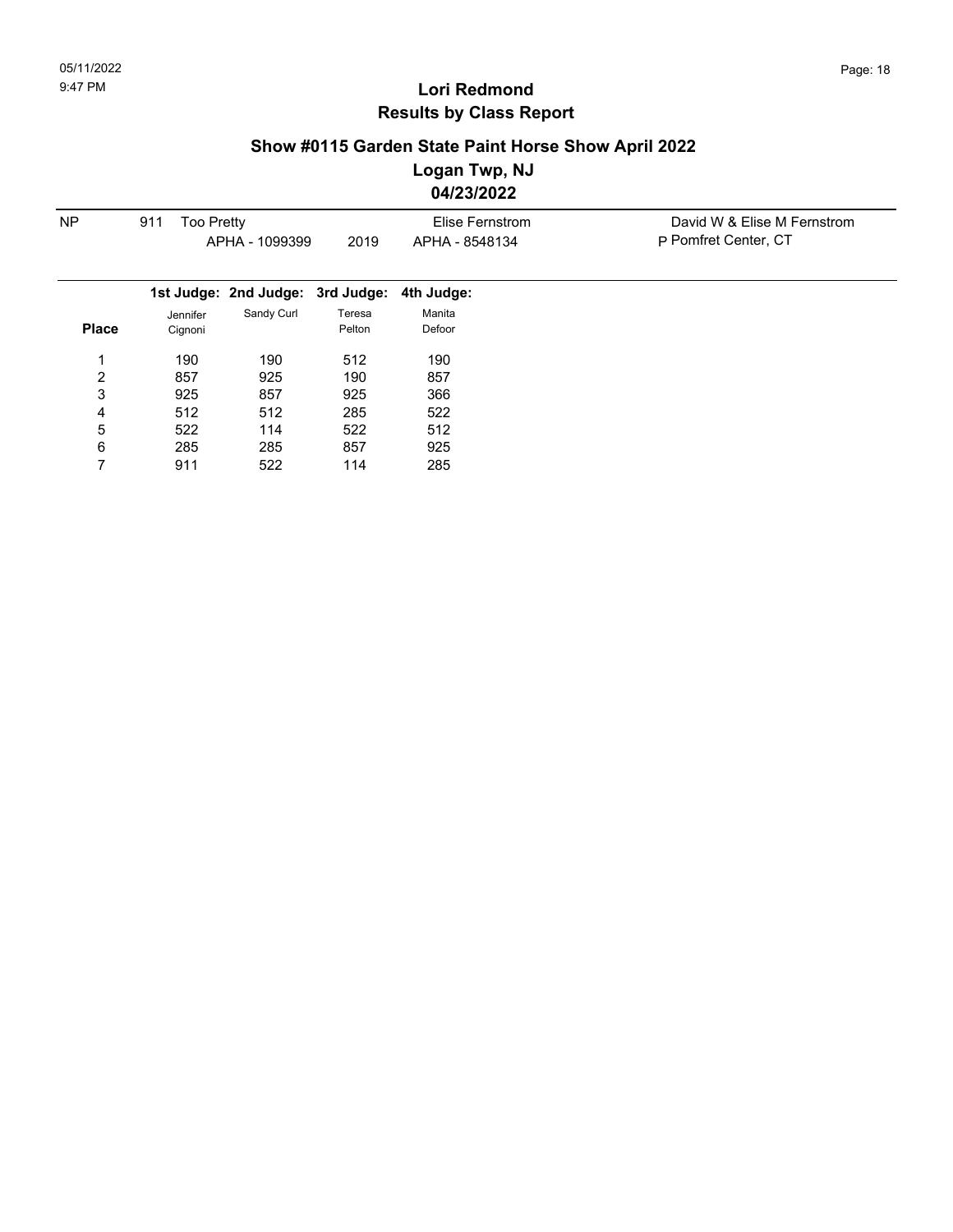### **Show #0115 Garden State Paint Horse Show April 2022 Logan Twp, NJ 04/23/2022**

#### **Showbill: 14 Class: APHA HM2 Yearling Mares** 3 shown

**Go: 1**

Judge(s): Jennifer Cignoni, Sandy Curl, Teresa Pelton, Manita Defoor

| <b>Place</b>   |      |          | Back # Horse's Name      |                  | <b>Exhibitor's Name</b> | Owner(s)         |                        |
|----------------|------|----------|--------------------------|------------------|-------------------------|------------------|------------------------|
|                |      |          | Horse Reg #              | <b>Foal Year</b> | Exhib Assn#             | <b>Birthdate</b> | Rel                    |
|                | 2007 |          | Scandalous Kisses        |                  | Kadence Bonacci         |                  | Kadence Bonacci        |
|                |      |          | APHA - 1149894           | 2021             | APHA - 8990412          |                  | Pemberton, NJ          |
| 2              | 556  |          | Monkeys First Asset      |                  | Amy Freeman Suess       |                  | Danielle Burns         |
|                |      |          | APHA - 1150418           | 2021             | APHA - 8664812          |                  | O Richland, NJ         |
| 3              | 519  |          | <b>Rivetz N Diamondz</b> |                  | Tammie Scorer-Hartmann  |                  | Tammie Scorer-Hartmann |
|                |      |          | APHA - 1149783           | 2021             | APHA - 9173705          |                  | Z Williamstown, NJ     |
|                |      |          | 1st Judge: 2nd Judge:    | 3rd Judge:       | 4th Judge:              |                  |                        |
|                |      | Jennifer | Sandy Curl               | Teresa           | Manita                  |                  |                        |
| <b>Place</b>   |      | Cignoni  |                          | Pelton           | Defoor                  |                  |                        |
| 1              |      | 2007     | 556                      | 2007             | 2007                    |                  |                        |
| $\overline{c}$ |      | 556      | 2007                     | 556              | 556                     |                  |                        |
| 3              |      | 519      | 519                      | 519              | 519                     |                  |                        |

3 entered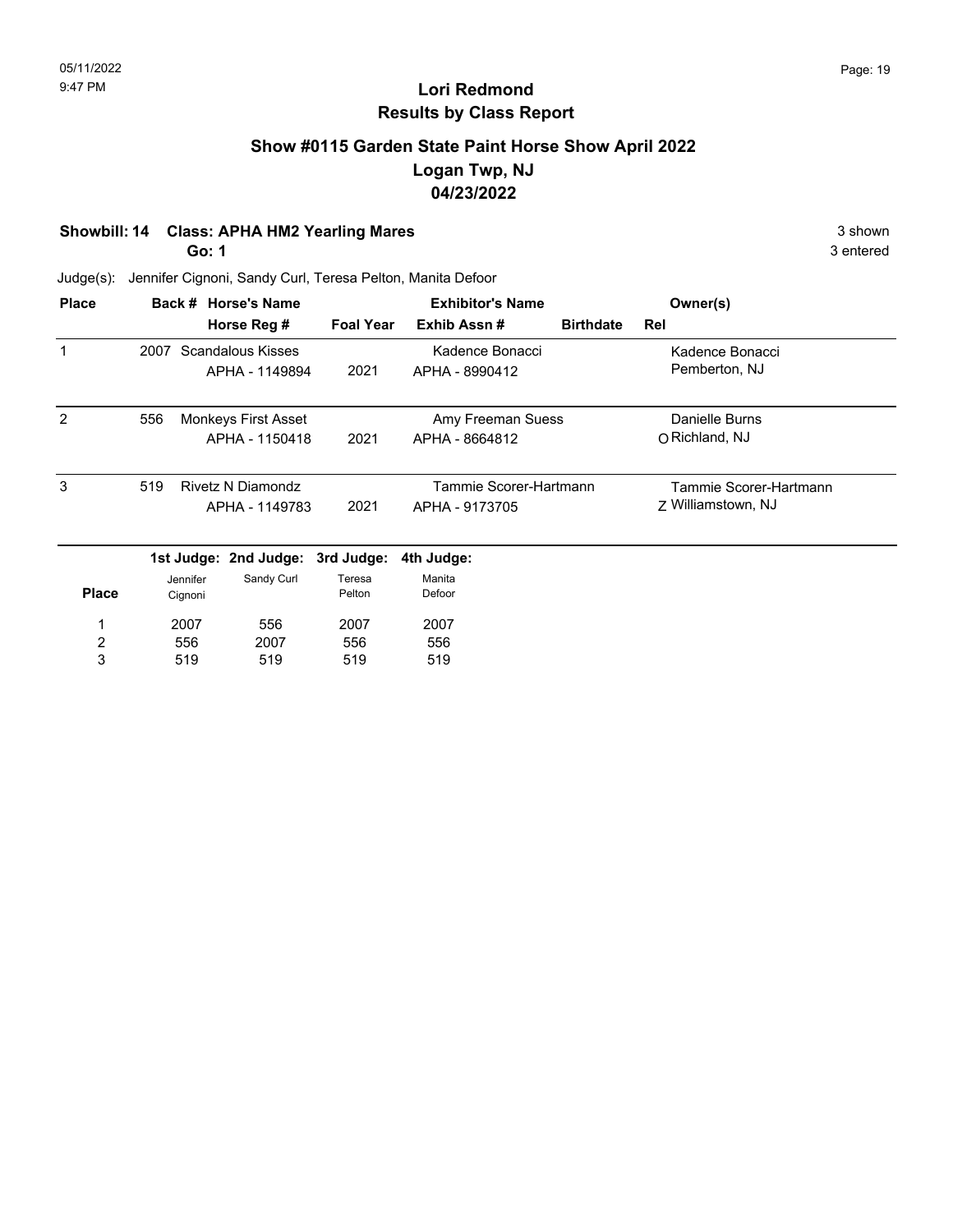## **Show #0115 Garden State Paint Horse Show April 2022 Logan Twp, NJ 04/23/2022**

#### **Showbill: 15 Class: APHA HM7 2 Yr & 3 Yr Old Mares** 4 shown 4 shown **Go: 1 2 & 3 Yr Old Mares** 4 entered

| <b>Place</b> |     | Back # Horse's Name              |                  | <b>Exhibitor's Name</b> | Owner(s)             |  |
|--------------|-----|----------------------------------|------------------|-------------------------|----------------------|--|
|              |     | Horse Reg #                      | <b>Foal Year</b> | Exhib Assn#             | Rel                  |  |
|              | 320 | Gone Zippin                      |                  | Kenneth Ware            | Karen Ware           |  |
|              |     | APHA - 1145355                   | 2020             | APHA - 8042950          | P Mays Landing, NJ   |  |
| 2            | 549 | Kiss Me In Paris                 |                  | Samantha Wasylak        | Elizabeth Anderson   |  |
|              |     | APHA - 1096978                   | 2019             | APHA - 8969784          | North Grafton, MA    |  |
| 3            | 12  | Always Time To Dance             |                  | Amy Heath               | Amy Heath            |  |
|              |     | APHA - 1108343                   | 2020             | APHA - 8680614          | O Halifax, MA        |  |
| 4            | 541 | No Dress Code                    |                  | <b>Hilary Chapin</b>    | <b>Hilary Chapin</b> |  |
|              |     | APHA - 1146009                   | 2020             | APHA - 9162773          | Z Milton, NH         |  |
|              |     | 1st Judge: 2nd Judge: 3rd Judge: |                  | 4th Judge:              |                      |  |
|              |     | Sandy Curl<br>Jennifer           | Teresa           | Manita                  |                      |  |

| <b>Place</b> | Jennifer<br>Cignoni | Sandy Curl | Teresa<br>Pelton | Manita<br>Defoor |
|--------------|---------------------|------------|------------------|------------------|
| $\mathbf 1$  | 320                 | 320        | 320              | 549              |
| 2            | 541                 | 12         | 12               | 320              |
| 3            | 549                 | 549        | 549              | 12               |
|              | 12                  | 541        | 541              | 541              |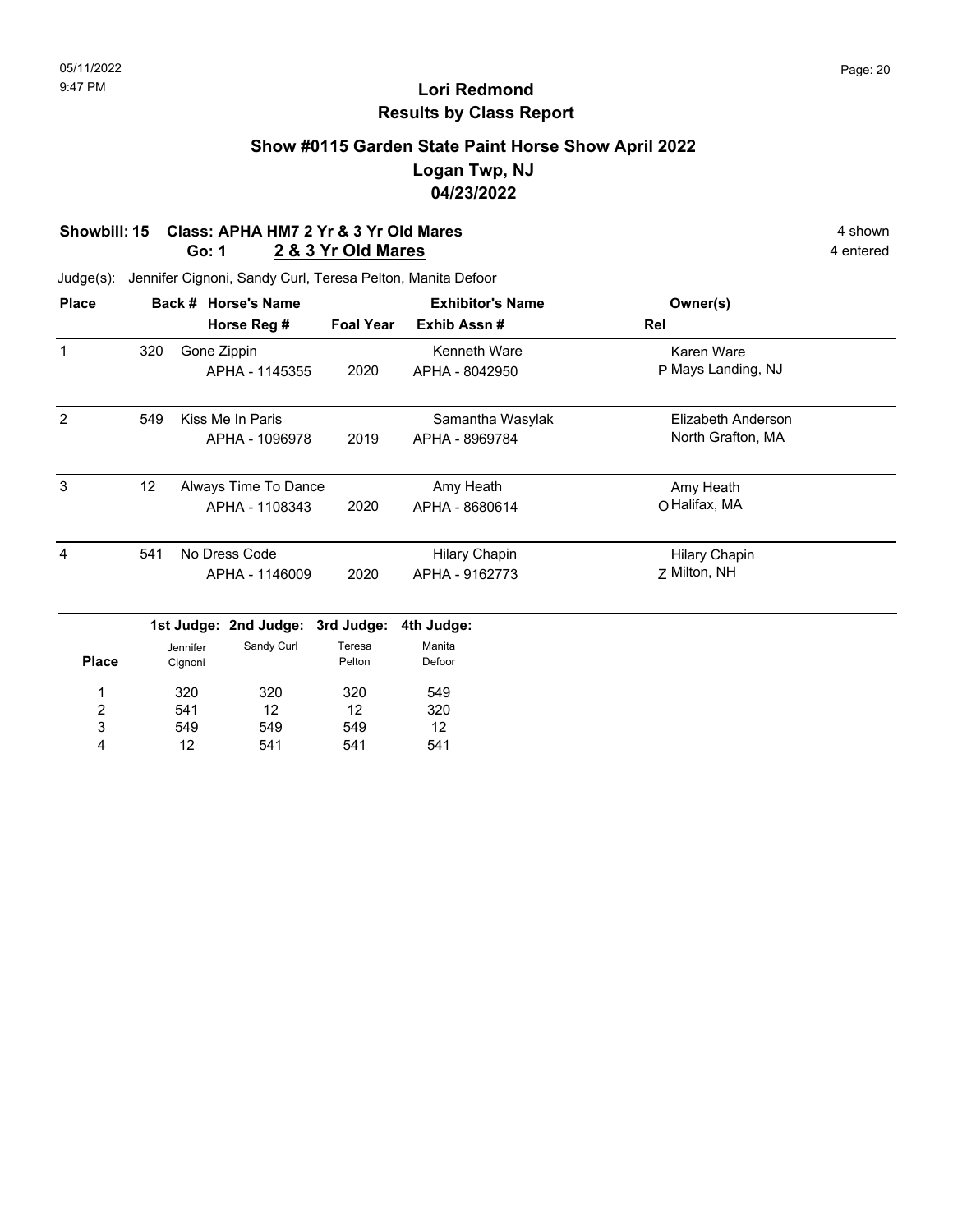### **Show #0115 Garden State Paint Horse Show April 2022 Logan Twp, NJ 04/23/2022**

#### **Showbill: 18 Class: APHA PHM1 Performance Halter, Mares All Ages** 5 Shown **Go: 1 Performance Halter Mares 1988 1999 <b>1999 1999 <b>1999 1999 1999 1999 1999 1999 1999 1999 1999 1999 1999 1999 1999 1999 1999 1999 1999 1999 1999 1999 1999 1999 1999 1999**

| <b>Place</b>   |     | Back # Horse's Name |                       |                  | <b>Exhibitor's Name</b> | Owner(s)               |
|----------------|-----|---------------------|-----------------------|------------------|-------------------------|------------------------|
|                |     |                     | Horse Reg #           | <b>Foal Year</b> | Exhib Assn#             | Rel                    |
| $\mathbf{1}$   | 190 |                     | Got Ya Watching Me    |                  | Sharon Horn             | Sharon Horn            |
|                |     |                     | APHA - 1081582        | 2017             | APHA - 7094083          | Stauton, PA            |
| 2              | 857 |                     | My Secret Code        |                  | Adina Walker            | Adina Walker           |
|                |     |                     | APHA - 1049399        | 2015             | APHA - 8473971          | Z Barclay, MD          |
| 3              | 983 |                     | Hot For An Invite     |                  | Nevaeh Smeeton-Cormier  | Nevaeh Smeeton-Cormier |
|                |     |                     | APHA - 1015814        | 2011             | APHA - 9141967          | Lebanon, NH            |
| $\overline{4}$ | 114 |                     | Almost Too Faded      |                  | <b>Hilary Chapin</b>    | <b>Hilary Chapin</b>   |
|                |     |                     | APHA - 1067181        | 2016             | APHA - 9162773          | Z Milton, NH           |
| 5              | 542 |                     | Hidden Zipper         |                  | Amanda Hollinger        | Victoria Martin        |
|                |     |                     | APHA - 965008         | 2009             | APHA - 8616766          | O Lancaster, PA        |
|                |     |                     | 1st Judge: 2nd Judge: | 3rd Judge:       | 4th Judge:              |                        |
| <b>Place</b>   |     | Jennifer<br>Cignoni | Sandy Curl            | Teresa<br>Pelton | Manita<br>Defoor        |                        |
| 1              |     | 190                 | 190                   | 190              | 190                     |                        |
| 2              |     | 857                 | 857                   | 857              | 857                     |                        |
| 3              |     | 114                 | 983                   | 983              | 983                     |                        |
| 4              |     | 983                 | 114                   | 114              | 114                     |                        |
| 5              |     | 542                 | 542                   | 542              | 542                     |                        |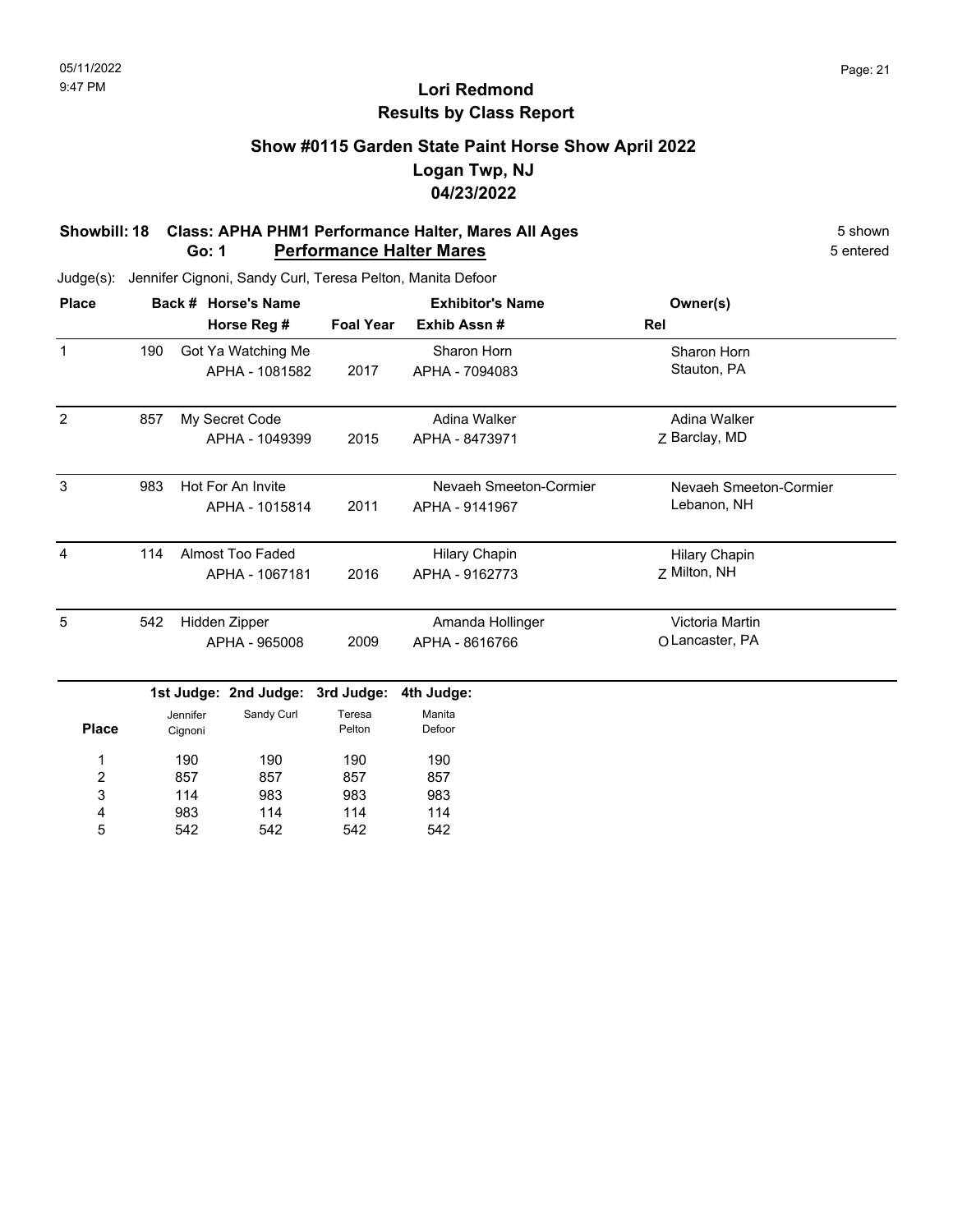## **Show #0115 Garden State Paint Horse Show April 2022 Logan Twp, NJ 04/23/2022**

#### **Showbill: 19 Class: APHA YG1 Youth Geldings All Ages** 3 shown 3 shown 3 shown 3 shown 3 shown **Go: 1 Youth Geldings**

| <b>Place</b> |     |          | Back # Horse's Name              |                  | <b>Exhibitor's Name</b> |                  | Owner(s)                |  |
|--------------|-----|----------|----------------------------------|------------------|-------------------------|------------------|-------------------------|--|
|              |     |          | Horse Reg #                      | <b>Foal Year</b> | Exhib Assn#             | <b>Birthdate</b> | Rel                     |  |
|              | 537 |          | Ima Cute Secret                  |                  | Katie Leonarski         |                  | Mitch Leonarski         |  |
|              |     |          | APHA - 1105272                   | 2020             | APHA - 8964986          |                  | С                       |  |
| 2            | 555 |          | Sonnys Music Man                 |                  | Jenna Edmonds           |                  | Dawn Edmonds            |  |
|              |     |          | APHA - 893952                    | 2005             | APHA - 9176030          |                  | C Monroeville, NJ       |  |
| 3            | 499 |          | Dont Crash My Hotrod             |                  | Stella Chamberlain      |                  | <b>Heather Faulkner</b> |  |
|              |     |          | APHA - 1009928                   | 2011             | APHA - 151004           |                  | C W. Burke, VT          |  |
|              |     |          | 1st Judge: 2nd Judge: 3rd Judge: |                  | 4th Judge:              |                  |                         |  |
|              |     | Jennifer | Sandy Curl                       | Teresa           | Manita                  |                  |                         |  |
| <b>Place</b> |     | Cignoni  |                                  | Pelton           | Defoor                  |                  |                         |  |
| 1            |     | 537      | 537                              | 537              | 537                     |                  |                         |  |
| 2            |     | 555      | 555                              | 555              | 555                     |                  |                         |  |
| 3            |     | 499      | 499                              | 499              | 499                     |                  |                         |  |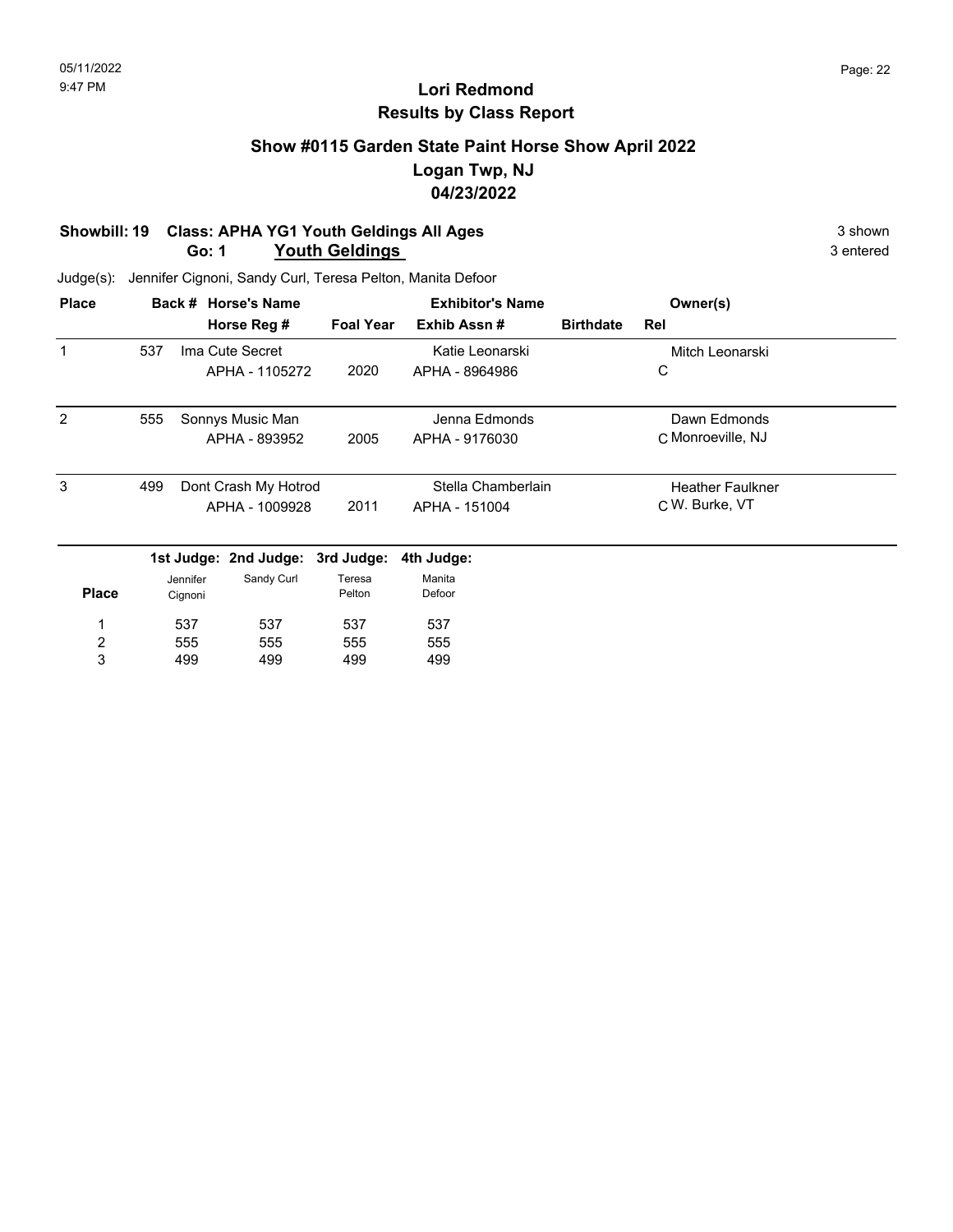## **Show #0115 Garden State Paint Horse Show April 2022 Logan Twp, NJ 04/23/2022**

#### **Showbill: 20 Class: APHA YPHG Youth Performance Halter Geldings - All Ages** 12 shown **Go: 1** Youth Performance Geldings **12 entered** 12 entered

| <b>Place</b>     |                | Back # Horse's Name          |                  | <b>Exhibitor's Name</b> |                       | Owner(s)                 |  |
|------------------|----------------|------------------------------|------------------|-------------------------|-----------------------|--------------------------|--|
|                  |                | Horse Reg #                  | <b>Foal Year</b> | Exhib Assn #            | <b>Birthdate</b>      | Rel                      |  |
| $\mathbf{1}$     | 313            | Invitation To Ride           |                  | Aliyah Attar            |                       | Aliyah Attar             |  |
|                  |                | APHA - 964815                | 2009             | APHA - 9189788          |                       | Peppercal, MA            |  |
| $\mathbf{1}$     | 553            | One Macho Cowboy             |                  | <b>Avery Martin</b>     |                       | Alexis Toburen           |  |
|                  |                | APHA - 1006063               | 2011             | APHA - 0151016          |                       | J Duncannon, PA          |  |
| $\sqrt{3}$       |                | 1216 Say No Way Jose         |                  | Kiaina Kennon           |                       | Kiaina Kennon            |  |
|                  |                | APHA - 884843                | 2006             | APHA - 9189047          |                       | Z Lyon, MA               |  |
| 4                |                | 1427 Your Invited            |                  | Katie Leonarski         |                       | Katie Leonarski          |  |
|                  |                | APHA - 671730                |                  | APHA - 8964986          |                       | Z Williamstown, NJ       |  |
| 5                | 480            | <b>Entirely Sumthin Else</b> |                  | Francesca Collini       |                       | Danielle Collini         |  |
|                  | APHA - 1009427 | 2011                         | APHA - 9156079   |                         | H, NJ                 |                          |  |
| 6                | 248            | Double Clutchn               |                  | <b>Reese Matlack</b>    |                       | Dana Laing               |  |
|                  | APHA - 1051665 | 2015                         | APHA - 8092611   |                         | 1 Hancocks Bridge, NJ |                          |  |
| $\overline{7}$   | 517            | Sugar On The Rim             |                  | <b>Brittany Webber</b>  |                       | <b>Brittany Webber</b>   |  |
|                  |                | APHA - 01089532              | 2018             | APHA - 8973278          |                       | S Lyndonville, VT        |  |
| 8                |                | 1802 Up At All Hours         |                  | Aria Solemina           |                       | Aria Solemina            |  |
|                  |                | APHA - 000943119             | 2007             | APHA - 9174658          |                       | Saugus, MA               |  |
| $\boldsymbol{9}$ | 539            | Laid Back Luvah              |                  | Evelyn Bowe             |                       | Evelyn Bowe              |  |
|                  |                | APHA - 1080396               | 2017             | APHA - 150906           |                       | Z Mullicatill, NJ        |  |
| 9                |                | 1092 VS Too Die For          |                  | Erin McDonough          |                       | Sheila McDonough         |  |
|                  |                | APHA - 1054580               | 2015             | APHA - 147304           |                       | C                        |  |
| <b>NP</b>        | 540            | Im Awesome All Right         |                  | Jaelee Krasnow-Osorio   |                       | <b>Heather Faulkner</b>  |  |
|                  |                | APHA - 1096308               | 2019             | APHA - 9174368          |                       | J W. Burke, VT           |  |
| <b>NP</b>        | 590            | The Best Just Sayin          |                  | Nyeah Krasnow-Osorio    |                       | <b>Highlyann Krasnow</b> |  |
|                  |                | APHA - 1070056               | 2017             | APHA - 9174367          |                       | C Brooklyn, NY           |  |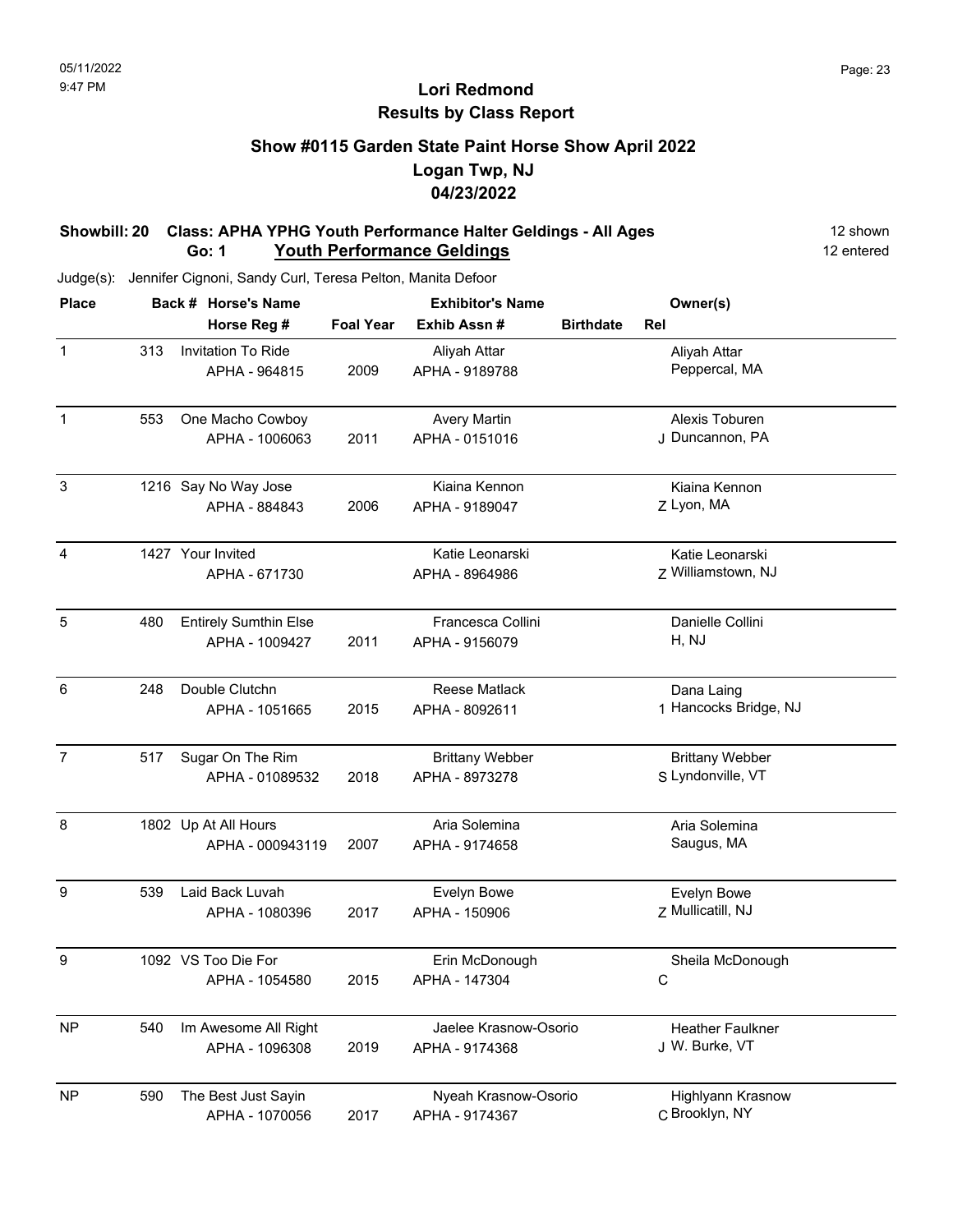### **Show #0115 Garden State Paint Horse Show April 2022 Logan Twp, NJ 04/23/2022**

|       |          | 1st Judge: 2nd Judge: | 3rd Judge: | 4th Judge: |
|-------|----------|-----------------------|------------|------------|
|       | Jennifer | Sandy Curl            | Teresa     | Manita     |
| Place | Cignoni  |                       | Pelton     | Defoor     |
|       |          |                       |            |            |
| 1     | 1216     | 313                   | 313        | 553        |
| 2     | 553      | 517                   | 553        | 313        |
| 3     | 248      | 553                   | 480        | 517        |
| 4     | 313      | 1216                  | 1216       | 1216       |
| 5     | 480      | 1427                  | 1427       | 1427       |
| 6     | 1802     | 248                   | 248        | 480        |
|       | 1427     | 1802                  | 539        | 1092       |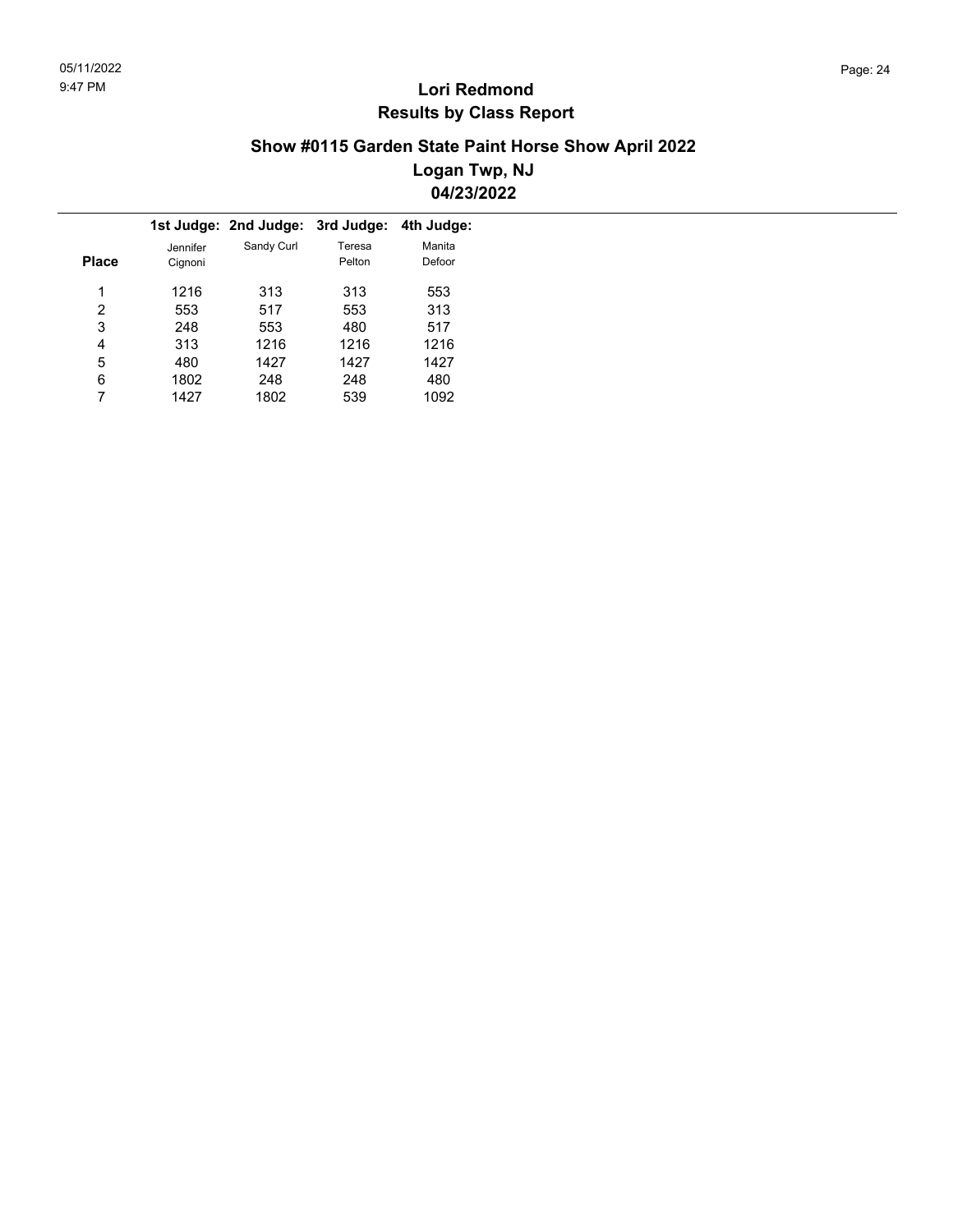### **Show #0115 Garden State Paint Horse Show April 2022 Logan Twp, NJ 04/23/2022**

#### **Showbill: 21 Class: APHA AMH7 Amateur Geldings All Ages** 5 shown 5 shown 5 shown 5 shown **Go: 1 Amateur Geldings**

| <b>Place</b>   |     |                     | Back # Horse's Name   |                  | <b>Exhibitor's Name</b> | Owner(s)              |
|----------------|-----|---------------------|-----------------------|------------------|-------------------------|-----------------------|
|                |     |                     | Horse Reg #           | <b>Foal Year</b> | Exhib Assn#             | Rel                   |
| $\mathbf{1}$   | 90  |                     | Thats So That         |                  | <b>Charles Self</b>     | Lori Search           |
|                |     |                     | APHA - 1079646        | 2018             | APHA - 8876178          | P                     |
| 2              | 566 | Excessive           |                       |                  | Donna Puhl              | Donna Puhl            |
|                |     |                     | APHA - 1110280        | 2021             | APHA - 8440376          | Z Ringtown, PA        |
| 3              | 198 |                     | <b>Xtreme Lover</b>   |                  | Marjorie Lawler-Moser   | Marjorie Lawler-Moser |
|                |     |                     | APHA - 01014543       | 2012             | APHA - 8391996          | Z Williamstown, NJ    |
| $\overline{4}$ | 295 |                     | Spill The Tea         |                  | Nalyn Hetzell Pierce    | Nalyn Hetzell Pierce  |
|                |     |                     | APHA - 1147509        | 2021             | APHA - 8532637          | Ζ                     |
| 5              | 555 |                     | Sonnys Music Man      |                  | Dawn Edmonds            | Dawn Edmonds          |
|                |     |                     | APHA - 893952         | 2005             | APHA - 8770279          | Z Monroeville, NJ     |
|                |     |                     | 1st Judge: 2nd Judge: | 3rd Judge:       | 4th Judge:              |                       |
| <b>Place</b>   |     | Jennifer<br>Cignoni | Sandy Curl            | Teresa<br>Pelton | Manita<br>Defoor        |                       |
| 1              |     | 90                  | 90                    | 90               | 566                     |                       |
| 2              |     | 566                 | 566                   | 566              | 90                      |                       |
| 3              |     | 198                 | 198                   | 198              | 198                     |                       |
| 4              |     | 295                 | 295                   | 295              | 555                     |                       |
| 5              |     | 555                 | 555                   | 555              | 295                     |                       |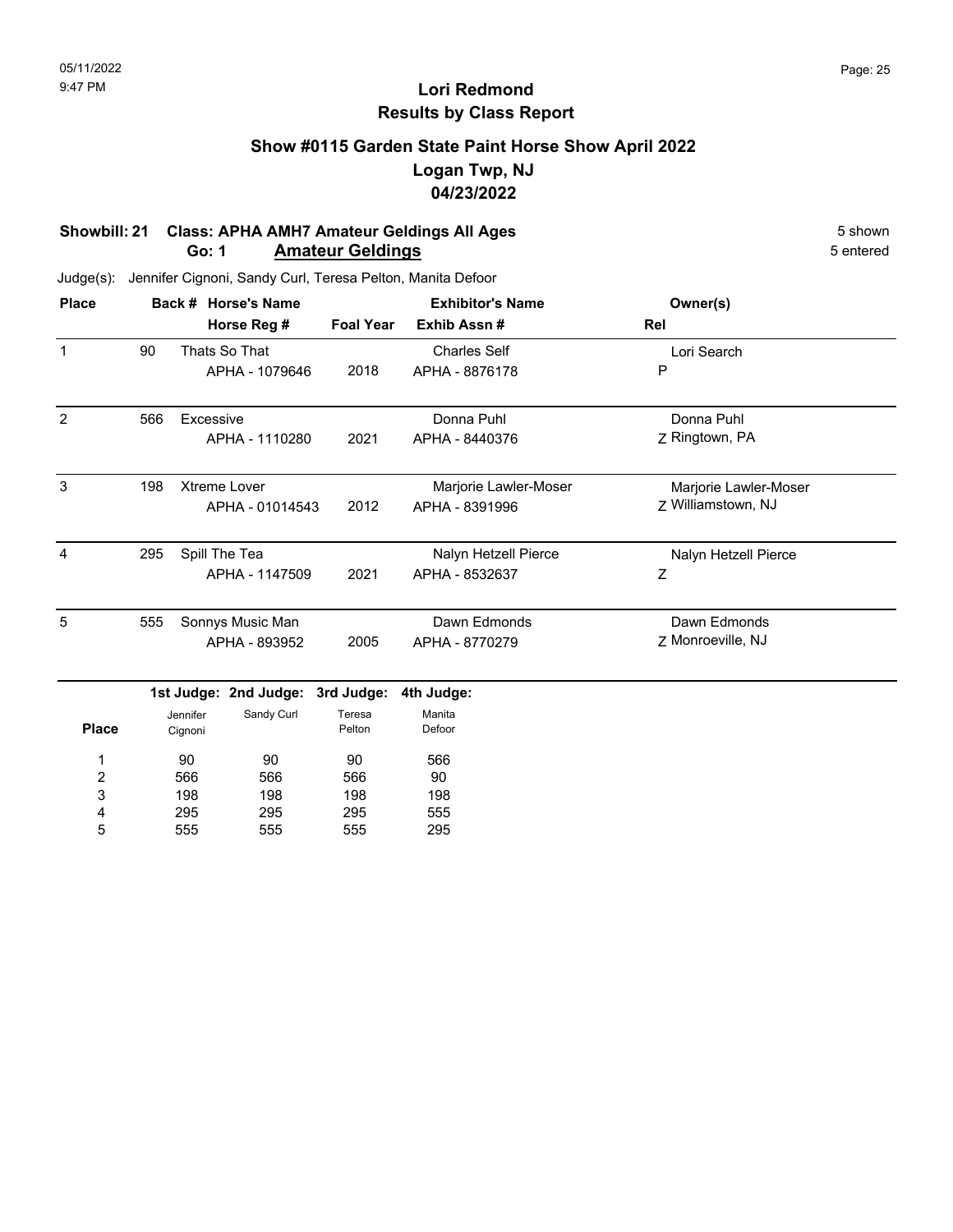## **Show #0115 Garden State Paint Horse Show April 2022 Logan Twp, NJ 04/23/2022**

#### **Showbill: 22 Class: APHA APHG Amateur Performance Halter Geldings All Ages** 19 Shown **Go: 1** Amateur Performance Geldings **19 entered** 19 entered

| <b>Place</b>     |     | Back # Horse's Name                        |                  | <b>Exhibitor's Name</b>                 | Owner(s)                                 |  |  |
|------------------|-----|--------------------------------------------|------------------|-----------------------------------------|------------------------------------------|--|--|
|                  |     | Horse Reg #                                | <b>Foal Year</b> | Exhib Assn#                             | Rel                                      |  |  |
| $\mathbf{1}$     | 171 | Just A Lazy Cowboy<br>APHA - 1059312       | 2016             | Danielle Leager<br>APHA - 8644323       | Danielle Leager<br>Sudlersville, MD      |  |  |
| $\overline{2}$   | 173 | Im Slow Blue<br>APHA - 1092378             | 2019             | Mark Owen<br>APHA - 8392214             | Mark Owen<br>Z Derry, NH                 |  |  |
| $\sqrt{3}$       | 553 | One Macho Cowboy<br>APHA - 1006063         | 2011             | Alexis Toburen<br>APHA - 8943752        | Alexis Toburen<br>Z Duncannon, PA        |  |  |
| $\overline{4}$   | 390 | Party With The Artist<br>APHA - 1039541    | 2014             | Leslie Sheetz<br>APHA - 8627957         | Leslie Sheetz<br>Z Delta, PA             |  |  |
| $\overline{4}$   | 545 | Lopin For Cash<br>APHA - 1050555           | 2015             | <b>Bethany Healy</b><br>APHA - 131721   | James Healy<br>C Lincoln University, PA  |  |  |
| 6                | 636 | <b>Invited Sensation</b><br>APHA - 1035103 | 2013             | Mannetta McAvaddy<br>APHA - 0106150     | Mannetta McAvaddy<br>Z Vineland, NJ      |  |  |
| $\overline{7}$   | 506 | Only Lopin<br>APHA - 1046360               | 2014             | Marissa Campbell<br>APHA - 8922254      | Marissa Campbell<br>Mt Laurel, NJ        |  |  |
| 8                |     | 1756 Zippyshotassets<br>APHA - 1052948     | 2015             | Julie Pino<br>APHA - 8969894            | Julie Pino<br>Z Waterford, NJ            |  |  |
| $\boldsymbol{9}$ | 281 | All B A Sensation<br>APHA - 1088859        | 2018             | Samantha Mason<br>APHA - 8676805        | Samantha Mason<br>Z Vineland, NJ         |  |  |
| <b>NP</b>        | 265 | The Best Or Nothing<br>APHA - 1057838      | 2015             | Christina Young<br>APHA - 0144579       | Christina Young<br>Z Jay, VT             |  |  |
| <b>NP</b>        | 289 | ExclusivelyHeavenSent<br>APHA - 1012389    | 2011             | <b>Shirley Martin</b><br>APHA - 8951817 | <b>Shirley Martin</b><br>Southampton, NJ |  |  |
| <b>NP</b>        | 294 | A Good Friday<br>APHA - 1077403            | 2017             | Kim Weaver<br>APHA - 8967055            | Kim Weaver<br>Z Mays Landing, NJ         |  |  |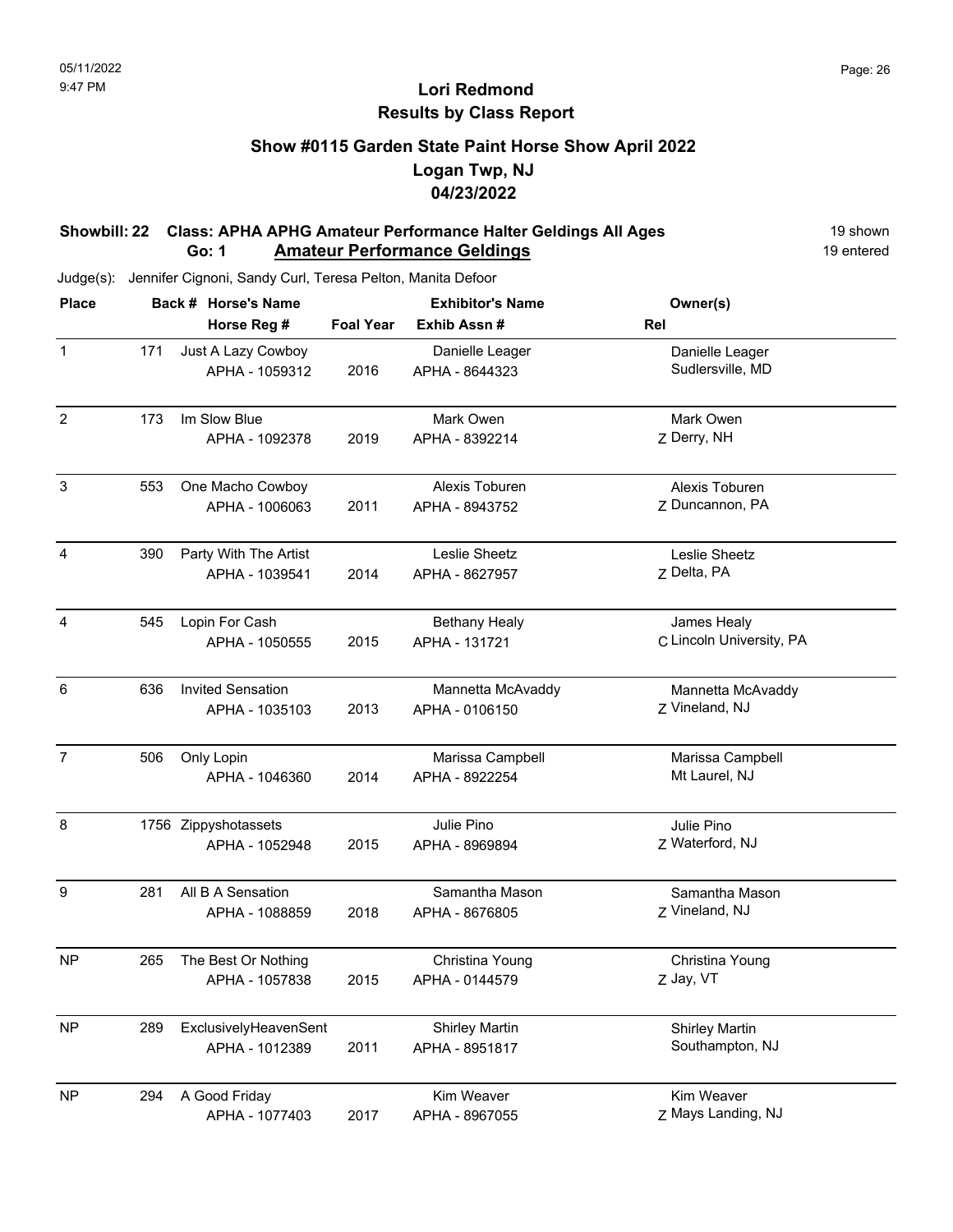### **Show #0115 Garden State Paint Horse Show April 2022**

**Logan Twp, NJ 04/23/2022**

|                                |     |                    |                                             |                      | TI ∠JI ∠V∠∠                              |                                     |  |
|--------------------------------|-----|--------------------|---------------------------------------------|----------------------|------------------------------------------|-------------------------------------|--|
| <b>NP</b>                      | 448 |                    | Will Be Scenic<br>APHA - 1017304            | 2012                 | <b>Megan Armstrong</b><br>APHA - 8073341 | Megan Armstrong<br>Z W Danville, VT |  |
| <b>NP</b>                      | 453 |                    | Only Be Good<br>APHA - 1034148              | 2013                 | Jennifer Hart<br>APHA - 8492117          | Jennifer Hart<br>Z Saulda, VA       |  |
| <b>NP</b>                      | 494 | <b>Big Driller</b> | APHA - 1026514                              | 2011                 | Scott Berry<br>APHA - 7078514            | Scott Berry<br>Z Northfield, NH     |  |
| <b>NP</b>                      | 645 |                    | Hes A Famous Playboy<br>APHA - 968431       | 2008                 | Heidi Novak<br>APHA - 8318391            | Heidi Novak<br>Dunstable, MA        |  |
| <b>NP</b>                      | 856 |                    | Daddy Chromed My Ride<br>APHA - 1090396     | 2018                 | Caitlin Kernan<br>APHA - 8579911         | Caitlin Kernan<br>Manchester, NY    |  |
| <b>NP</b>                      | 917 |                    | Paint Me Lazy<br>APHA - 1036902             | 2013                 | Gabrielle Bradway<br>APHA - 8905121      | Gabrielle Bradway<br>Warrenton, VA  |  |
| <b>NP</b>                      |     |                    | 1419 All Ironed And Fancy<br>APHA - 1037543 | 2013                 | Maria Rossano<br>APHA - 8513275          | Maria Rossano<br>Z Glen Mills, PA   |  |
|                                |     | Jennifer           | 1st Judge: 2nd Judge:<br>Sandy Curl         | 3rd Judge:<br>Teresa | 4th Judge:<br>Manita                     |                                     |  |
| <b>Place</b><br>$\overline{ }$ |     | Cignoni<br>171     | 172                                         | Pelton<br>171        | Defoor<br>171                            |                                     |  |

|   | . .  |     |      |     |
|---|------|-----|------|-----|
| 1 | 171  | 173 | 171  | 171 |
| 2 | 553  | 390 | 173  | 545 |
| 3 | 1756 | 545 | 553  | 390 |
| 4 | 173  | 553 | 1756 | 173 |
| 5 | 390  | 171 | 545  | 553 |
| 6 | 636  | 636 | 506  | 281 |
| 7 | 506  | 506 | 281  | 636 |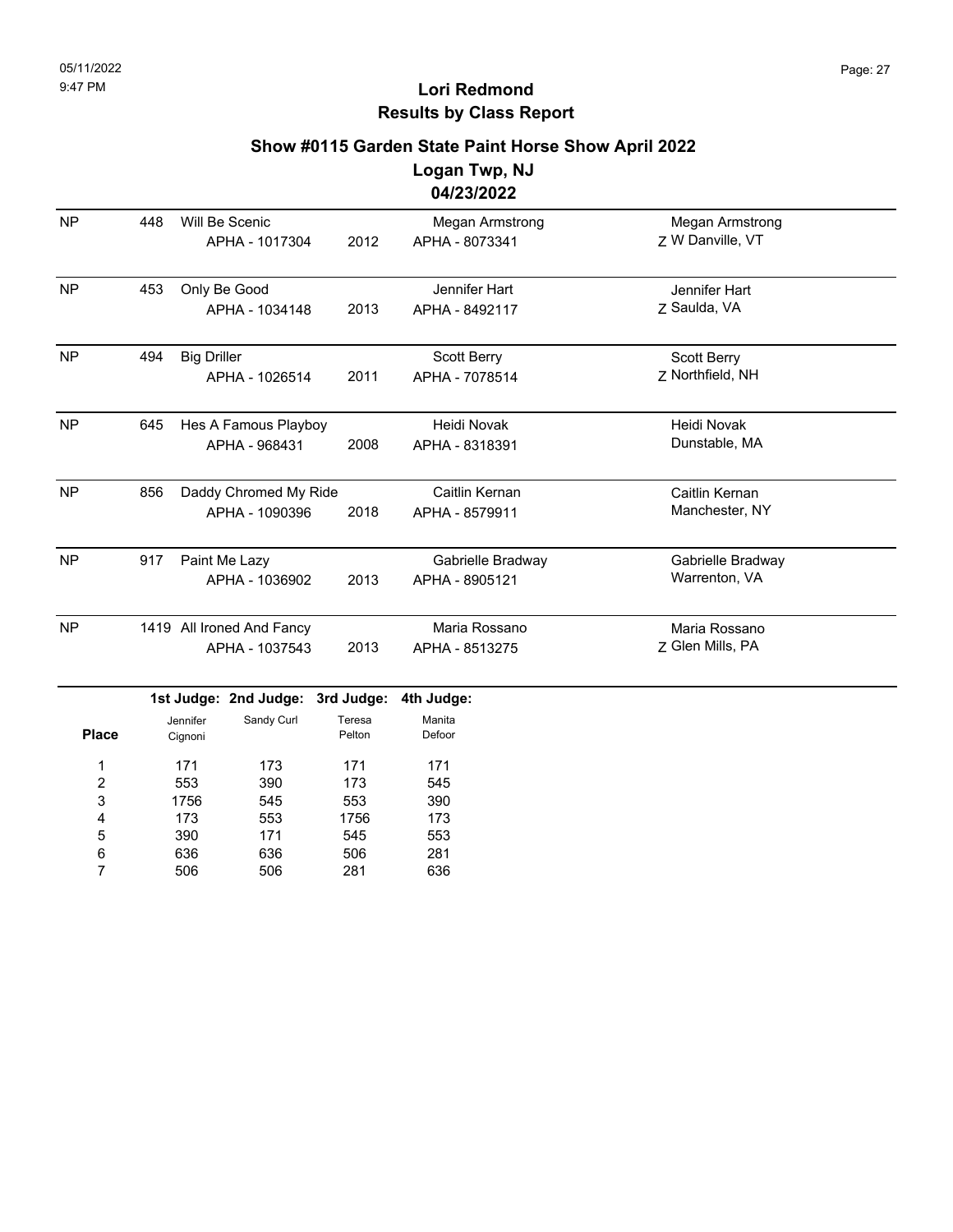### **Show #0115 Garden State Paint Horse Show April 2022 Logan Twp, NJ 04/23/2022**

#### **Showbill: 23 Class: APHA HG2 Yearling Geldings** 2 shown **Go: 1 Yearling Geldings** 2 entered

295

2

Judge(s): Jennifer Cignoni, Sandy Curl, Teresa Pelton, Manita Defoor

295

295

| <b>Place</b> |     | Back # Horse's Name |                                  |                  | <b>Exhibitor's Name</b> | Owner(s)             |  |
|--------------|-----|---------------------|----------------------------------|------------------|-------------------------|----------------------|--|
|              |     |                     | Horse Reg #                      | <b>Foal Year</b> | Exhib Assn#             | Rel                  |  |
| 1            | 566 | Excessive           |                                  |                  | Mitch Leonarski         | Donna Puhl           |  |
|              |     |                     | APHA - 1110280                   | 2021             | APHA - 7023529          | O Ringtown, PA       |  |
| 2            | 295 |                     | Spill The Tea                    |                  | Amy Freeman Suess       | Nalyn Hetzell Pierce |  |
|              |     |                     | APHA - 1147509                   | 2021             | APHA - 8664812          | O                    |  |
|              |     |                     | 1st Judge: 2nd Judge: 3rd Judge: |                  | 4th Judge:              |                      |  |
|              |     | Jennifer            | Sandy Curl                       | Teresa           | Manita                  |                      |  |
| <b>Place</b> |     | Cignoni             |                                  | Pelton           | Defoor                  |                      |  |
|              |     | 566                 | 566                              | 566              | 566                     |                      |  |

295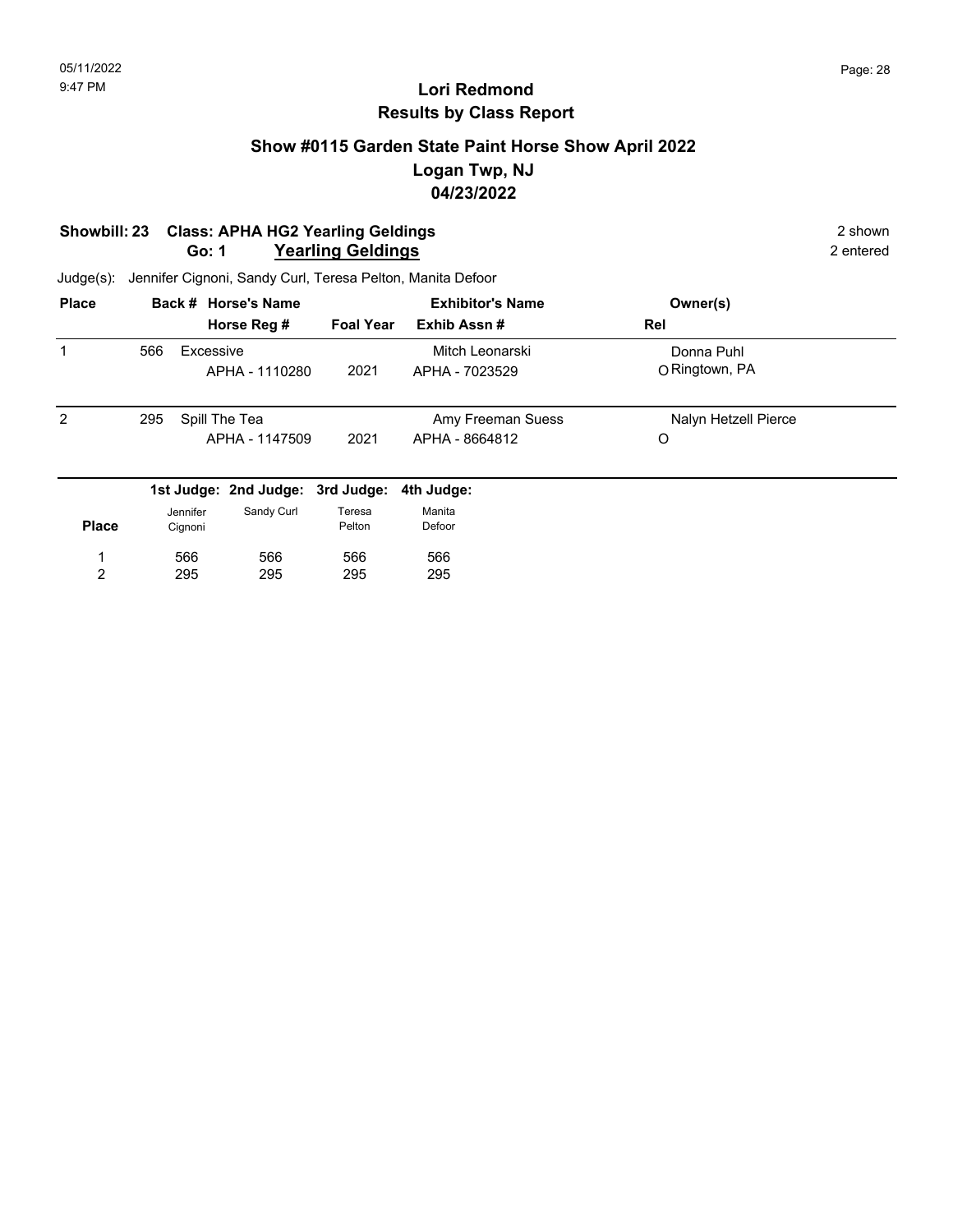## **Show #0115 Garden State Paint Horse Show April 2022 Logan Twp, NJ 04/23/2022**

#### **Showbill: 24 Class: APHA HG3 2 Yr Old Geldings** 2 Shown 2 shown **Go: 1** 2 Year Old Geldings **2 Year Old Geldings 2 Personal Property** 2 entered

| <b>Place</b>   |     |          | Back # Horse's Name              | <b>Exhibitor's Name</b> |                 |                   |                  | Owner(s)        |  |
|----------------|-----|----------|----------------------------------|-------------------------|-----------------|-------------------|------------------|-----------------|--|
|                |     |          | Horse Reg #                      | <b>Foal Year</b>        | Exhib Assn#     |                   | <b>Birthdate</b> | Rel             |  |
| 1              | 537 |          | Ima Cute Secret                  |                         | Katie Leonarski |                   |                  | Mitch Leonarski |  |
|                |     |          | APHA - 1105272                   | 2020                    | APHA - 8964986  |                   |                  | С               |  |
| $\overline{2}$ | 554 |          | Dirtyneverwassosweet             |                         |                 | Amy Freeman Suess |                  | Danielle Burns  |  |
|                |     |          | APHA - 1145583                   | 2020                    | APHA - 8664812  |                   |                  | O Richland, NJ  |  |
|                |     |          | 1st Judge: 2nd Judge: 3rd Judge: |                         | 4th Judge:      |                   |                  |                 |  |
|                |     | Jennifer | Sandy Curl                       | Teresa                  | Manita          |                   |                  |                 |  |
| <b>Place</b>   |     | Cignoni  |                                  | Pelton                  | Defoor          |                   |                  |                 |  |
| 1              |     | 537      | 537                              | 537                     | 537             |                   |                  |                 |  |
| 2              |     | 554      | 554                              | 554                     | 554             |                   |                  |                 |  |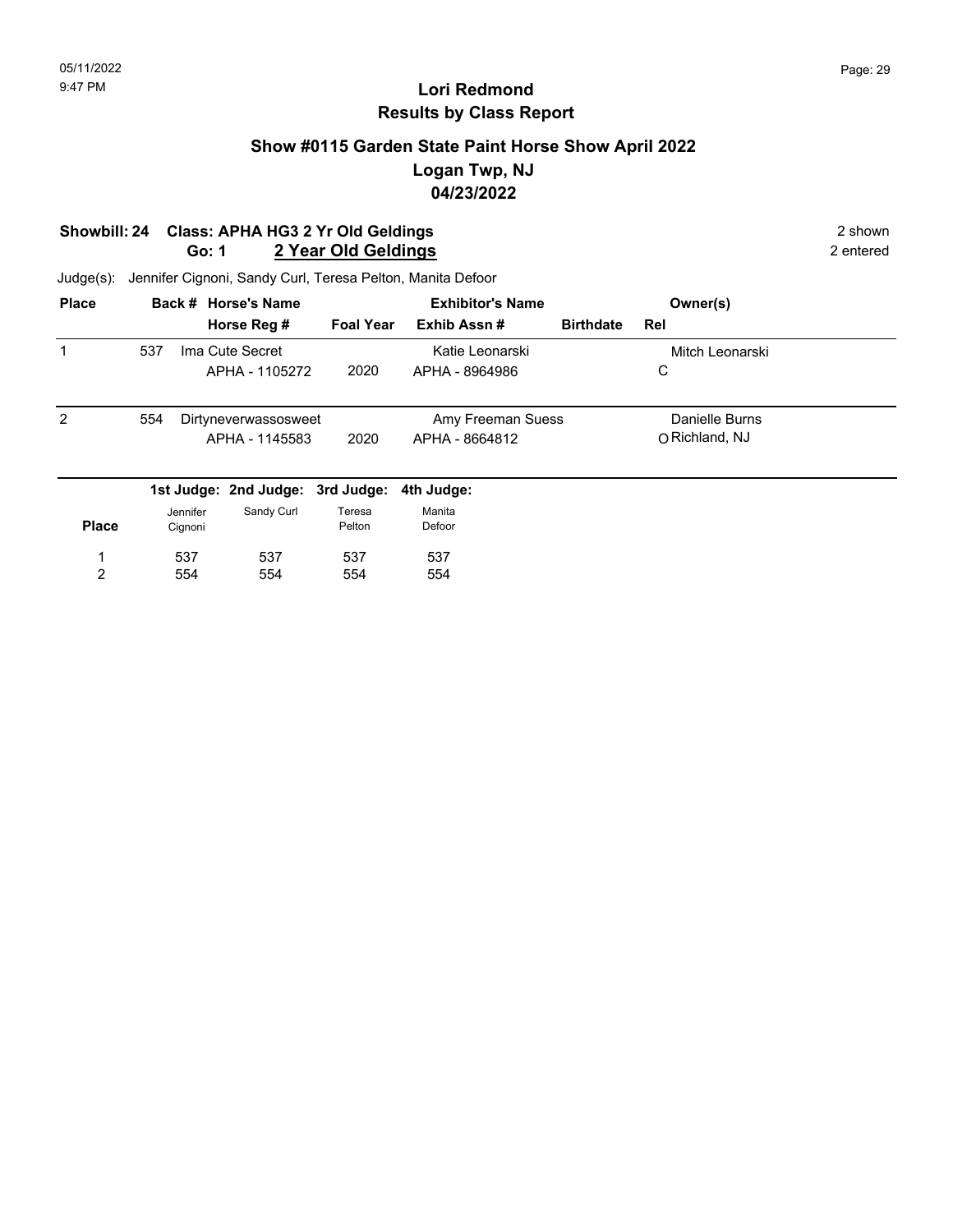## **Show #0115 Garden State Paint Horse Show April 2022 Logan Twp, NJ 04/23/2022**

#### **Showbill: 25 Class: APHA HG4 3 Yr Old Geldings** 1 shown **Go: 1** 2 Year Old Geldings **1** entered

| <b>Place</b> |     | Back # Horse's Name                    | <b>Exhibitor's Name</b> |                                         |                  | Owner(s)                                  |  |
|--------------|-----|----------------------------------------|-------------------------|-----------------------------------------|------------------|-------------------------------------------|--|
|              |     | Horse Reg #                            | <b>Foal Year</b>        | Exhib Assn #                            | <b>Birthdate</b> | Rel                                       |  |
|              | 540 | Im Awesome All Right<br>APHA - 1096308 | 2019                    | Jaelee Krasnow-Osorio<br>APHA - 9174368 |                  | <b>Heather Faulkner</b><br>J W. Burke, VT |  |

|              |                     | 1st Judge: 2nd Judge: 3rd Judge: 4th Judge: |                  |                  |
|--------------|---------------------|---------------------------------------------|------------------|------------------|
| <b>Place</b> | Jennifer<br>Cignoni | Sandy Curl                                  | Teresa<br>Pelton | Manita<br>Defoor |
|              | 540                 | 540                                         | 540              | 540              |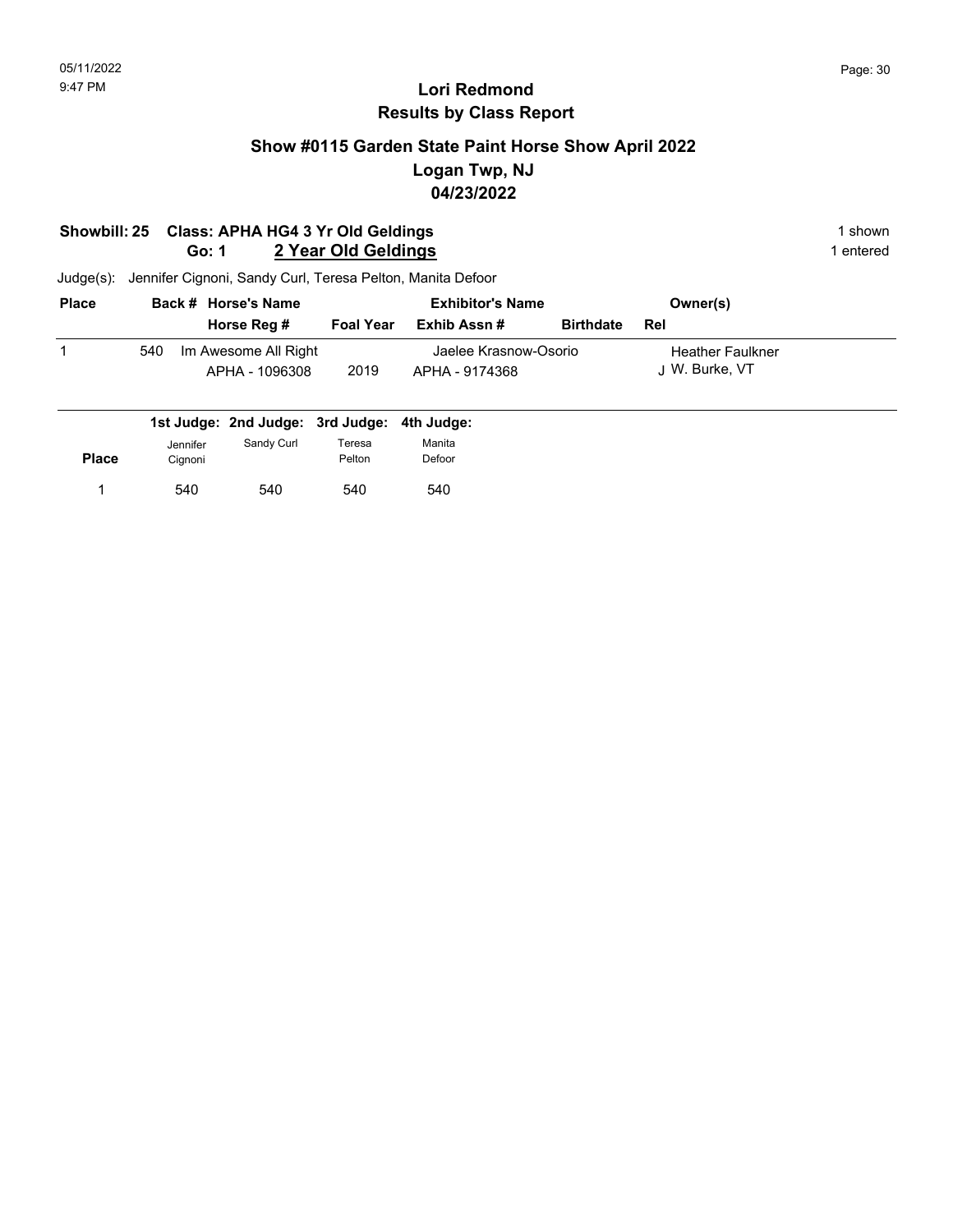### **Show #0115 Garden State Paint Horse Show April 2022 Logan Twp, NJ 04/23/2022**

#### **Showbill: 26 Class: APHA HG5 Aged Geldings**<br> **Shown** 5 shown<br> **Go: 1 Aged Geldings** 5 entered **Go: 1 Aged Geldings**

| <b>Place</b>   |     | Back # Horse's Name |                       |                  | <b>Exhibitor's Name</b> | Owner(s)               |
|----------------|-----|---------------------|-----------------------|------------------|-------------------------|------------------------|
|                |     |                     | Horse Reg #           | <b>Foal Year</b> | Exhib Assn#             | Rel                    |
| $\mathbf{1}$   | 90  |                     | Thats So That         |                  | <b>Charles Self</b>     | Lori Search            |
|                |     |                     | APHA - 1079646        | 2018             | APHA - 8876178          | P                      |
| $\overline{2}$ | 198 |                     | Xtreme Lover          |                  | Marjorie Lawler-Moser   | Marjorie Lawler-Moser  |
|                |     |                     | APHA - 01014543       | 2012             | APHA - 8391996          | Z Williamstown, NJ     |
| 3              | 543 |                     | Sonofa Dirty Flirt    |                  | Amy Freeman Suess       | Dawn Edmonds           |
|                |     |                     | APHA - 1076158        | 2017             | APHA - 8664812          | O Monroeville, NJ      |
| $\overline{4}$ | 517 |                     | Sugar On The Rim      |                  | <b>Brittany Webber</b>  | <b>Brittany Webber</b> |
|                |     |                     | APHA - 01089532       | 2018             | APHA - 8973278          | S Lyndonville, VT      |
| 5              | 555 |                     | Sonnys Music Man      |                  | Jenna Edmonds           | Dawn Edmonds           |
|                |     |                     | APHA - 893952         | 2005             | APHA - 9176030          | C Monroeville, NJ      |
|                |     |                     | 1st Judge: 2nd Judge: | 3rd Judge:       | 4th Judge:              |                        |
| <b>Place</b>   |     | Jennifer<br>Cignoni | Sandy Curl            | Teresa<br>Pelton | Manita<br>Defoor        |                        |
| 1              |     | 90                  | 90                    | 90               | 90                      |                        |
| 2              |     | 198                 | 198                   | 198              | 198                     |                        |
| 3              |     | 543<br>543          |                       | 543              | 543                     |                        |
| 4              |     | 517                 | 517                   | 517              | 517                     |                        |
| 5              |     | 555                 | 555                   | 555              | 555                     |                        |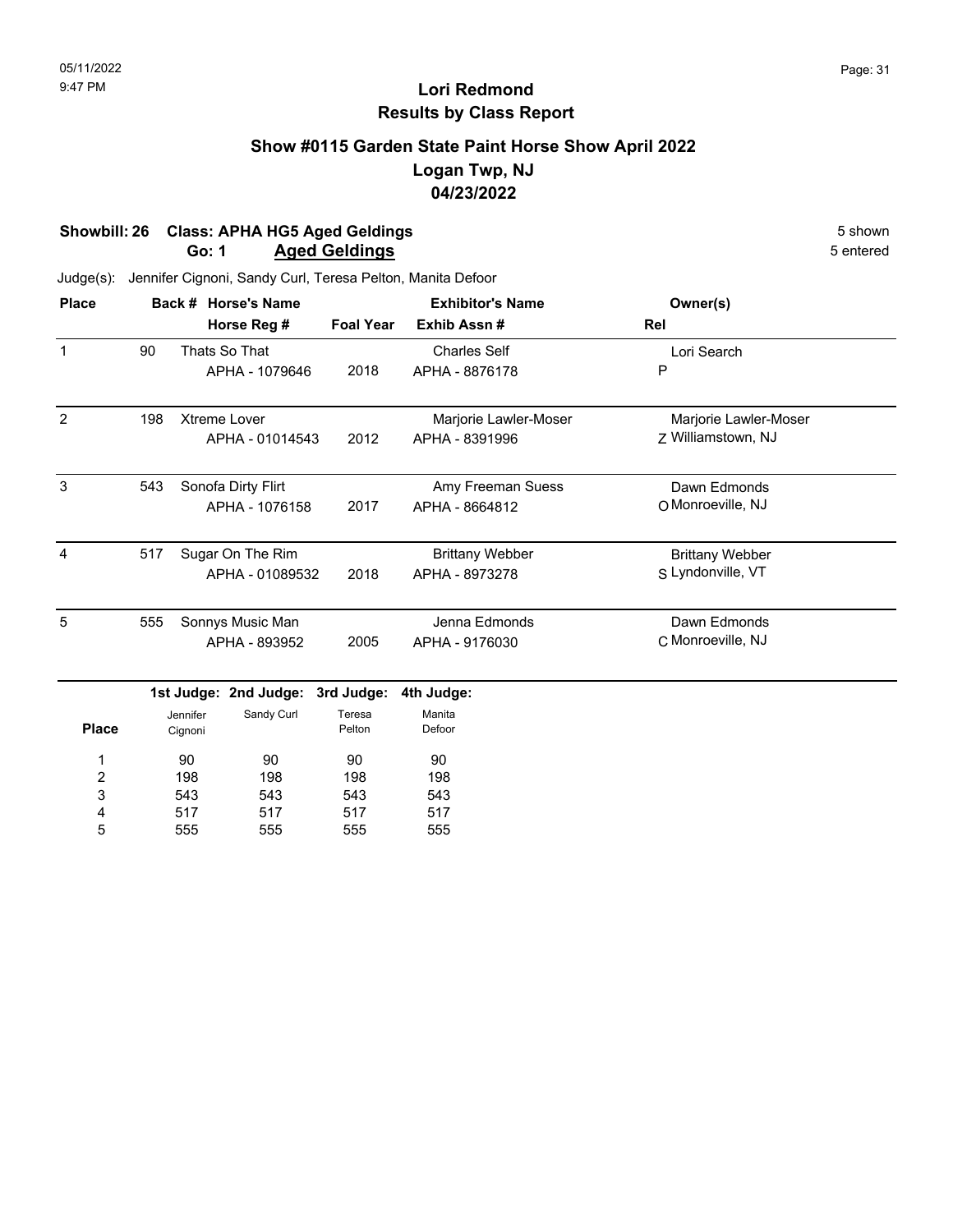### **Show #0115 Garden State Paint Horse Show April 2022 Logan Twp, NJ 04/23/2022**

#### **Showbill: 27 Class: APHA PHG1 Performance Halter, Geldings All Ages** 8 Shown **Go: 1 Performance Geldings** 8 entered

Judge(s): Jennifer Cignoni, Sandy Curl, Teresa Pelton, Manita Defoor

856

7

1419

1419

856

| <b>Place</b>            |     |                     | Back # Horse's Name       |                  | <b>Exhibitor's Name</b> | Owner(s)          |  |
|-------------------------|-----|---------------------|---------------------------|------------------|-------------------------|-------------------|--|
|                         |     |                     | Horse Reg #               | <b>Foal Year</b> | Exhib Assn #            | Rel               |  |
| $\mathbf{1}$            | 171 |                     | Just A Lazy Cowboy        |                  | Danielle Leager         | Danielle Leager   |  |
|                         |     |                     | APHA - 1059312            | 2016             | APHA - 8644323          | Sudlersville, MD  |  |
| $\overline{1}$          | 173 |                     | Im Slow Blue              |                  | Danny Desmond           | Mark Owen         |  |
|                         |     |                     | APHA - 1092378            | 2019             | APHA - 8999098          | O Derry, NH       |  |
| 3                       | 390 |                     | Party With The Artist     |                  | Leslie Sheetz           | Leslie Sheetz     |  |
|                         |     |                     | APHA - 1039541            | 2014             | APHA - 8627957          | Z Delta, PA       |  |
| $\overline{\mathbf{4}}$ |     |                     | 1756 Zippyshotassets      |                  | Julie Pino              | Julie Pino        |  |
|                         |     |                     | APHA - 1052948            | 2015             | APHA - 8969894          | Z Waterford, NJ   |  |
| $\mathbf 5$             | 313 |                     | Invitation To Ride        |                  | Paige Benson            | Aliyah Attar      |  |
|                         |     |                     | APHA - 964815             | 2009             | APHA - 8773275          | O Peppercal, MA   |  |
| 6                       | 856 |                     | Daddy Chromed My Ride     |                  | Caitlin Kernan          | Caitlin Kernan    |  |
|                         |     |                     | APHA - 1090396            | 2018             | APHA - 8579911          | Manchester, NY    |  |
| $\overline{7}$          | 917 |                     | Paint Me Lazy             |                  | Gabrielle Bradway       | Gabrielle Bradway |  |
|                         |     |                     | APHA - 1036902            | 2013             | APHA - 8905121          | Warrenton, VA     |  |
| 8                       |     |                     | 1419 All Ironed And Fancy |                  | Emily Cavanaugh         | Maria Rossano     |  |
|                         |     |                     | APHA - 1037543            | 2013             | APHA - 8905897          | O Glen Mills, PA  |  |
|                         |     |                     | 1st Judge: 2nd Judge:     | 3rd Judge:       | 4th Judge:              |                   |  |
| <b>Place</b>            |     | Jennifer<br>Cignoni | Sandy Curl                | Teresa<br>Pelton | Manita<br>Defoor        |                   |  |
| 1                       | 173 |                     | 173                       | 171              | 171                     |                   |  |
| $\overline{\mathbf{c}}$ |     | 171                 | 390                       | 173              | 390                     |                   |  |
| 3                       |     | 1756                | 171                       | 1756             | 173                     |                   |  |
| 4                       |     | 390                 | 313                       | 313              | 313                     |                   |  |
| 5                       |     | 313                 | 1756                      | 390              | 1756                    |                   |  |
| 6                       |     | 917                 | 856                       | 856              | 917                     |                   |  |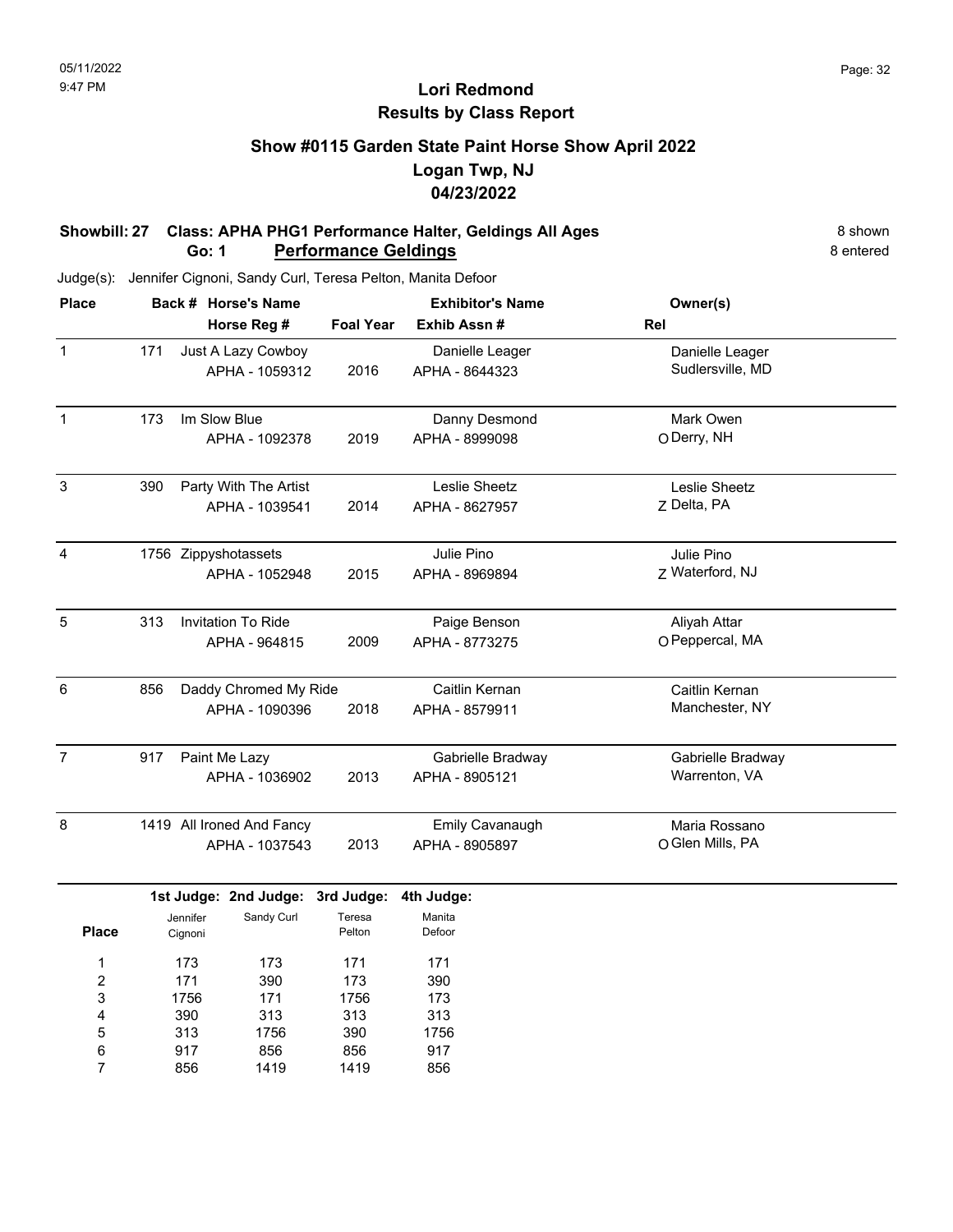### **Show #0115 Garden State Paint Horse Show April 2022 Logan Twp, NJ 04/23/2022**

#### **Showbill: 35 Class: APHA BHS1 SPB Stallions** 1 shown **Go: 1 SPB Stallions** 1 entered

| <b>Place</b> | Back # Horse's Name                      |                  | <b>Exhibitor's Name</b>           | Owner(s)                                   |
|--------------|------------------------------------------|------------------|-----------------------------------|--------------------------------------------|
|              | Horse Reg #                              | <b>Foal Year</b> | Exhib Assn #                      | Rel                                        |
|              | FG The X Factor<br>573<br>APHA - 1102643 | 2020             | Jennifer Norleen<br>APHA - 152253 | Midge Haven Farms LLC<br>O Bridgeville, DE |

|              |                     | 1st Judge: 2nd Judge: 3rd Judge: 4th Judge: |                  |                  |
|--------------|---------------------|---------------------------------------------|------------------|------------------|
| <b>Place</b> | Jennifer<br>Cignoni | Sandy Curl                                  | Teresa<br>Pelton | Manita<br>Defoor |
|              | 573                 | 573                                         | 573              | 573              |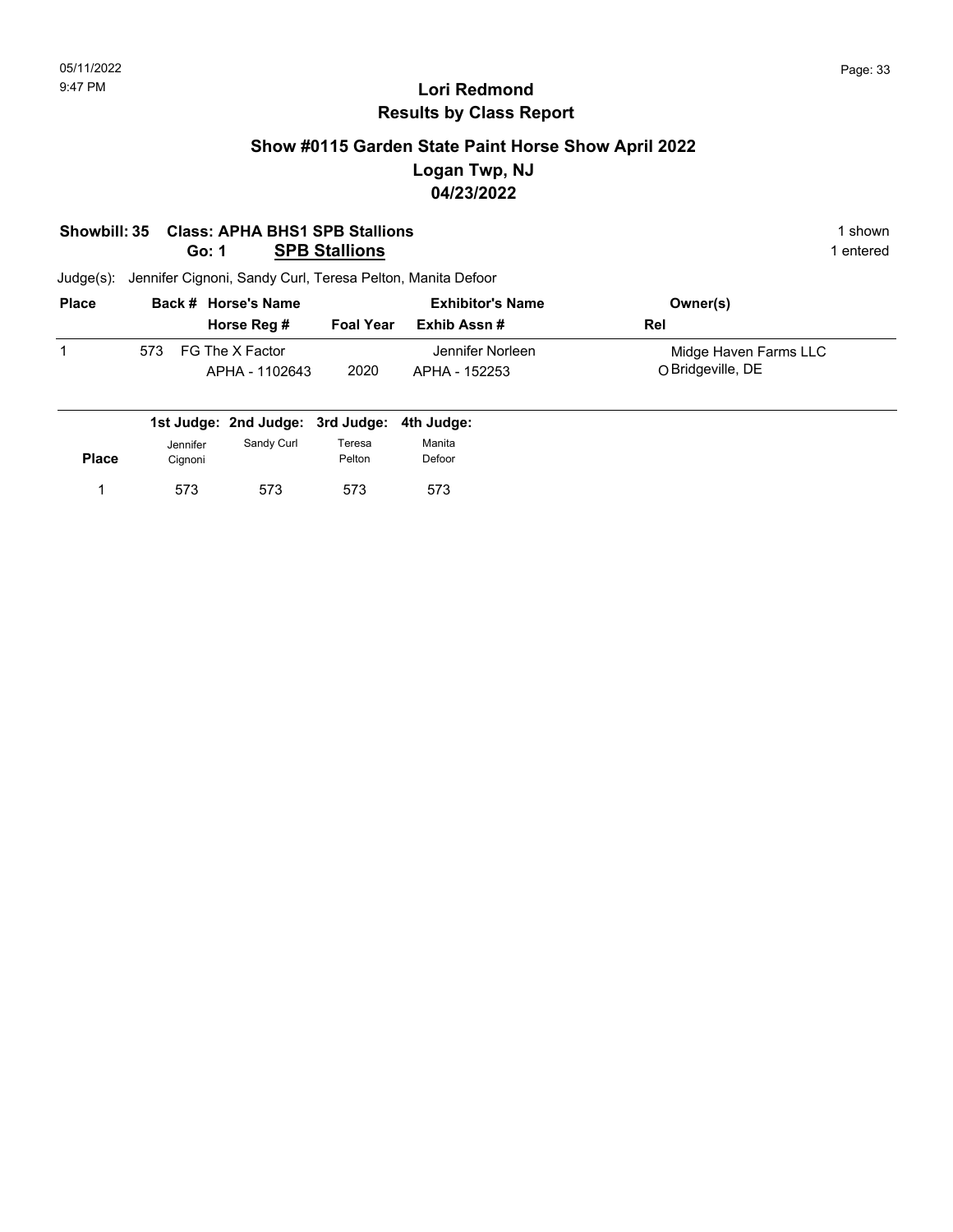## **Show #0115 Garden State Paint Horse Show April 2022 Logan Twp, NJ 04/23/2022**

#### **Showbill: 38 Class: APHA ABS1 Amt SPB Stallions All Ages** 1 shown **Go: 1** Amateur SPB Stallions **1** entered

| <b>Place</b> |     | Back # Horse's Name               |                  | <b>Exhibitor's Name</b>          | Owner(s)                                   |
|--------------|-----|-----------------------------------|------------------|----------------------------------|--------------------------------------------|
|              |     | Horse Reg #                       | <b>Foal Year</b> | Exhib Assn #                     | Rel                                        |
|              | 573 | FG The X Factor<br>APHA - 1102643 | 2020             | Kathi Breeding<br>APHA - 8094010 | Midge Haven Farms LLC<br>Z Bridgeville, DE |

|              |                     | 1st Judge: 2nd Judge: 3rd Judge: 4th Judge: |                  |                  |
|--------------|---------------------|---------------------------------------------|------------------|------------------|
| <b>Place</b> | Jennifer<br>Cignoni | Sandy Curl                                  | Teresa<br>Pelton | Manita<br>Defoor |
|              | 573                 | 573                                         | 573              | 573              |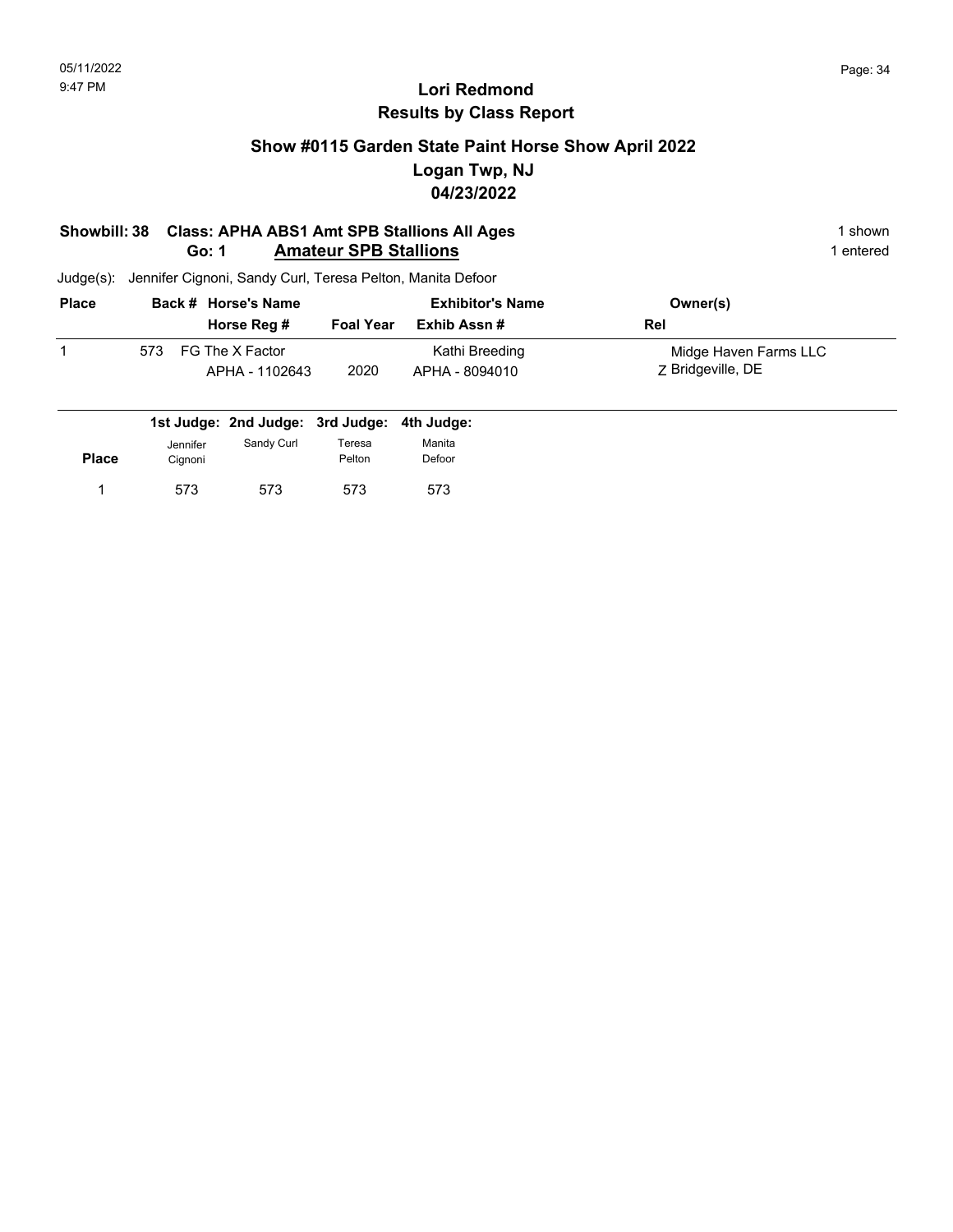## **Show #0115 Garden State Paint Horse Show April 2022 Logan Twp, NJ 04/23/2022**

#### **Showbill: 41 Class: APHA YOC Youth Overo Color** 6 shown 6 shown 6 shown 6 shown 6 shown 6 shown 6 shown 6 shown 6 characters and **G** entered **Go: 1 Youth Overo Color**

| <b>Place</b>    |     |                      | Back # Horse's Name          |                  | <b>Exhibitor's Name</b> | Owner(s)         |                         |  |
|-----------------|-----|----------------------|------------------------------|------------------|-------------------------|------------------|-------------------------|--|
|                 |     |                      | Horse Reg #                  | <b>Foal Year</b> | Exhib Assn #            | <b>Birthdate</b> | Rel                     |  |
| $\mathbf{1}$    | 480 |                      | <b>Entirely Sumthin Else</b> |                  | Francesca Collini       |                  | Danielle Collini        |  |
|                 |     |                      | APHA - 1009427               | 2011             | APHA - 9156079          |                  | H, NJ                   |  |
| $\mathbf{1}$    | 517 |                      | Sugar On The Rim             |                  | <b>Brittany Webber</b>  |                  | <b>Brittany Webber</b>  |  |
|                 |     | APHA - 01089532      |                              | 2018             | APHA - 8973278          |                  | S Lyndonville, VT       |  |
| $\mathbf{1}$    | 580 |                      | <b>Radically Painted</b>     |                  | Makena Laird            |                  | <b>Lindsay Clancy</b>   |  |
|                 |     |                      | APHA - 973032                | 2009             | APHA - 8083708          |                  | C Hampstead, MO         |  |
| $\overline{4}$  | 499 |                      | Dont Crash My Hotrod         |                  | Stella Chamberlain      |                  | <b>Heather Faulkner</b> |  |
|                 |     |                      | APHA - 1009928               | 2011             | APHA - 151004           |                  | C W. Burke, VT          |  |
| 5               | 268 |                      | <b>Gunners Magnum Star</b>   |                  | Maggie Davidson         |                  | Maggie Davidson         |  |
|                 |     |                      | APHA - 1051021               | 2015             | APHA - 9176251          |                  | Z Saugus, MA            |  |
| $6\phantom{1}6$ | 540 | Im Awesome All Right |                              |                  | Jaelee Krasnow-Osorio   |                  | <b>Heather Faulkner</b> |  |
|                 |     | APHA - 1096308       |                              | 2019             | APHA - 9174368          |                  | J W. Burke, VT          |  |
|                 |     |                      | 1st Judge: 2nd Judge:        | 3rd Judge:       | 4th Judge:              |                  |                         |  |
|                 |     | Jennifer             | Sandy Curl                   | Teresa           | Manita                  |                  |                         |  |
| <b>Place</b>    |     | Cignoni              |                              | Pelton           | Defoor                  |                  |                         |  |
| 1               |     | 480<br>580           |                              | 480              | 580                     |                  |                         |  |
| 2               | 517 |                      | 517                          | 517              | 517                     |                  |                         |  |
| 3               |     | 580<br>480           |                              | 580              | 480                     |                  |                         |  |
| 4               |     | 499                  | 499                          | 499              | 499                     |                  |                         |  |
| 5               |     | 540                  | 268                          | 268              | 268                     |                  |                         |  |
| 6               |     | 268<br>540           |                              | 540              | 540                     |                  |                         |  |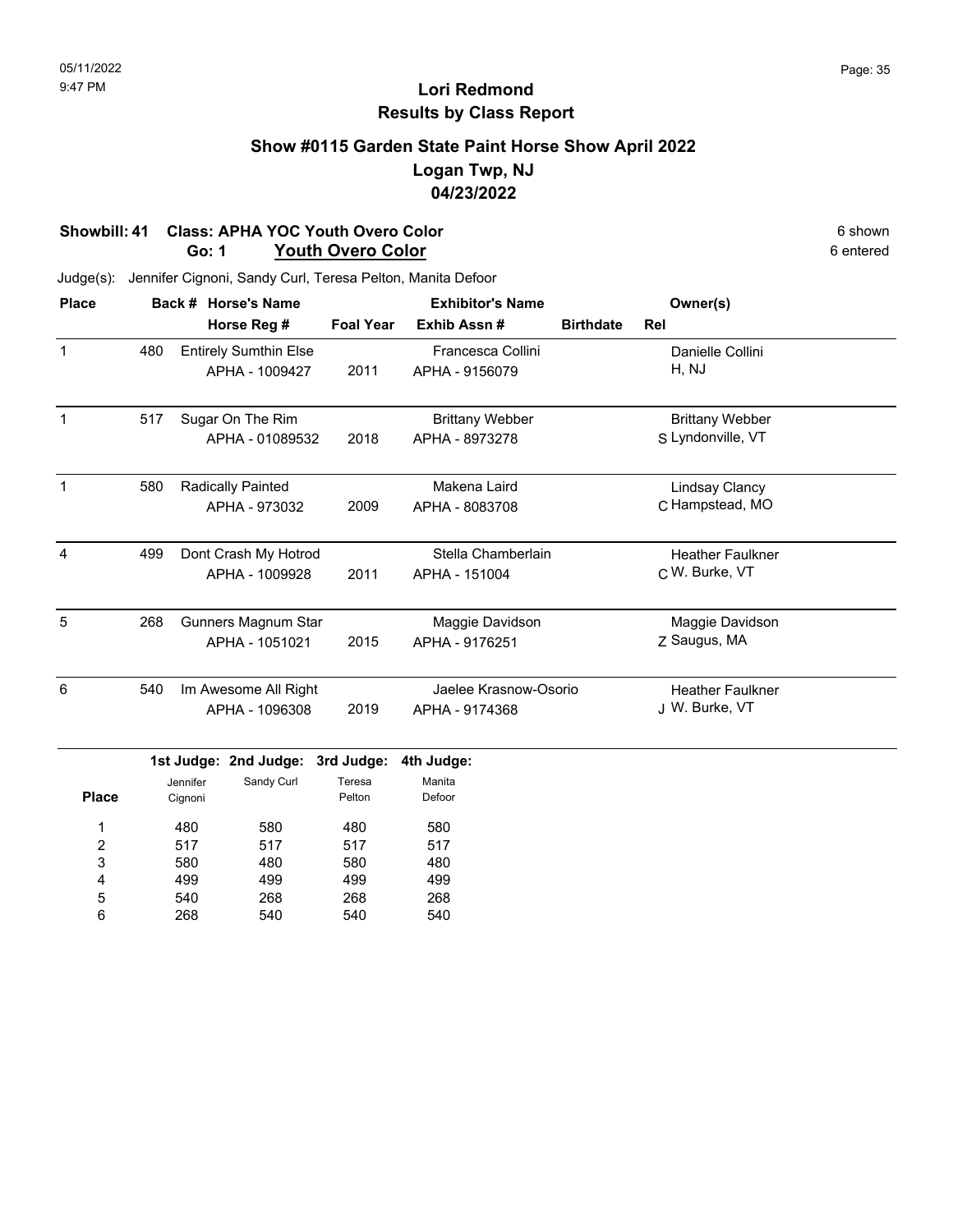## **Show #0115 Garden State Paint Horse Show April 2022 Logan Twp, NJ 04/23/2022**

#### **Showbill: 42 Class: APHA AOC Amateur Overo Color, One Year & Older & All Sexes** 3 shown **Go: 1 Amateur Overo Color** 3 entered

| <b>Place</b>            |                |                       | Back # Horse's Name              |                  | <b>Exhibitor's Name</b> | Owner(s)             |  |
|-------------------------|----------------|-----------------------|----------------------------------|------------------|-------------------------|----------------------|--|
|                         |                |                       | Horse Reg #                      | <b>Foal Year</b> | Exhib Assn#             | Rel                  |  |
|                         | 178            |                       | Painted Up The Assets            |                  | Sarah Brenn             | Sarah Brenn          |  |
|                         |                |                       | APHA - 1035818                   | 2013             | APHA - 149956           | Reading, PA          |  |
| 2                       | 461            | Roys Royce            |                                  |                  | <b>Pearl Metcalf</b>    | <b>Pearl Metcalf</b> |  |
|                         |                |                       | APHA - 795240                    | 2004             | APHA - 8889752          | Z Monroeville, NJ    |  |
| 3                       | 366            | <b>Pretty Machine</b> |                                  |                  | Andrea Mello            | Andrea Mello         |  |
|                         | APHA - 1036100 |                       | 2013                             | APHA - 9174444   | Wakefield, MA           |                      |  |
|                         |                |                       | 1st Judge: 2nd Judge: 3rd Judge: |                  | 4th Judge:              |                      |  |
|                         | Jennifer       |                       | Sandy Curl                       | Teresa           | Manita                  |                      |  |
| <b>Place</b>            |                | Cignoni               |                                  | Pelton           | Defoor                  |                      |  |
| 1                       |                | 461                   | 178                              | 178              | 178                     |                      |  |
| $\overline{\mathbf{c}}$ |                | 178                   | 461                              | 461              | 366                     |                      |  |
| 3                       |                | 366                   | 366                              | 366              | 461                     |                      |  |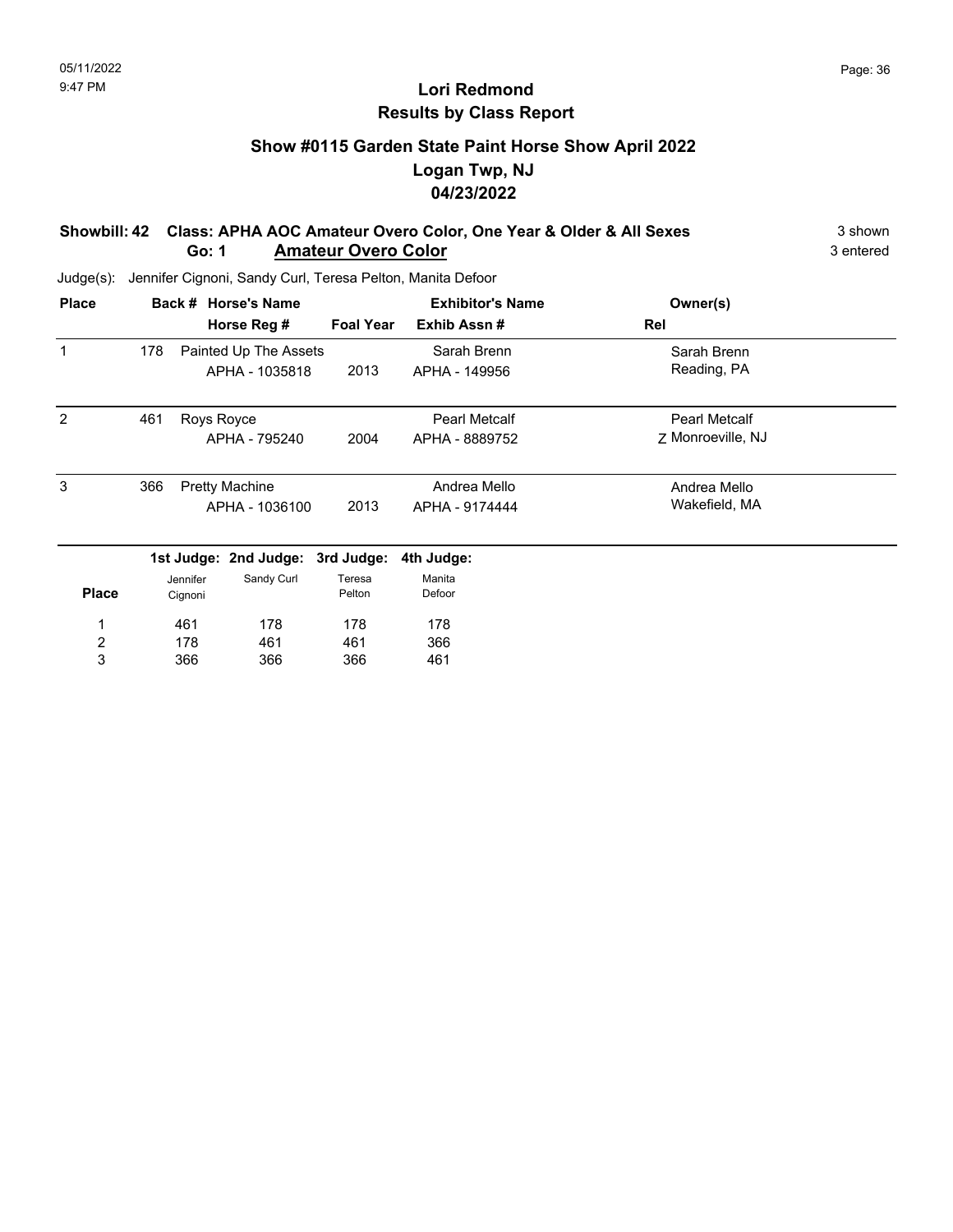# **Show #0115 Garden State Paint Horse Show April 2022 Logan Twp, NJ 04/23/2022**

#### Showbill: 43 Class: APHA OCC Overo Color, One Year & Older & All Sexes 6 Shown **Go: 1 Overo Color** 6 entered

Judge(s): Jennifer Cignoni, Sandy Curl, Teresa Pelton, Manita Defoor

661 12

5 6

549 12

549 12

| <b>Place</b>            |     | Back # Horse's Name   |                       |                  | <b>Exhibitor's Name</b>   | Owner(s)              |  |
|-------------------------|-----|-----------------------|-----------------------|------------------|---------------------------|-----------------------|--|
|                         |     |                       | Horse Reg #           | <b>Foal Year</b> | Exhib Assn#               | Rel                   |  |
| $\mathbf{1}$            | 178 | Painted Up The Assets |                       |                  | Sarah Brenn               | Sarah Brenn           |  |
|                         |     |                       | APHA - 1035818        | 2013             | APHA - 149956             | Reading, PA           |  |
| $\overline{2}$          | 461 | Roys Royce            |                       |                  | <b>Pearl Metcalf</b>      | <b>Pearl Metcalf</b>  |  |
|                         |     |                       | APHA - 795240         | 2004             | APHA - 8889752            | Z Monroeville, NJ     |  |
| 3                       | 580 |                       | Radically Painted     |                  | Makena Laird              | <b>Lindsay Clancy</b> |  |
|                         |     |                       | APHA - 973032         | 2009             | APHA - 8083708            | C Hampstead, MO       |  |
| $\overline{4}$          | 549 |                       | Kiss Me In Paris      |                  | <b>Elizabeth Anderson</b> | Elizabeth Anderson    |  |
|                         |     |                       | APHA - 1096978        | 2019             | APHA - 127216             | Z North Grafton, MA   |  |
| 5                       | 661 |                       | Code Red Go Figer     |                  | Callie Jo Ware            | Brda:Callie Jo        |  |
|                         |     |                       | APHA - 1099462        | 2019             | APHA - 8814387            | O                     |  |
| 6                       | 12  |                       | Always Time To Dance  |                  | Amy Heath                 | Amy Heath             |  |
|                         |     |                       | APHA - 1108343        | 2020             | APHA - 8680614            | O Halifax, MA         |  |
|                         |     |                       | 1st Judge: 2nd Judge: | 3rd Judge:       | 4th Judge:                |                       |  |
|                         |     | Jennifer              | Sandy Curl            | Teresa           | Manita                    |                       |  |
| <b>Place</b>            |     | Cignoni               |                       | Pelton           | Defoor                    |                       |  |
| 1                       |     | 461                   | 178                   | 178              | 178                       |                       |  |
| $\overline{\mathbf{c}}$ |     | 178                   | 461                   | 461              | 549                       |                       |  |
| 3                       |     | 549                   | 580                   | 580              | 580                       |                       |  |
| 4                       |     | 580                   | 661                   | 661              | 661                       |                       |  |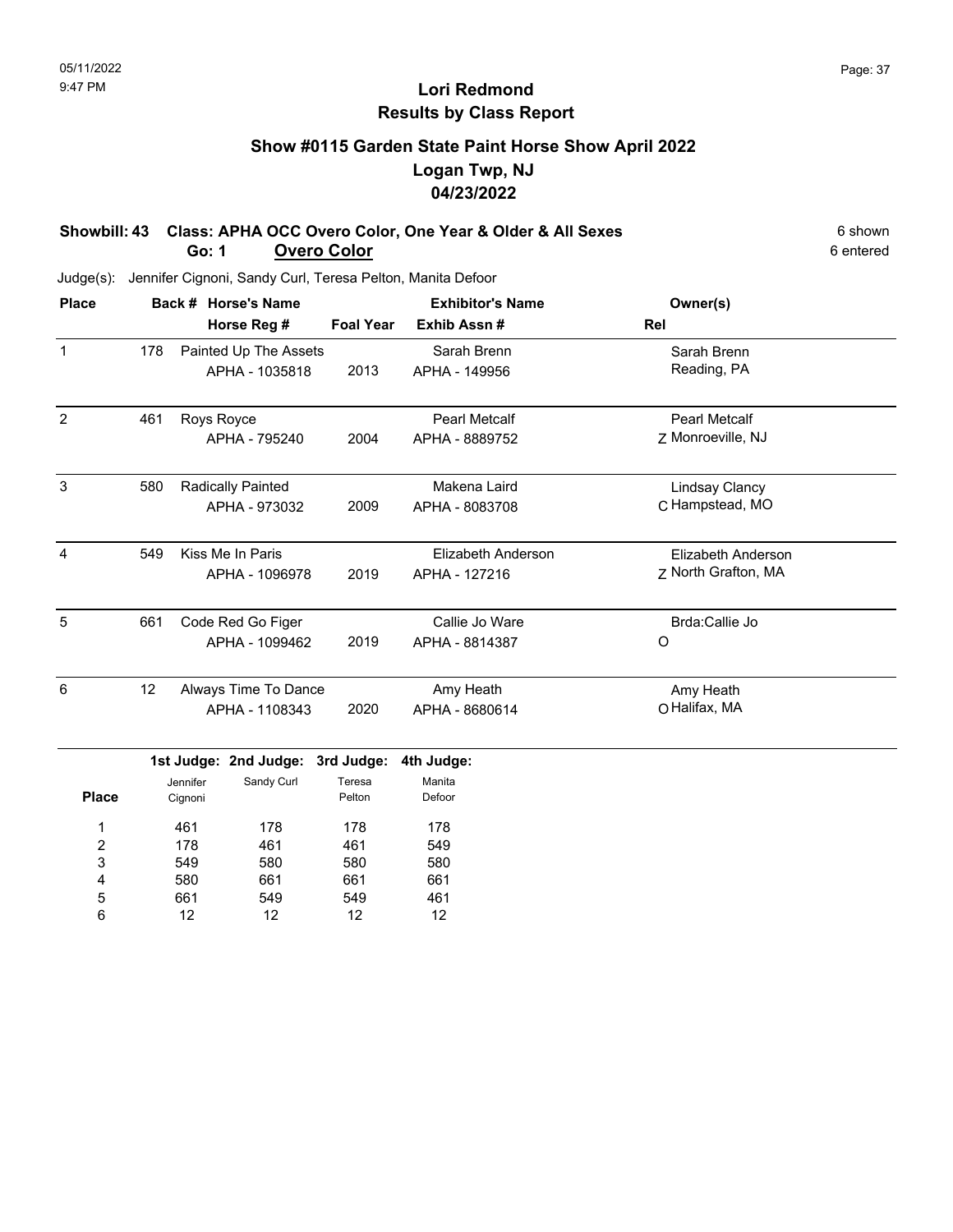## **Show #0115 Garden State Paint Horse Show April 2022 Logan Twp, NJ 04/23/2022**

#### **Showbill: 44 Class: APHA YTC Youth Tobiano Color** 6 shown 6 shown 6 shown 6 shown 6 shown 6 shown 6 chtered **Go: 1 Youth Tobiano Color**

| <b>Place</b>   |     |                   | Back # Horse's Name      |                  | <b>Exhibitor's Name</b> |                  | Owner(s)           |  |
|----------------|-----|-------------------|--------------------------|------------------|-------------------------|------------------|--------------------|--|
|                |     |                   | Horse Reg #              | <b>Foal Year</b> | Exhib Assn #            | <b>Birthdate</b> | Rel                |  |
| $\mathbf{1}$   |     |                   | 1216 Say No Way Jose     |                  | Kiaina Kennon           |                  | Kiaina Kennon      |  |
|                |     |                   | APHA - 884843            | 2006             | APHA - 9189047          |                  | Z Lyon, MA         |  |
| $\overline{2}$ | 453 |                   | Only Be Good             |                  | Gracie Hart             |                  | Jennifer Hart      |  |
|                |     |                   | APHA - 1034148           | 2013             | APHA - 9154972          |                  | C Saulda, VA       |  |
| 3              |     |                   | 1495 Invite The Invester |                  | Kadence Bonacci         |                  | Kadence Bonacci    |  |
|                |     |                   | APHA - 1032425           | 2013             | APHA - 8990412          |                  | Pemberton, NJ      |  |
| 4              | 555 |                   | Sonnys Music Man         |                  | Jenna Edmonds           |                  | Dawn Edmonds       |  |
|                |     |                   | APHA - 893952            | 2005             | APHA - 9176030          |                  | C Monroeville, NJ  |  |
| 5              | 590 |                   | The Best Just Sayin      |                  | Nyeah Krasnow-Osorio    |                  | Highlyann Krasnow  |  |
|                |     |                   | APHA - 1070056           | 2017             | APHA - 9174367          |                  | C Brooklyn, NY     |  |
| 6              |     | 1427 Your Invited |                          |                  | Katie Leonarski         |                  | Katie Leonarski    |  |
|                |     |                   | APHA - 671730            |                  | APHA - 8964986          |                  | Z Williamstown, NJ |  |
|                |     |                   | 1st Judge: 2nd Judge:    | 3rd Judge:       | 4th Judge:              |                  |                    |  |
|                |     | Jennifer          | Sandy Curl               | Teresa           | Manita                  |                  |                    |  |
| <b>Place</b>   |     | Cignoni           |                          | Pelton           | Defoor                  |                  |                    |  |
| 1              |     | 1216              | 1216                     | 453              | 555                     |                  |                    |  |
| 2              |     | 1495              | 555                      | 1495             | 453                     |                  |                    |  |
| 3              |     | 453               | 1495                     | 1216             | 1216                    |                  |                    |  |
| 4              |     | 590               | 453                      | 590              | 1495                    |                  |                    |  |
| 5              |     | 555               | 590                      | 555              | 590                     |                  |                    |  |
| 6              |     | 1427              | 1427                     | 1427             | 1427                    |                  |                    |  |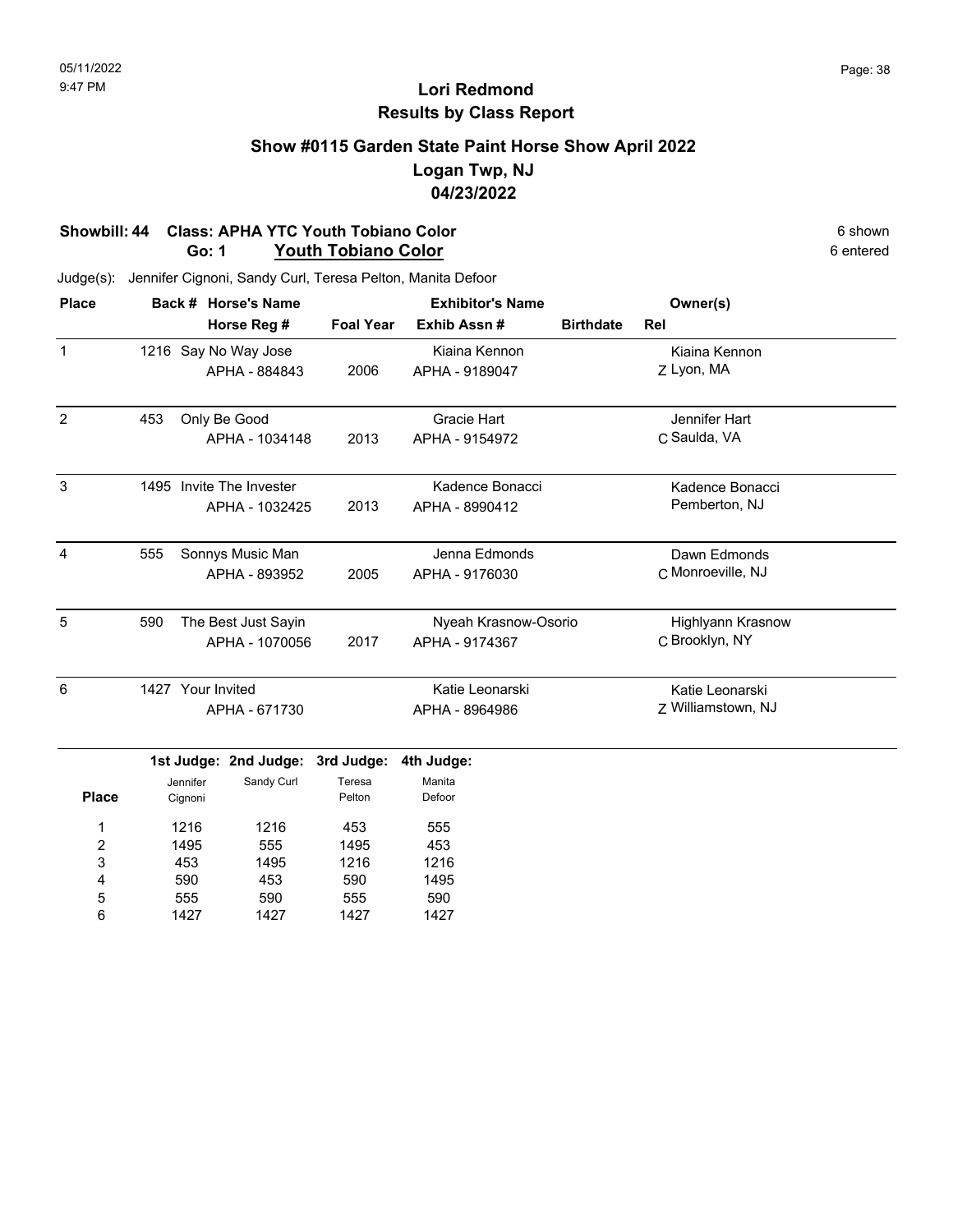### **Show #0115 Garden State Paint Horse Show April 2022 Logan Twp, NJ 04/23/2022**

#### **Showbill: 45 Class: APHA ATC Am Tobiano Color, One Year & Older & All Sexes** 18 shown **Go: 1 Amateur Tobiano Color 18 entered**

| <b>Place</b>   |     | Back # Horse's Name        | <b>Exhibitor's Name</b> |                       | Owner(s)              |  |
|----------------|-----|----------------------------|-------------------------|-----------------------|-----------------------|--|
|                |     | Horse Reg #                | <b>Foal Year</b>        | Exhib Assn#           | Rel                   |  |
| $\mathbf{1}$   | 285 | <b>Black Market Assets</b> |                         | Melissa Hetzell       | Melissa Hetzell       |  |
|                |     | APHA - 1098762             | 2019                    | APHA - 8525458        | Z Bridgeton, NJ       |  |
| $\overline{2}$ | 390 | Party With The Artist      |                         | Leslie Sheetz         | Leslie Sheetz         |  |
|                |     | APHA - 1039541             | 2014                    | APHA - 8627957        | Z Delta, PA           |  |
| 3              | 295 | Spill The Tea              |                         | Nalyn Hetzell Pierce  | Nalyn Hetzell Pierce  |  |
|                |     | APHA - 1147509             | 2021                    | APHA - 8532637        | Ζ                     |  |
| $\mathsf 3$    | 546 | Company Appointment        |                         | Carlina Progin        | Carlina Progin        |  |
|                |     | APHA - 1041950             | 2014                    | APHA - 8911856        | Dover, PA             |  |
| 5              |     | 1405 Chasing My Assets     |                         | Lorrie Ann Scorer     | Lorrie Ann Scorer     |  |
|                |     | APHA - 1070148             | 2017                    | APHA - 7141380        | Z Pemberton, NJ       |  |
| $\,6\,$        | 298 | Simon Says Ima Lady        |                         | <b>Ashley Moser</b>   | Ashley Moser          |  |
|                |     | APHA - 1080356             | 2017                    | APHA - 8986147        | O Magnolia, NJ        |  |
| 6              |     | 1756 Zippyshotassets       |                         | Julie Pino            | Julie Pino            |  |
|                |     | APHA - 1052948             | 2015                    | APHA - 8969894        | Z Waterford, NJ       |  |
| <b>NP</b>      | 162 | All Artists Invited        |                         | Nancy Fracasse        | Nancy Fracasse        |  |
|                |     | APHA - 1068469             | 2016                    | APHA - 8763282        | Z Andover, CT         |  |
| <b>NP</b>      | 232 | Ima Peppy Diamond          |                         | Kim Weaver            | Kim Weaver            |  |
|                |     | APHA - 1089206             | 2018                    | APHA - 8967055        | Z Mays Landing, NJ    |  |
| <b>NP</b>      | 265 | The Best Or Nothing        |                         | Christina Young       | Christina Young       |  |
|                |     | APHA - 1057838             | 2015                    | APHA - 0144579        | Z Jay, VT             |  |
| <b>NP</b>      | 289 | ExclusivelyHeavenSent      |                         | <b>Shirley Martin</b> | <b>Shirley Martin</b> |  |
|                |     | APHA - 1012389             | 2011                    | APHA - 8951817        | Southampton, NJ       |  |
| <b>NP</b>      | 448 | Will Be Scenic             |                         | Megan Armstrong       | Megan Armstrong       |  |
|                |     | APHA - 1017304             | 2012                    | APHA - 8073341        | Z W Danville, VT      |  |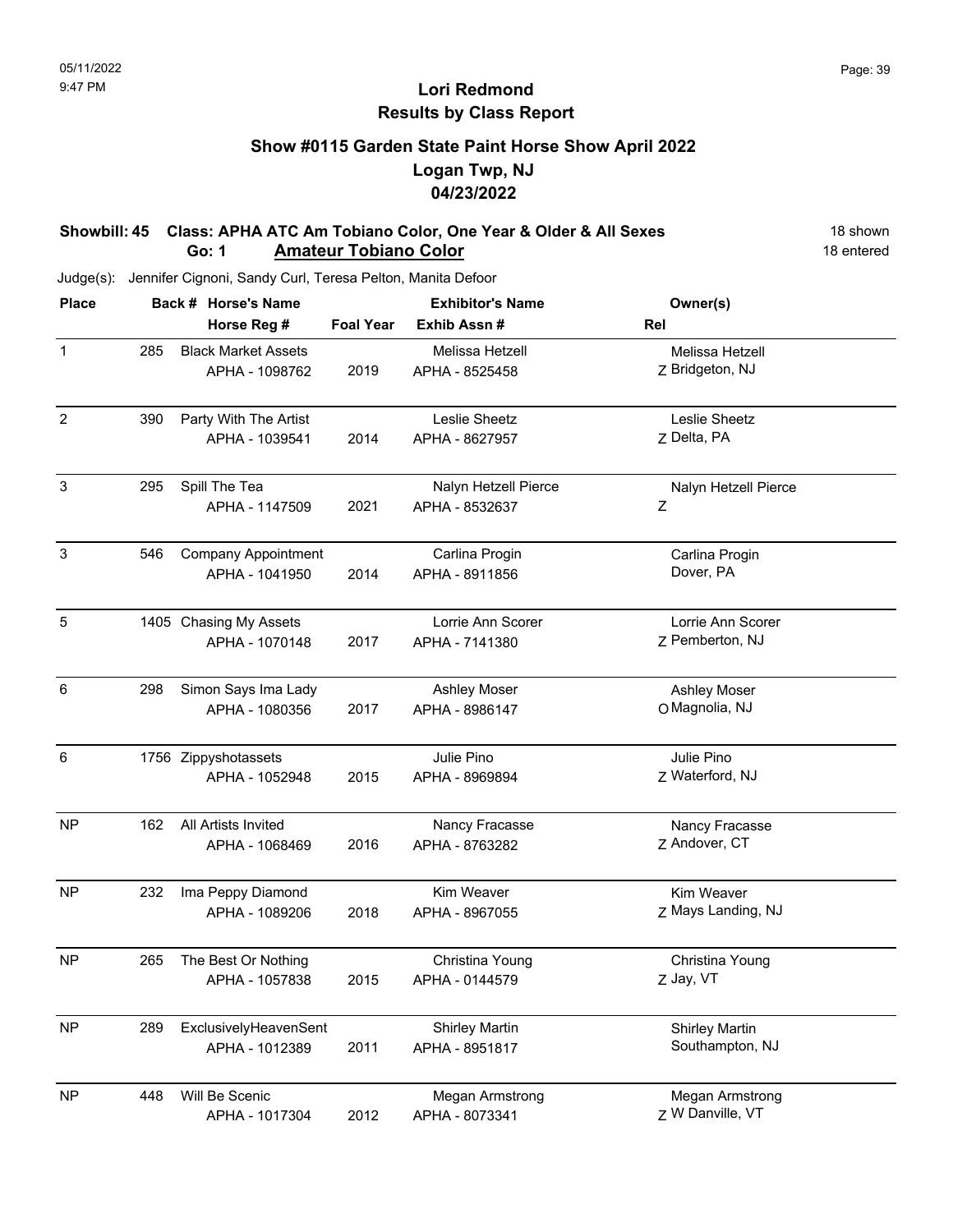162

7

162

453

1405

# **Lori Redmond Results by Class Report**

### **Show #0115 Garden State Paint Horse Show April 2022**

**Logan Twp, NJ 04/23/2022**

|                         |     |                                     |                       |                  | <u>04/23/2022</u> |                    |  |
|-------------------------|-----|-------------------------------------|-----------------------|------------------|-------------------|--------------------|--|
| <b>NP</b>               | 453 |                                     | Only Be Good          |                  | Jennifer Hart     | Jennifer Hart      |  |
|                         |     |                                     | APHA - 1034148        | 2013             | APHA - 8492117    | Z Saulda, VA       |  |
| <b>NP</b>               | 494 | <b>Big Driller</b>                  |                       |                  | Scott Berry       | Scott Berry        |  |
|                         |     |                                     | APHA - 1026514        | 2011             | APHA - 7078514    | Z Northfield, NH   |  |
| <b>NP</b>               | 555 |                                     | Sonnys Music Man      |                  | Dawn Edmonds      | Dawn Edmonds       |  |
|                         |     |                                     | APHA - 893952         | 2005             | APHA - 8770279    | Z Monroeville, NJ  |  |
| <b>NP</b>               | 680 |                                     | Kiss UR Assets Goodby |                  | Victoria Lombardi | Victoria Lombardi  |  |
|                         |     |                                     | APHA - 1112305        | 2021             | APHA - 8076491    | Z Monvroeville, NJ |  |
| <b>NP</b>               | 706 |                                     | I Got The Invite      |                  | Marissa Campbell  | Marissa Campbell   |  |
|                         |     |                                     | APHA - 1096773        | 2019             | APHA - 8922254    | Z Mt Laurel, NJ    |  |
| <b>NP</b>               |     | <b>Hilfiger Hes Special</b><br>1371 |                       |                  | Nicole Banach     | Nicole Banach      |  |
|                         |     |                                     | APHA - 989890         | 2010             | APHA - 8722740    | Z Pemberton, NJ    |  |
|                         |     |                                     | 1st Judge: 2nd Judge: | 3rd Judge:       | 4th Judge:        |                    |  |
| <b>Place</b>            |     | Jennifer<br>Cignoni                 | Sandy Curl            | Teresa<br>Pelton | Manita<br>Defoor  |                    |  |
| 1                       |     | 285                                 | 285                   | 285              | 285               |                    |  |
| $\overline{\mathbf{c}}$ |     | 390                                 | 295                   | 295              | 555               |                    |  |
| 3                       |     | 1405                                | 546                   | 546              | 453               |                    |  |
| 4                       |     | 706                                 | 390                   | 1756             | 298               |                    |  |
| 5                       |     | 1756                                | 298                   | 162              | 390               |                    |  |
| 6                       |     | 546                                 | 1405                  | 390              | 706               |                    |  |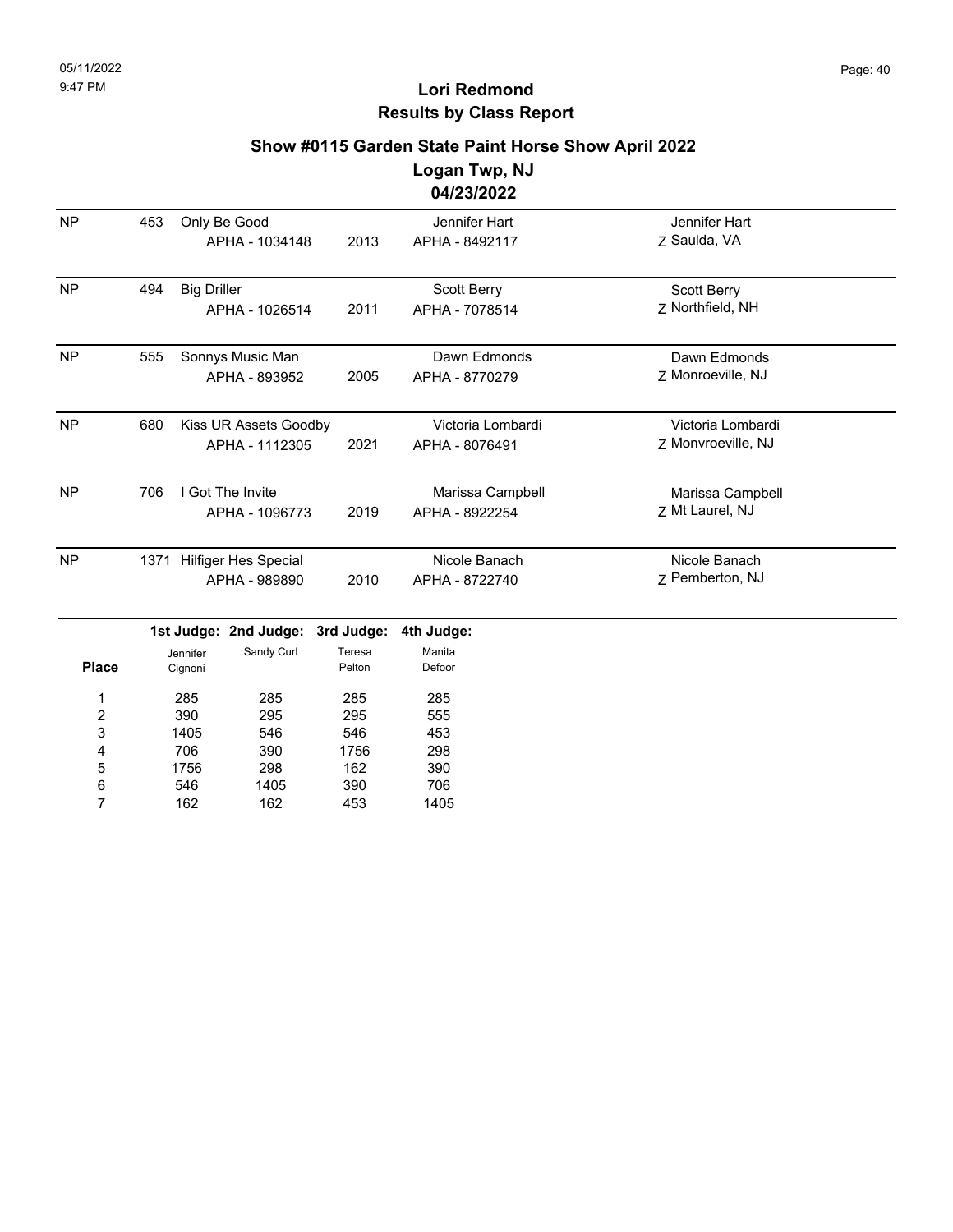# **Show #0115 Garden State Paint Horse Show April 2022 Logan Twp, NJ 04/23/2022**

**Showbill: 46 Class: APHA TCC Tobiano Color, One Year & Older & All Sexes** 12 shown **Go: 1 Tobiano Color** 12 entered

| <b>Place</b>   |     | Back # Horse's Name        | <b>Exhibitor's Name</b> |                      | Owner(s)             |  |
|----------------|-----|----------------------------|-------------------------|----------------------|----------------------|--|
|                |     | Horse Reg #                | <b>Foal Year</b>        | Exhib Assn #         | Rel                  |  |
| $\mathbf{1}$   | 285 | <b>Black Market Assets</b> |                         | Melissa Hetzell      | Melissa Hetzell      |  |
|                |     | APHA - 1098762             | 2019                    | APHA - 8525458       | Z Bridgeton, NJ      |  |
| $\overline{2}$ | 390 | Party With The Artist      |                         | Leslie Sheetz        | Leslie Sheetz        |  |
|                |     | APHA - 1039541             | 2014                    | APHA - 8627957       | Z Delta, PA          |  |
| $\sqrt{3}$     | 546 | <b>Company Appointment</b> |                         | Carlina Progin       | Carlina Progin       |  |
|                |     | APHA - 1041950             | 2014                    | APHA - 8911856       | Dover, PA            |  |
| 4              | 295 | Spill The Tea              |                         | Nalyn Hetzell Pierce | Nalyn Hetzell Pierce |  |
|                |     | APHA - 1147509             | 2021                    | APHA - 8532637       | Ζ                    |  |
| 5              | 298 | Simon Says Ima Lady        |                         | <b>Ashley Moser</b>  | Ashley Moser         |  |
|                |     | APHA - 1080356             | 2017                    | APHA - 8986147       | O Magnolia, NJ       |  |
| $\,6\,$        | 162 | All Artists Invited        |                         | Nancy Fracasse       | Nancy Fracasse       |  |
|                |     | APHA - 1068469             | 2016                    | APHA - 8763282       | Z Andover, CT        |  |
| $\overline{7}$ |     | 1405 Chasing My Assets     |                         | Lorrie Ann Scorer    | Lorrie Ann Scorer    |  |
|                |     | APHA - 1070148             | 2017                    | APHA - 7141380       | Z Pemberton, NJ      |  |
| $\overline{7}$ |     | 1756 Zippyshotassets       |                         | Julie Pino           | Julie Pino           |  |
|                |     | APHA - 1052948             | 2015                    | APHA - 8969894       | Z Waterford, NJ      |  |
| <b>NP</b>      | 232 | Ima Peppy Diamond          |                         | Kim Weaver           | Kim Weaver           |  |
|                |     | APHA - 1089206             | 2018                    | APHA - 8967055       | Z Mays Landing, NJ   |  |
| <b>NP</b>      | 555 | Sonnys Music Man           |                         | Jenna Edmonds        | Dawn Edmonds         |  |
|                |     | APHA - 893952              | 2005                    | APHA - 9176030       | C Monroeville, NJ    |  |
| <b>NP</b>      | 680 | Kiss UR Assets Goodby      |                         | Victoria Lombardi    | Victoria Lombardi    |  |
|                |     | APHA - 1112305             | 2021                    | APHA - 8076491       | Z Monvroeville, NJ   |  |
| <b>NP</b>      |     | 1371 Hilfiger Hes Special  |                         | Nicole Banach        | Nicole Banach        |  |
|                |     | APHA - 989890              | 2010                    | APHA - 8722740       | Z Pemberton, NJ      |  |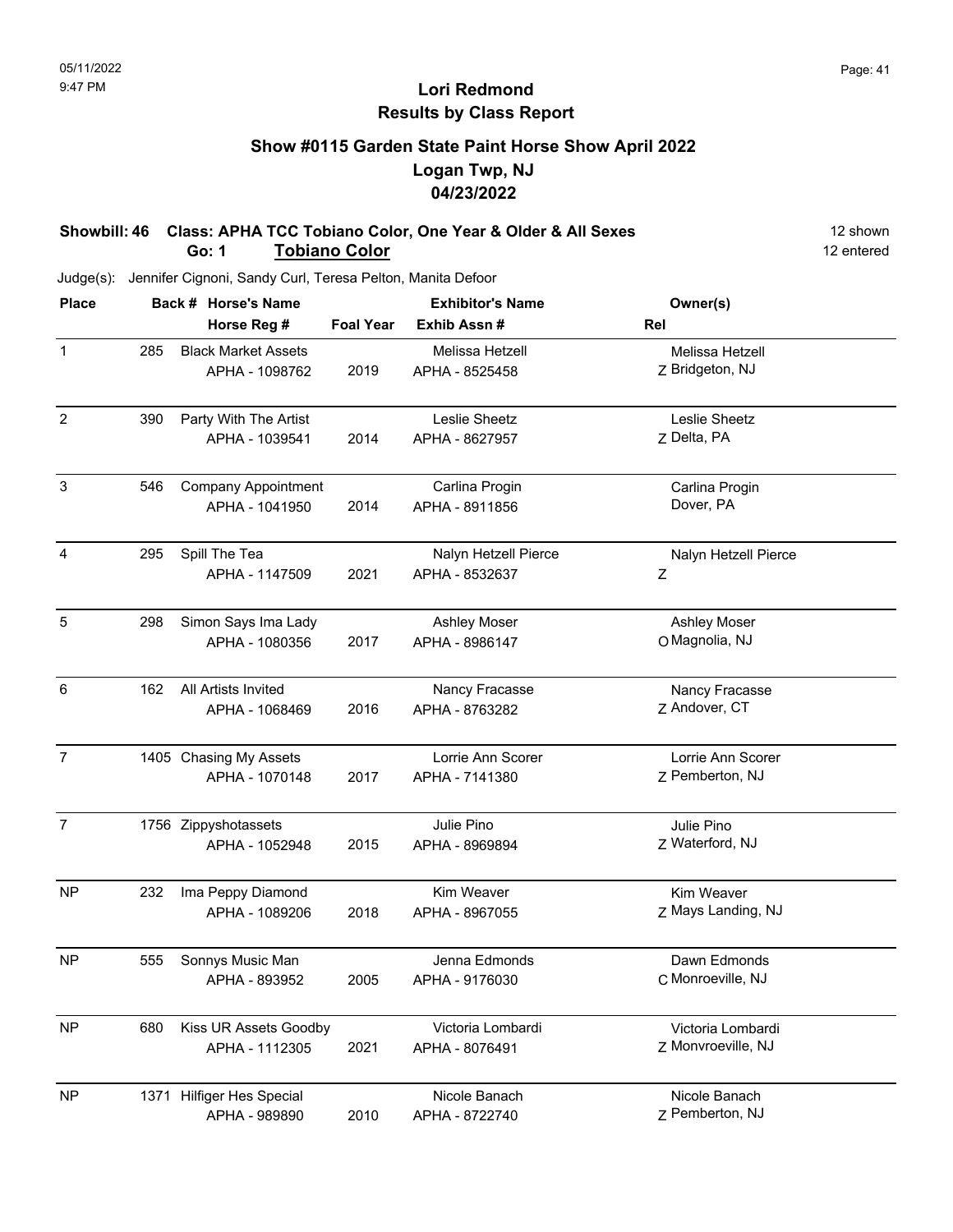### **Show #0115 Garden State Paint Horse Show April 2022 Logan Twp, NJ 04/23/2022**

|       |          | 1st Judge: 2nd Judge: 3rd Judge: 4th Judge: |        |        |
|-------|----------|---------------------------------------------|--------|--------|
|       | Jennifer | Sandy Curl                                  | Teresa | Manita |
| Place | Cignoni  |                                             | Pelton | Defoor |
|       |          |                                             |        |        |
| 1     | 285      | 285                                         | 285    | 285    |
| 2     | 390      | 295                                         | 295    | 555    |
| 3     | 1405     | 546                                         | 546    | 298    |
| 4     | 546      | 390                                         | 1756   | 390    |
| 5     | 162      | 298                                         | 162    | 1756   |
| 6     | 298      | 1405                                        | 390    | 162    |
|       | 295      | 162                                         | 232    | 680    |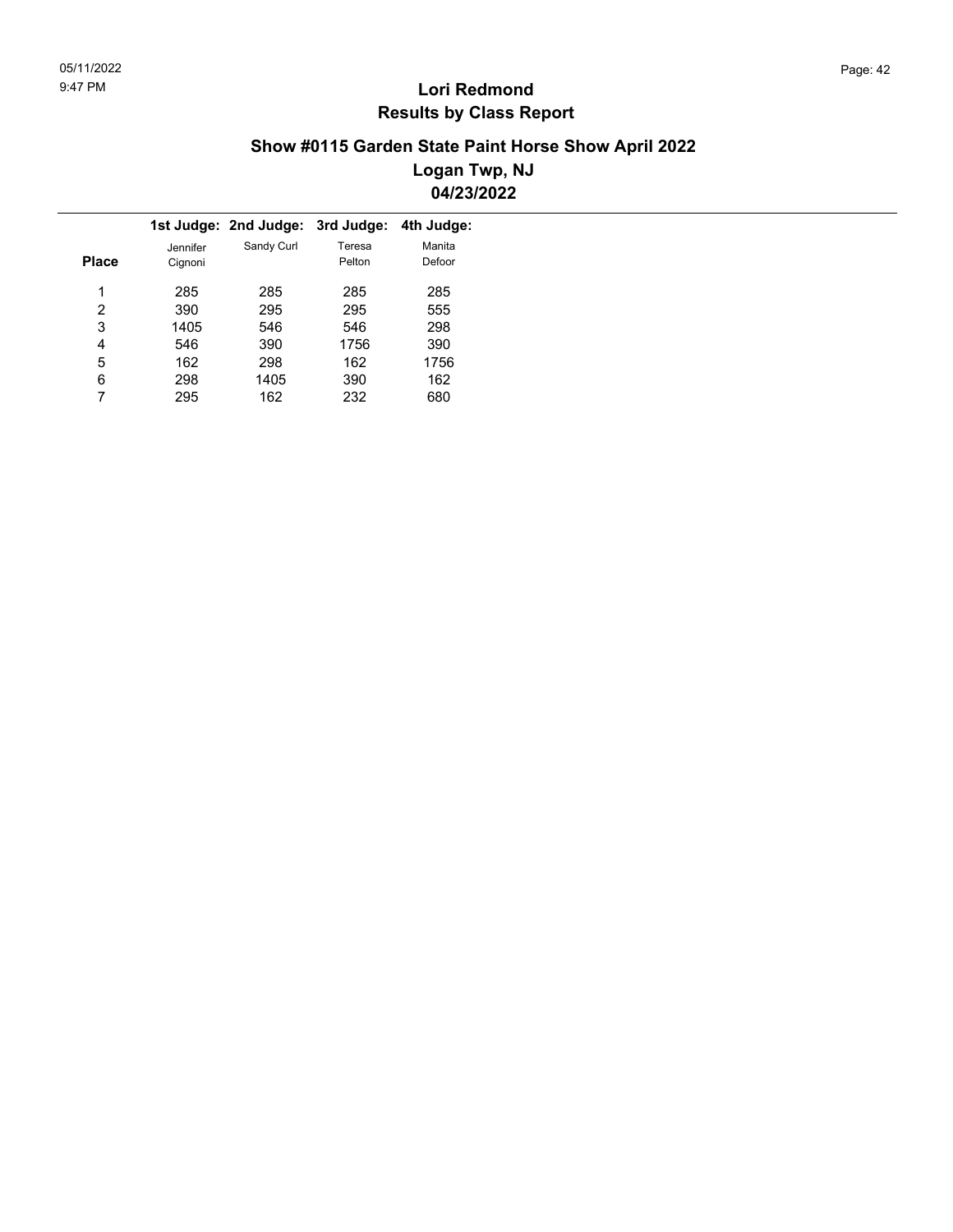# **Show #0115 Garden State Paint Horse Show April 2022 Logan Twp, NJ 04/23/2022**

#### **Showbill: 47 Class: OPEN ABLO All Breed Longe Line**  0 shown 0 shown **Go: 1** All Breed Longe Line **1** entered

| <b>Place</b> |         |  | Back # Horse's Name |                  | <b>Exhibitor's Name</b> | Owner(s)                                     |
|--------------|---------|--|---------------------|------------------|-------------------------|----------------------------------------------|
|              |         |  | Horse Reg #         | <b>Foal Year</b> | Exhib Assn #            | Rel                                          |
|              | SCR 519 |  | Rivetz N Diamondz   | 2021             | Tammie Scorer-Hartmann  | Tammie Scorer-Hartmann<br>7 Williamstown, NJ |

|              |                     | 1st Judge: 2nd Judge: 3rd Judge: 4th Judge: |                  |                  |
|--------------|---------------------|---------------------------------------------|------------------|------------------|
| <b>Place</b> | Jennifer<br>Cianoni | Sandy Curl                                  | Teresa<br>Pelton | Manita<br>Defoor |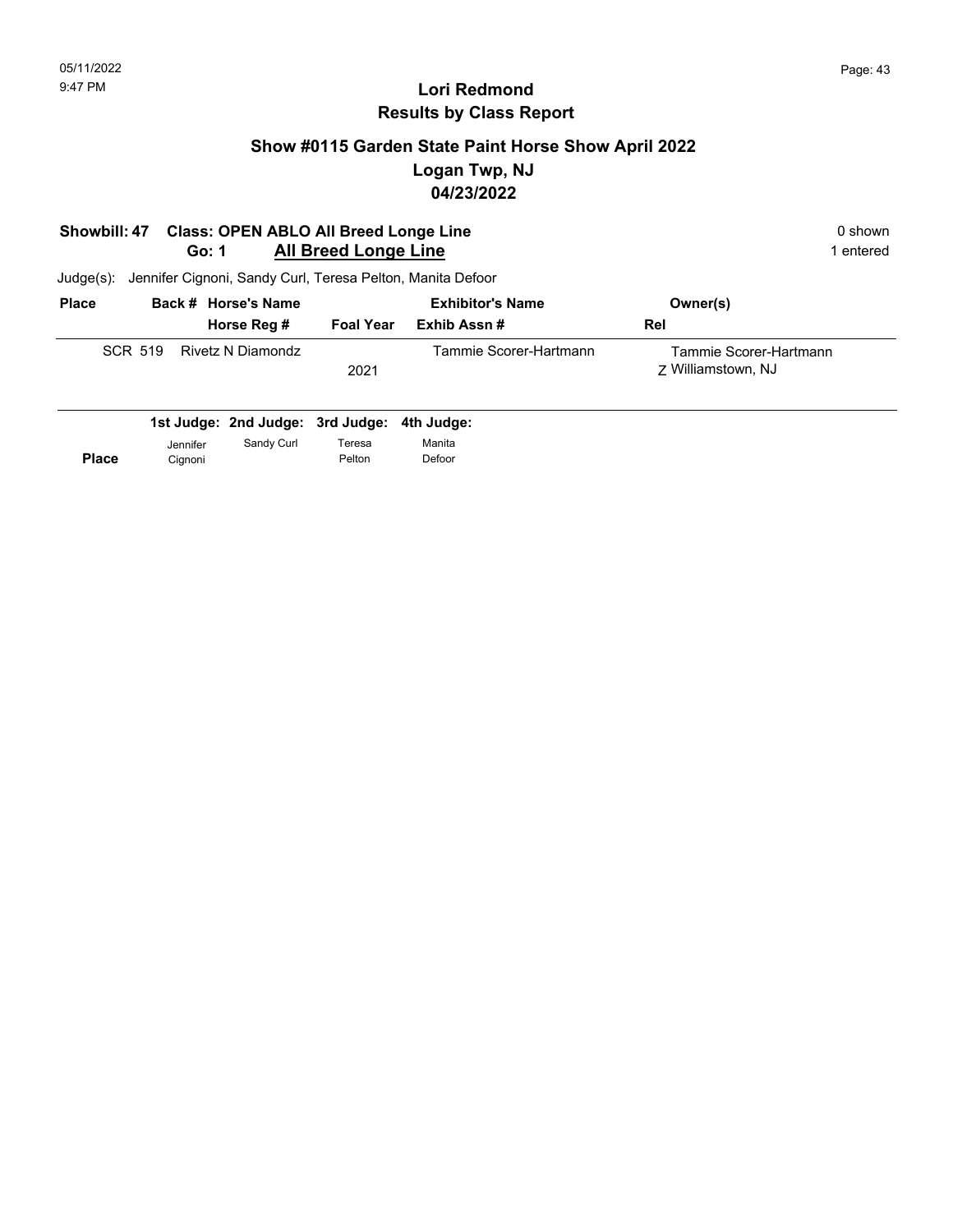## **Show #0115 Garden State Paint Horse Show April 2022 Logan Twp, NJ 04/23/2022**

#### **Showbill: 52 Class: OPEN ABAHUS All Breed Hunter Under Saddle** 3 shown **Go: 1** All Breed Hunter Under Saddle **3** antered

| <b>Place</b> |                      | Back # Horse's Name   |                  | <b>Exhibitor's Name</b> | Owner(s)                          |  |
|--------------|----------------------|-----------------------|------------------|-------------------------|-----------------------------------|--|
|              |                      | Horse Reg #           | <b>Foal Year</b> | Exhib Assn#             | Rel                               |  |
| 1            | 550                  | My Lazy Assets        | 2015             | Amy Heath               | Liesl Dalpe<br>Windham, CT        |  |
| 1            | 589                  | Midas Well Dream Big  | 2016             | Larissa Kurman          | Larissa Kurman<br>Z Frederick, MD |  |
| 1            | 1802 Up At All Hours |                       | 2007             | Paige Benson            | Aria Solemina<br>Saugus, MA       |  |
|              |                      | 1st Judge: 2nd Judge: | 3rd Judge:       | 4th Judge:              |                                   |  |
| <b>Place</b> | Jennifer<br>Cignoni  | Sandy Curl            | Teresa<br>Pelton | Manita<br>Defoor        |                                   |  |
| 1            | 589                  | 550                   |                  |                         |                                   |  |
| 2            | 1802                 | 1802                  |                  |                         |                                   |  |
| 3            | 550                  | 589                   |                  |                         |                                   |  |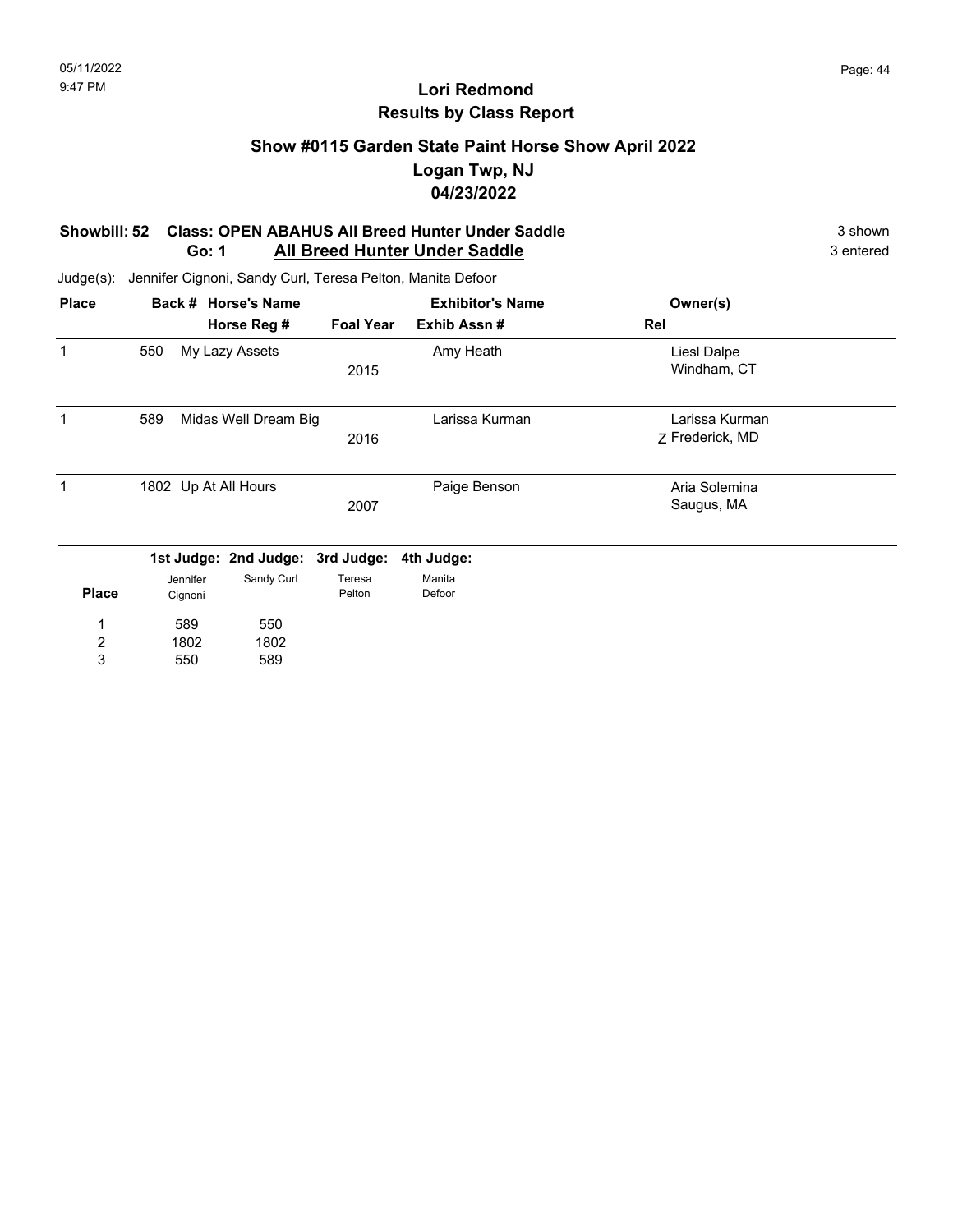### **Show #0115 Garden State Paint Horse Show April 2022 Logan Twp, NJ 04/23/2022**

#### **Showbill: 55 Class: OPEN BENHUS Benefit English Horse Walt Trot HUS** 7 shown 7 shown<br>**Go: 1 Benefit English W/T HUS** 7 entered **Go: 1 Benefit English W/T HUS**

Judge(s): Jennifer Cignoni, Sandy Curl, Teresa Pelton, Manita Defoor

| <b>Place</b>                           |     |                          | Back # Horse's Name              |                  | <b>Exhibitor's Name</b> | Owner(s)                                            |
|----------------------------------------|-----|--------------------------|----------------------------------|------------------|-------------------------|-----------------------------------------------------|
|                                        |     |                          | Horse Reg #                      | <b>Foal Year</b> | Exhib Assn #            | Rel                                                 |
| $\mathbf{1}$                           | 410 |                          | Clearly Two Cool                 | 2008             | Julia MacKeil           | Julia MacKeil<br>Z Reading, MA                      |
| $\mathbf{1}$                           | 553 |                          | One Macho Cowboy                 | 2011             | Alexis Toburen          | Alexis Toburen<br>Z Duncannon, PA                   |
| $\mathbf{3}$                           | 480 |                          | <b>Entirely Sumthin Else</b>     | 2011             | Francesca Collini       | Danielle Collini<br>H, NJ                           |
| 3                                      | 565 |                          | Flashy Invitation                | 2009             | <b>Madison McNally</b>  | Cheryl Kettinger<br>1                               |
| $\overline{5}$                         | 313 |                          | Invitation To Ride               | 2009             | Aliyah Attar            | Aliyah Attar<br>Peppercal, MA                       |
| 6                                      | 911 | <b>Too Pretty</b>        |                                  | 2019             | <b>Elise Fernstrom</b>  | David W & Elise M Fernstrom<br>P Pomfret Center, CT |
| $\overline{7}$                         | 540 |                          | Im Awesome All Right             | 2019             | Jaelee Krasnow-Osorio   | <b>Heather Faulkner</b><br>J W. Burke, VT           |
|                                        |     |                          | 1st Judge: 2nd Judge: 3rd Judge: |                  | 4th Judge:              |                                                     |
| <b>Place</b>                           |     | Jennifer<br>Cignoni      | Sandy Curl                       | Teresa<br>Pelton | Manita<br>Defoor        |                                                     |
| 1<br>$\overline{\mathbf{c}}$<br>3<br>4 |     | 410<br>480<br>553<br>565 | 553<br>565<br>410<br>480         |                  |                         |                                                     |

313 911 313 911 5 6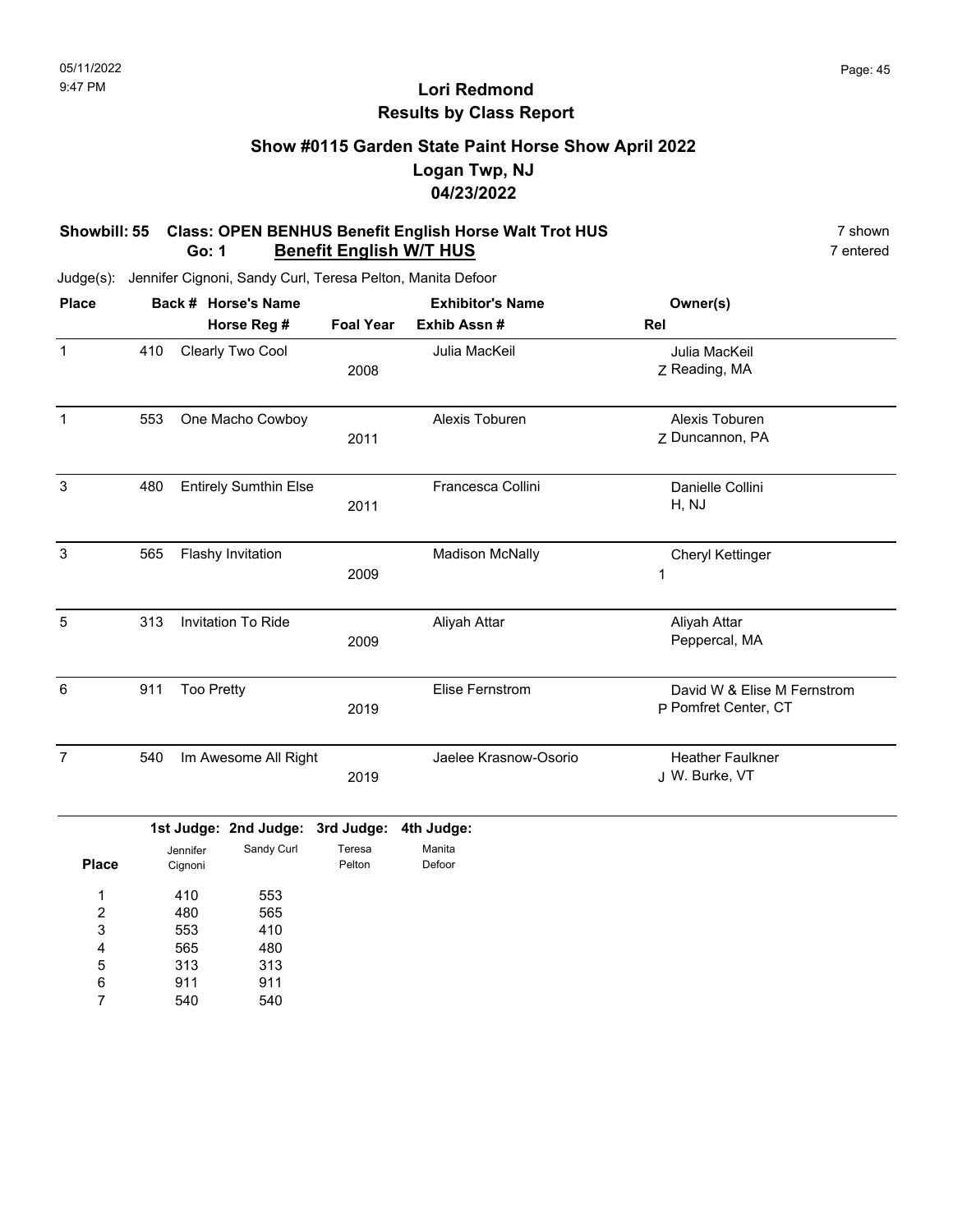# **Show #0115 Garden State Paint Horse Show April 2022 Logan Twp, NJ 04/23/2022**

#### **Showbill: 56 Class: APHA GHU Green Hunter Under Saddle All Ages** 4 shown **Go: 1 Green Hunter Under Saddle** 4 entered

| <b>Place</b> |     | Back # Horse's Name                 | <b>Exhibitor's Name</b> |                   | Owner(s)          |  |
|--------------|-----|-------------------------------------|-------------------------|-------------------|-------------------|--|
|              |     | Horse Reg #                         | <b>Foal Year</b>        | Exhib Assn#       | Rel               |  |
| 1            | 383 | <b>HTF Royal Time</b>               |                         | Dodie Howard      | Stacy Hauk        |  |
|              |     | APHA - 1094031                      | 2019                    | APHA - 0000028    | O                 |  |
| 2            | 917 | Paint Me Lazy                       |                         | Gabrielle Bradway | Gabrielle Bradway |  |
|              |     | APHA - 1036902                      | 2013                    | APHA - 8905121    | Warrenton, VA     |  |
| 3            | 571 | My Jeans R Fancy                    |                         | Gleissner:Olivia  | Sue Ulmer         |  |
|              |     | APHA - 1069399                      | 2015                    | APHA - 8773477    | O Alloway, NJ     |  |
| DQ           | 190 | Got Ya Watching Me                  |                         | Sharon Horn       | Sharon Horn       |  |
|              |     | APHA - 1081582                      | 2017                    | APHA - 7094083    | Stauton, PA       |  |
|              |     | 1st Judge: 2nd Judge:<br>3rd Judge: |                         | 4th Judge:        |                   |  |
|              |     | Sandy Curl<br>Jennifer              | Teresa                  | Manita            |                   |  |

| <b>Place</b> | Jennifer<br>Cignoni | Sandy Curl | Teresa<br>Pelton | Manita<br>Defoor |
|--------------|---------------------|------------|------------------|------------------|
| 1            | 383                 | 917        | 383              | 383              |
| 2            | 917                 | 383        | 571              | 571              |
| 3            | 571                 | 571        | 917              | 917              |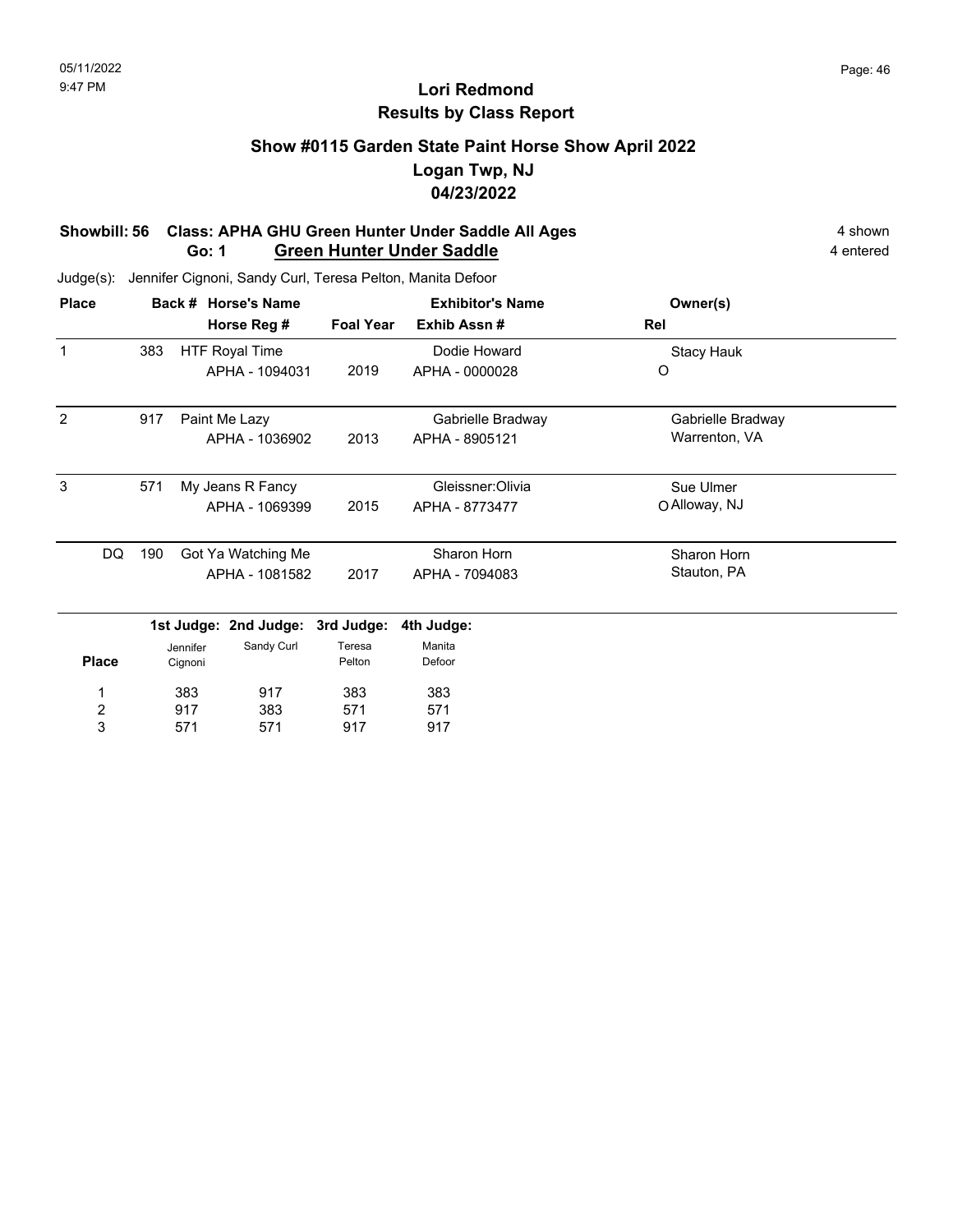## **Show #0115 Garden State Paint Horse Show April 2022 Logan Twp, NJ 04/23/2022**

#### **Showbill: 57 Class: APHA VBH1 Novice Youth Hunter Under Saddle** 8 shown **Go: 1 Novice Youth Hunter Under Saddle** 8 entered

| <b>Place</b>     |     |                     | Back # Horse's Name              |                  | <b>Exhibitor's Name</b> |                  | Owner(s)                 |  |
|------------------|-----|---------------------|----------------------------------|------------------|-------------------------|------------------|--------------------------|--|
|                  |     |                     | Horse Reg #                      | <b>Foal Year</b> | Exhib Assn #            | <b>Birthdate</b> | Rel                      |  |
| $\mathbf{1}$     | 517 |                     | Sugar On The Rim                 |                  | <b>Brittany Webber</b>  |                  | <b>Brittany Webber</b>   |  |
|                  |     |                     | APHA - 01089532                  | 2018             | APHA - 8973278          |                  | S Lyndonville, VT        |  |
| $\mathbf{1}$     |     |                     | 1216 Say No Way Jose             |                  | Kiaina Kennon           |                  | Kiaina Kennon            |  |
|                  |     |                     | APHA - 884843                    | 2006             | APHA - 9189047          |                  | Z Lyon, MA               |  |
| $\mathsf 3$      |     |                     | 1802 Up At All Hours             |                  | Aria Solemina           |                  | Aria Solemina            |  |
|                  |     |                     | APHA - 000943119                 | 2007             | APHA - 9174658          |                  | Saugus, MA               |  |
| 4                |     |                     | 1092 VS Too Die For              |                  | Erin McDonough          |                  | Sheila McDonough         |  |
|                  |     |                     | APHA - 1054580                   | 2015             | APHA - 147304           |                  | $\mathsf C$              |  |
| 5                | 539 |                     | Laid Back Luvah                  |                  | Evelyn Bowe             |                  | Evelyn Bowe              |  |
|                  |     |                     | APHA - 1080396                   | 2017             | APHA - 150906           |                  | Z Mullicatill, NJ        |  |
| $\,6$            | 480 |                     | <b>Entirely Sumthin Else</b>     |                  | Francesca Collini       |                  | Danielle Collini         |  |
|                  |     |                     | APHA - 1009427                   | 2011             | APHA - 9156079          |                  | H, NJ                    |  |
| DQ               |     |                     | 1427 Your Invited                |                  | Katie Leonarski         |                  | Katie Leonarski          |  |
|                  |     |                     | APHA - 671730                    |                  | APHA - 8964986          |                  | Z Williamstown, NJ       |  |
| <b>NP</b>        | 590 |                     | The Best Just Sayin              |                  | Nyeah Krasnow-Osorio    |                  | <b>Highlyann Krasnow</b> |  |
|                  |     |                     | APHA - 1070056                   | 2017             | APHA - 9174367          |                  | C Brooklyn, NY           |  |
|                  |     |                     | 1st Judge: 2nd Judge: 3rd Judge: |                  | 4th Judge:              |                  |                          |  |
| <b>Place</b>     |     | Jennifer<br>Cignoni | Sandy Curl                       | Teresa<br>Pelton | Manita<br>Defoor        |                  |                          |  |
| 1                |     | 517                 | 1216                             | 1802             | 1802                    |                  |                          |  |
| $\boldsymbol{2}$ |     | 539                 | 1802                             | 517              | 1216                    |                  |                          |  |
| 3                |     | 1427                | 1092                             | 1216             | 517                     |                  |                          |  |
| 4                |     | 1216                | 517                              | 1092             | 480                     |                  |                          |  |
| 5                |     | 1092                | 539                              | 539              | 1092                    |                  |                          |  |
| 6                |     | 480                 | 480                              | 480              | 539                     |                  |                          |  |
| 7                |     | 590                 | 590                              | 590              | 590                     |                  |                          |  |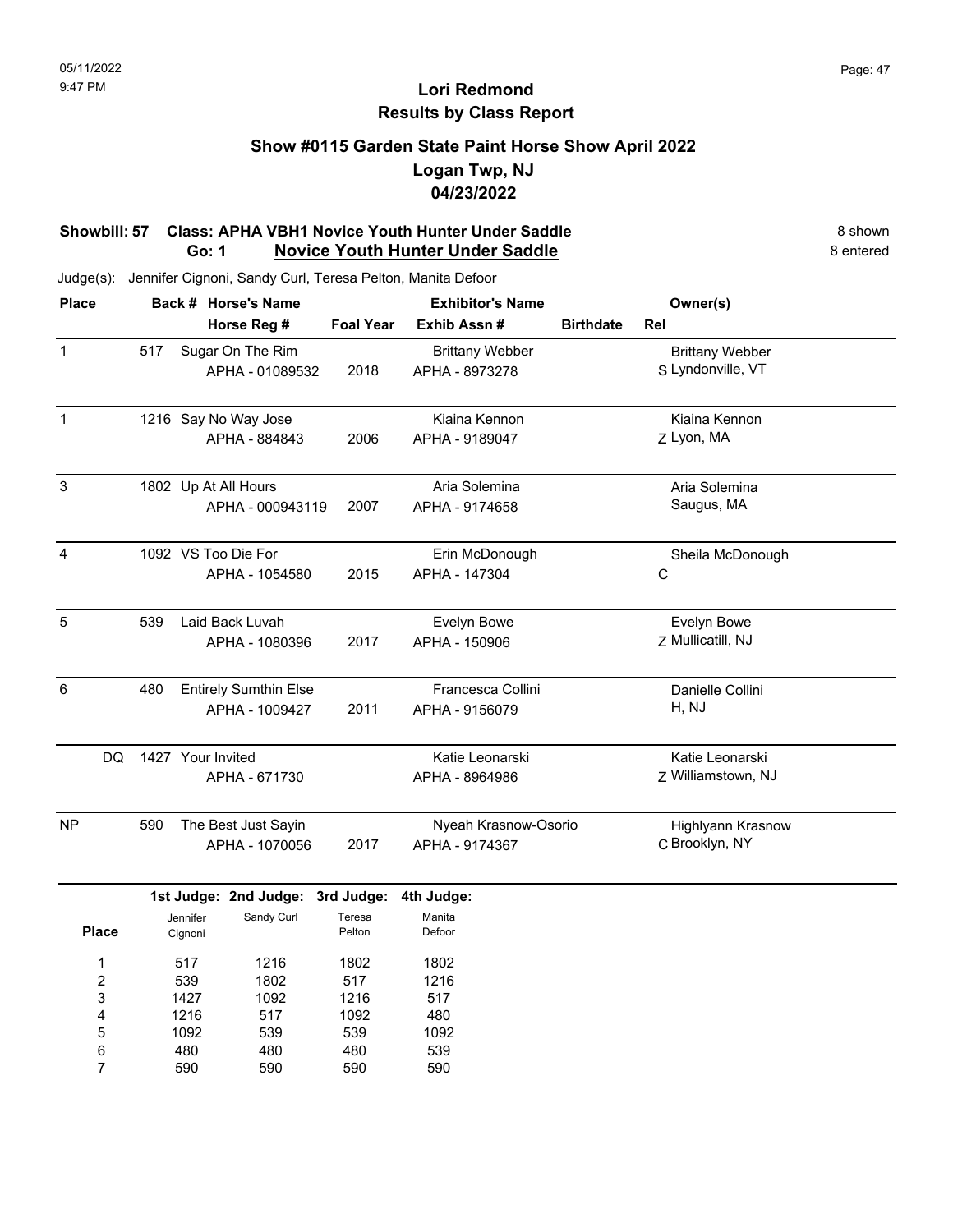# **Show #0115 Garden State Paint Horse Show April 2022 Logan Twp, NJ 04/23/2022**

#### **Showbill: 58 Class: APHA AWT5 Amateur Walk Trot Hunter Under Saddle** 6 shown **Go: 1** Amateur W/T Hunter Under Saddle **6 and 5 and 5 and 6 entered** 6 entered

Judge(s): Jennifer Cignoni, Sandy Curl, Teresa Pelton, Manita Defoor

911

6

911

1756

| <b>Place</b>   |     | Back # Horse's Name |                       |                  | <b>Exhibitor's Name</b> | Owner(s)                    |
|----------------|-----|---------------------|-----------------------|------------------|-------------------------|-----------------------------|
|                |     |                     | Horse Reg #           | <b>Foal Year</b> | Exhib Assn#             | Rel                         |
| $\mathbf{1}$   | 281 |                     | All B A Sensation     |                  | Samantha Mason          | Samantha Mason              |
|                |     |                     | APHA - 1088859        | 2018             | APHA - 8676805          | Z Vineland, NJ              |
| $\overline{2}$ | 410 |                     | Clearly Two Cool      |                  | Julia MacKeil           | Julia MacKeil               |
|                |     |                     | APHA - 947091         | 2008             | APHA - 9182974          | Z Reading, MA               |
| $\mathbf{3}$   | 512 | Above All           |                       |                  | <b>Holly Byrnes</b>     | <b>Holly Byrnes</b>         |
|                |     |                     | APHA - 938275         | 2008             | APHA - 0130829          | Z Chalfont, PA              |
| $\overline{4}$ | 366 |                     | <b>Pretty Machine</b> |                  | Andrea Mello            | Andrea Mello                |
|                |     |                     | APHA - 1036100        | 2013             | APHA - 9174444          | Wakefield, MA               |
| 5              | 911 | <b>Too Pretty</b>   |                       |                  | Elise Fernstrom         | David W & Elise M Fernstrom |
|                |     |                     | APHA - 1099399        | 2019             | APHA - 8548134          | P Pomfret Center, CT        |
| 5              |     |                     | 1756 Zippyshotassets  |                  | Julie Pino              | Julie Pino                  |
|                |     |                     | APHA - 1052948        | 2015             | APHA - 8969894          | Z Waterford, NJ             |
|                |     |                     | 1st Judge: 2nd Judge: | 3rd Judge:       | 4th Judge:              |                             |
| <b>Place</b>   |     | Jennifer<br>Cignoni | Sandy Curl            | Teresa<br>Pelton | Manita<br>Defoor        |                             |
| 1              |     | 281                 | 281                   | 281              | 281                     |                             |
| $\overline{c}$ |     | 410                 | 410                   | 410              | 410                     |                             |
| 3              |     | 512                 | 512                   | 366              | 512                     |                             |
| 4              |     | 366                 | 366                   | 512              | 366                     |                             |
| 5              |     | 1756                | 1756                  | 911              | 911                     |                             |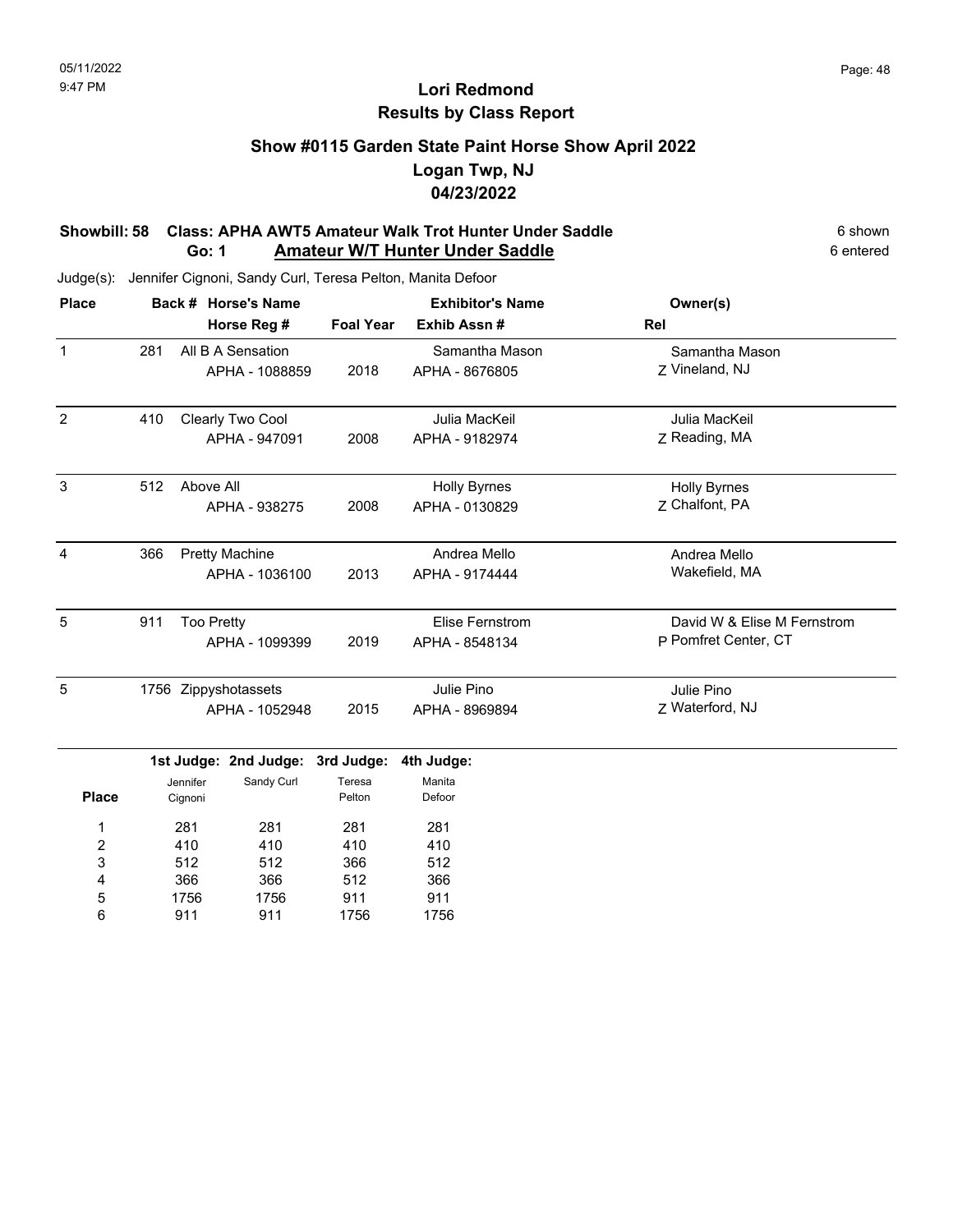### **Show #0115 Garden State Paint Horse Show April 2022 Logan Twp, NJ 04/23/2022**

#### **Showbill: 59 Class: APHA BPH2 Jr Hunter Under Saddle** 2 shown **Go: 1 Junior Hunter Under Saddle** 2 entered

Judge(s): Jennifer Cignoni, Sandy Curl, Teresa Pelton, Manita Defoor

856

856

856

2

| <b>Place</b> |     |          | Back # Horse's Name              |                  | <b>Exhibitor's Name</b> | Owner(s)          |  |
|--------------|-----|----------|----------------------------------|------------------|-------------------------|-------------------|--|
|              |     |          | Horse Reg #                      | <b>Foal Year</b> | Exhib Assn#             | Rel               |  |
| 1            | 383 |          | <b>HTF Royal Time</b>            |                  | Dodie Howard            | <b>Stacy Hauk</b> |  |
|              |     |          | APHA - 1094031                   | 2019             | APHA - 0000028          | O                 |  |
| 2            | 856 |          | Daddy Chromed My Ride            |                  | Caitlin Kernan          | Caitlin Kernan    |  |
|              |     |          | APHA - 1090396                   | 2018             | APHA - 8579911          | Manchester, NY    |  |
|              |     |          | 1st Judge: 2nd Judge: 3rd Judge: |                  | 4th Judge:              |                   |  |
|              |     | Jennifer | Sandy Curl                       | Teresa           | Manita                  |                   |  |
| <b>Place</b> |     | Cignoni  |                                  | Pelton           | Defoor                  |                   |  |
|              |     | 383      | 383                              | 383              | 383                     |                   |  |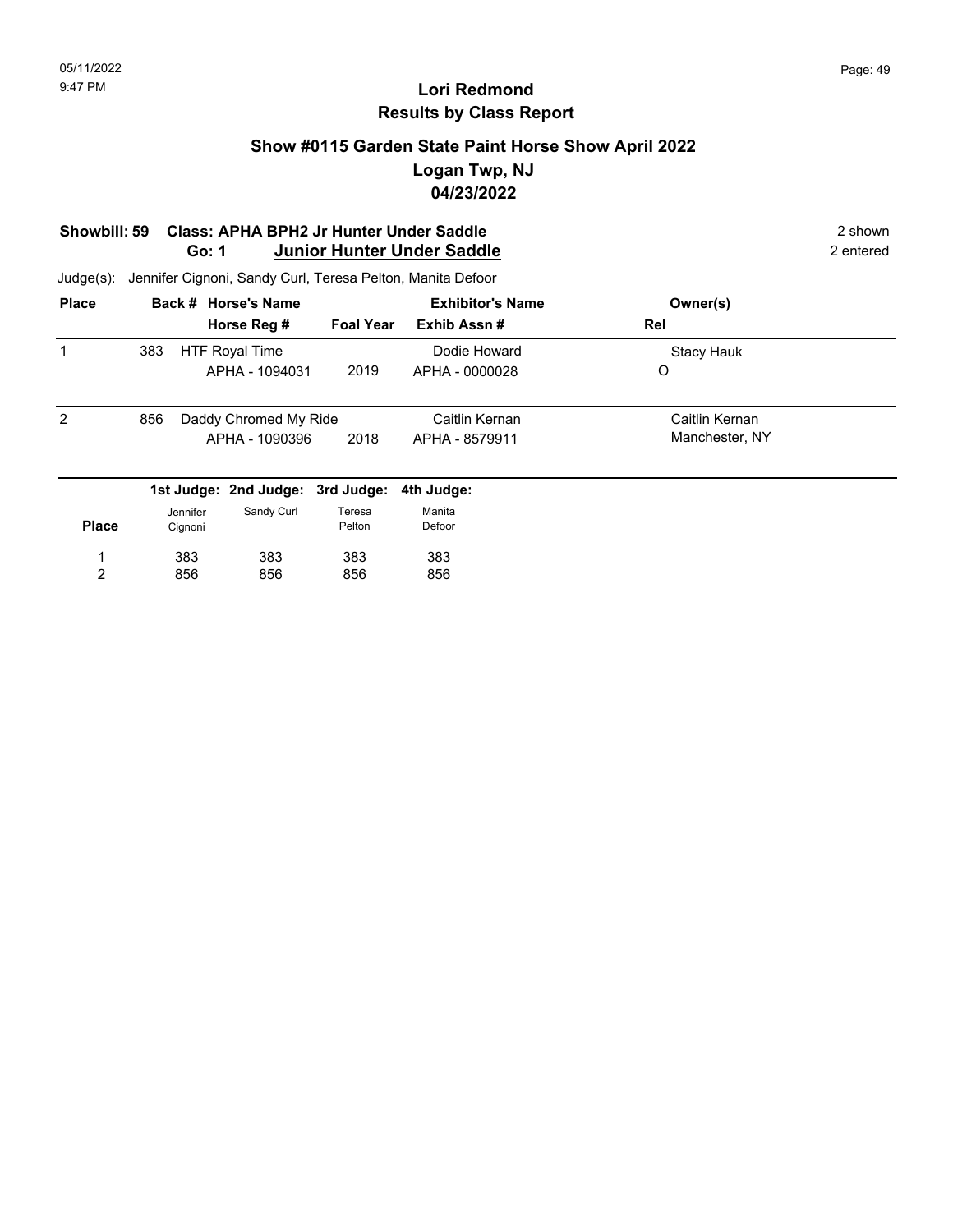### **Show #0115 Garden State Paint Horse Show April 2022 Logan Twp, NJ 04/23/2022**

#### **Showbill: 60 Class: APHA NBH1 Novice Amateur Hunter Under Saddle** 10 Shown 10 shown<br> **Go: 1 Novice Amt Hunter Under Saddle** 10 entered **Go: 1 Novice Amt Hunter Under Saddle**

Judge(s): Jennifer Cignoni, Sandy Curl, Teresa Pelton, Manita Defoor

162

4

200

162

| <b>Place</b>            |     |          | Back # Horse's Name       |                  | <b>Exhibitor's Name</b> | Owner(s)                |  |
|-------------------------|-----|----------|---------------------------|------------------|-------------------------|-------------------------|--|
|                         |     |          | Horse Reg #               | <b>Foal Year</b> | Exhib Assn #            | Rel                     |  |
| $\mathbf 1$             | 114 |          | Almost Too Faded          |                  | <b>Hilary Chapin</b>    | <b>Hilary Chapin</b>    |  |
|                         |     |          | APHA - 1067181            | 2016             | APHA - 9162773          | Z Milton, NH            |  |
|                         |     |          |                           |                  |                         |                         |  |
| $\overline{2}$          | 200 |          | Seek No More              |                  | <b>Emily Fackler</b>    | <b>Emily Fackler</b>    |  |
|                         |     |          | APHA - 01043981           | 2014             | APHA - 8987946          | Salem, NJ               |  |
|                         |     |          |                           |                  |                         |                         |  |
| 3                       | 162 |          | All Artists Invited       |                  | Nancy Fracasse          | Nancy Fracasse          |  |
|                         |     |          | APHA - 1068469            | 2016             | APHA - 8763282          | Z Andover, CT           |  |
|                         |     |          |                           |                  |                         |                         |  |
| 4                       | 856 |          | Daddy Chromed My Ride     |                  | Caitlin Kernan          | Caitlin Kernan          |  |
|                         |     |          | APHA - 1090396            | 2018             | APHA - 8579911          | Manchester, NY          |  |
|                         |     |          |                           |                  |                         |                         |  |
| 5                       | 420 |          | Rapt In Assets            |                  | Katie Ridgway           | Katie Ridgway           |  |
|                         |     |          | APHA - 941604             | 2008             | APHA - 8949229          | C Salem, NJ             |  |
|                         |     |          |                           |                  |                         |                         |  |
| 6                       |     |          | 1419 All Ironed And Fancy |                  | Maria Rossano           | Maria Rossano           |  |
|                         |     |          | APHA - 1037543            | 2013             | APHA - 8513275          | Z Glen Mills, PA        |  |
|                         |     |          |                           |                  |                         |                         |  |
| $\overline{7}$          | 565 |          | Flashy Invitation         |                  | <b>Madison McNally</b>  | <b>Cheryl Kettinger</b> |  |
|                         |     |          | APHA - 962067             | 2009             | APHA - 8087179          | 1                       |  |
|                         |     |          |                           |                  |                         |                         |  |
| <b>NP</b>               | 265 |          | The Best Or Nothing       |                  | Jennifer Piette         | Christina Young         |  |
|                         |     |          | APHA - 1057838            | 2015             | APHA - 122465           | MJay, VT                |  |
|                         |     |          |                           |                  |                         |                         |  |
| <b>NP</b>               | 448 |          | Will Be Scenic            |                  | Megan Armstrong         | Megan Armstrong         |  |
|                         |     |          | APHA - 1017304            | 2012             | APHA - 8073341          | Z W Danville, VT        |  |
|                         |     |          |                           |                  |                         |                         |  |
| <b>NP</b>               | 553 |          | One Macho Cowboy          |                  | Alexis Toburen          | Alexis Toburen          |  |
|                         |     |          | APHA - 1006063            | 2011             | APHA - 8943752          | Z Duncannon, PA         |  |
|                         |     |          |                           |                  |                         |                         |  |
|                         |     |          | 1st Judge: 2nd Judge:     | 3rd Judge:       | 4th Judge:              |                         |  |
|                         |     | Jennifer | Sandy Curl                | Teresa           | Manita                  |                         |  |
| <b>Place</b>            |     | Cignoni  |                           | Pelton           | Defoor                  |                         |  |
| 1                       |     | 114      | 114                       | 114              | 114                     |                         |  |
| $\overline{\mathbf{c}}$ |     | 856      | 856                       | 200              | 162                     |                         |  |
| 3                       |     | 200      | 1419                      | 1419             | 200                     |                         |  |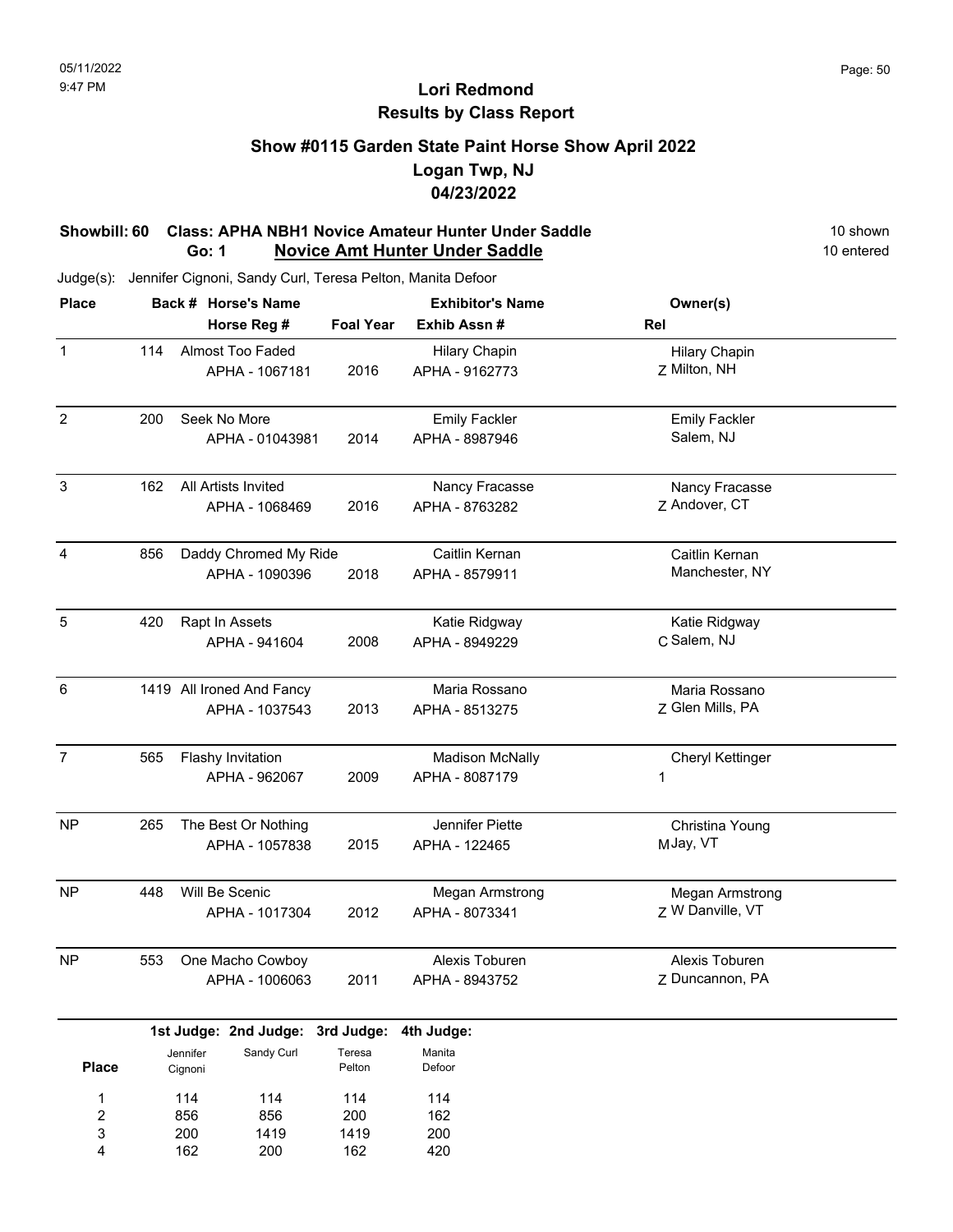# **Show #0115 Garden State Paint Horse Show April 2022**

### **Logan Twp, NJ 04/23/2022**

| 5 | 420 | 420 | 565 | 856 |
|---|-----|-----|-----|-----|
| 6 | 553 | 162 | 420 | 565 |
| 7 | 565 | 565 | 553 | 553 |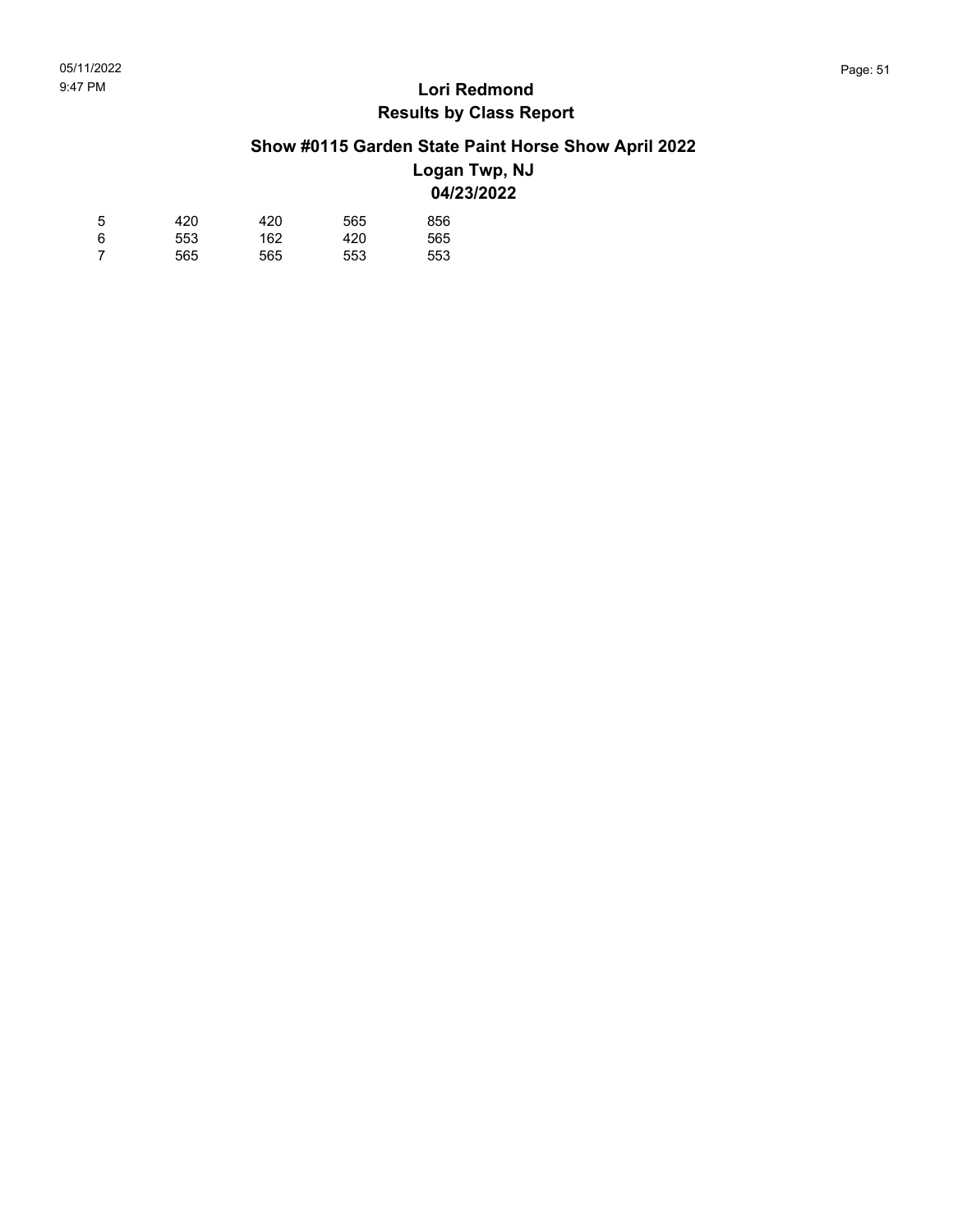## **Show #0115 Garden State Paint Horse Show April 2022 Logan Twp, NJ 04/23/2022**

#### **Showbill: 62 Class: APHA BPH3 Sr Hunter Under Saddle** 10 shown 10 shown 10 shown Co: 1 Senior Hunter Under Saddle **Go: 1 Senior Hunter Under Saddle**

| <b>Place</b>     |     |                           | Back # Horse's Name                          |                           | <b>Exhibitor's Name</b>                  | Owner(s)                                      |
|------------------|-----|---------------------------|----------------------------------------------|---------------------------|------------------------------------------|-----------------------------------------------|
|                  |     |                           | Horse Reg #                                  | <b>Foal Year</b>          | Exhib Assn #                             | Rel                                           |
| $\mathbf{1}$     | 589 |                           | Midas Well Dream Big<br>APHA - 0157632       | 2016                      | Raina Parsons<br>APHA - 8876007          | Larissa Kurman<br>O Frederick, MD             |
| $\overline{2}$   | 546 |                           | <b>Company Appointment</b><br>APHA - 1041950 | 2014                      | Carlina Progin<br>APHA - 8911856         | Carlina Progin<br>Dover, PA                   |
| $\sqrt{3}$       | 390 |                           | Party With The Artist<br>APHA - 1039541      | 2014                      | <b>Emily Cavanaugh</b><br>APHA - 8905897 | Leslie Sheetz<br>ODelta, PA                   |
| 4                |     |                           | 1802 Up At All Hours<br>APHA - 000943119     | 2007                      | Paige Benson<br>APHA - 8773275           | Aria Solemina<br>Saugus, MA                   |
| 5                | 550 |                           | My Lazy Assets<br>APHA - 1053210             | 2015                      | Amy Heath<br>APHA - 8680614              | Liesl Dalpe<br>Windham, CT                    |
| $\,6\,$          | 917 |                           | Paint Me Lazy<br>APHA - 1036902              | 2013                      | Gabrielle Bradway<br>APHA - 8905121      | Gabrielle Bradway<br>Warrenton, VA            |
| $\overline{7}$   | 636 |                           | <b>Invited Sensation</b><br>APHA - 1035103   | 2013                      | Mannetta McAvaddy<br>APHA - 0106150      | Mannetta McAvaddy<br>Z Vineland, NJ           |
| <b>NP</b>        |     |                           | 1092 VS Too Die For<br>APHA - 1054580        | 2015                      | Taylor McDonough<br>APHA - 9143077       | Sheila McDonough<br>С                         |
| <b>NP</b>        |     | 1306 Back In Luv          | APHA - 964814                                | 2009                      | Gleissner:Olivia<br>APHA - 8773477       | Danielle Manganaro Mitchell<br>Pilesgrove, NJ |
| <b>NP</b>        |     |                           | 1419 All Ironed And Fancy<br>APHA - 1037543  | 2013                      | Dana Laing<br>APHA - 8929847             | Maria Rossano<br>O Glen Mills, PA             |
|                  |     |                           | 1st Judge: 2nd Judge: 3rd Judge:             |                           | 4th Judge:                               |                                               |
| <b>Place</b>     |     | Jennifer<br>Cignoni       | Sandy Curl                                   | Teresa<br>Pelton          | Manita<br>Defoor                         |                                               |
| 1<br>2<br>3<br>4 |     | 589<br>550<br>1802<br>390 | 589<br>546<br>390<br>550                     | 589<br>546<br>1802<br>390 | 589<br>546<br>390<br>1802                |                                               |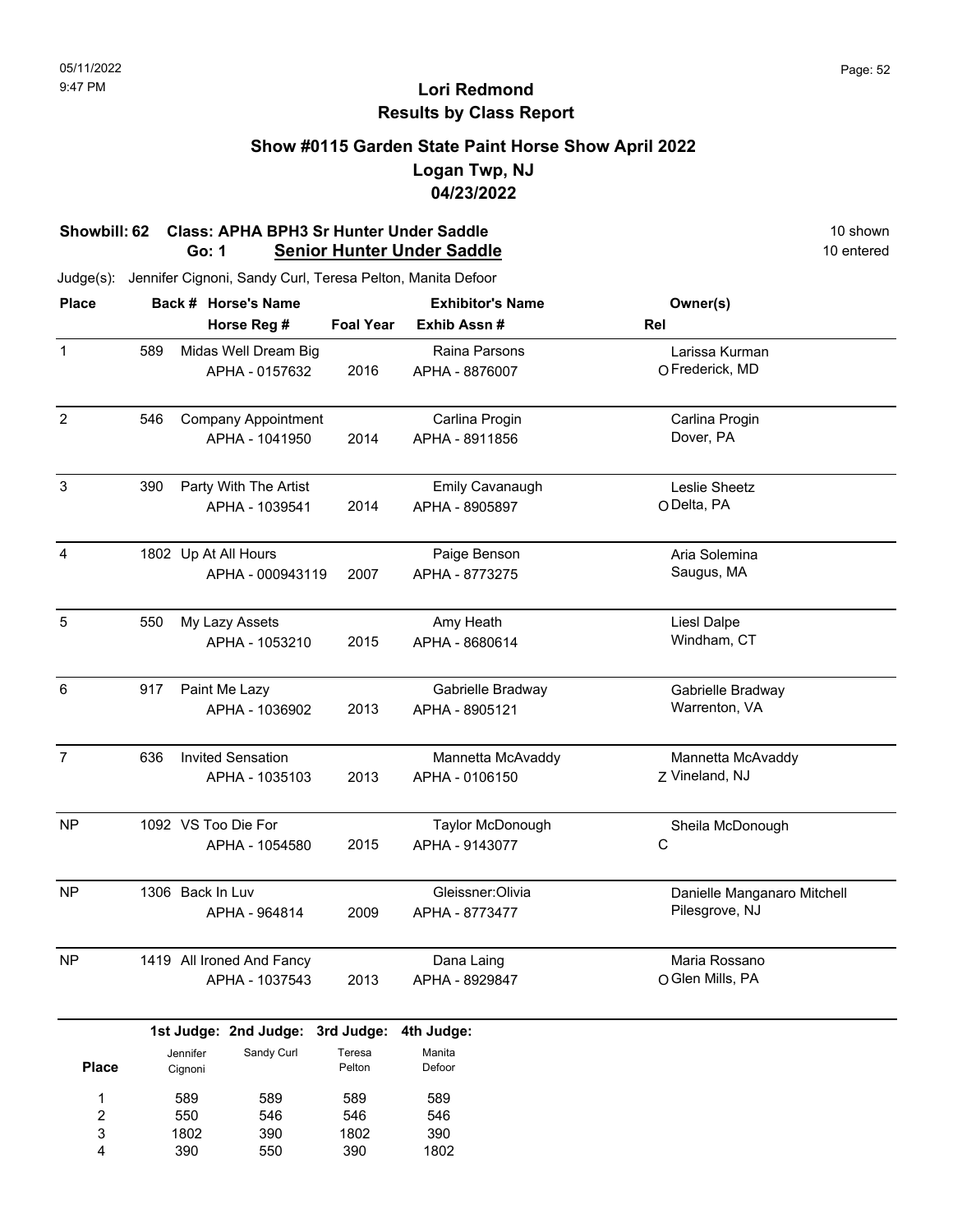# **Show #0115 Garden State Paint Horse Show April 2022**

### **Logan Twp, NJ 04/23/2022**

| 5 | 546 | 636  | 917 | 550  |
|---|-----|------|-----|------|
| 6 | 636 | 1802 | 550 | 917  |
| 7 | 917 | 917  | 636 | 1419 |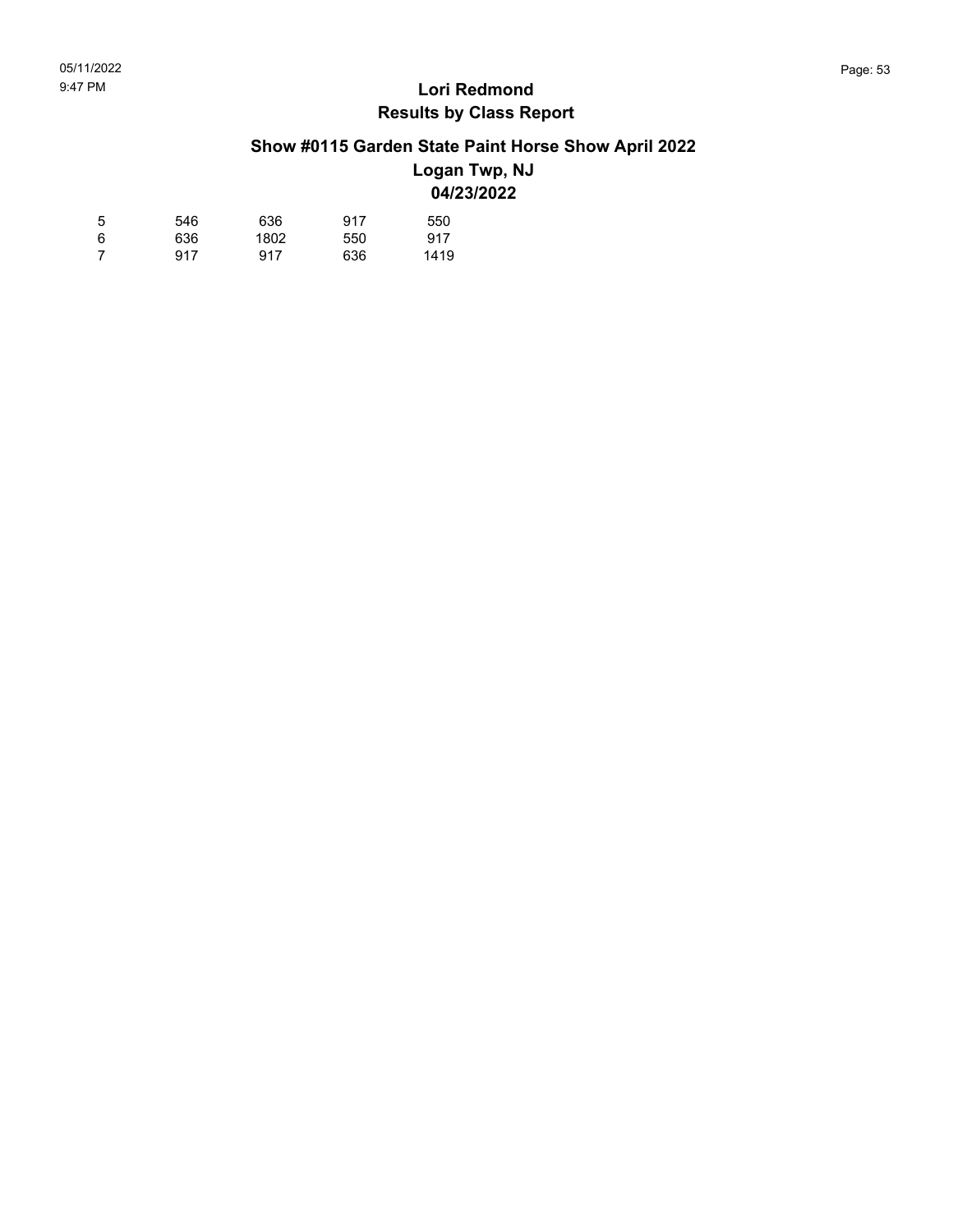# **Show #0115 Garden State Paint Horse Show April 2022 Logan Twp, NJ 04/23/2022**

#### **Showbill: 63 Class: APHA YBH1 Youth Hunter Under Saddle 18 & Under** 7 Shown 7 shown 7 shown 7 shown 7 shown 7 shown **Go: 1 Youth 18 & Under HUS**

| <b>Place</b>   |     |                     | Back # Horse's Name              | <b>Exhibitor's Name</b> |                        |                  | Owner(s)               |
|----------------|-----|---------------------|----------------------------------|-------------------------|------------------------|------------------|------------------------|
|                |     |                     | Horse Reg #                      | <b>Foal Year</b>        | Exhib Assn #           | <b>Birthdate</b> | Rel                    |
| $\mathbf 1$    | 983 |                     | Hot For An Invite                |                         | Nevaeh Smeeton-Cormier |                  | Nevaeh Smeeton-Cormier |
|                |     |                     | APHA - 1015814                   | 2011                    | APHA - 9141967         |                  | Lebanon, NH            |
| $\overline{2}$ |     |                     | 1092 VS Too Die For              |                         | Taylor McDonough       |                  | Sheila McDonough       |
|                |     |                     | APHA - 1054580                   | 2015                    | APHA - 9143077         |                  | $\mathsf C$            |
| $\overline{2}$ |     |                     | 1216 Say No Way Jose             |                         | Kiaina Kennon          |                  | Kiaina Kennon          |
|                |     |                     | APHA - 884843                    | 2006                    | APHA - 9189047         |                  | Z Lyon, MA             |
| $\overline{4}$ |     |                     | 1802 Up At All Hours             |                         | Aria Solemina          |                  | Aria Solemina          |
|                |     |                     | APHA - 000943119                 | 2007                    | APHA - 9174658         |                  | Saugus, MA             |
| $\sqrt{5}$     | 480 |                     | <b>Entirely Sumthin Else</b>     |                         | Francesca Collini      |                  | Danielle Collini       |
|                |     |                     | APHA - 1009427                   | 2011                    | APHA - 9156079         |                  | H, NJ                  |
| 6              | 517 |                     | Sugar On The Rim                 |                         | <b>Brittany Webber</b> |                  | <b>Brittany Webber</b> |
|                |     |                     | APHA - 01089532                  | 2018                    | APHA - 8973278         |                  | S Lyndonville, VT      |
| <b>DQ</b>      |     | 1427 Your Invited   |                                  |                         | Katie Leonarski        |                  | Katie Leonarski        |
|                |     |                     | APHA - 671730                    |                         | APHA - 8964986         |                  | Z Williamstown, NJ     |
|                |     |                     | 1st Judge: 2nd Judge: 3rd Judge: |                         | 4th Judge:             |                  |                        |
| <b>Place</b>   |     | Jennifer<br>Cignoni | Sandy Curl                       | Teresa<br>Pelton        | Manita<br>Defoor       |                  |                        |
| 1              |     | 983                 | 983                              | 983                     | 1092                   |                  |                        |
| 2              |     | 1092                | 1216                             | 1802                    | 1216                   |                  |                        |
| 3              |     | 480                 | 1802                             | 1216                    | 983                    |                  |                        |
| 4              |     | 1216                | 1092                             | 1092                    | 517                    |                  |                        |
| 5              |     | 517                 | 480                              | 517                     | 480                    |                  |                        |
| 6              |     | 1427                | 517                              | 480                     | 1802                   |                  |                        |
| 7              |     | 1802                | 1427                             |                         | 1427                   |                  |                        |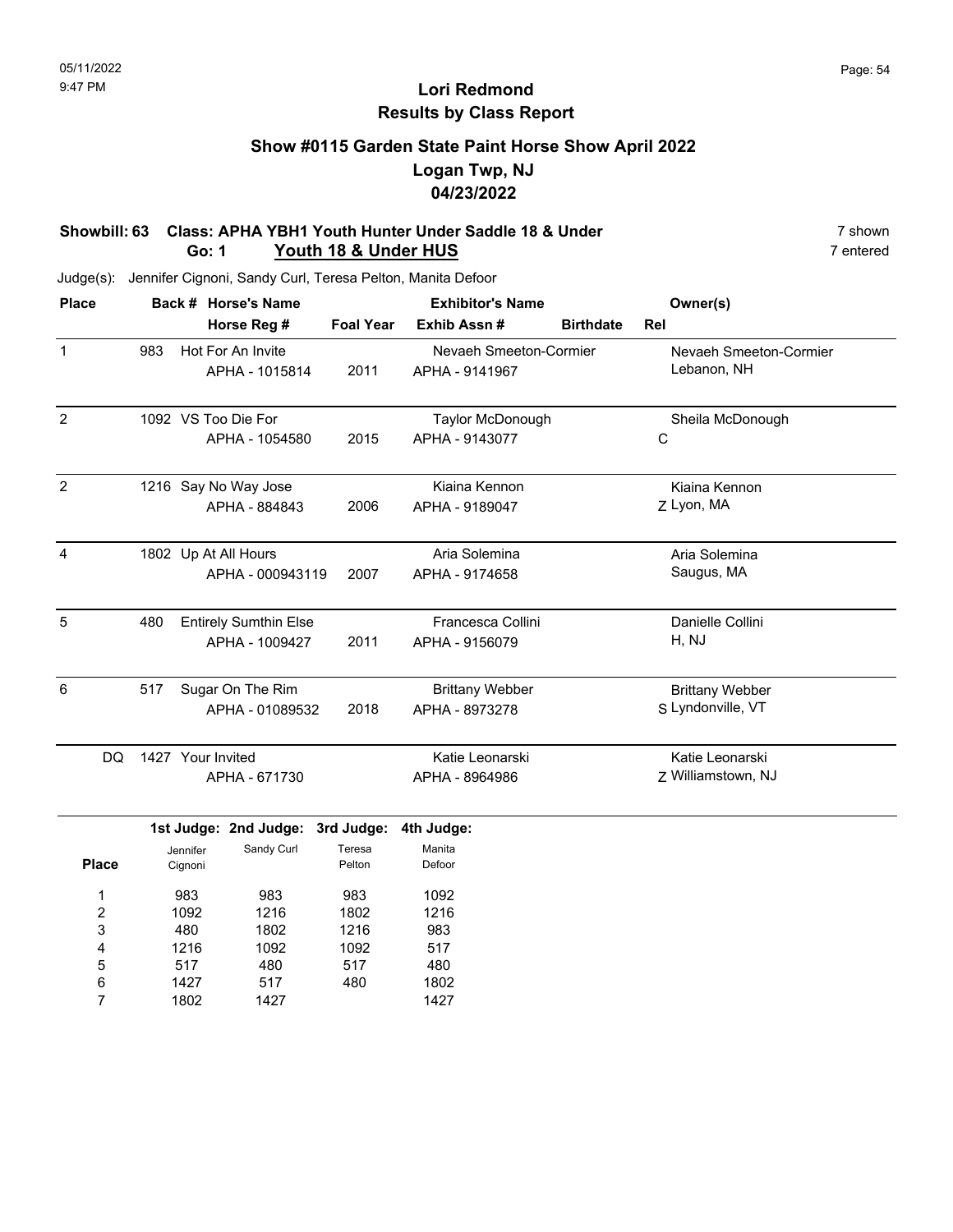### **Show #0115 Garden State Paint Horse Show April 2022 Logan Twp, NJ 04/23/2022**

#### **Showbill: 64 Class: APHA ABH1 Amateur Hunter Under Saddle** 10 Shown 10 shown **Go: 1** Amateur Hunter Under Saddle **10 entered** 10 entered

Judge(s): Jennifer Cignoni, Sandy Curl, Teresa Pelton, Manita Defoor

171 546

3 4 546 114 546 636

| <b>Place</b>   |               |                                 | Back # Horse's Name              |                  | <b>Exhibitor's Name</b>     | Owner(s)                    |
|----------------|---------------|---------------------------------|----------------------------------|------------------|-----------------------------|-----------------------------|
|                |               |                                 | Horse Reg #                      | <b>Foal Year</b> | Exhib Assn#                 | Rel                         |
| $\mathbf{1}$   | 171           |                                 | Just A Lazy Cowboy               |                  | Danielle Leager             | Danielle Leager             |
|                |               |                                 | APHA - 1059312                   | 2016             | APHA - 8644323              | Sudlersville, MD            |
| $\mathbf 1$    | 589           |                                 | Midas Well Dream Big             |                  | Larissa Kurman              | Larissa Kurman              |
|                |               |                                 | APHA - 0157632                   | 2016             | APHA - 8728858              | Z Frederick, MD             |
| $\sqrt{3}$     | 546           |                                 | <b>Company Appointment</b>       |                  | Carlina Progin              | Carlina Progin              |
|                |               |                                 | APHA - 1041950                   | 2014             | APHA - 8911856              | Dover, PA                   |
| $\overline{4}$ | 114           |                                 | <b>Almost Too Faded</b>          |                  | <b>Hilary Chapin</b>        | <b>Hilary Chapin</b>        |
|                |               | APHA - 1067181                  |                                  | 2016             | APHA - 9162773              | Z Milton, NH                |
| 5              | 453           |                                 | Only Be Good                     |                  | Jennifer Hart               | Jennifer Hart               |
|                |               |                                 | APHA - 1034148                   | 2013             | APHA - 8492117              | Z Saulda, VA                |
| $\,6$          | 636           |                                 | <b>Invited Sensation</b>         |                  | Mannetta McAvaddy           | Mannetta McAvaddy           |
|                |               | APHA - 1035103                  |                                  | 2013             | APHA - 0106150              | Z Vineland, NJ              |
| $\overline{7}$ | 917           | Paint Me Lazy<br>APHA - 1036902 |                                  |                  | Gabrielle Bradway           | Gabrielle Bradway           |
|                |               |                                 |                                  | 2013             | APHA - 8905121              | Warrenton, VA               |
| <b>NP</b>      | 265           |                                 | The Best Or Nothing              |                  | Christina Young             | Christina Young             |
|                |               | APHA - 1057838                  |                                  | 2015             | APHA - 0144579              | Z Jay, VT                   |
| NP             | 645           |                                 | Hes A Famous Playboy             |                  | Heidi Novak                 | Heidi Novak                 |
|                |               |                                 | APHA - 968431                    | 2008             | APHA - 8318391              | Dunstable, MA               |
| <b>NP</b>      |               | 1306 Back In Luv                |                                  |                  | Danielle Manganaro Mitchell | Danielle Manganaro Mitchell |
|                | APHA - 964814 |                                 |                                  | 2009             | APHA - 8840863              | Z Pilesgrove, NJ            |
|                |               |                                 | 1st Judge: 2nd Judge: 3rd Judge: |                  | 4th Judge:                  |                             |
| <b>Place</b>   |               | Jennifer<br>Cignoni             | Sandy Curl                       | Teresa<br>Pelton | Manita<br>Defoor            |                             |
| 1              |               | 114                             | 171                              | 171              | 589                         |                             |
| $\overline{c}$ |               | 589                             | 589                              | 589              | 171                         |                             |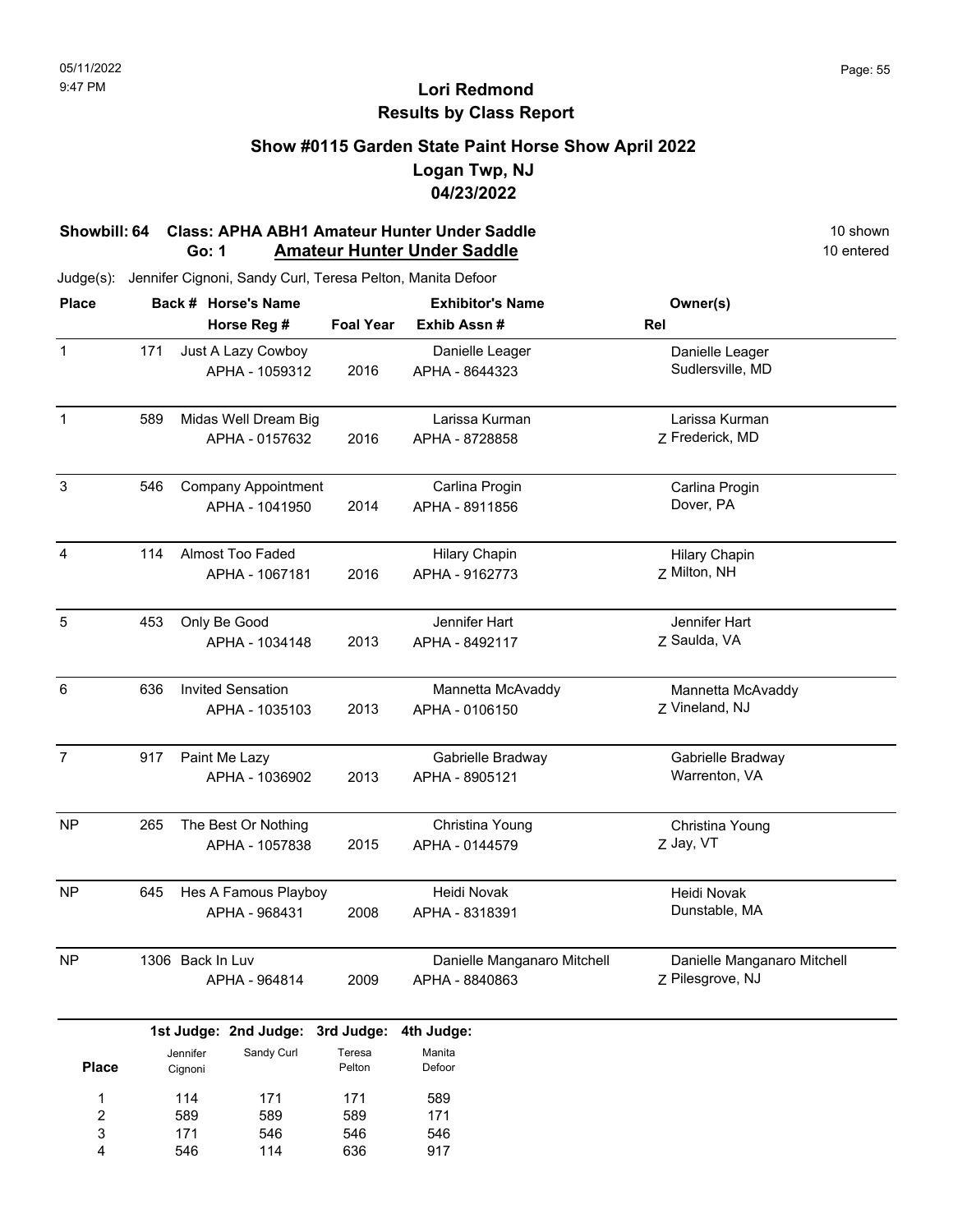# **Show #0115 Garden State Paint Horse Show April 2022**

### **Logan Twp, NJ 04/23/2022**

| 5 | 453 | 636 | 453 | 453 |
|---|-----|-----|-----|-----|
| 6 | 917 | 453 | 114 | 114 |
| 7 | 636 | 917 | 265 | 645 |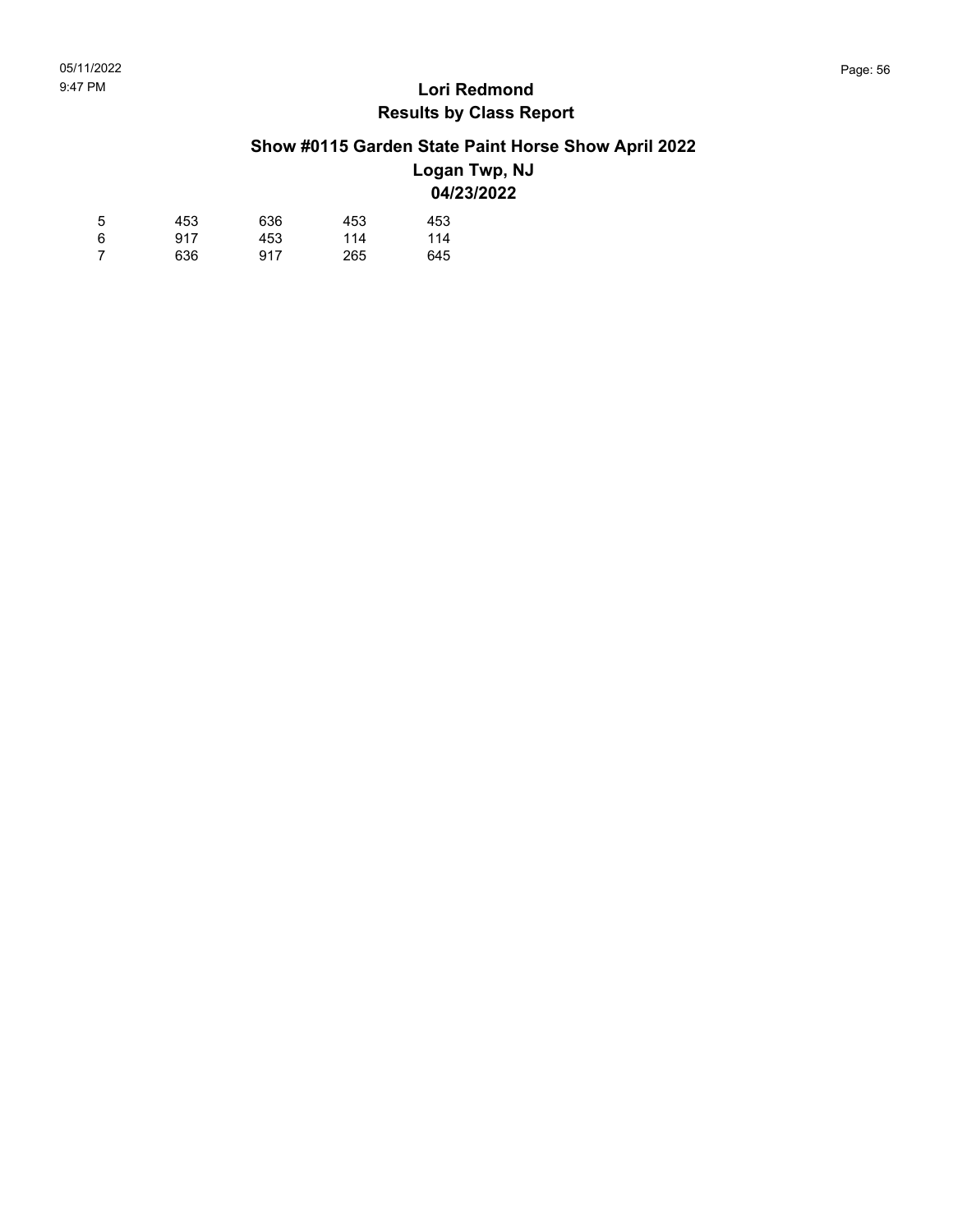# **Show #0115 Garden State Paint Horse Show April 2022 Logan Twp, NJ 04/23/2022**

#### **Showbill: 65 Class: APHA WT05 Youth Walk Trot Hunter Under Saddle** 6 shown **Go: 1 Youth WT HUS 5-10**

| <b>Place</b>     |     |                     | Back # Horse's Name       |                  | <b>Exhibitor's Name</b> | Owner(s)         |                         |  |
|------------------|-----|---------------------|---------------------------|------------------|-------------------------|------------------|-------------------------|--|
|                  |     |                     | Horse Reg #               | <b>Foal Year</b> | Exhib Assn #            | <b>Birthdate</b> | Rel                     |  |
| <b>NP</b>        | 248 |                     | Double Clutchn            |                  | <b>Reese Matlack</b>    |                  | Dana Laing              |  |
|                  |     |                     | APHA - 1051665            | 2015             | APHA - 8092611          |                  | 1 Hancocks Bridge, NJ   |  |
| <b>NP</b>        | 313 |                     | <b>Invitation To Ride</b> |                  | Aliyah Attar            |                  | Aliyah Attar            |  |
|                  |     |                     | APHA - 964815             | 2009             | APHA - 9189788          |                  | Peppercal, MA           |  |
| <b>NP</b>        | 499 |                     | Dont Crash My Hotrod      |                  | Stella Chamberlain      |                  | <b>Heather Faulkner</b> |  |
|                  |     |                     | APHA - 1009928            | 2011             | APHA - 151004           |                  | C W. Burke, VT          |  |
| <b>NP</b>        | 553 |                     | One Macho Cowboy          |                  | <b>Avery Martin</b>     |                  | Alexis Toburen          |  |
|                  |     |                     | APHA - 1006063            | 2011             | APHA - 0151016          |                  | J Duncannon, PA         |  |
| <b>NP</b>        | 563 |                     | Rise And Compromise       |                  | Gracie Hart             |                  | Gracie Hart             |  |
|                  |     |                     | APHA - 1067431            | 2016             | APHA - 9154972          |                  | Saluda, VA              |  |
| <b>NP</b>        | 580 |                     | Radically Painted         |                  | Makena Laird            |                  | <b>Lindsay Clancy</b>   |  |
|                  |     | APHA - 973032       |                           | 2009             | APHA - 8083708          |                  | C Hampstead, MO         |  |
|                  |     |                     | 1st Judge: 2nd Judge:     | 3rd Judge:       | 4th Judge:              |                  |                         |  |
| <b>Place</b>     |     | Jennifer<br>Cignoni | Sandy Curl                | Teresa<br>Pelton | Manita<br>Defoor        |                  |                         |  |
| 1                |     | 313                 | 580                       | 553              | 313                     |                  |                         |  |
| $\boldsymbol{2}$ |     | 580                 | 553                       | 313              | 580                     |                  |                         |  |
| 3                |     | 553                 | 313                       | 580              | 499                     |                  |                         |  |
| 4                |     | 563                 | 563                       | 563              | 553                     |                  |                         |  |
| 5                |     | 499                 | 499                       | 499              | 563                     |                  |                         |  |
| 6                |     | 248                 | 248                       | 248              | 248                     |                  |                         |  |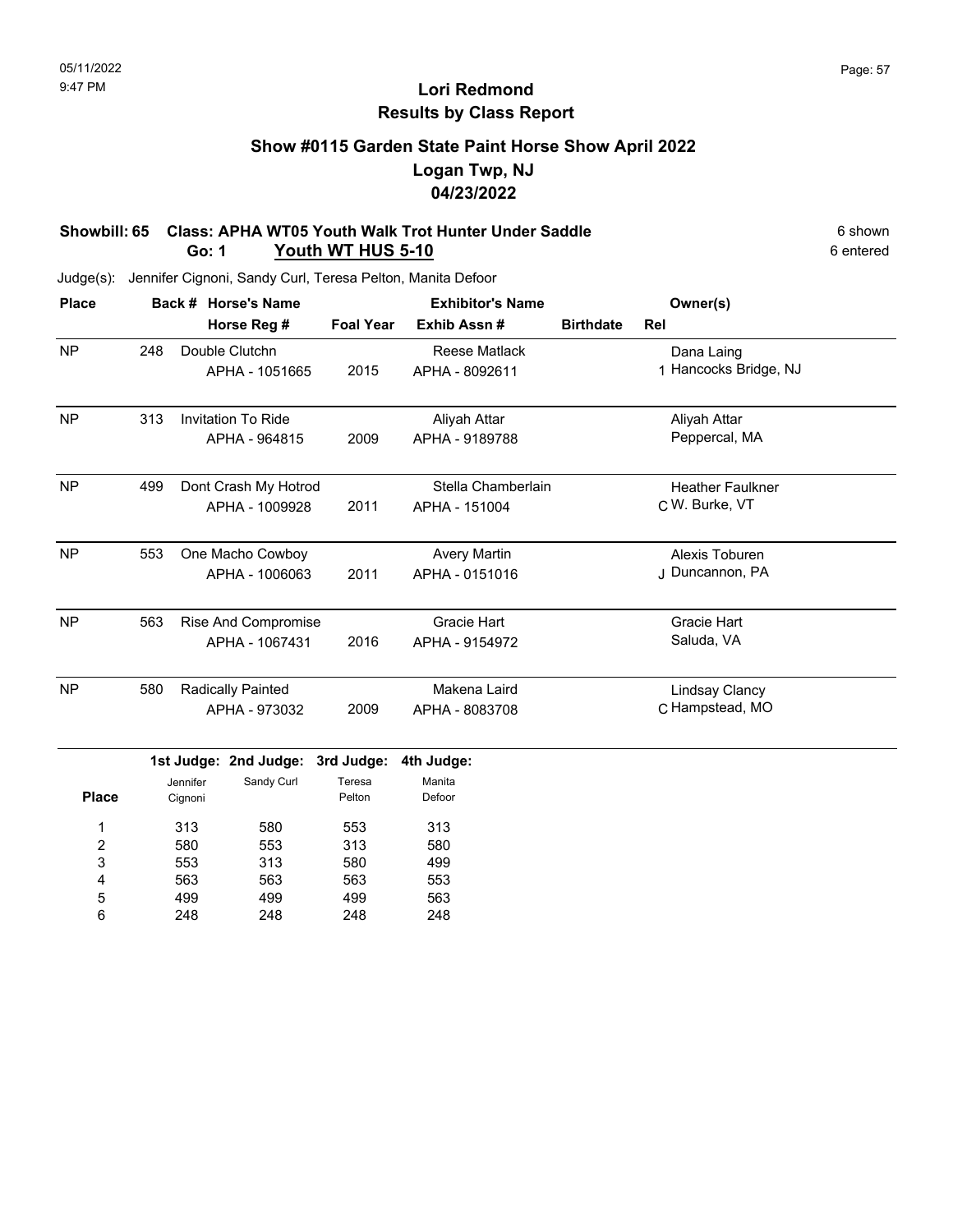## **Show #0115 Garden State Paint Horse Show April 2022 Logan Twp, NJ 04/23/2022**

#### **Showbill: 68 Class: APHA AWT6 Amateur Walk Trot Hunt Seat Equitation** 5 Shown 5 shown **Go: 1 Amateur WT English Equitation** 5 entered

| <b>Place</b>   |     |                   | Back # Horse's Name   | <b>Exhibitor's Name</b> |                        | Owner(s)                    |
|----------------|-----|-------------------|-----------------------|-------------------------|------------------------|-----------------------------|
|                |     |                   | Horse Reg #           | <b>Foal Year</b>        | Exhib Assn#            | Rel                         |
| $\mathbf{1}$   | 281 |                   | All B A Sensation     |                         | Samantha Mason         | Samantha Mason              |
|                |     |                   | APHA - 1088859        | 2018                    | APHA - 8676805         | Z Vineland, NJ              |
| 2              | 512 | Above All         |                       |                         | <b>Holly Byrnes</b>    | <b>Holly Byrnes</b>         |
|                |     |                   | APHA - 938275         | 2008                    | APHA - 0130829         | 7 Chalfont, PA              |
| 3              | 911 | <b>Too Pretty</b> |                       |                         | <b>Elise Fernstrom</b> | David W & Elise M Fernstrom |
|                |     |                   | APHA - 1099399        | 2019                    | APHA - 8548134         | P Pomfret Center, CT        |
| $\overline{4}$ |     |                   | 1756 Zippyshotassets  |                         | Julie Pino             | Julie Pino                  |
|                |     |                   | APHA - 1052948        | 2015                    | APHA - 8969894         | Z Waterford, NJ             |
| 5              | 366 |                   | <b>Pretty Machine</b> |                         | Andrea Mello           | Andrea Mello                |
|                |     |                   | APHA - 1036100        | 2013                    | APHA - 9174444         | Wakefield, MA               |
|                |     |                   | 1st Judge: 2nd Judge: | 3rd Judge:              | 4th Judge:             |                             |
|                |     | Jennifer          | Sandy Curl            | Teresa                  | Manita                 |                             |
| <b>Place</b>   |     | Cignoni           |                       | Pelton                  | Defoor                 |                             |
| 1              |     | 281               | 281                   | 281                     | 281                    |                             |
| 2              |     | 512               | 512                   | 512                     | 512                    |                             |
| 3              |     | 366               | 911                   | 911                     | 911                    |                             |
| 4              |     | 911               | 1756                  | 1756                    | 1756                   |                             |
| 5              |     | 1756              | 366                   | 366                     | 366                    |                             |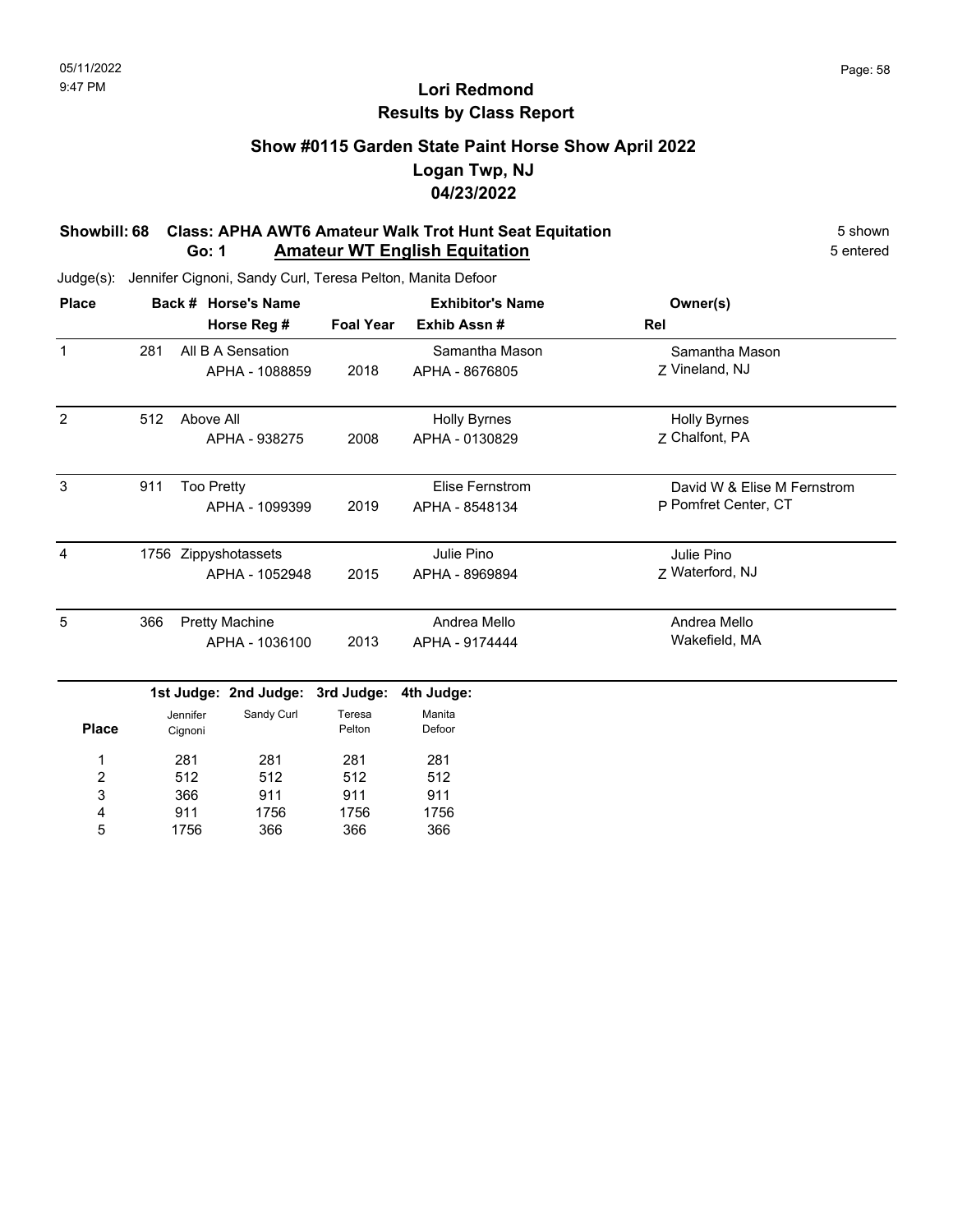### **Show #0115 Garden State Paint Horse Show April 2022 Logan Twp, NJ 04/23/2022**

#### **Showbill: 69 Class: APHA WT06 Youth Walk Trot Hunt Seat Equitation** 6 Shown 6 shown **Go: 1 Youth WT English Equitation** 6 entered

Judge(s): Jennifer Cignoni, Sandy Curl, Teresa Pelton, Manita Defoor

248

6

248

248

| <b>Place</b>     |     |                     | Back # Horse's Name       |                  | <b>Exhibitor's Name</b> | Owner(s)         |                         |  |
|------------------|-----|---------------------|---------------------------|------------------|-------------------------|------------------|-------------------------|--|
|                  |     |                     | Horse Reg #               | <b>Foal Year</b> | Exhib Assn #            | <b>Birthdate</b> | Rel                     |  |
| $\mathbf{1}$     | 313 |                     | <b>Invitation To Ride</b> |                  | Aliyah Attar            |                  | Aliyah Attar            |  |
|                  |     |                     | APHA - 964815             | 2009             | APHA - 9189788          |                  | Peppercal, MA           |  |
| $\overline{2}$   | 580 |                     | Radically Painted         |                  | Makena Laird            |                  | <b>Lindsay Clancy</b>   |  |
|                  |     |                     | APHA - 973032             | 2009             | APHA - 8083708          |                  | C Hampstead, MO         |  |
| $\mathbf{3}$     | 563 |                     | Rise And Compromise       |                  | <b>Gracie Hart</b>      |                  | <b>Gracie Hart</b>      |  |
|                  |     |                     | APHA - 1067431            | 2016             | APHA - 9154972          |                  | Saluda, VA              |  |
| $\overline{4}$   | 553 |                     | One Macho Cowboy          |                  | <b>Avery Martin</b>     |                  | Alexis Toburen          |  |
|                  |     |                     | APHA - 1006063            | 2011             | APHA - 0151016          |                  | J Duncannon, PA         |  |
| $\overline{5}$   | 499 |                     | Dont Crash My Hotrod      |                  | Stella Chamberlain      |                  | <b>Heather Faulkner</b> |  |
|                  |     |                     | APHA - 1009928            | 2011             | APHA - 151004           |                  | C W. Burke, VT          |  |
| $6\phantom{1}6$  | 248 |                     | Double Clutchn            |                  | <b>Reese Matlack</b>    |                  | Dana Laing              |  |
|                  |     |                     | APHA - 1051665            | 2015             | APHA - 8092611          |                  | 1 Hancocks Bridge, NJ   |  |
|                  |     |                     | 1st Judge: 2nd Judge:     | 3rd Judge:       | 4th Judge:              |                  |                         |  |
| <b>Place</b>     |     | Jennifer<br>Cignoni | Sandy Curl                | Teresa<br>Pelton | Manita<br>Defoor        |                  |                         |  |
| 1                |     | 313                 | 313                       | 313              | 313                     |                  |                         |  |
| $\boldsymbol{2}$ |     | 580                 | 580                       | 580              | 580                     |                  |                         |  |
| 3                |     | 499                 | 553                       | 563              | 563                     |                  |                         |  |
| 4                |     | 563                 | 563                       | 553              | 553                     |                  |                         |  |
| 5                |     | 553                 | 499                       | 499              | 499                     |                  |                         |  |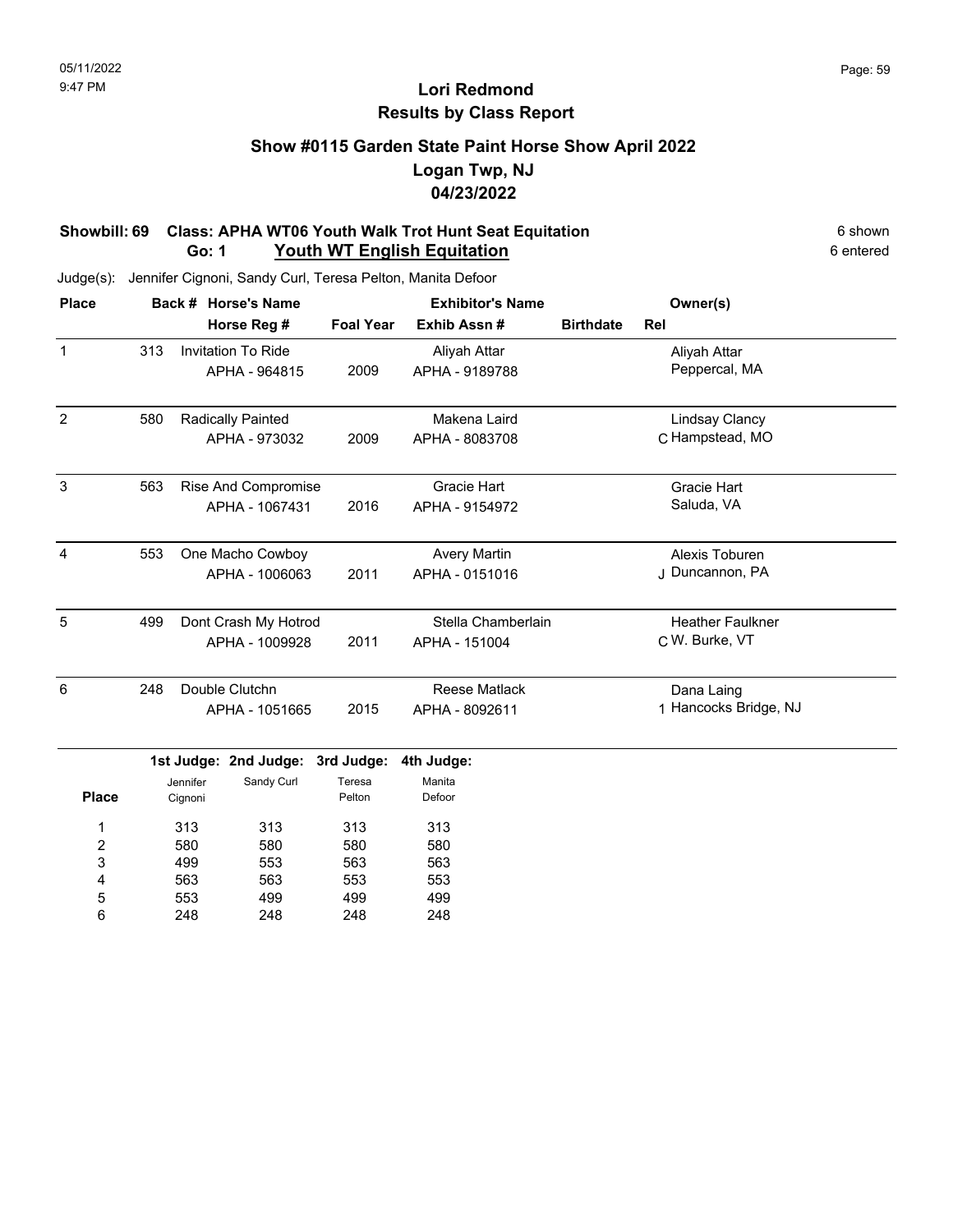## **Show #0115 Garden State Paint Horse Show April 2022 Logan Twp, NJ 04/23/2022**

#### **Showbill: 71 Class: APHA VEE1 Novice Youth Hunt Seat Equitation**<br>**Go: 1 NoviceYouth Equitation 7 Condense 20 Allegate 20 Allegate 20 Allegate 20 Allegate 20 Allegate 20 Allegate 20 Allegate 20 Allegate 20 Allegate 20 Go: 1 NoviceYouth Equitation**

Judge(s): Jennifer Cignoni, Sandy Curl, Teresa Pelton, Manita Defoor

517 306

6 7 517 306 517 306

| <b>Place</b>            |     |                   | Back # Horse's Name          |                  | <b>Exhibitor's Name</b> | Owner(s)         |                          |  |
|-------------------------|-----|-------------------|------------------------------|------------------|-------------------------|------------------|--------------------------|--|
|                         |     |                   | Horse Reg #                  | <b>Foal Year</b> | Exhib Assn #            | <b>Birthdate</b> | Rel                      |  |
| $\mathbf{1}$            | 337 |                   | <b>Entirely Smooth Movin</b> |                  | Ava Stanker             |                  | Ava Stanker              |  |
|                         |     |                   | APHA - 989359                | 2010             | APHA - 0135242          |                  | Bridgeton, NJ            |  |
| $\overline{2}$          |     | 1427 Your Invited |                              |                  | Katie Leonarski         |                  | Katie Leonarski          |  |
|                         |     |                   | APHA - 671730                |                  | APHA - 8964986          |                  | Z Williamstown, NJ       |  |
| $\mathbf{3}$            | 480 |                   | <b>Entirely Sumthin Else</b> |                  | Francesca Collini       |                  | Danielle Collini         |  |
|                         |     |                   | APHA - 1009427               | 2011             | APHA - 9156079          |                  | H, NJ                    |  |
| $\overline{4}$          | 539 |                   | Laid Back Luvah              |                  | Evelyn Bowe             |                  | Evelyn Bowe              |  |
|                         |     |                   | APHA - 1080396               | 2017             | APHA - 150906           |                  | Z Mullicatill, NJ        |  |
| 5                       | 590 |                   | The Best Just Sayin          |                  | Nyeah Krasnow-Osorio    |                  | <b>Highlyann Krasnow</b> |  |
|                         |     |                   | APHA - 1070056               | 2017             | APHA - 9174367          |                  | C Brooklyn, NY           |  |
| 6                       | 517 |                   | Sugar On The Rim             |                  | <b>Brittany Webber</b>  |                  | <b>Brittany Webber</b>   |  |
|                         |     |                   | APHA - 01089532              | 2018             | APHA - 8973278          |                  | S Lyndonville, VT        |  |
| $\overline{7}$          | 306 | All The Gold      |                              |                  | <b>Reese Yates</b>      |                  | <b>Reese Yates</b>       |  |
|                         |     |                   | APHA - 778976                | 2004             | APHA - 0133033          |                  | 1 Williamstown, NJ       |  |
|                         |     |                   | 1st Judge: 2nd Judge:        | 3rd Judge:       | 4th Judge:              |                  |                          |  |
|                         |     | Jennifer          | Sandy Curl                   | Teresa           | Manita                  |                  |                          |  |
| <b>Place</b>            |     | Cignoni           |                              | Pelton           | Defoor                  |                  |                          |  |
| 1                       |     | 337               | 337                          | 337              | 337                     |                  |                          |  |
| $\overline{\mathbf{c}}$ |     | 1427              | 1427                         | 1427             | 1427                    |                  |                          |  |
| 3                       |     | 480               | 480                          | 480              | 480                     |                  |                          |  |
| 4                       |     | 590               | 539                          | 539              | 539                     |                  |                          |  |
| 5                       |     | 539               | 590                          | 590              | 590                     |                  |                          |  |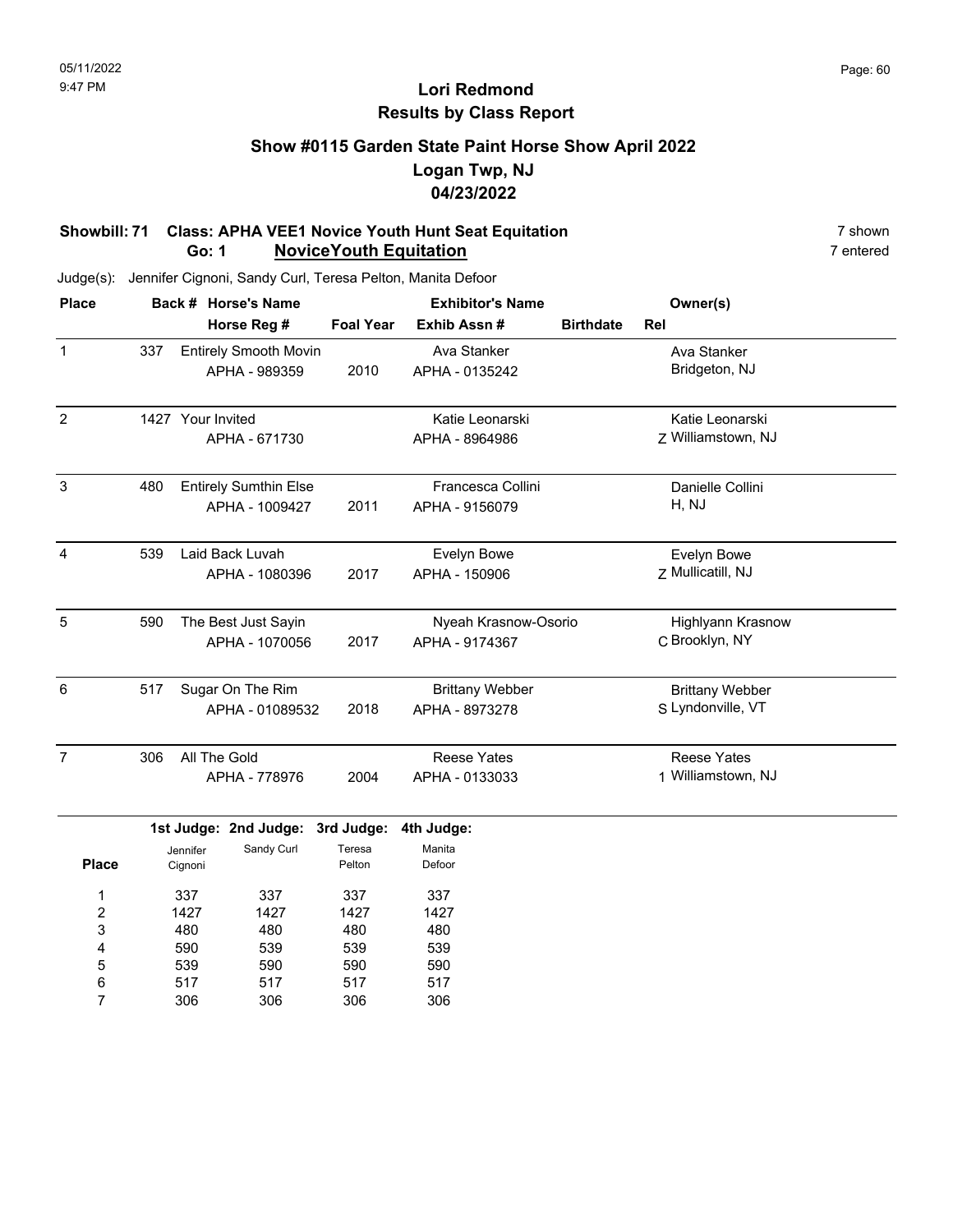### **Show #0115 Garden State Paint Horse Show April 2022 Logan Twp, NJ 04/23/2022**

#### **Showbill: 72 Class: APHA NHS1 Novice Amateur Hunt Seat Equitation**<br>**Go: 1 Movice Amateur Equitation** 9 shown 9 entered **Go: 1 Novice Amateur Equitation**

| <b>Place</b>            |     |          | Back # Horse's Name   |                  | <b>Exhibitor's Name</b> | Owner(s)              |  |  |
|-------------------------|-----|----------|-----------------------|------------------|-------------------------|-----------------------|--|--|
|                         |     |          | Horse Reg #           | <b>Foal Year</b> | Exhib Assn #            | Rel                   |  |  |
| $\mathbf 1$             | 420 |          | Rapt In Assets        |                  | Katie Ridgway           | Katie Ridgway         |  |  |
|                         |     |          | APHA - 941604         | 2008             | APHA - 8949229          | C Salem, NJ           |  |  |
|                         |     |          |                       |                  |                         |                       |  |  |
| $\overline{c}$          | 553 |          | One Macho Cowboy      |                  | Alexis Toburen          | Alexis Toburen        |  |  |
|                         |     |          | APHA - 1006063        | 2011             | APHA - 8943752          | Z Duncannon, PA       |  |  |
|                         |     |          |                       |                  |                         |                       |  |  |
| $\mathbf{3}$            | 200 |          | Seek No More          |                  | <b>Emily Fackler</b>    | <b>Emily Fackler</b>  |  |  |
|                         |     |          | APHA - 01043981       | 2014             | APHA - 8987946          | Salem, NJ             |  |  |
|                         |     |          |                       |                  |                         |                       |  |  |
| 4                       | 645 |          | Hes A Famous Playboy  |                  | Heidi Novak             | Heidi Novak           |  |  |
|                         |     |          | APHA - 968431         | 2008             | APHA - 8318391          | Dunstable, MA         |  |  |
|                         |     |          |                       |                  |                         |                       |  |  |
| 5                       | 856 |          | Daddy Chromed My Ride |                  | Caitlin Kernan          | Caitlin Kernan        |  |  |
|                         |     |          | APHA - 1090396        | 2018             | APHA - 8579911          | Manchester, NY        |  |  |
|                         |     |          |                       |                  |                         |                       |  |  |
| 6                       | 448 |          | Will Be Scenic        |                  | <b>Megan Armstrong</b>  | Megan Armstrong       |  |  |
|                         |     |          | APHA - 1017304        | 2012             | APHA - 8073341          | Z W Danville, VT      |  |  |
|                         |     |          |                       |                  |                         |                       |  |  |
| 6                       | 565 |          | Flashy Invitation     |                  | <b>Madison McNally</b>  | Cheryl Kettinger      |  |  |
|                         |     |          | APHA - 962067         | 2009             | APHA - 8087179          | 1                     |  |  |
|                         |     |          |                       |                  |                         |                       |  |  |
| <b>NP</b>               | 265 |          | The Best Or Nothing   |                  | Jennifer Piette         | Christina Young       |  |  |
|                         |     |          | APHA - 1057838        | 2015             | APHA - 122465           | MJay, VT              |  |  |
|                         |     |          |                       |                  |                         |                       |  |  |
| NP                      | 289 |          | ExclusivelyHeavenSent |                  | <b>Shirley Martin</b>   | <b>Shirley Martin</b> |  |  |
|                         |     |          | APHA - 1012389        | 2011             | APHA - 8951817          | Southampton, NJ       |  |  |
|                         |     |          |                       |                  |                         |                       |  |  |
|                         |     |          | 1st Judge: 2nd Judge: | 3rd Judge:       | 4th Judge:              |                       |  |  |
|                         |     | Jennifer | Sandy Curl            | Teresa           | Manita                  |                       |  |  |
| <b>Place</b>            |     | Cignoni  |                       | Pelton           | Defoor                  |                       |  |  |
| $\mathbf{1}$            |     | 553      | 420                   | 420              | 420                     |                       |  |  |
| $\overline{\mathbf{c}}$ |     | 420      | 553                   | 553              | 553                     |                       |  |  |
| 3                       |     | 200      | 200                   | 200              | 200                     |                       |  |  |
| 4                       |     | 645      | 645                   | 645              | 645                     |                       |  |  |
| 5                       |     | 856      | 265                   | 856              | 856                     |                       |  |  |
| $\,6$                   |     | 565      | 448                   | 565              | 448                     |                       |  |  |
| $\overline{7}$          |     | 265      | 289                   | 448              | 565                     |                       |  |  |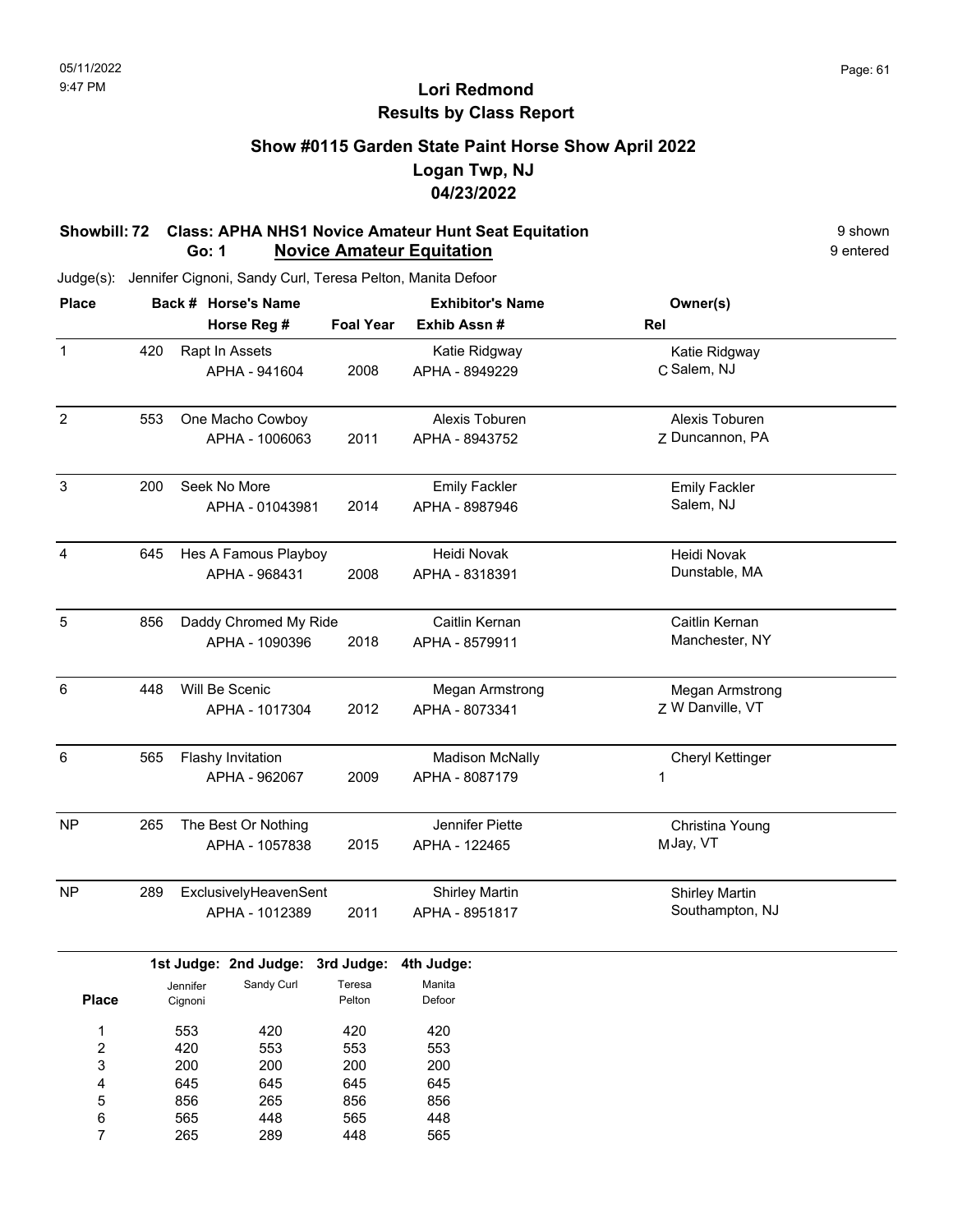### **Show #0115 Garden State Paint Horse Show April 2022 Logan Twp, NJ 04/23/2022**

#### **Showbill: 73 Class: APHA AHS1 Amateur Hunt Seat Equitation All Ages** 11 Shown **Go: 1 Amateur Equitation** 11 entered

| <b>Place</b>   |     | Back # Horse's Name        |                  | <b>Exhibitor's Name</b>     | Owner(s)                    |
|----------------|-----|----------------------------|------------------|-----------------------------|-----------------------------|
|                |     | Horse Reg #                | <b>Foal Year</b> | Exhib Assn#                 | Rel                         |
| $\mathbf{1}$   | 589 | Midas Well Dream Big       |                  | Larissa Kurman              | Larissa Kurman              |
|                |     | APHA - 0157632             | 2016             | APHA - 8728858              | Z Frederick, MD             |
| $\overline{2}$ | 171 | Just A Lazy Cowboy         |                  | Danielle Leager             | Danielle Leager             |
|                |     | APHA - 1059312             | 2016             | APHA - 8644323              | Sudlersville, MD            |
| 3              | 506 | Only Lopin                 |                  | Marissa Campbell            | Marissa Campbell            |
|                |     | APHA - 1046360             | 2014             | APHA - 8922254              | Mt Laurel, NJ               |
| $\overline{4}$ | 636 | <b>Invited Sensation</b>   |                  | Mannetta McAvaddy           | Mannetta McAvaddy           |
|                |     | APHA - 1035103             | 2013             | APHA - 0106150              | Z Vineland, NJ              |
| 5              | 555 | Sonnys Music Man           |                  | Dawn Edmonds                | Dawn Edmonds                |
|                |     | APHA - 893952              | 2005             | APHA - 8770279              | Z Monroeville, NJ           |
| $6\,$          |     | 1306 Back In Luv           |                  | Danielle Manganaro Mitchell | Danielle Manganaro Mitchell |
|                |     | APHA - 964814              | 2009             | APHA - 8840863              | Z Pilesgrove, NJ            |
| $\overline{7}$ | 546 | <b>Company Appointment</b> |                  | Carlina Progin              | Carlina Progin              |
|                |     | APHA - 1041950             | 2014             | APHA - 8911856              | Dover, PA                   |
| $\overline{7}$ | 917 | Paint Me Lazy              |                  | Gabrielle Bradway           | Gabrielle Bradway           |
|                |     | APHA - 1036902             | 2013             | APHA - 8905121              | Warrenton, VA               |
| <b>NP</b>      | 265 | The Best Or Nothing        |                  | Christina Young             | Christina Young             |
|                |     | APHA - 1057838             | 2015             | APHA - 0144579              | Z Jay, VT                   |
| <b>NP</b>      | 453 | Only Be Good               |                  | Jennifer Hart               | Jennifer Hart               |
|                |     | APHA - 1034148             | 2013             | APHA - 8492117              | Z Saulda, VA                |
| <b>NP</b>      | 645 | Hes A Famous Playboy       |                  | Heidi Novak                 | Heidi Novak                 |
|                |     | APHA - 968431              | 2008             | APHA - 8318391              | Dunstable, MA               |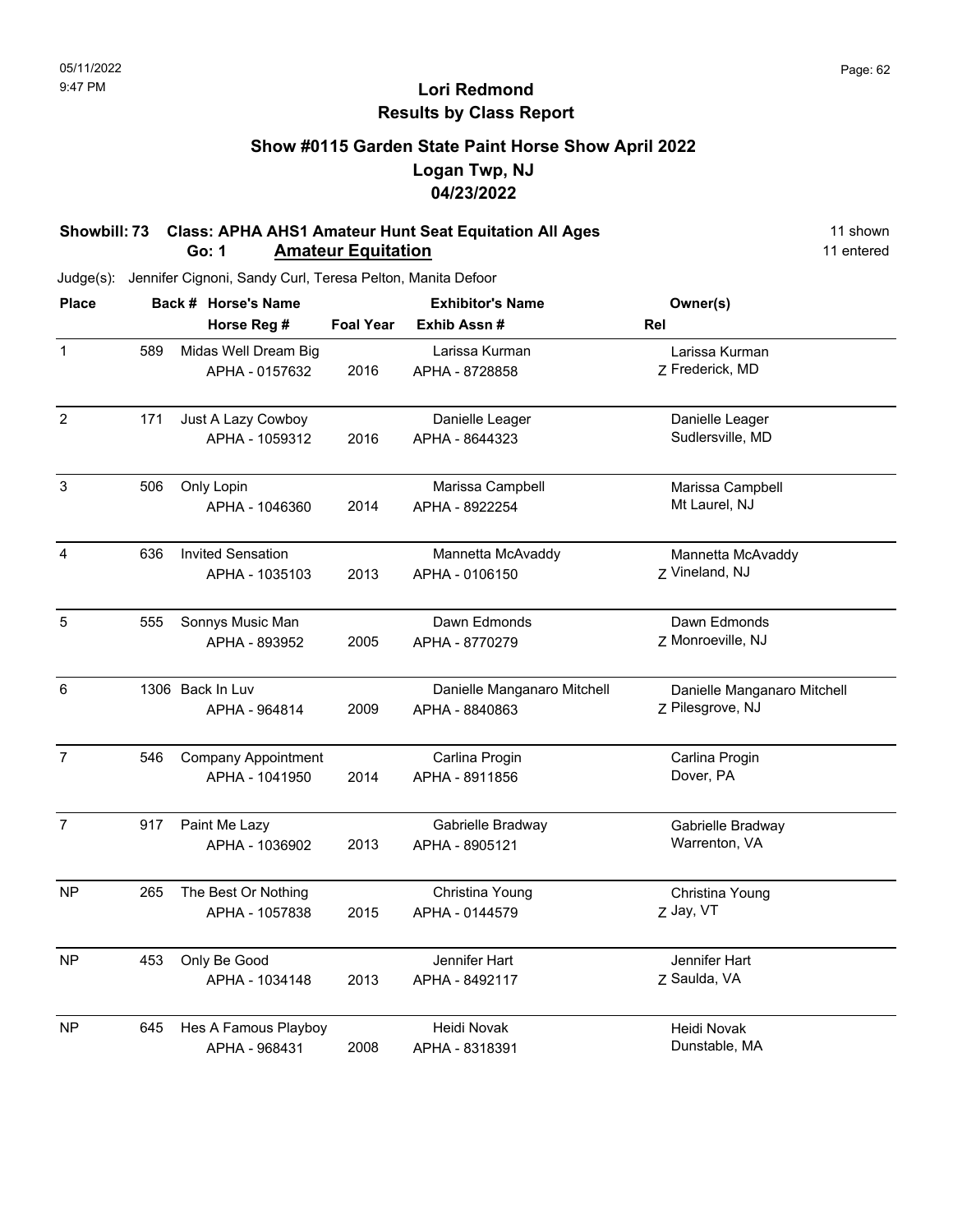### **Show #0115 Garden State Paint Horse Show April 2022 Logan Twp, NJ 04/23/2022**

|       |          | 1st Judge: 2nd Judge: | 3rd Judge: | 4th Judge: |
|-------|----------|-----------------------|------------|------------|
|       | Jennifer | Sandy Curl            | Teresa     | Manita     |
| Place | Cignoni  |                       | Pelton     | Defoor     |
|       |          |                       |            |            |
| 1     | 589      | 589                   | 589        | 589        |
| 2     | 506      | 171                   | 171        | 506        |
| 3     | 171      | 636                   | 506        | 171        |
| 4     | 636      | 506                   | 636        | 636        |
| 5     | 917      | 1306                  | 555        | 555        |
| 6     | 555      | 555                   | 1306       | 1306       |
|       | 1306     | 546                   | 546        | 546        |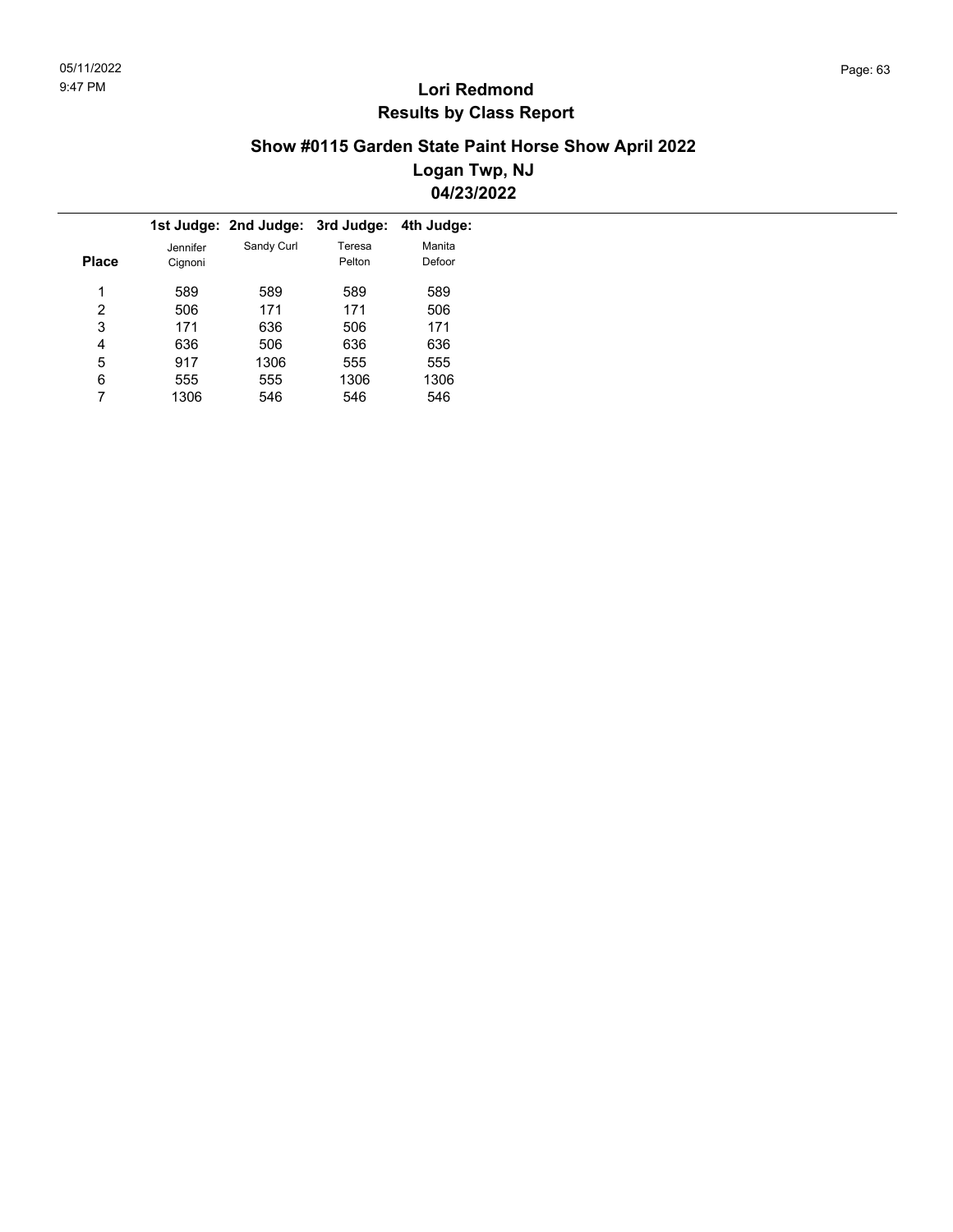### **Show #0115 Garden State Paint Horse Show April 2022 Logan Twp, NJ 04/23/2022**

#### **Showbill: 74 Class: APHA YEE2 Youth Hunt Seat Equitation 13 & Under** 2 shown 2 shown **Go: 1 Youth 13 & Under Equitation** 2 entered

| <b>Place</b>   |          | Back # Horse's Name              |                  |                | <b>Exhibitor's Name</b> |                  |     | Owner(s)      |  |
|----------------|----------|----------------------------------|------------------|----------------|-------------------------|------------------|-----|---------------|--|
|                |          | Horse Reg #                      | <b>Foal Year</b> | Exhib Assn#    |                         | <b>Birthdate</b> | Rel |               |  |
| 1              | 337      | <b>Entirely Smooth Movin</b>     |                  | Ava Stanker    |                         |                  |     | Ava Stanker   |  |
|                |          | APHA - 989359                    | 2010             | APHA - 0135242 |                         |                  |     | Bridgeton, NJ |  |
| $\overline{2}$ |          | 1802 Up At All Hours             |                  | Aria Solemina  |                         |                  |     | Aria Solemina |  |
|                |          | APHA - 000943119                 | 2007             | APHA - 9174658 |                         |                  |     | Saugus, MA    |  |
|                |          | 1st Judge: 2nd Judge: 3rd Judge: |                  | 4th Judge:     |                         |                  |     |               |  |
|                | Jennifer | Sandy Curl                       | Teresa           | Manita         |                         |                  |     |               |  |
| <b>Place</b>   | Cignoni  |                                  | Pelton           | Defoor         |                         |                  |     |               |  |
|                | 337      | 337                              | 337              | 337            |                         |                  |     |               |  |
| 2              | 1802     | 1802                             | 1802             | 1802           |                         |                  |     |               |  |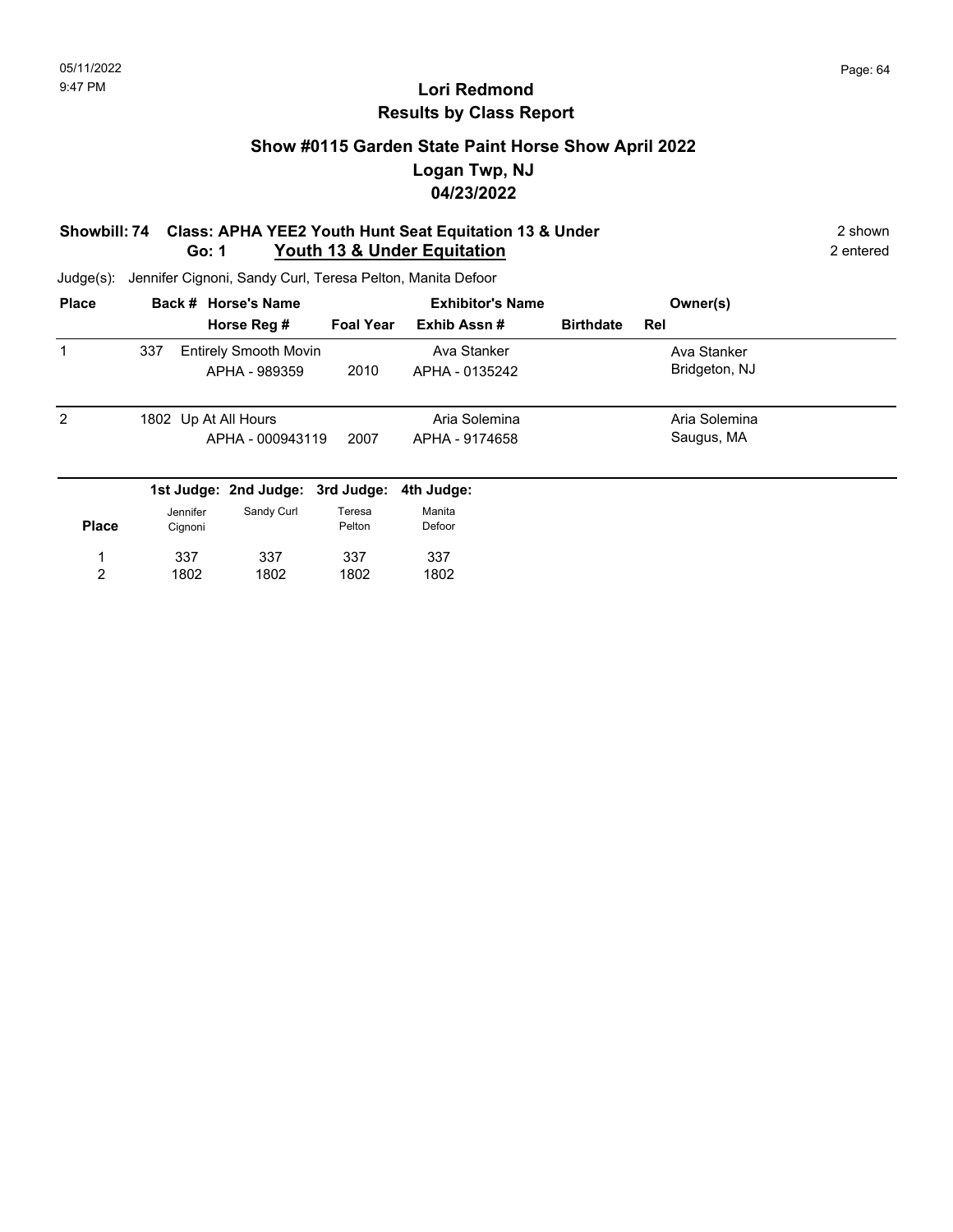# **Show #0115 Garden State Paint Horse Show April 2022 Logan Twp, NJ 04/23/2022**

#### **Showbill: 75 Class: APHA YEE1 Youth Hunt Seat Equitation 18 & Under** 5 Shown 5 shown **Go: 1** Youth 18 & Under Equitation **Figure 10 and 5 and 5 entered** 5 entered

| <b>Place</b>   |     |                   | Back # Horse's Name          |                  | <b>Exhibitor's Name</b> | Owner(s)         |                        |
|----------------|-----|-------------------|------------------------------|------------------|-------------------------|------------------|------------------------|
|                |     |                   | Horse Reg #                  | <b>Foal Year</b> | Exhib Assn#             | <b>Birthdate</b> | Rel                    |
| $\mathbf{1}$   | 306 | All The Gold      |                              |                  | <b>Reese Yates</b>      |                  | <b>Reese Yates</b>     |
|                |     |                   | APHA - 778976                | 2004             | APHA - 0133033          |                  | 1 Williamstown, NJ     |
| $\overline{2}$ | 983 |                   | Hot For An Invite            |                  | Nevaeh Smeeton-Cormier  |                  | Nevaeh Smeeton-Cormier |
|                |     |                   | APHA - 1015814               | 2011             | APHA - 9141967          |                  | Lebanon, NH            |
| 3              |     |                   | 1092 VS Too Die For          |                  | Taylor McDonough        |                  | Sheila McDonough       |
|                |     |                   | APHA - 1054580               | 2015             | APHA - 9143077          |                  | С                      |
| 4              | 480 |                   | <b>Entirely Sumthin Else</b> |                  | Francesca Collini       |                  | Danielle Collini       |
|                |     |                   | APHA - 1009427               | 2011             | APHA - 9156079          |                  | H, NJ                  |
| DQ             |     | 1427 Your Invited |                              |                  | Katie Leonarski         |                  | Katie Leonarski        |
|                |     |                   | APHA - 671730                |                  | APHA - 8964986          |                  | 7 Williamstown, NJ     |
|                |     |                   | 1st Judge: 2nd Judge:        | 3rd Judge:       | 4th Judge:              |                  |                        |
|                |     | Jennifer          | Sandy Curl                   | Teresa           | Manita                  |                  |                        |
| <b>Place</b>   |     | Cignoni           |                              | Pelton           | Defoor                  |                  |                        |
| 1              |     | 306               | 306                          | 306              | 306                     |                  |                        |
| 2              |     | 1092              | 983                          | 983              | 983                     |                  |                        |
| 3              |     | 983               | 1092                         | 1092             | 480                     |                  |                        |
| 4              |     | 480               | 480                          | 480              | 1092                    |                  |                        |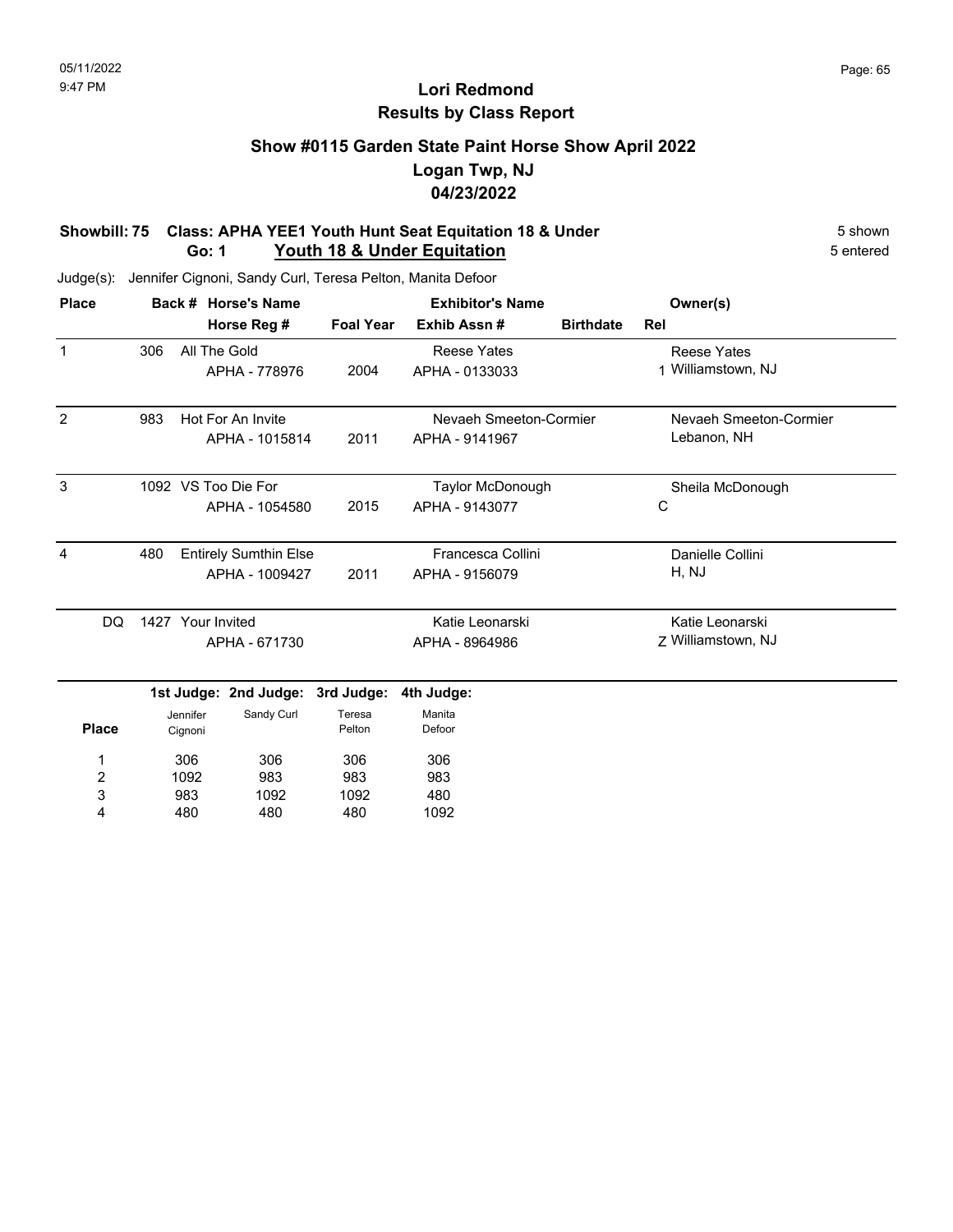### **Show #0115 Garden State Paint Horse Show April 2022 Logan Twp, NJ 04/23/2022**

#### **Showbill: 84 Class: APHA VRP1 Novice Youth Ranch Riding 18 & Under** 2 shown 2 shown **Go: 1 Novice Youth Ranch Riding** 2 entered

| <b>Place</b> |      |          | Back # Horse's Name              | <b>Exhibitor's Name</b> |                |                    | Owner(s)         |                    |  |
|--------------|------|----------|----------------------------------|-------------------------|----------------|--------------------|------------------|--------------------|--|
|              |      |          | Horse Reg #                      | <b>Foal Year</b>        | Exhib Assn#    |                    | <b>Birthdate</b> | Rel                |  |
| 1            | 337  |          | <b>Entirely Smooth Movin</b>     |                         | Ava Stanker    |                    |                  | Ava Stanker        |  |
|              |      |          | APHA - 989359                    | 2010                    | APHA - 0135242 |                    |                  | Bridgeton, NJ      |  |
| 2            | 2324 |          | Dont Bet On It                   |                         |                | Alexis Hollenweger |                  | Alexis Hollenweger |  |
|              |      |          | APHA - 1017590                   | 2012                    | APHA - 8983204 |                    |                  | Z Bridgetown, NJ   |  |
|              |      |          | 1st Judge: 2nd Judge: 3rd Judge: |                         | 4th Judge:     |                    |                  |                    |  |
|              |      | Jennifer | Sandy Curl                       | Teresa                  | Manita         |                    |                  |                    |  |
| <b>Place</b> |      | Cignoni  |                                  | Pelton                  | Defoor         |                    |                  |                    |  |
| 1            |      | 337      | 337                              | 337                     | 337            |                    |                  |                    |  |
| 2            |      | 2324     | 2324                             | 2324                    | 2324           |                    |                  |                    |  |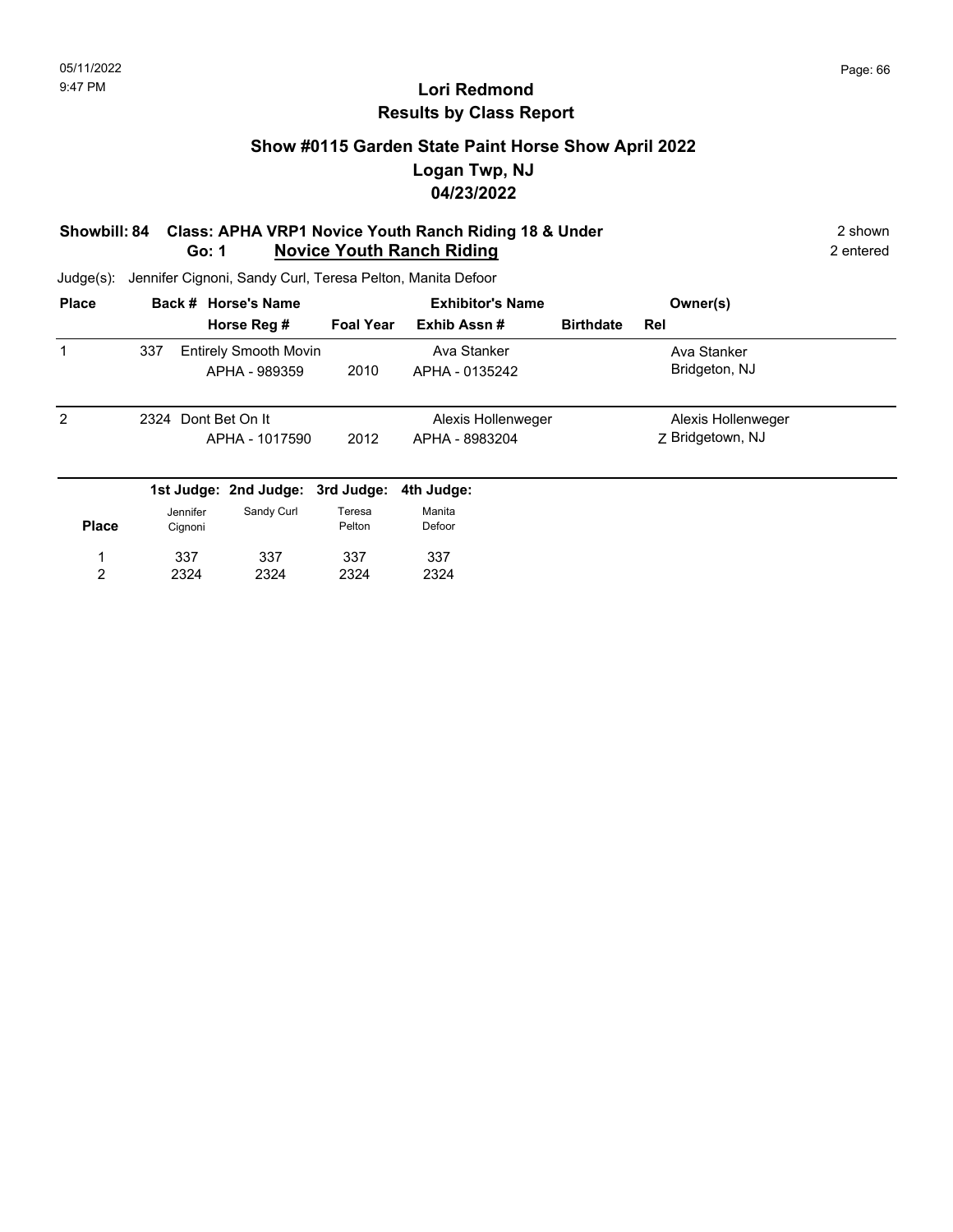### **Show #0115 Garden State Paint Horse Show April 2022 Logan Twp, NJ 04/23/2022**

#### **Showbill: 85 Class: APHA YRP1 Youth Ranch Riding 18 & Under** 4 shown 4 shown **Go: 1 Youth Ranch Riding 4** entered

Judge(s): Jennifer Cignoni, Sandy Curl, Teresa Pelton, Manita Defoor

| <b>Place</b> |      | Back #   | <b>Horse's Name</b>          |                  | <b>Exhibitor's Name</b> | Owner(s)         |                                           |  |
|--------------|------|----------|------------------------------|------------------|-------------------------|------------------|-------------------------------------------|--|
|              |      |          | Horse Reg #                  | <b>Foal Year</b> | Exhib Assn#             | <b>Birthdate</b> | Rel                                       |  |
|              | 446  |          | Fun Gun Lena                 |                  | Sydney Messick          |                  | <b>Sydney Messick</b><br>Z Harrington, DE |  |
|              |      |          | APHA - 1078838               | 2017             | APHA - 148712           |                  |                                           |  |
| 2            | 337  |          | <b>Entirely Smooth Movin</b> |                  | Ava Stanker             |                  | Ava Stanker                               |  |
|              |      |          | APHA - 989359                | 2010             | APHA - 0135242          |                  | Bridgeton, NJ                             |  |
| 3            | 2324 |          | Dont Bet On It               |                  | Alexis Hollenweger      |                  | Alexis Hollenweger                        |  |
|              |      |          | APHA - 1017590               | 2012             | APHA - 8983204          |                  | Z Bridgetown, NJ                          |  |
| 4            | 268  |          | Gunners Magnum Star          |                  | Maggie Davidson         |                  | Maggie Davidson                           |  |
|              |      |          | APHA - 1051021               | 2015             | APHA - 9176251          |                  | Z Saugus, MA                              |  |
|              |      |          | 1st Judge: 2nd Judge:        | 3rd Judge:       | 4th Judge:              |                  |                                           |  |
|              |      | Jennifer | Sandy Curl                   | Teresa           | Manita                  |                  |                                           |  |
| <b>Place</b> |      | Cignoni  |                              | Pelton           | Defoor                  |                  |                                           |  |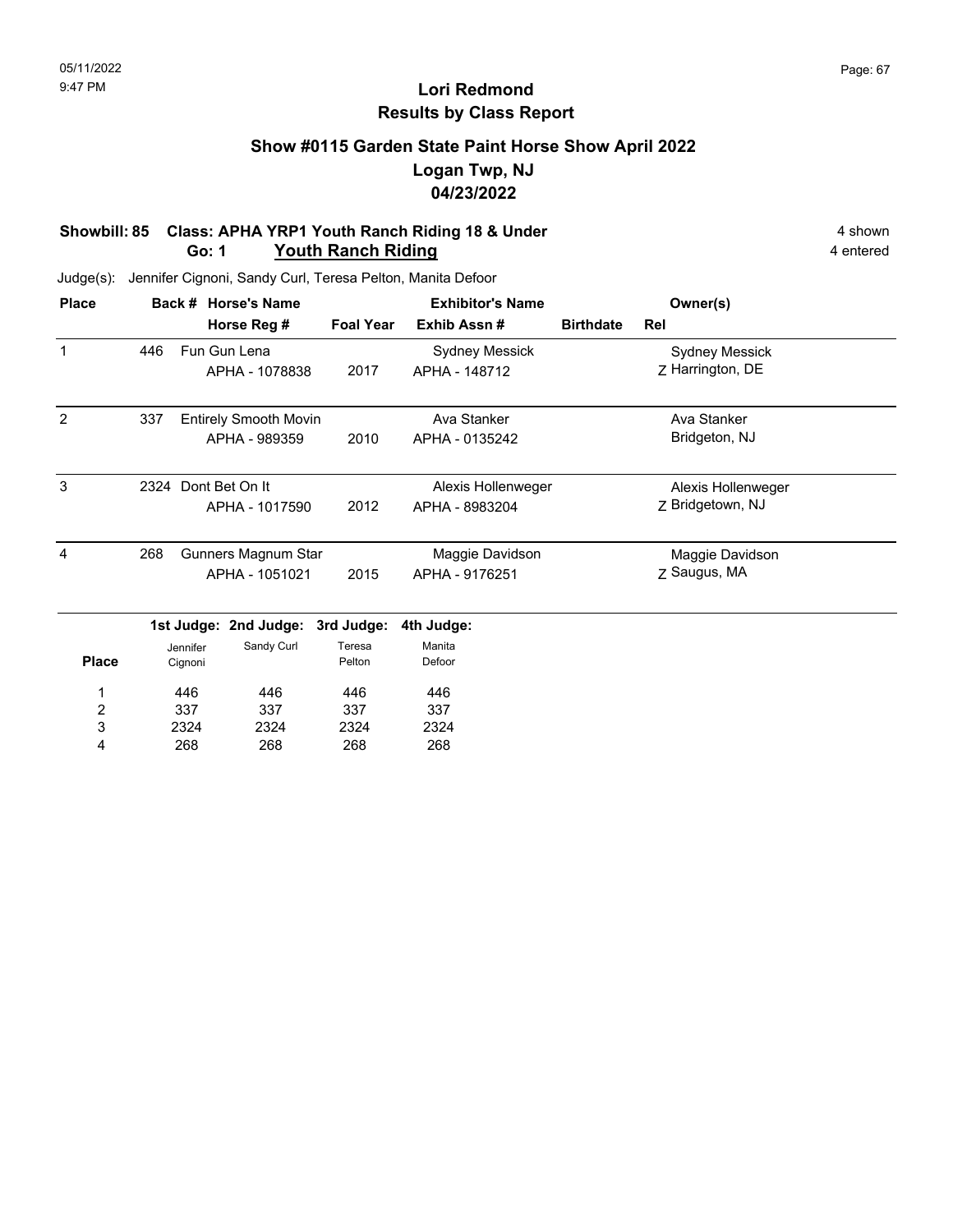### **Show #0115 Garden State Paint Horse Show April 2022 Logan Twp, NJ 04/23/2022**

#### **Showbill: 86 Class: APHA NRP1 Novice Amateur Ranch Riding All Ages** 5 Shown 5 shown **Go: 1 Novice Amateur Ranch Riding 1988 1998 5** entered

Judge(s): Jennifer Cignoni, Sandy Curl, Teresa Pelton, Manita Defoor

294

5

294

294

| <b>Place</b> |     |          | Back # Horse's Name    |                  | <b>Exhibitor's Name</b> | Owner(s)              |  |
|--------------|-----|----------|------------------------|------------------|-------------------------|-----------------------|--|
|              |     |          | Horse Reg #            | <b>Foal Year</b> | Exhib Assn#             | Rel                   |  |
| $\mathbf{1}$ | 508 |          | Miss Lil Red Rider     |                  | Nancy Hollenweger       | Michael Spinelli      |  |
|              |     |          | APHA - 1083445         | 2009             | APHA - 8903090          | C Vineland, NJ        |  |
| $\mathbf{1}$ | 551 |          | <b>Big Time Hotrod</b> |                  | Rebecca Landry          | Mary Ellen Landry     |  |
|              |     |          | APHA - 1009063         | 2015             | APHA - 9144786          | C Dover, DE           |  |
| 3            | 555 |          | Sonnys Music Man       |                  | Dawn Edmonds            | Dawn Edmonds          |  |
|              |     |          | APHA - 893952          | 2005             | APHA - 8770279          | Z Monroeville, NJ     |  |
| 4            | 289 |          | ExclusivelyHeavenSent  |                  | <b>Shirley Martin</b>   | <b>Shirley Martin</b> |  |
|              |     |          | APHA - 1012389         | 2011             | APHA - 8951817          | Southampton, NJ       |  |
| 5            | 294 |          | A Good Friday          |                  | Kim Weaver              | Kim Weaver            |  |
|              |     |          | APHA - 1077403         | 2017             | APHA - 8967055          | Z Mays Landing, NJ    |  |
|              |     |          | 1st Judge: 2nd Judge:  | 3rd Judge:       | 4th Judge:              |                       |  |
|              |     | Jennifer | Sandy Curl             | Teresa           | Manita                  |                       |  |
| <b>Place</b> |     | Cignoni  |                        | Pelton           | Defoor                  |                       |  |
| 1            |     | 551      | 508                    | 508              | 551                     |                       |  |
| 2            |     | 508      | 551                    | 551              | 508                     |                       |  |
| 3            |     | 555      | 555                    | 555              | 555                     |                       |  |
| 4            |     | 289      | 289                    | 289              | 289                     |                       |  |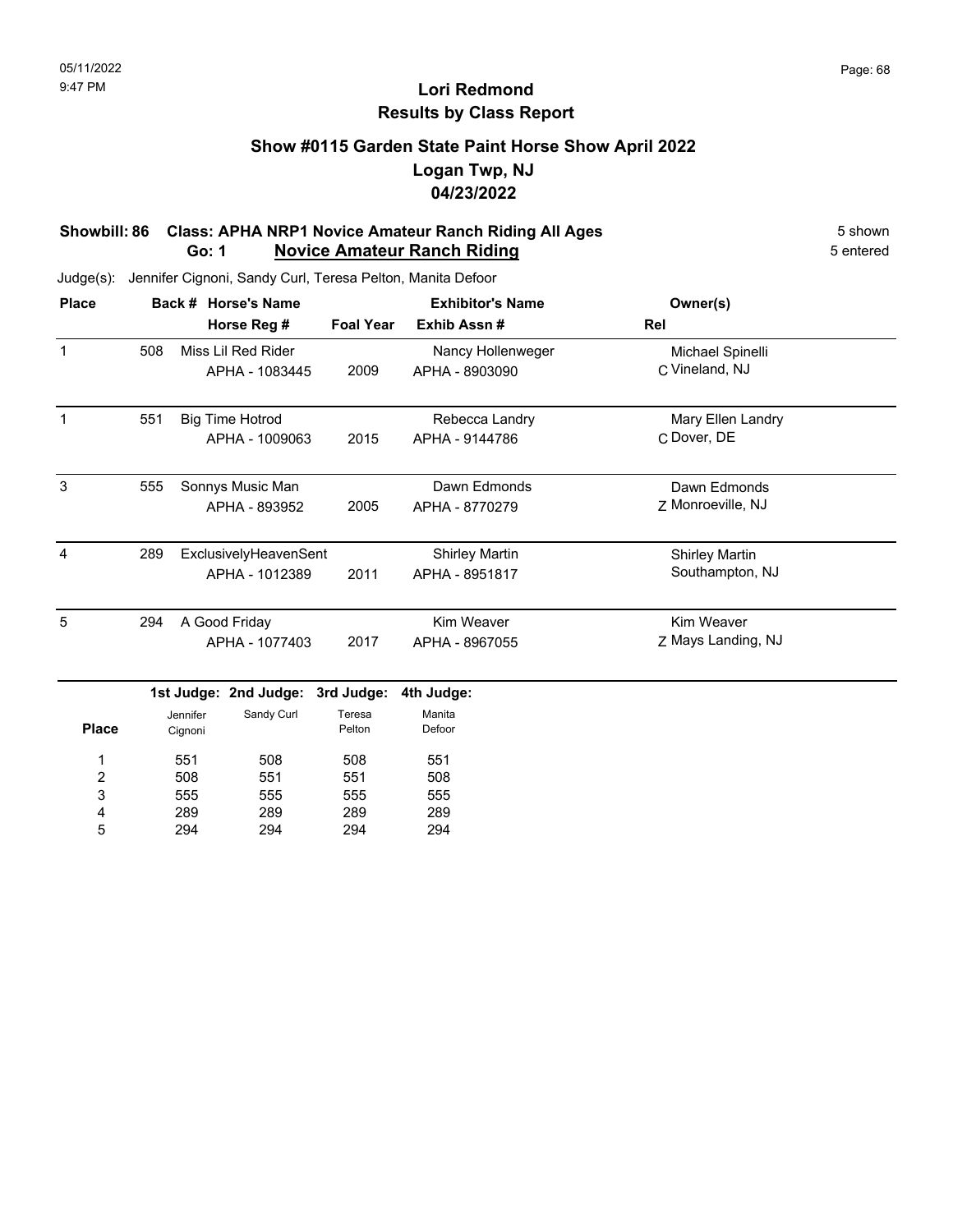## **Show #0115 Garden State Paint Horse Show April 2022 Logan Twp, NJ 04/23/2022**

#### **Showbill: 87 Class: APHA ARP1 Amateur Ranch Riding All Ages** 6 Shown 6 shown **Go: 1 Amateur Ranch Riding 6 entered** 6 entered

| <b>Place</b>            |     |          | Back # Horse's Name   |                  | <b>Exhibitor's Name</b> | Owner(s)             |  |
|-------------------------|-----|----------|-----------------------|------------------|-------------------------|----------------------|--|
|                         |     |          | Horse Reg #           | <b>Foal Year</b> | Exhib Assn #            | Rel                  |  |
| $\mathbf{1}$            | 386 |          | Shoot Me Straight     |                  | Alison Umberger         | Alison Umberger      |  |
|                         |     |          | APHA - 1086258        | 2018             | APHA - 7122465          | Broad Run, VA        |  |
| $\overline{2}$          | 544 |          | Sugar Get Your Gun    |                  | Alison Umberger         | Alison Umberger      |  |
|                         |     |          | APHA - 1085761        | 2018             | APHA - 7122465          | Broad Run, VA        |  |
| $\mathbf{3}$            | 548 |          | Trashy Image          |                  | <b>Betsy Ullrich</b>    | <b>Betsy Ullrich</b> |  |
|                         |     |          | APHA - 1063827        | 2016             | APHA - 7048060          | Z Pottzl, PA         |  |
| $\mathbf{3}$            | 572 |          | A Peppy Tru Rolex     |                  | Jody Caufield           | Jody Caufield        |  |
|                         |     |          | APHA - 1003584        | 2011             | APHA - 7063835          | Marathon, NY         |  |
| 5                       | 508 |          | Miss Lil Red Rider    |                  | Nancy Hollenweger       | Michael Spinelli     |  |
|                         |     |          | APHA - 1083445        | 2009             | APHA - 8903090          | C Vineland, NJ       |  |
| 5                       | 555 |          | Sonnys Music Man      |                  | Dawn Edmonds            | Dawn Edmonds         |  |
|                         |     |          | APHA - 893952         | 2005             | APHA - 8770279          | Z Monroeville, NJ    |  |
|                         |     |          | 1st Judge: 2nd Judge: | 3rd Judge:       | 4th Judge:              |                      |  |
|                         |     | Jennifer | Sandy Curl            | Teresa           | Manita                  |                      |  |
| <b>Place</b>            |     | Cignoni  |                       | Pelton           | Defoor                  |                      |  |
| 1                       |     | 386      | 386                   | 386              | 544                     |                      |  |
| $\overline{\mathbf{c}}$ |     | 544      | 544                   | 544              | 386                     |                      |  |
| 3                       |     | 572      | 548                   | 572              | 548                     |                      |  |
| 4                       |     | 548      | 572                   | 548              | 572                     |                      |  |
| 5                       |     | 555      | 555                   | 508              | 508                     |                      |  |
| 6                       |     | 508      | 508                   | 555              | 555                     |                      |  |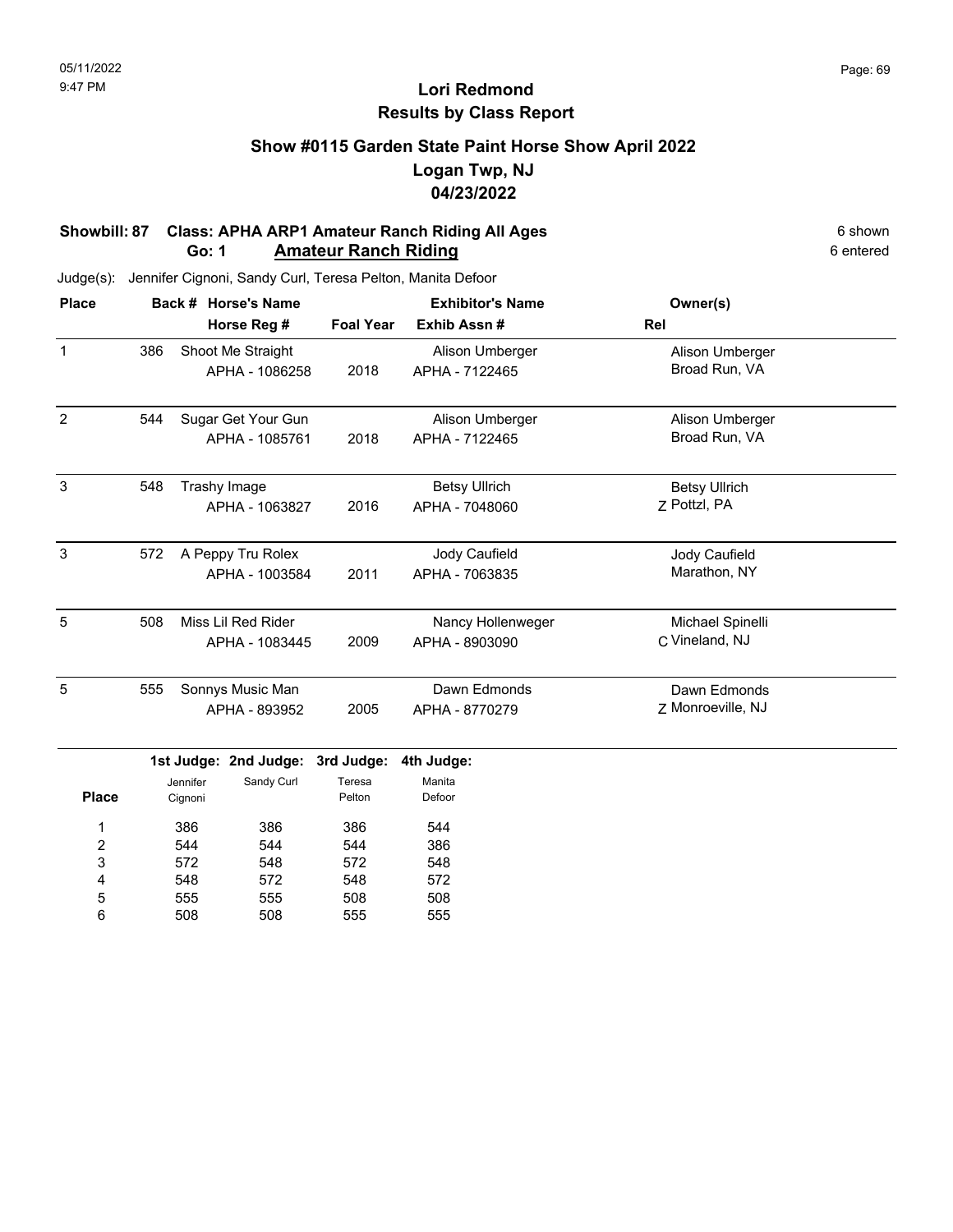## **Show #0115 Garden State Paint Horse Show April 2022 Logan Twp, NJ 04/23/2022**

#### **Showbill: 88 Class: APHA RHP1 Ranch Riding All Ages** 5 shown 5 shown 5 shown 5 shown 5 shown **Go: 1 Ranch Riding**

547 583 268

3 4 5 386 268 583 547 268 583

547 268 583

| <b>Place</b>   |     |          | Back # Horse's Name   |                  | <b>Exhibitor's Name</b> | Owner(s)                   |
|----------------|-----|----------|-----------------------|------------------|-------------------------|----------------------------|
|                |     |          | Horse Reg #           | <b>Foal Year</b> | Exhib Assn#             | Rel                        |
| 1              | 388 |          | Whimpys N Style       |                  | Marty Dixon             | Terri/Marty & Brooke Dixon |
|                |     |          | APHA - 1108770        | 2014             | APHA - 8723329          | Z LePage                   |
| 2              | 386 |          | Shoot Me Straight     |                  | Alison Umberger         | Alison Umberger            |
|                |     |          | APHA - 1086258        | 2018             | APHA - 7122465          | Broad Run, VA              |
| 3              | 547 |          | Legend Of Hollywood   |                  | Josette Kain            | <b>Cindy Nord</b>          |
|                |     |          | APHA - 1063083        | 2016             | APHA - 8991625          | O Bythwood, SC             |
| 4              | 268 |          | Gunners Magnum Star   |                  | Maggie Davidson         | Maggie Davidson            |
|                |     |          | APHA - 1051021        | 2015             | APHA - 9176251          | Z Saugus, MA               |
| 5              | 583 |          | Shirley Its Me        |                  | <b>Betsy Ullrich</b>    | <b>Betsy Ullrich</b>       |
|                |     |          | APHA - 990420         | 2010             | APHA - 7048060          | 7 Pottzl, PA               |
|                |     |          | 1st Judge: 2nd Judge: | 3rd Judge:       | 4th Judge:              |                            |
|                |     | Jennifer | Sandy Curl            | Teresa           | Manita                  |                            |
| <b>Place</b>   |     | Cignoni  |                       | Pelton           | Defoor                  |                            |
| 1              |     | 388      | 388                   | 388              | 388                     |                            |
| $\overline{c}$ |     | 386      | 547                   | 386              | 386                     |                            |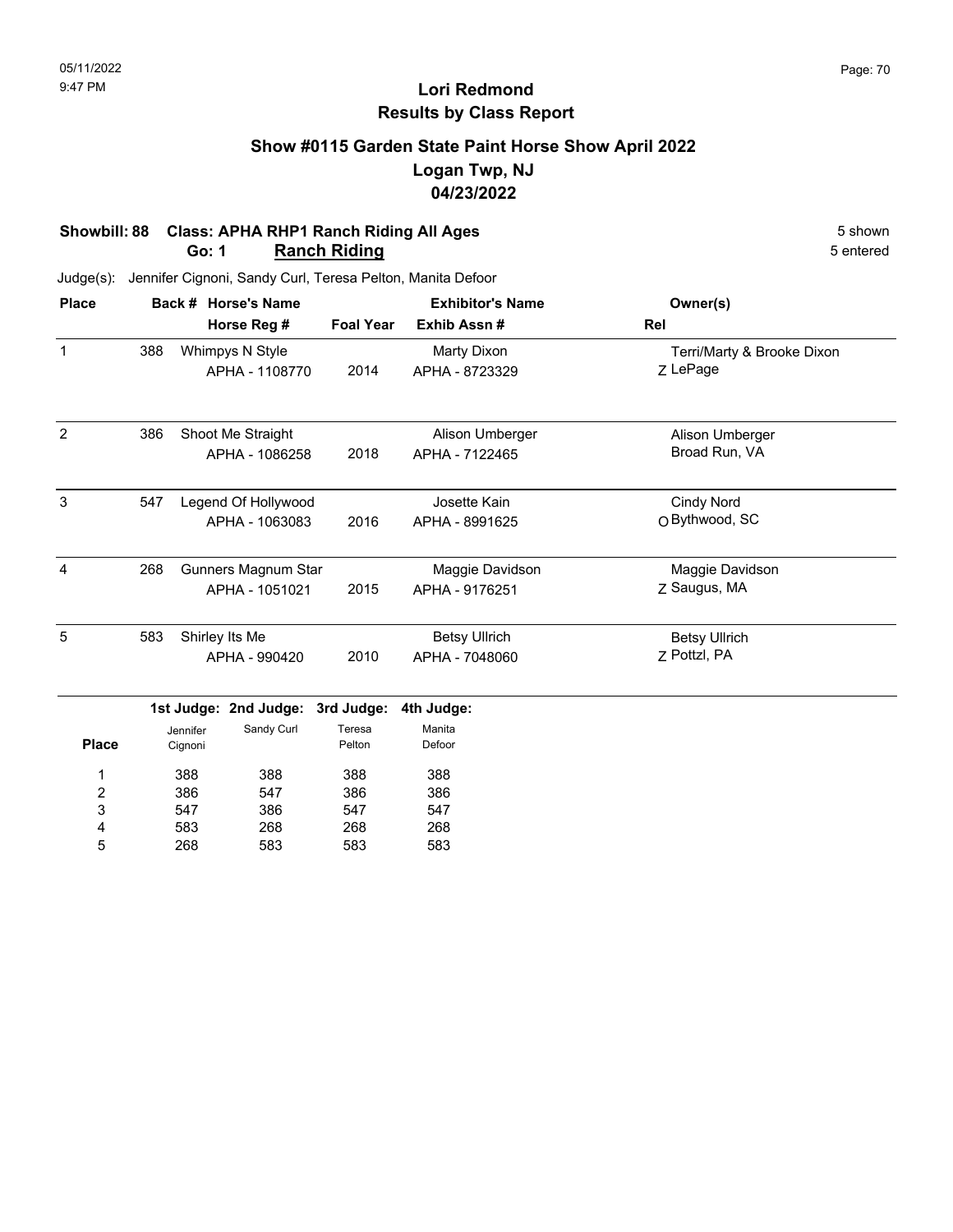# **Show #0115 Garden State Paint Horse Show April 2022 Logan Twp, NJ 04/23/2022**

#### **Showbill: 89 Class: APHA VRL1 Novice Youth Ranch Rail Pleasure** 3 shown 3 shown **Go: 1 Novice Youth Ranch Rail Pleasure** 3 entered

| <b>Place</b> |                     |                          | Back # Horse's Name          |                  | <b>Exhibitor's Name</b> |                  | Owner(s)           |  |
|--------------|---------------------|--------------------------|------------------------------|------------------|-------------------------|------------------|--------------------|--|
|              |                     |                          | Horse Reg #                  | <b>Foal Year</b> | Exhib Assn#             | <b>Birthdate</b> | Rel                |  |
| 1            | 337                 |                          | <b>Entirely Smooth Movin</b> |                  | Ava Stanker             |                  | Ava Stanker        |  |
|              |                     |                          | APHA - 989359                | 2010             | APHA - 0135242          |                  | Bridgeton, NJ      |  |
| 2            | 2324                |                          | Dont Bet On It               |                  | Alexis Hollenweger      |                  | Alexis Hollenweger |  |
|              |                     |                          | APHA - 1017590               | 2012             | APHA - 8983204          |                  | Z Bridgetown, NJ   |  |
| 3            | 649                 | <b>Gallantly Invited</b> |                              |                  | Ellora Chapin           |                  | Ellora Chapin      |  |
|              | APHA - 1078297      |                          | 2017                         | APHA - 145690    |                         | Z Milton, NH     |                    |  |
|              |                     |                          | 1st Judge: 2nd Judge:        | 3rd Judge:       | 4th Judge:              |                  |                    |  |
| (Act Place)  | Jennifer<br>Cignoni |                          | Sandy Curl                   | Teresa<br>Pelton | Manita<br>Defoor        |                  |                    |  |
| 1            | 337(1)              |                          | 337(1)                       | 337(1)           | 337(1)                  |                  |                    |  |
| 2            |                     | 2324(2)                  | 2324(2)                      | 2324 (2)         | 649(2)                  |                  |                    |  |
| 3            |                     | 649 (3)                  | 649 (3)                      | 649(3)           | 2324 (3)                |                  |                    |  |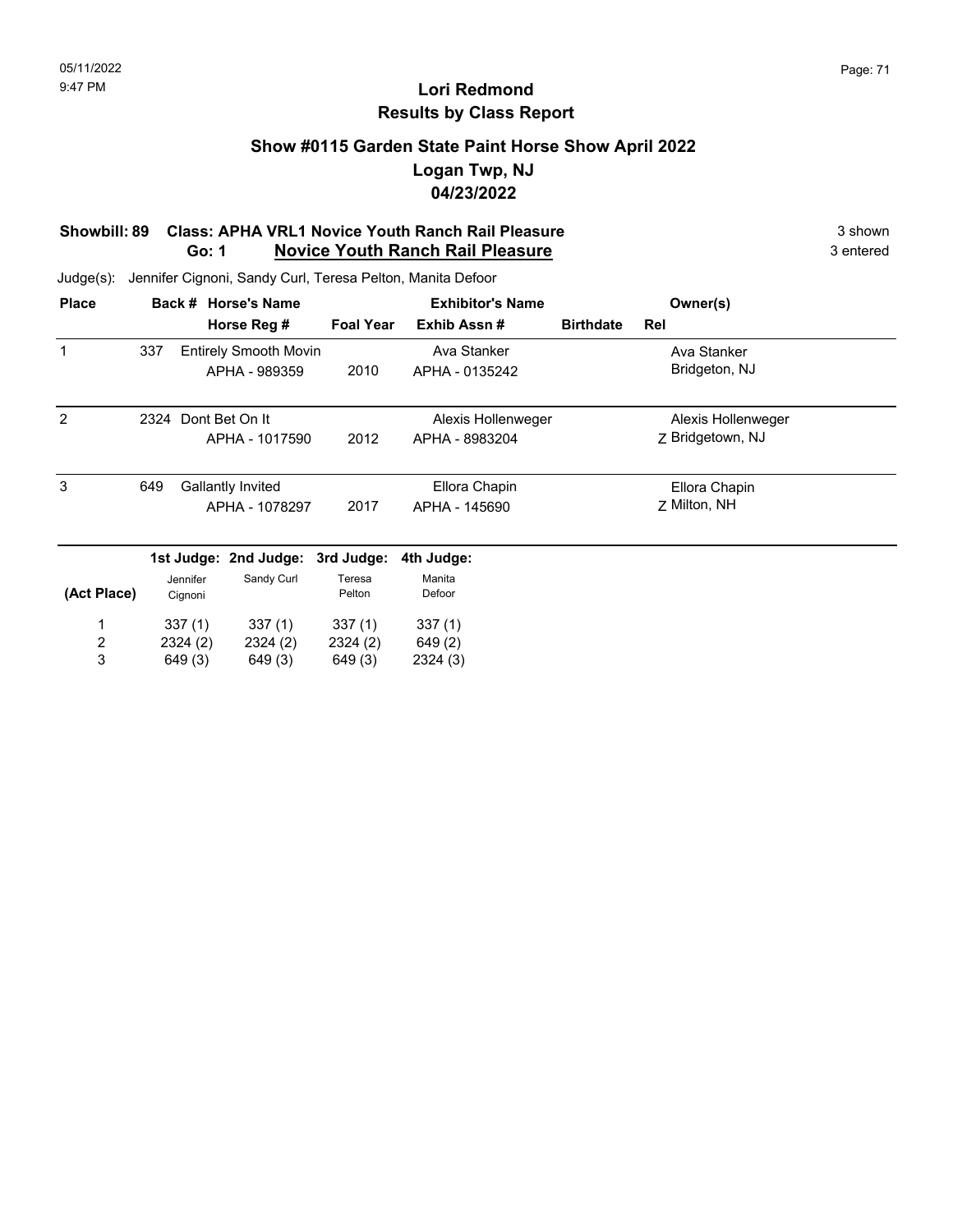# **Show #0115 Garden State Paint Horse Show April 2022 Logan Twp, NJ 04/23/2022**

#### **Showbill: 90 Class: APHA YRL1 Youth Ranch Rail Pleasure 18 & Under** 5 Shown 5 shown **Go: 1 Youth Ranch Rail Pleasure** 5 entered

| <b>Place</b>            |      |                                     | Back # Horse's Name        |                  | <b>Exhibitor's Name</b> |                  | Owner(s)              |  |
|-------------------------|------|-------------------------------------|----------------------------|------------------|-------------------------|------------------|-----------------------|--|
|                         |      |                                     | Horse Reg #                | <b>Foal Year</b> | Exhib Assn #            | <b>Birthdate</b> | Rel                   |  |
| $\mathbf{1}$            | 268  |                                     | <b>Gunners Magnum Star</b> |                  | Maggie Davidson         |                  | Maggie Davidson       |  |
|                         |      |                                     | APHA - 1051021             | 2015             | APHA - 9176251          |                  | Z Saugus, MA          |  |
| $\mathbf 1$             |      | 337<br><b>Entirely Smooth Movin</b> |                            |                  | Ava Stanker             |                  | Ava Stanker           |  |
|                         |      |                                     | APHA - 989359              | 2010             | APHA - 0135242          |                  | Bridgeton, NJ         |  |
| 3                       | 2324 |                                     | Dont Bet On It             |                  | Alexis Hollenweger      |                  | Alexis Hollenweger    |  |
|                         |      |                                     | APHA - 1017590             | 2012             | APHA - 8983204          |                  | Z Bridgetown, NJ      |  |
| 4                       | 446  |                                     | Fun Gun Lena               |                  | <b>Sydney Messick</b>   |                  | <b>Sydney Messick</b> |  |
|                         |      |                                     | APHA - 1078838             | 2017             | APHA - 148712           |                  | Z Harrington, DE      |  |
| 5                       |      | 649<br><b>Gallantly Invited</b>     |                            |                  | Ellora Chapin           |                  | Ellora Chapin         |  |
|                         |      | APHA - 1078297                      |                            | 2017             | APHA - 145690           |                  | Z Milton, NH          |  |
|                         |      |                                     | 1st Judge: 2nd Judge:      | 3rd Judge:       | 4th Judge:              |                  |                       |  |
| <b>Place</b>            |      | Jennifer<br>Cignoni                 | Sandy Curl                 | Teresa<br>Pelton | Manita<br>Defoor        |                  |                       |  |
| 1                       |      | 337                                 | 268                        | 268              | 337                     |                  |                       |  |
| $\overline{\mathbf{c}}$ |      | 268                                 | 337                        | 337              | 268                     |                  |                       |  |
| 3                       |      | 2324                                | 2324                       | 446              | 2324                    |                  |                       |  |
| 4                       |      | 446                                 | 446                        | 2324             | 446                     |                  |                       |  |
| 5                       |      | 649                                 | 649                        | 649              | 649                     |                  |                       |  |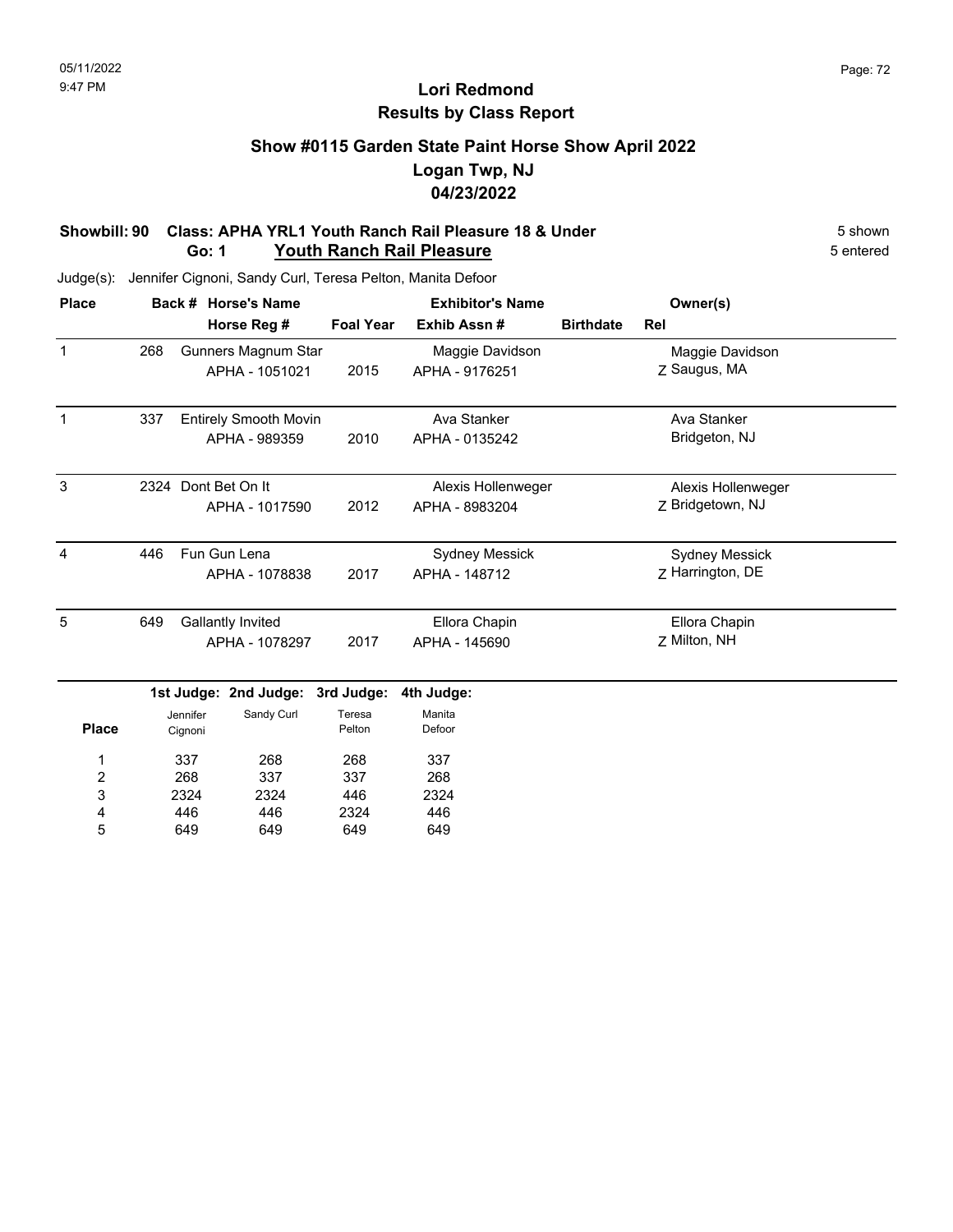### **Show #0115 Garden State Paint Horse Show April 2022 Logan Twp, NJ 04/23/2022**

#### **Showbill: 91 Class: APHA NRL1 Novice Amateur Ranch Rail Pleasure All Ages** 5 shown **Go: 1 Novice Amateur Ranch Rail Pleasure** 5 entered

Judge(s): Jennifer Cignoni, Sandy Curl, Teresa Pelton, Manita Defoor

289

5

289

289

294

| <b>Place</b>            |     |                        | Back # Horse's Name   |                   | <b>Exhibitor's Name</b> | Owner(s)              |  |
|-------------------------|-----|------------------------|-----------------------|-------------------|-------------------------|-----------------------|--|
|                         |     |                        | Horse Reg #           | <b>Foal Year</b>  | Exhib Assn#             | Rel                   |  |
| $\mathbf{1}$            | 508 | Miss Lil Red Rider     |                       | Nancy Hollenweger | Michael Spinelli        |                       |  |
|                         |     |                        | APHA - 1083445        | 2009              | APHA - 8903090          | C Vineland, NJ        |  |
| $\overline{2}$          | 551 | <b>Big Time Hotrod</b> |                       |                   | Rebecca Landry          | Mary Ellen Landry     |  |
|                         |     |                        | APHA - 1009063        | 2015              | APHA - 9144786          | C Dover, DE           |  |
| 3                       | 555 |                        | Sonnys Music Man      |                   | Dawn Edmonds            | Dawn Edmonds          |  |
|                         |     |                        | APHA - 893952         | 2005              | APHA - 8770279          | Z Monroeville, NJ     |  |
| 4                       | 294 |                        | A Good Friday         |                   | Kim Weaver              | Kim Weaver            |  |
|                         |     |                        | APHA - 1077403        | 2017              | APHA - 8967055          | Z Mays Landing, NJ    |  |
| 5                       | 289 |                        | ExclusivelyHeavenSent |                   | <b>Shirley Martin</b>   | <b>Shirley Martin</b> |  |
|                         |     | APHA - 1012389         |                       | 2011              | APHA - 8951817          | Southampton, NJ       |  |
|                         |     |                        | 1st Judge: 2nd Judge: | 3rd Judge:        | 4th Judge:              |                       |  |
| <b>Place</b>            |     | Jennifer<br>Cignoni    | Sandy Curl            | Teresa<br>Pelton  | Manita<br>Defoor        |                       |  |
| 1                       |     | 508                    | 551                   | 508               | 508                     |                       |  |
| $\overline{\mathbf{c}}$ |     | 555                    | 508                   | 551               | 555                     |                       |  |
| 3                       |     | 551                    | 555                   | 555               | 551                     |                       |  |
| 4                       |     | 294                    | 294                   | 294               | 289                     |                       |  |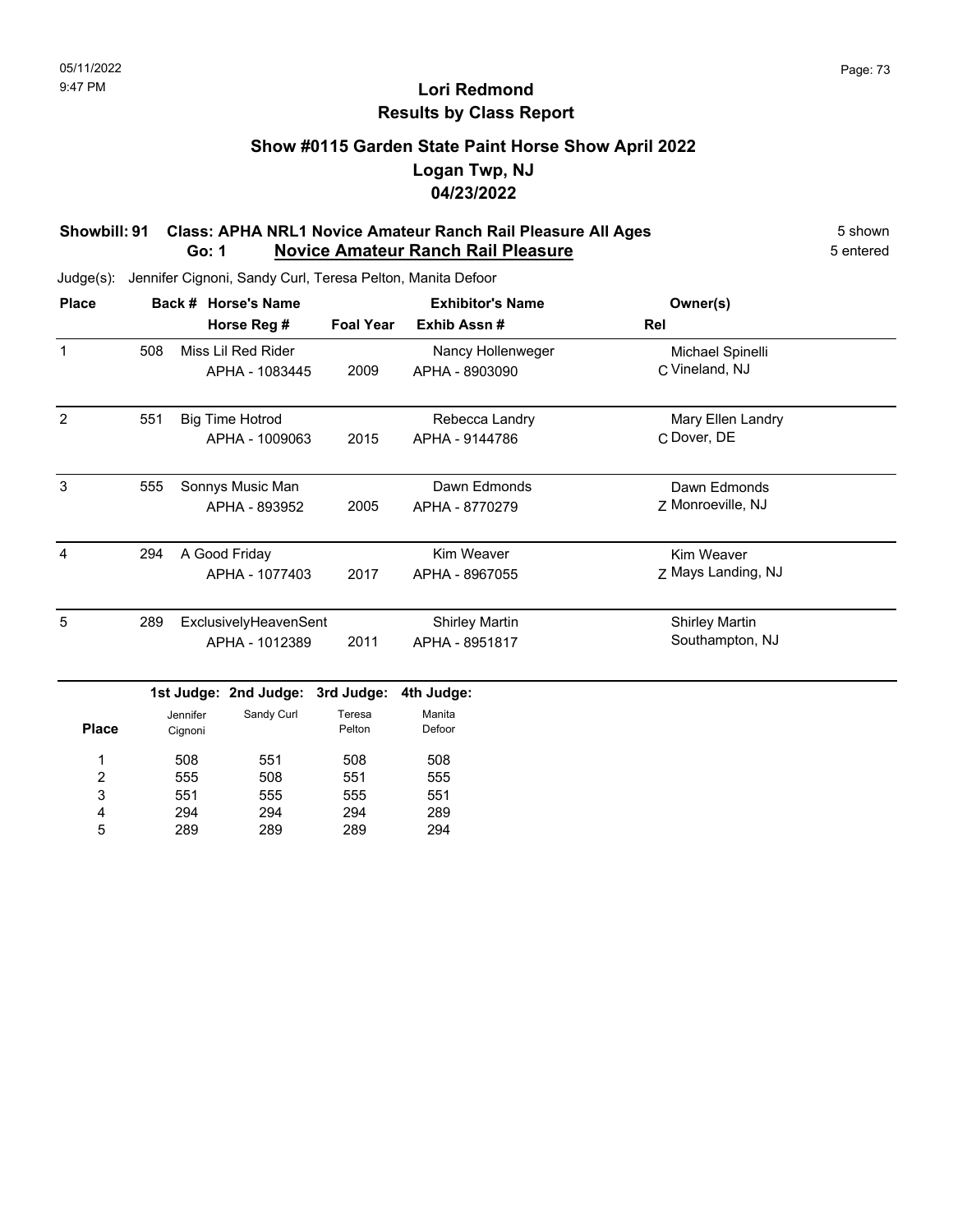### **Show #0115 Garden State Paint Horse Show April 2022 Logan Twp, NJ 04/23/2022**

#### **Showbill: 92 Class: APHA ARL1 Amateur Ranch Rail Pleasure All Ages** 4 shown **Go: 1 Amateur Ranch Rail Pleasure** 4 **entered** 4 **entered**

| <b>Place</b> |     | Back # Horse's Name                                 | <b>Foal Year</b> | <b>Exhibitor's Name</b><br>Exhib Assn# | Owner(s)<br>Rel                      |  |
|--------------|-----|-----------------------------------------------------|------------------|----------------------------------------|--------------------------------------|--|
| 1            | 508 | Horse Reg #<br>Miss Lil Red Rider<br>APHA - 1083445 | 2009             | Nancy Hollenweger<br>APHA - 8903090    | Michael Spinelli<br>C Vineland, NJ   |  |
|              |     |                                                     |                  |                                        |                                      |  |
| 2            | 544 | Sugar Get Your Gun<br>APHA - 1085761                | 2018             | Alison Umberger<br>APHA - 7122465      | Alison Umberger<br>Broad Run, VA     |  |
| 3            | 583 | Shirley Its Me<br>APHA - 990420                     | 2010             | <b>Betsy Ullrich</b><br>APHA - 7048060 | <b>Betsy Ullrich</b><br>7 Pottzl, PA |  |
| 4            | 572 | A Peppy Tru Rolex<br>APHA - 1003584                 | 2011             | Jody Caufield<br>APHA - 7063835        | Jody Caufield<br>Marathon, NY        |  |
|              |     | 1st Judge: 2nd Judge: 3rd Judge:                    |                  | 4th Judge:                             |                                      |  |

|              | .                   | ---------- | - - - - - - - - - | .                |
|--------------|---------------------|------------|-------------------|------------------|
| <b>Place</b> | Jennifer<br>Cignoni | Sandy Curl | Teresa<br>Pelton  | Manita<br>Defoor |
| 1            | 508                 | 544        | 508               | 508              |
| 2            | 544                 | 583        | 544               | 544              |
| 3            | 572                 | 508        | 583               | 583              |
| Δ            | 583                 | 572        | 572               | 572              |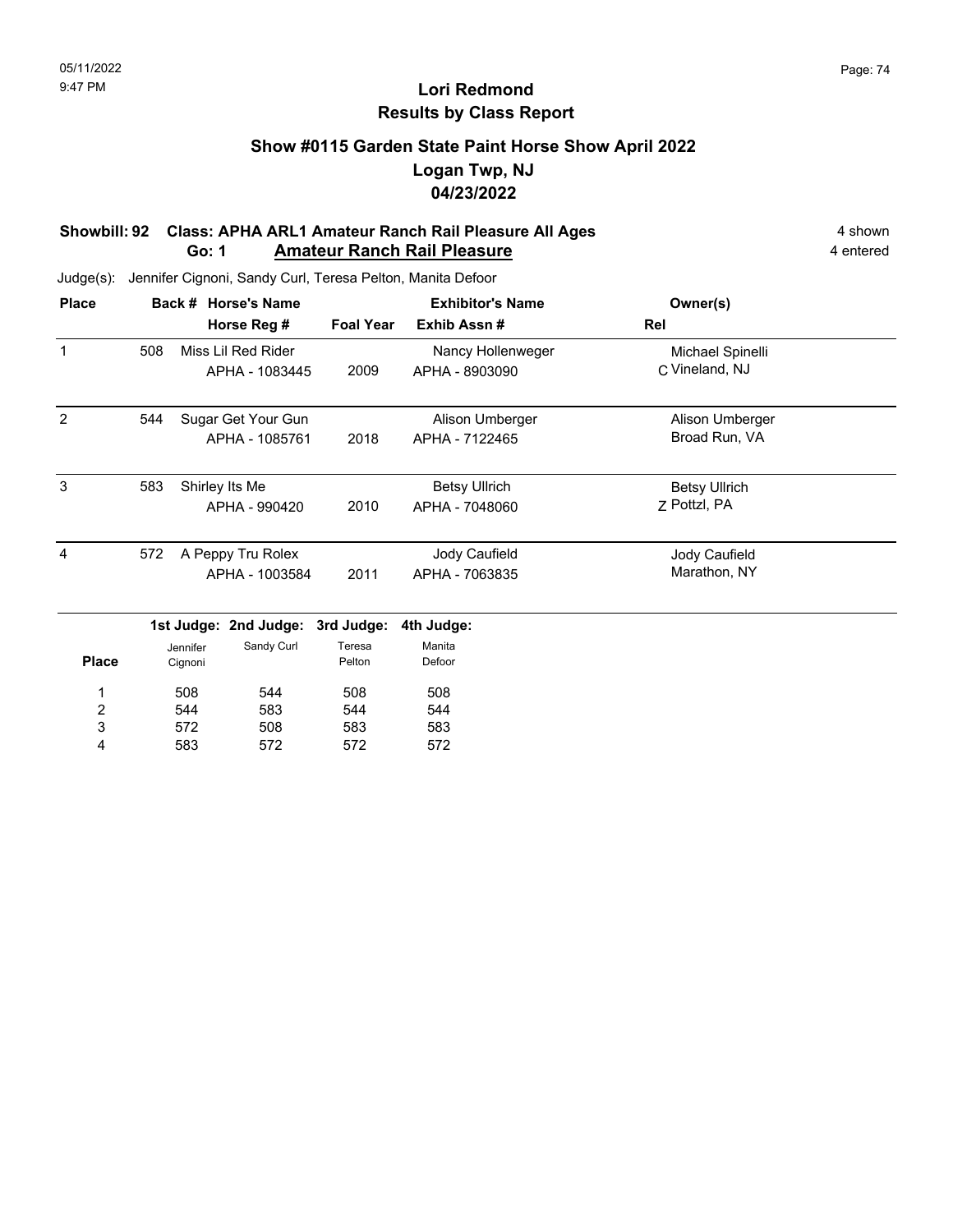### **Show #0115 Garden State Paint Horse Show April 2022 Logan Twp, NJ 04/23/2022**

#### **Showbill: 93 Class: APHA RRL1 Ranch Rail Pleasure All Ages** 3 shown 3 shown **Go: 1 Ranch Rail Pleasure** 3 entered

| <b>Place</b> |     |          | Back # Horse's Name   |                  | <b>Exhibitor's Name</b> | Owner(s)                   |
|--------------|-----|----------|-----------------------|------------------|-------------------------|----------------------------|
|              |     |          | Horse Reg #           | <b>Foal Year</b> | Exhib Assn#             | Rel                        |
| 1            | 388 |          | Whimpys N Style       |                  | Marty Dixon             | Terri/Marty & Brooke Dixon |
|              |     |          | APHA - 1108770        | 2014             | APHA - 8723329          | Z LePage                   |
| 2            | 386 |          | Shoot Me Straight     |                  | Alison Umberger         | Alison Umberger            |
|              |     |          | APHA - 1086258        | 2018             | APHA - 7122465          | Broad Run, VA              |
| 3            | 547 |          | Legend Of Hollywood   |                  | Josette Kain            | Cindy Nord                 |
|              |     |          | APHA - 1063083        | 2016             | APHA - 8991625          | O Bythwood, SC             |
|              |     |          | 1st Judge: 2nd Judge: | 3rd Judge:       | 4th Judge:              |                            |
|              |     | Jennifer | Sandy Curl            | Teresa           | Manita                  |                            |
| <b>Place</b> |     | Cignoni  |                       | Pelton           | Defoor                  |                            |
| 1            |     | 388      | 386                   | 388              | 388                     |                            |
| 2            |     | 547      | 388                   | 386              | 547                     |                            |
| 3            |     | 386      | 547                   | 547              | 386                     |                            |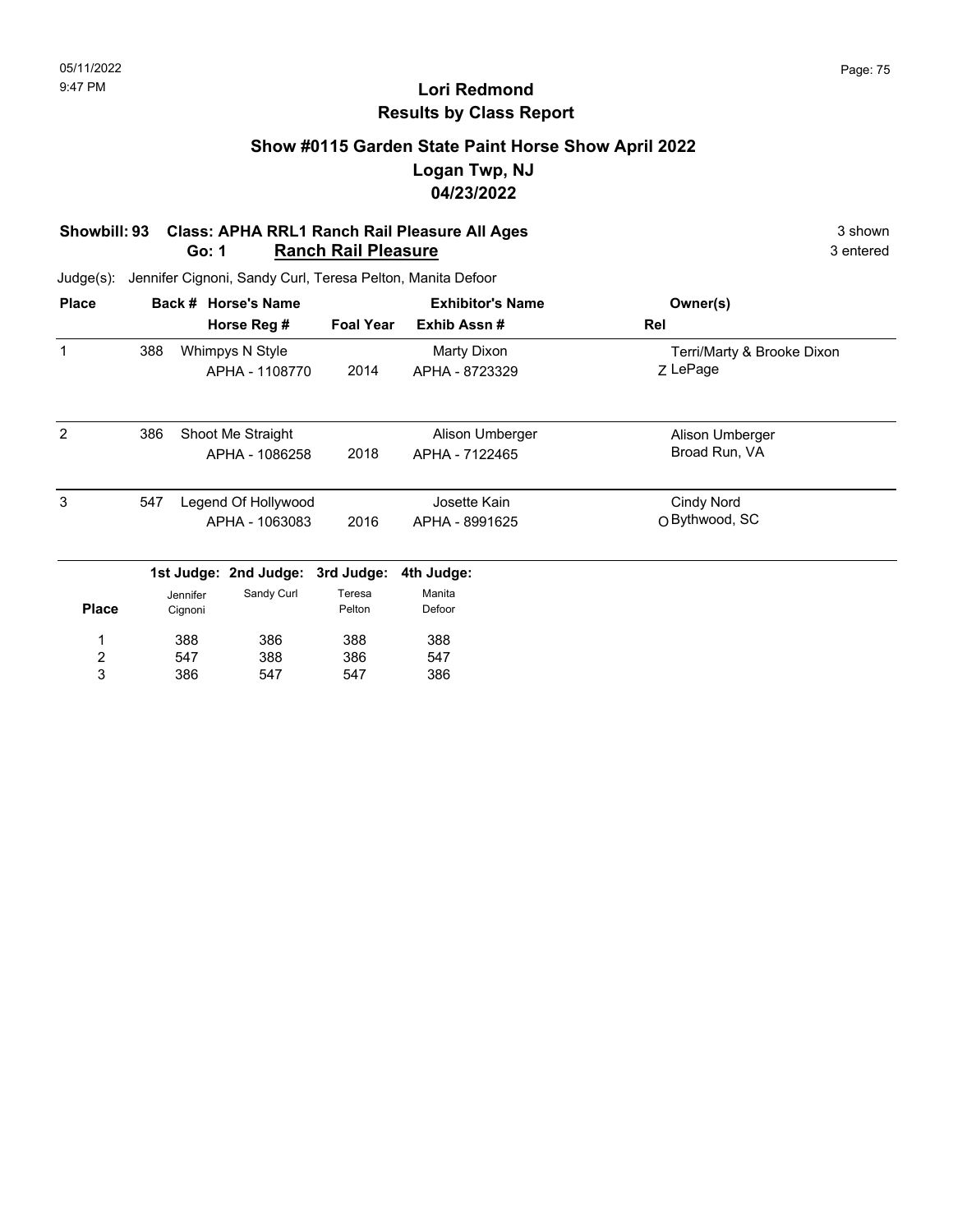### **Show #0115 Garden State Paint Horse Show April 2022 Logan Twp, NJ 04/23/2022**

#### **Showbill: 95 Class: APHA YRR1 Youth Ranch Reining 18 & Under** 1 **Shown** 1 shown **Go: 1 Youth Ranch Reining 1** entered

| <b>Place</b> |     | Back # Horse's Name                   | <b>Exhibitor's Name</b> |                                   |                  | Owner(s)                        |
|--------------|-----|---------------------------------------|-------------------------|-----------------------------------|------------------|---------------------------------|
|              |     | Horse Reg #                           | <b>Foal Year</b>        | Exhib Assn #                      | <b>Birthdate</b> | Rel                             |
|              | 268 | Gunners Magnum Star<br>APHA - 1051021 | 2015                    | Maggie Davidson<br>APHA - 9176251 |                  | Maggie Davidson<br>Z Saugus, MA |

|              |                     | 1st Judge: 2nd Judge: 3rd Judge: 4th Judge: |                  |                  |
|--------------|---------------------|---------------------------------------------|------------------|------------------|
| <b>Place</b> | Jennifer<br>Cignoni | Sandy Curl                                  | Teresa<br>Pelton | Manita<br>Defoor |
|              | 268                 | 268                                         | 268              | 268              |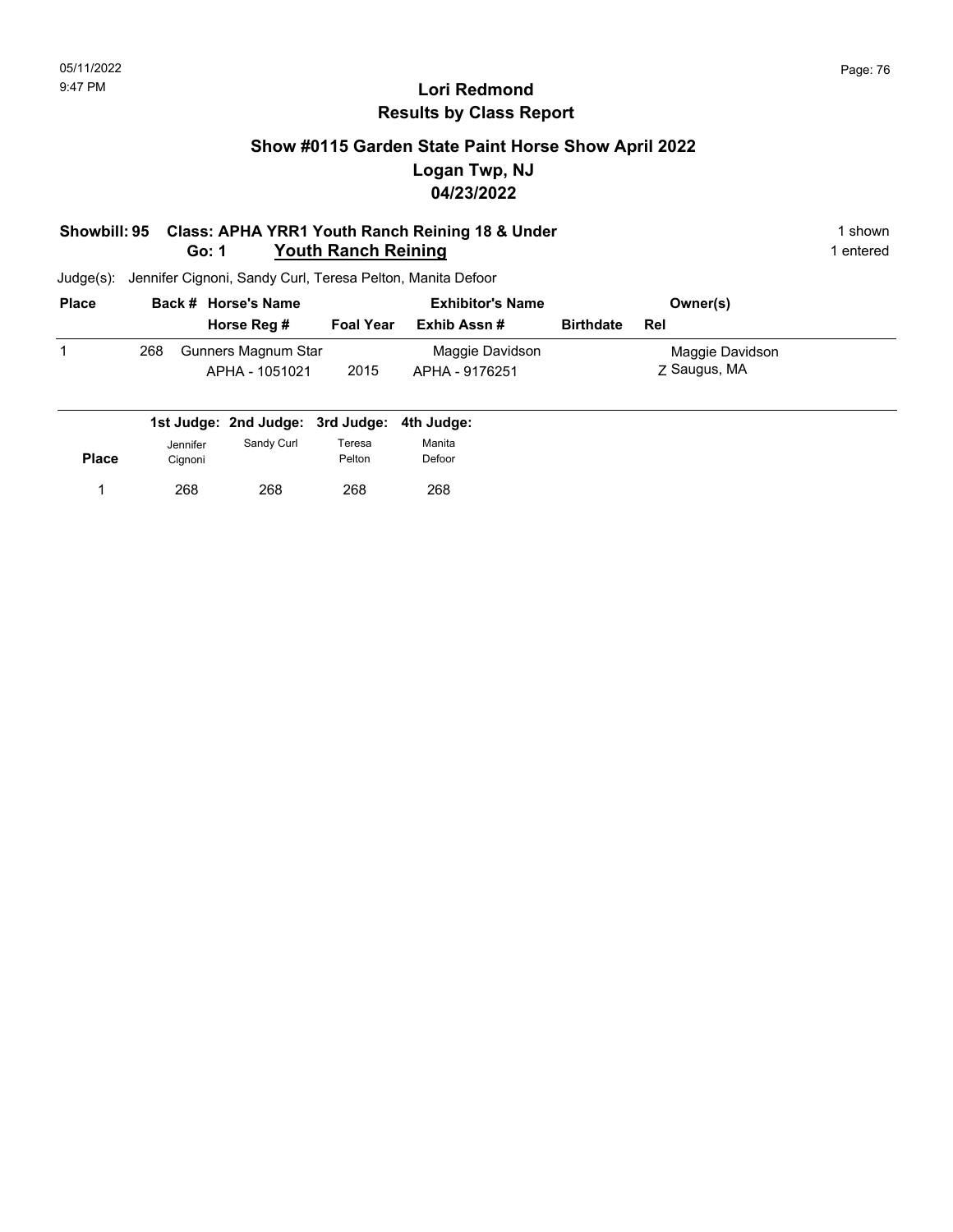### **Show #0115 Garden State Paint Horse Show April 2022 Logan Twp, NJ 04/23/2022**

#### **Showbill: 96 Class: APHA NRR1 Novice Amateur Ranch Reining All Ages** 2 shown **Go: 1 Novice Amateur Ranch Reining 2 entered 2 entered 2 entered**

Judge(s): Jennifer Cignoni, Sandy Curl, Teresa Pelton, Manita Defoor

| <b>Place</b>   |                           | Back # Horse's Name |                                     |                   | <b>Exhibitor's Name</b>           | Owner(s)                         |  |
|----------------|---------------------------|---------------------|-------------------------------------|-------------------|-----------------------------------|----------------------------------|--|
|                |                           |                     | Horse Reg #                         | <b>Foal Year</b>  | Exhib Assn#                       | Rel                              |  |
| 1              | 386                       |                     | Shoot Me Straight<br>APHA - 1086258 | 2018              | Alison Umberger<br>APHA - 7122465 | Alison Umberger<br>Broad Run, VA |  |
|                |                           |                     |                                     |                   |                                   |                                  |  |
| $\overline{2}$ | 508<br>Miss Lil Red Rider |                     |                                     | Nancy Hollenweger | Michael Spinelli                  |                                  |  |
|                |                           |                     | APHA - 1083445                      | 2009              | APHA - 8903090                    | C Vineland, NJ                   |  |
|                |                           |                     | 1st Judge: 2nd Judge: 3rd Judge:    |                   | 4th Judge:                        |                                  |  |
|                |                           | Jennifer            | Sandy Curl                          | Teresa            | Manita                            |                                  |  |
| <b>Place</b>   |                           | Cignoni             |                                     | Pelton            | Defoor                            |                                  |  |
|                |                           | 386                 | 386                                 | 386               | 386                               |                                  |  |
| 2              |                           | 508                 | 508                                 | 508               | 508                               |                                  |  |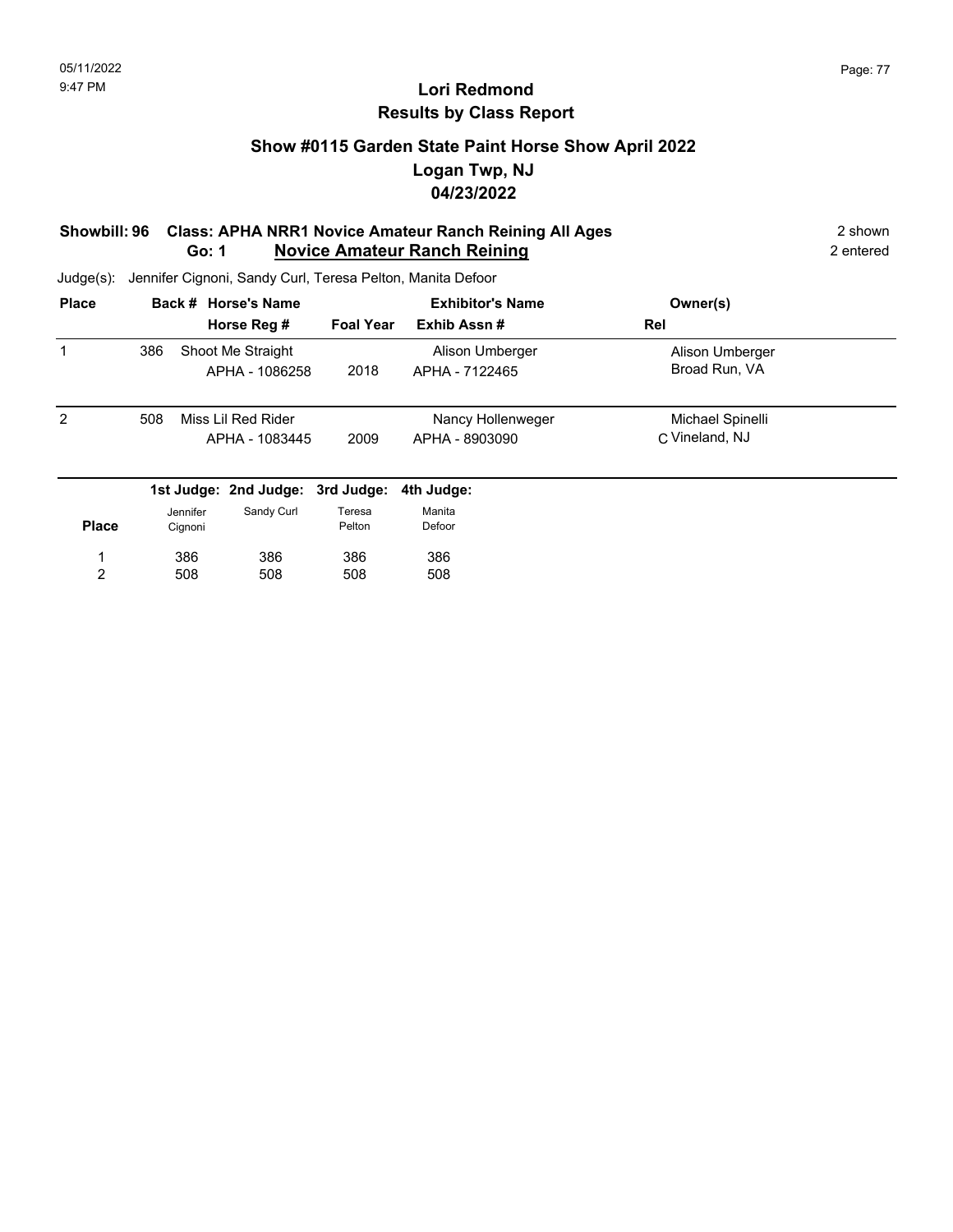### **Show #0115 Garden State Paint Horse Show April 2022 Logan Twp, NJ 04/23/2022**

#### **Showbill: 97 Class: APHA ARR1 Amateur Ranch Reining All Ages** 5 Shown 5 shown **Go: 1 Amateur Ranch Reining** 5 entered

Judge(s): Jennifer Cignoni, Sandy Curl, Teresa Pelton, Manita Defoor

548

5

548

583

583

| <b>Place</b>            |     |             | Back # Horse's Name   |            | <b>Exhibitor's Name</b>         | Owner(s)             |  |
|-------------------------|-----|-------------|-----------------------|------------|---------------------------------|----------------------|--|
|                         |     | Horse Reg # |                       |            | Exhib Assn#<br><b>Foal Year</b> | Rel                  |  |
| $\mathbf{1}$            | 544 |             | Sugar Get Your Gun    |            | Alison Umberger                 | Alison Umberger      |  |
|                         |     |             | APHA - 1085761        |            | APHA - 7122465                  | Broad Run, VA        |  |
| $\overline{2}$          | 508 |             | Miss Lil Red Rider    |            | Nancy Hollenweger               | Michael Spinelli     |  |
|                         |     |             | APHA - 1083445        | 2009       | APHA - 8903090                  | C Vineland, NJ       |  |
| 3                       | 572 |             | A Peppy Tru Rolex     |            | Jody Caufield                   | Jody Caufield        |  |
|                         |     |             | APHA - 1003584        | 2011       | APHA - 7063835                  | Marathon, NY         |  |
| $\overline{4}$          | 548 |             | Trashy Image          |            | <b>Betsy Ullrich</b>            | <b>Betsy Ullrich</b> |  |
|                         |     |             | APHA - 1063827        | 2016       | APHA - 7048060                  | Z Pottzl, PA         |  |
| 5                       | 583 |             | Shirley Its Me        |            | <b>Betsy Ullrich</b>            | <b>Betsy Ullrich</b> |  |
|                         |     |             | APHA - 990420         | 2010       | APHA - 7048060                  | Z Pottzl, PA         |  |
|                         |     |             | 1st Judge: 2nd Judge: | 3rd Judge: | 4th Judge:                      |                      |  |
|                         |     | Jennifer    | Sandy Curl            | Teresa     | Manita                          |                      |  |
| <b>Place</b>            |     | Cignoni     |                       | Pelton     | Defoor                          |                      |  |
| 1                       |     | 544         | 508                   | 544        | 544                             |                      |  |
| $\overline{\mathbf{c}}$ |     | 508         | 544                   | 508        | 508                             |                      |  |
| 3                       |     | 572         | 572                   | 548        | 572                             |                      |  |
| 4                       |     | 583         | 583                   | 572        | 548                             |                      |  |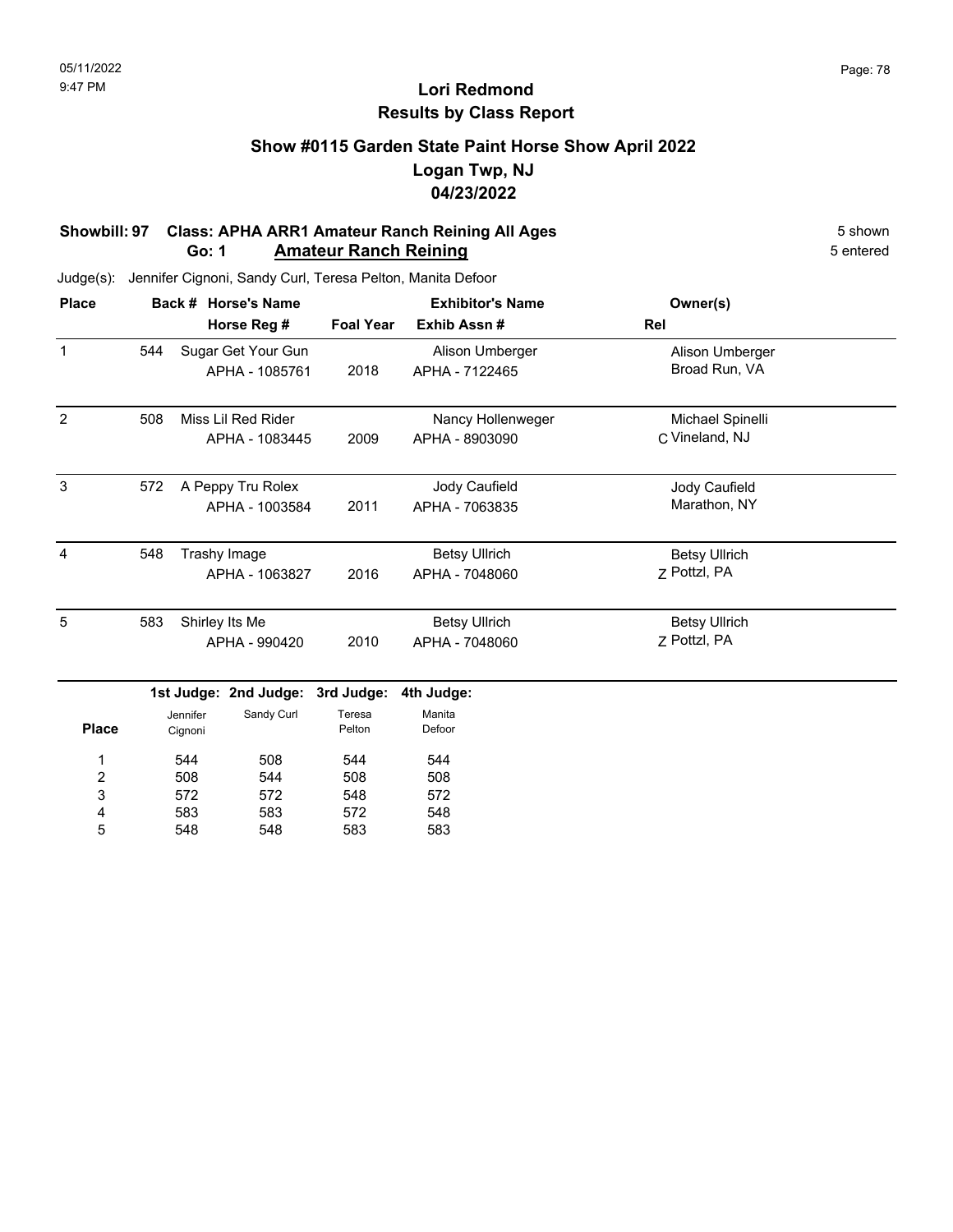### **Show #0115 Garden State Paint Horse Show April 2022 Logan Twp, NJ 04/23/2022**

#### **Showbill: 98 Class: APHA RR1 Ranch Reining All Ages** 2 shown **Go: 1 Ranch Reining** 2 entered

| <b>Place</b><br>1 |                       |                                  | Back # Horse's Name                   |                      | <b>Exhibitor's Name</b>        | Owner(s)                     |  |
|-------------------|-----------------------|----------------------------------|---------------------------------------|----------------------|--------------------------------|------------------------------|--|
|                   |                       |                                  | Horse Reg #                           | <b>Foal Year</b>     | Exhib Assn#                    | Rel                          |  |
|                   | 547                   |                                  | Legend Of Hollywood<br>APHA - 1063083 | 2016                 | Josette Kain<br>APHA - 8991625 | Cindy Nord<br>O Bythwood, SC |  |
|                   |                       |                                  |                                       |                      |                                |                              |  |
| $\overline{2}$    | 583<br>Shirley Its Me |                                  |                                       | <b>Betsy Ullrich</b> | <b>Betsy Ullrich</b>           |                              |  |
|                   |                       |                                  | APHA - 990420                         | 2010                 | APHA - 7048060                 | 7 Pottzl, PA                 |  |
|                   |                       | 1st Judge: 2nd Judge: 3rd Judge: |                                       |                      | 4th Judge:                     |                              |  |
|                   |                       | Jennifer                         | Sandy Curl                            | Teresa               | Manita                         |                              |  |
| <b>Place</b>      |                       | Cignoni                          |                                       | Pelton               | Defoor                         |                              |  |
| 1                 |                       | 547                              | 547                                   | 583                  | 547                            |                              |  |
| 2                 |                       | 583                              | 583                                   | 547                  | 583                            |                              |  |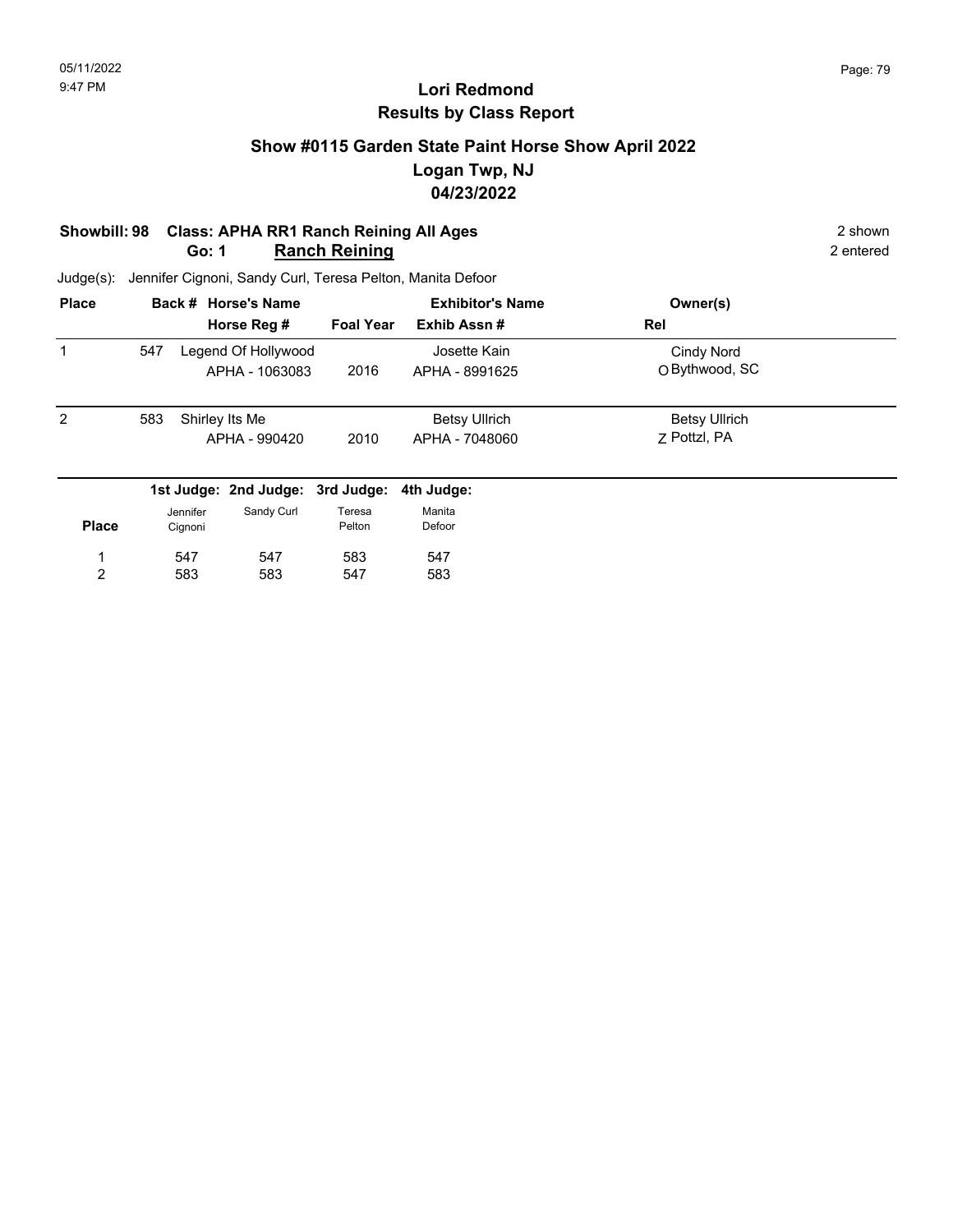### **Show #0115 Garden State Paint Horse Show April 2022 Logan Twp, NJ 04/23/2022**

#### **Showbill: 108 Class: OPEN ABAT All Breed Trail** 2 shown 2 shown 2 shown 2 shown 2 shown 2 shown 2 shown 2 shown 2 **Go: 1 All Breed Trail**

| <b>Place</b> |                     | Back # Horse's Name              |                  | <b>Exhibitor's Name</b> | Owner(s)                          |  |
|--------------|---------------------|----------------------------------|------------------|-------------------------|-----------------------------------|--|
|              |                     | Horse Reg #                      | <b>Foal Year</b> | Exhib Assn#             | Rel                               |  |
| 1            | 200                 | Seek No More                     | 2014             | <b>Emily Fackler</b>    | <b>Emily Fackler</b><br>Salem, NJ |  |
| 1            | 506                 | Only Lopin                       | 2014             | Marissa Campbell        | Marissa Campbell<br>Mt Laurel, NJ |  |
|              |                     | 1st Judge: 2nd Judge: 3rd Judge: |                  | 4th Judge:              |                                   |  |
| <b>Place</b> | Jennifer<br>Cignoni | Sandy Curl                       | Teresa<br>Pelton | Manita<br>Defoor        |                                   |  |
|              |                     |                                  | 506<br>200       | 200<br>506              |                                   |  |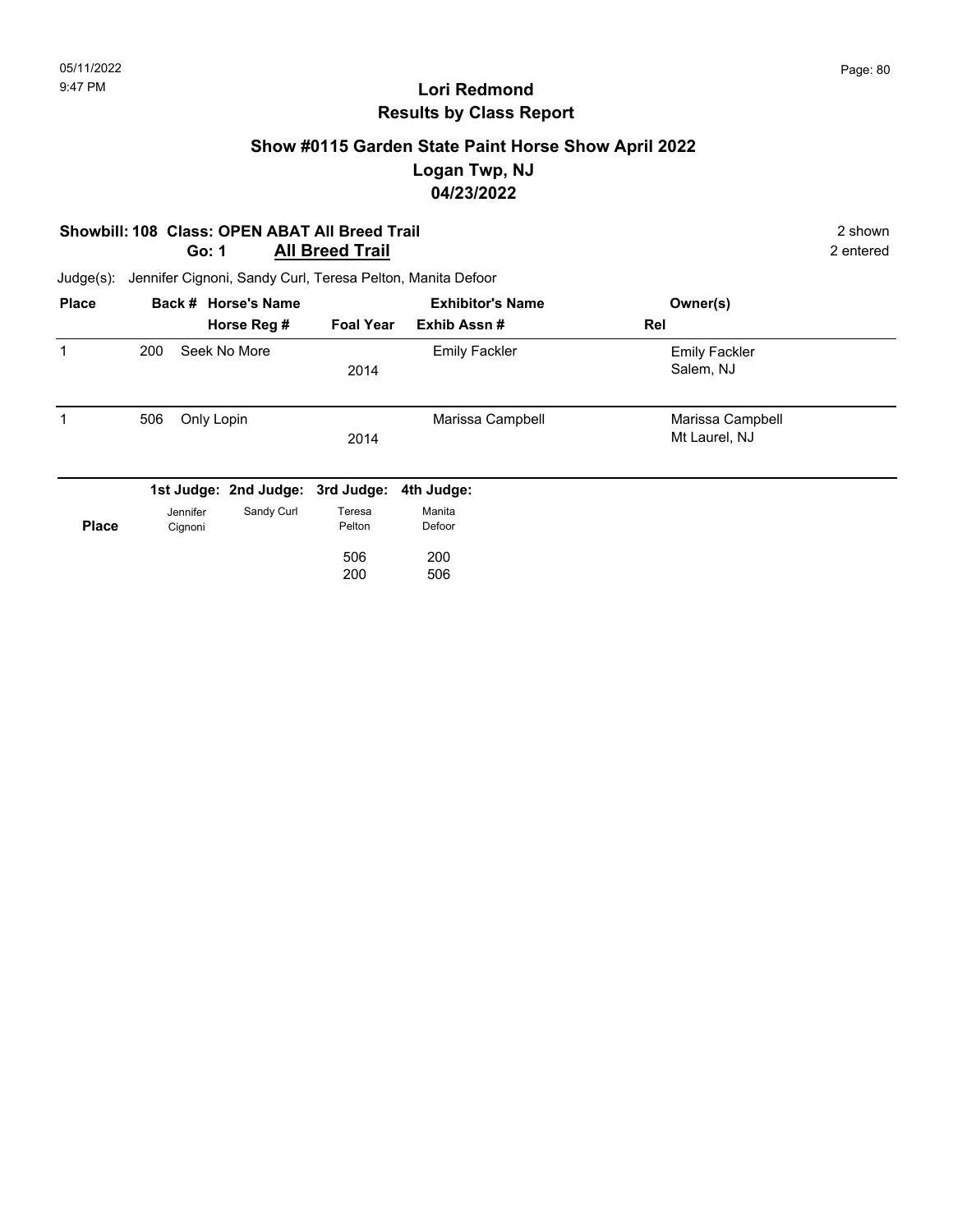### **Show #0115 Garden State Paint Horse Show April 2022 Logan Twp, NJ 04/24/2022**

#### **Showbill: 111 Class: APHA GTR Green Trail All Ages**<br> **Go: 1 Green Trail All Ages** 2 shown<br>
2 entered
2 entered **Go: 1 Green Trail**

| <b>Place</b> |     | Back # Horse's Name |                                      |                  | <b>Exhibitor's Name</b>           | Owner(s)                            |  |
|--------------|-----|---------------------|--------------------------------------|------------------|-----------------------------------|-------------------------------------|--|
|              |     |                     | Horse Reg #                          | <b>Foal Year</b> | Exhib Assn#                       | Rel                                 |  |
|              | 190 |                     | Got Ya Watching Me<br>APHA - 1081582 | 2017             | Sharon Horn<br>APHA - 7094083     | Sharon Horn<br>Stauton, PA          |  |
| DQ.          | 448 |                     | Will Be Scenic<br>APHA - 1017304     | 2012             | Megan Armstrong<br>APHA - 8073341 | Megan Armstrong<br>7 W Danville, VT |  |
|              |     |                     | 1st Judge: 2nd Judge: 3rd Judge:     |                  | 4th Judge:                        |                                     |  |
|              |     | Jennifer            | Sandy Curl                           | Teresa           | Manita                            |                                     |  |
| <b>Place</b> |     | Cignoni             |                                      | Pelton           | Defoor                            |                                     |  |
|              |     | 190                 | 190                                  | 190              | 190                               |                                     |  |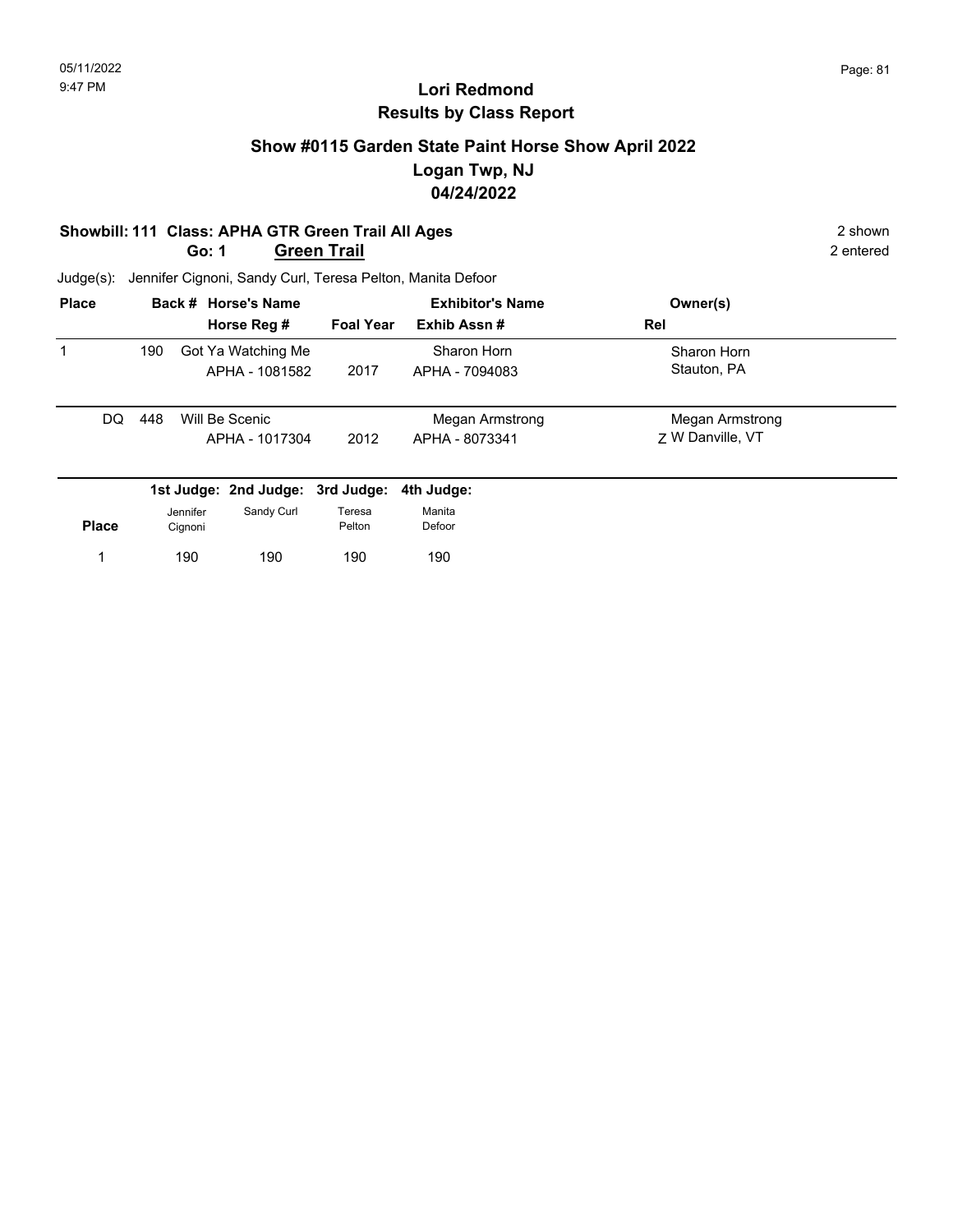### **Show #0115 Garden State Paint Horse Show April 2022 Logan Twp, NJ 04/24/2022**

#### **Showbill: 112 Class: APHA NT1 Novice Amateur Trail** 5 Shown 5 shown 5 Shown 5 shown 5 shown 5 shown 5 chtered **Go: 1 Novice Amateur Trail**

| <b>Place</b> |    |                      |          | Back # Horse's Name   |                  | <b>Exhibitor's Name</b> | Owner(s)               |  |
|--------------|----|----------------------|----------|-----------------------|------------------|-------------------------|------------------------|--|
|              |    | Horse Reg #          |          |                       | <b>Foal Year</b> | Exhib Assn#             | Rel                    |  |
| $\mathbf{1}$ |    | 200                  |          | Seek No More          |                  | <b>Emily Fackler</b>    | <b>Emily Fackler</b>   |  |
|              |    |                      |          | APHA - 01043981       |                  | APHA - 8987946          | Salem, NJ              |  |
| $\mathbf{1}$ |    | 917<br>Paint Me Lazy |          |                       |                  | Gabrielle Bradway       | Gabrielle Bradway      |  |
|              |    |                      |          | APHA - 1036902        | 2013             | APHA - 8905121          | Warrenton, VA          |  |
| 3            |    | 420                  |          | Rapt In Assets        |                  | Katie Ridgway           | Katie Ridgway          |  |
|              |    |                      |          | APHA - 941604         | 2008             | APHA - 8949229          | C Salem, NJ            |  |
| $\mathbf{3}$ |    | 645                  |          | Hes A Famous Playboy  |                  | Heidi Novak             | Heidi Novak            |  |
|              |    |                      |          | APHA - 968431         | 2008             | APHA - 8318391          | Dunstable, MA          |  |
|              | DQ | 448                  |          | Will Be Scenic        |                  | Megan Armstrong         | <b>Megan Armstrong</b> |  |
|              |    |                      |          | APHA - 1017304        | 2012             | APHA - 8073341          | Z W Danville, VT       |  |
|              |    |                      |          | 1st Judge: 2nd Judge: | 3rd Judge:       | 4th Judge:              |                        |  |
|              |    |                      | Jennifer | Sandy Curl            | Teresa           | Manita                  |                        |  |
| <b>Place</b> |    |                      | Cignoni  |                       | Pelton           | Defoor                  |                        |  |
| 1            |    |                      | 917      | 917                   | 200              | 200                     |                        |  |
| 2            |    |                      | 200      | 200                   | 917              | 917                     |                        |  |
| 3            |    |                      | 645      | 420                   | 645              | 420                     |                        |  |
| 4            |    |                      | 420      | 645                   | 420              | 645                     |                        |  |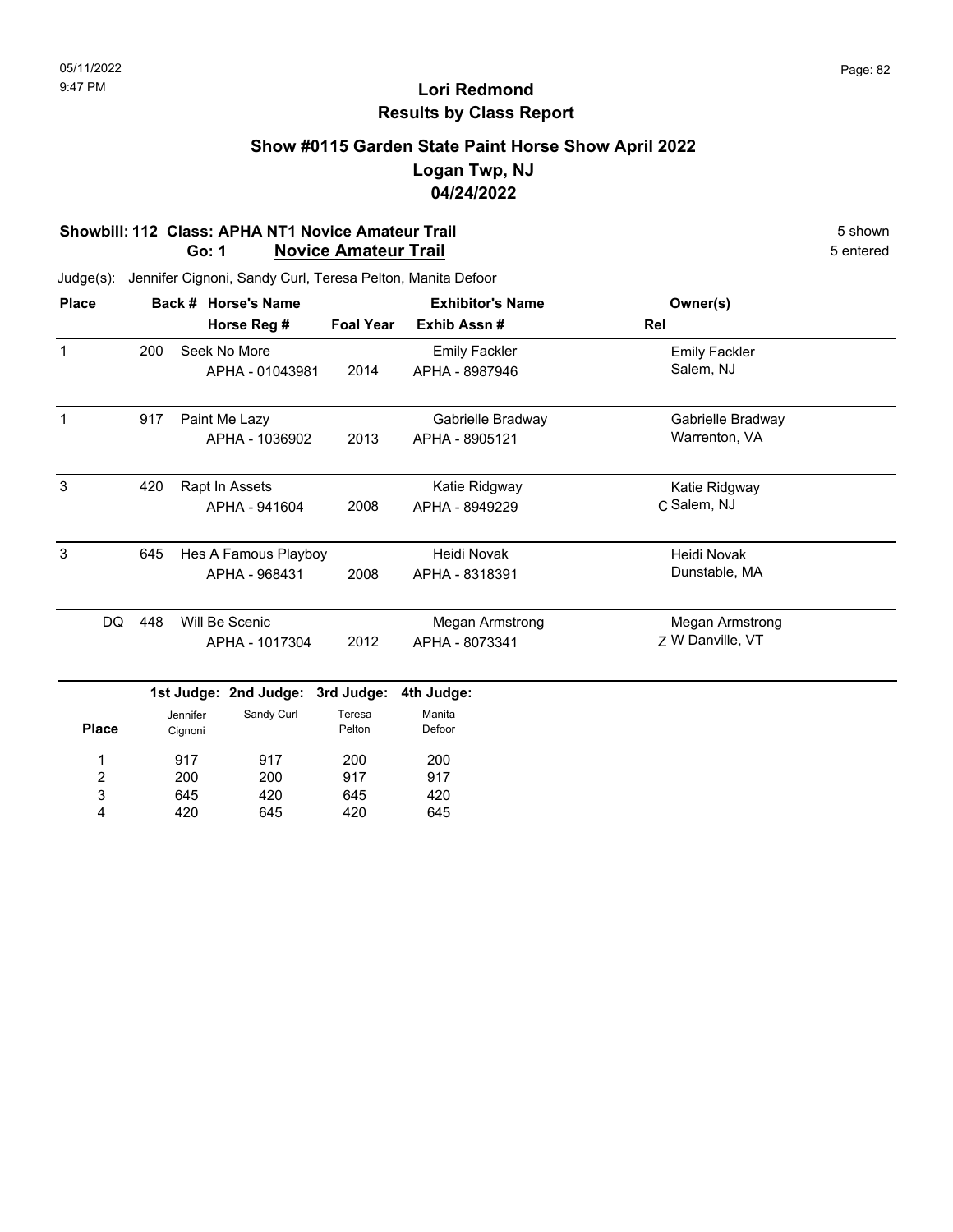### **Show #0115 Garden State Paint Horse Show April 2022 Logan Twp, NJ 04/24/2022**

#### **Showbill: 113 Class: APHA AT1 Amateur Trail All Ages** 4 shown **Go: 1 Amateur Trail** 4 entered

Judge(s): Jennifer Cignoni, Sandy Curl, Teresa Pelton, Manita Defoor

| <b>Place</b> |     | Back # Horse's Name      |                |                  | <b>Exhibitor's Name</b> |     | Owner(s)          |  |
|--------------|-----|--------------------------|----------------|------------------|-------------------------|-----|-------------------|--|
|              |     | Horse Reg #              |                | <b>Foal Year</b> | Exhib Assn#             | Rel |                   |  |
| $\mathbf 1$  | 190 | Got Ya Watching Me       |                |                  | Sharon Horn             |     | Sharon Horn       |  |
|              |     |                          | APHA - 1081582 | 2017             | APHA - 7094083          |     | Stauton, PA       |  |
| 2            | 506 | Only Lopin               |                |                  | Marissa Campbell        |     | Marissa Campbell  |  |
|              |     |                          | APHA - 1046360 | 2014             | APHA - 8922254          |     | Mt Laurel, NJ     |  |
| 3            | 636 | <b>Invited Sensation</b> |                |                  | Mannetta McAvaddy       |     | Mannetta McAvaddy |  |
|              |     |                          | APHA - 1035103 | 2013             | APHA - 0106150          |     | Z Vineland, NJ    |  |
| 4            | 645 | Hes A Famous Playboy     |                |                  | Heidi Novak             |     | Heidi Novak       |  |
|              |     |                          | APHA - 968431  | 2008             | APHA - 8318391          |     | Dunstable, MA     |  |
|              |     | 1st Judge: 2nd Judge:    |                | 3rd Judge:       | 4th Judge:              |     |                   |  |
|              |     | Jennifer                 | Sandy Curl     | Teresa           | Manita                  |     |                   |  |
| <b>Place</b> |     | Cignoni                  |                | Pelton           | Defoor                  |     |                   |  |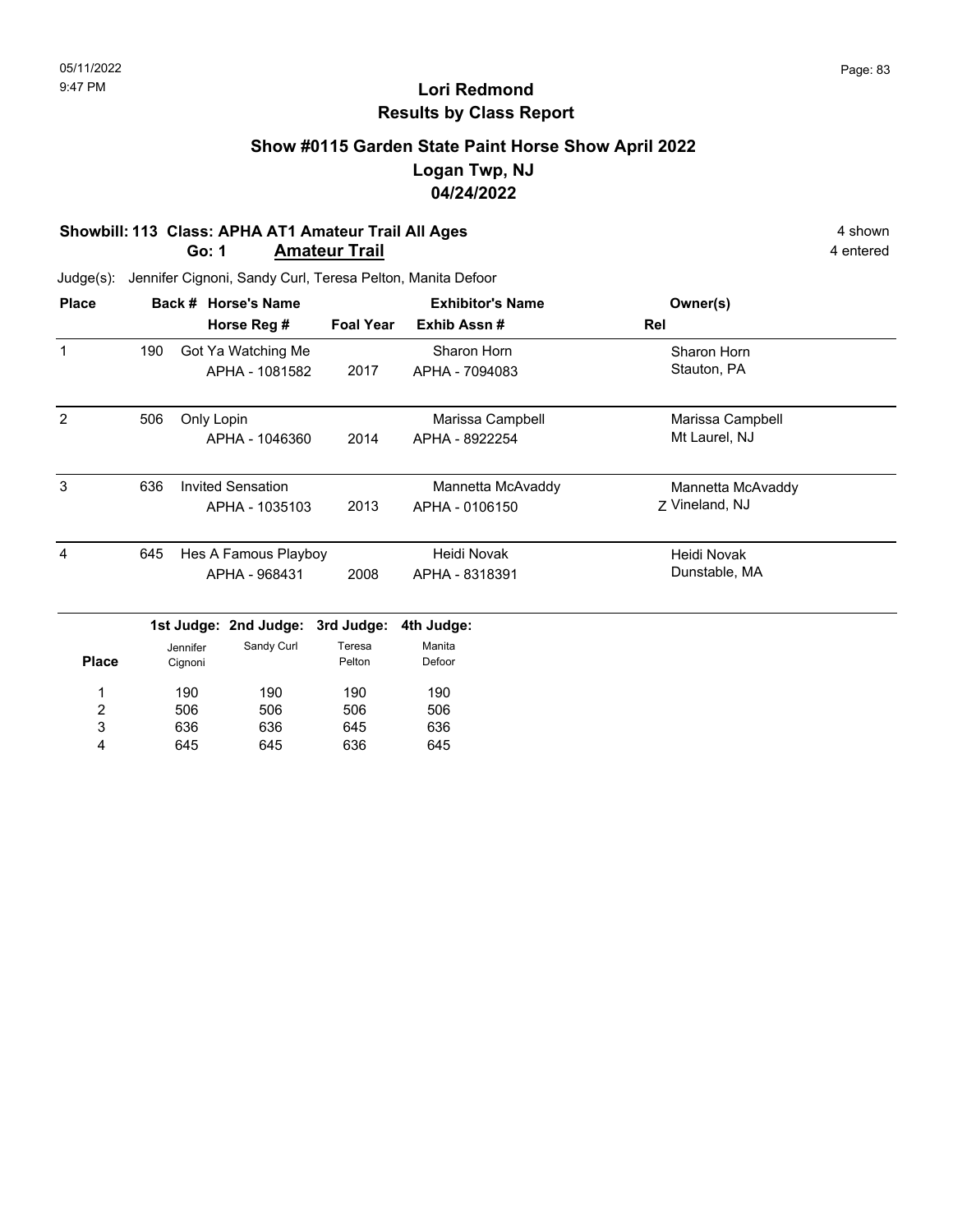### **Show #0115 Garden State Paint Horse Show April 2022 Logan Twp, NJ 04/23/2022**

#### **Showbill: 115 Class: APHA TRL1 Trail All Ages** 2 shown **Go: 1 Trail All Ages** 2 entered

| <b>Place</b>   |     |                     | Back # Horse's Name                  |                  | <b>Exhibitor's Name</b>       | Owner(s)                              |
|----------------|-----|---------------------|--------------------------------------|------------------|-------------------------------|---------------------------------------|
|                |     |                     | Horse Reg #                          | <b>Foal Year</b> | Exhib Assn#                   | Rel                                   |
| 1              | 190 |                     | Got Ya Watching Me<br>APHA - 1081582 | 2017             | Sharon Horn<br>APHA - 7094083 | Sharon Horn<br>Stauton, PA            |
| 2              | 983 |                     | Hot For An Invite<br>APHA - 1015814  | 2011             | Amy Heath<br>APHA - 8680614   | Nevaeh Smeeton-Cormier<br>Lebanon, NH |
|                |     |                     | 1st Judge: 2nd Judge: 3rd Judge:     |                  | 4th Judge:                    |                                       |
| <b>Place</b>   |     | Jennifer<br>Cignoni | Sandy Curl                           | Teresa<br>Pelton | Manita<br>Defoor              |                                       |
| 1              |     | 190                 | 190                                  | 190              | 190                           |                                       |
| $\overline{c}$ |     | 983                 | 983                                  | 983              | 983                           |                                       |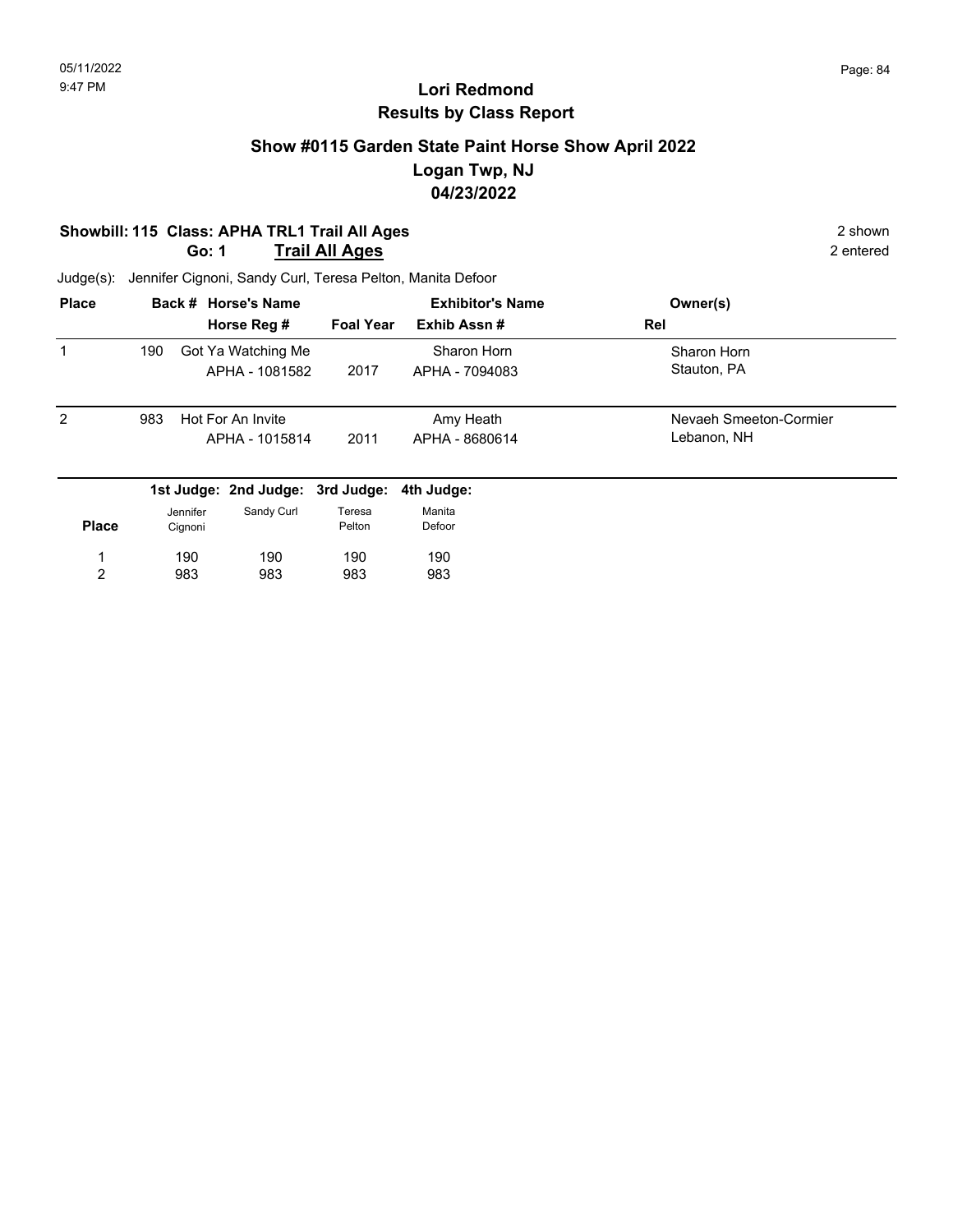### **Show #0115 Garden State Paint Horse Show April 2022 Logan Twp, NJ 04/24/2022**

#### **Showbill: 116 Class: APHA VT1 Novice Youth Trail 2 shown 2 shown 2 shown Go: 1 Novice Youth Trail** 2 entered

| <b>Place</b> |          | Back # Horse's Name              |                  | <b>Exhibitor's Name</b> |                  | Owner(s)         |  |
|--------------|----------|----------------------------------|------------------|-------------------------|------------------|------------------|--|
|              |          | Horse Reg #                      | <b>Foal Year</b> | Exhib Assn#             | <b>Birthdate</b> | Rel              |  |
| 1            |          | 1092 VS Too Die For              |                  | Taylor McDonough        |                  | Sheila McDonough |  |
|              |          | APHA - 1054580                   | 2015             | APHA - 9143077          |                  | С                |  |
| 2            | 480      | <b>Entirely Sumthin Else</b>     |                  | Francesca Collini       |                  | Danielle Collini |  |
|              |          | APHA - 1009427                   | 2011             | APHA - 9156079          |                  | H, NJ            |  |
|              |          | 1st Judge: 2nd Judge: 3rd Judge: |                  | 4th Judge:              |                  |                  |  |
|              | Jennifer | Sandy Curl                       | Teresa           | Manita                  |                  |                  |  |
| <b>Place</b> | Cignoni  |                                  | Pelton           | Defoor                  |                  |                  |  |
|              | 1092     | 1092                             | 1092             | 1092                    |                  |                  |  |
| 2            | 480      | 480                              | 480              | 480                     |                  |                  |  |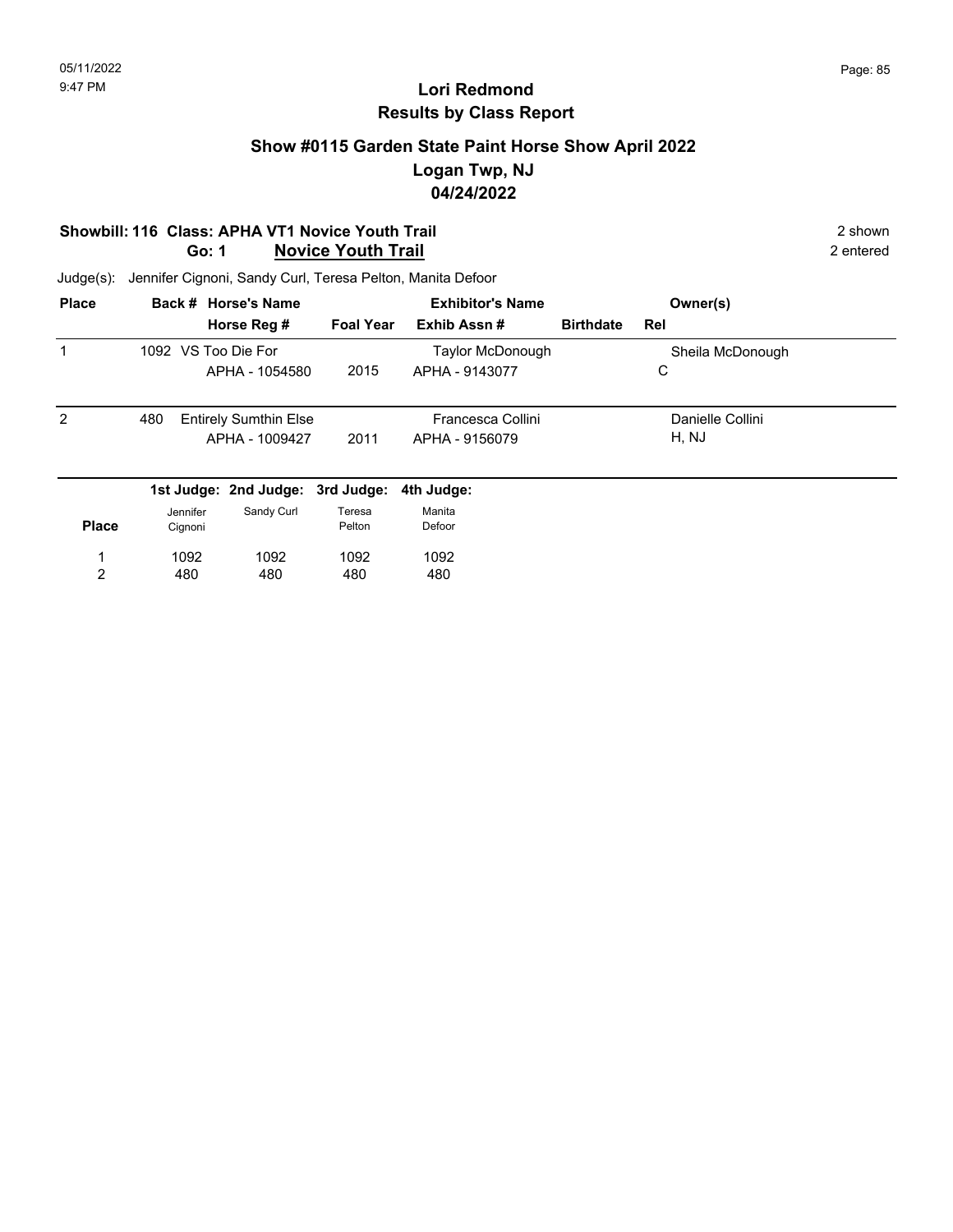### **Show #0115 Garden State Paint Horse Show April 2022 Logan Twp, NJ 04/24/2022**

#### **Showbill: 118 Class: APHA YT1 Youth Trail 18 & Under** 3 shown 3 shown 3 shown 3 shown 3 shown 3 shown 3 entered **Go: 1 Youth 18 & Under Trail**

| <b>Place</b>   |     |          | Back # Horse's Name          |                  | <b>Exhibitor's Name</b> |                  | Owner(s)               |
|----------------|-----|----------|------------------------------|------------------|-------------------------|------------------|------------------------|
|                |     |          | Horse Reg #                  | <b>Foal Year</b> | Exhib Assn#             | <b>Birthdate</b> | Rel                    |
|                | 983 |          | Hot For An Invite            |                  | Nevaeh Smeeton-Cormier  |                  | Nevaeh Smeeton-Cormier |
|                |     |          | APHA - 1015814               | 2011             | APHA - 9141967          |                  | Lebanon, NH            |
| $\mathcal{P}$  |     |          | 1092 VS Too Die For          |                  | Taylor McDonough        |                  | Sheila McDonough       |
|                |     |          | APHA - 1054580               | 2015             | APHA - 9143077          |                  | C                      |
| 3              | 480 |          | <b>Entirely Sumthin Else</b> |                  | Francesca Collini       |                  | Danielle Collini       |
|                |     |          | APHA - 1009427               | 2011             | APHA - 9156079          |                  | H, NJ                  |
|                |     |          | 1st Judge: 2nd Judge:        | 3rd Judge:       | 4th Judge:              |                  |                        |
|                |     | Jennifer | Sandy Curl                   | Teresa           | Manita                  |                  |                        |
| <b>Place</b>   |     | Cignoni  |                              | Pelton           | Defoor                  |                  |                        |
| 1              |     | 983      | 983                          | 983              | 983                     |                  |                        |
| $\overline{2}$ |     | 1092     | 1092                         | 1092             | 1092                    |                  |                        |
| 3              |     | 480      | 480                          | 480              | 480                     |                  |                        |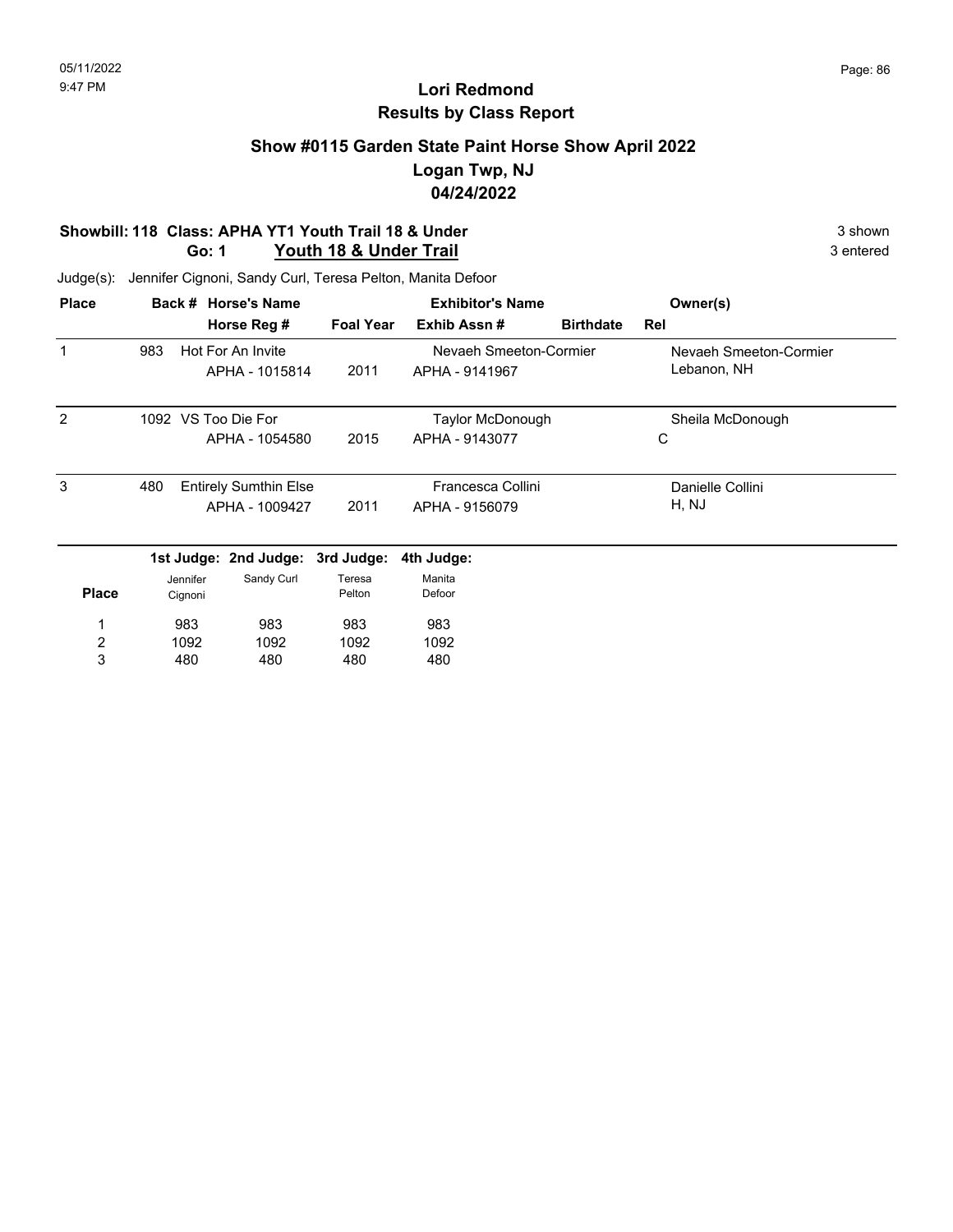### **Show #0115 Garden State Paint Horse Show April 2022 Logan Twp, NJ 04/24/2022**

#### **Showbill: 119 Class: APHA WT04 Youth Walk Trot Trail 5 shown 5 shown 5 shown 5 shown 6 shown Go: 1 Youth Walk Trot Trail**

| <b>Place</b>   |     | Back # Horse's Name |                           |                  | <b>Exhibitor's Name</b> |                  | Owner(s)                |  |
|----------------|-----|---------------------|---------------------------|------------------|-------------------------|------------------|-------------------------|--|
|                |     |                     | Horse Reg #               | <b>Foal Year</b> | Exhib Assn#             | <b>Birthdate</b> | Rel                     |  |
| $\mathbf{1}$   | 580 |                     | <b>Radically Painted</b>  |                  | Makena Laird            |                  | Lindsay Clancy          |  |
|                |     |                     | APHA - 973032             | 2009             | APHA - 8083708          |                  | C Hampstead, MO         |  |
| 2              | 170 |                     | Raging On Whiskey         |                  | Gianna Keen             |                  | Loretta Aligo           |  |
|                |     |                     | APHA - 984152             | 2010             | APHA - 0140101          |                  | D Felton, DE            |  |
| 3              | 313 |                     | <b>Invitation To Ride</b> |                  | Aliyah Attar            |                  | Aliyah Attar            |  |
|                |     |                     | APHA - 964815             | 2009             | APHA - 9189788          |                  | Peppercal, MA           |  |
| $\overline{4}$ | 563 |                     | Rise And Compromise       |                  | <b>Gracie Hart</b>      |                  | Gracie Hart             |  |
|                |     |                     | APHA - 1067431            | 2016             | APHA - 9154972          |                  | Saluda, VA              |  |
| 5              | 499 |                     | Dont Crash My Hotrod      |                  | Stella Chamberlain      |                  | <b>Heather Faulkner</b> |  |
|                |     |                     | APHA - 1009928            | 2011             | APHA - 151004           |                  | C W. Burke, VT          |  |
|                |     |                     | 1st Judge: 2nd Judge:     | 3rd Judge:       | 4th Judge:              |                  |                         |  |
|                |     | Jennifer            | Sandy Curl                | Teresa           | Manita                  |                  |                         |  |
| <b>Place</b>   |     | Cignoni             |                           | Pelton           | Defoor                  |                  |                         |  |
| 1              |     | 580                 | 580                       | 580              | 580                     |                  |                         |  |
| 2              |     | 170                 | 170                       | 313              | 170                     |                  |                         |  |
| 3              |     | 313                 | 313                       | 170              | 313                     |                  |                         |  |
| 4              |     | 563                 | 563                       | 563              | 563                     |                  |                         |  |
| 5              |     | 499                 | 499                       | 499              | 499                     |                  |                         |  |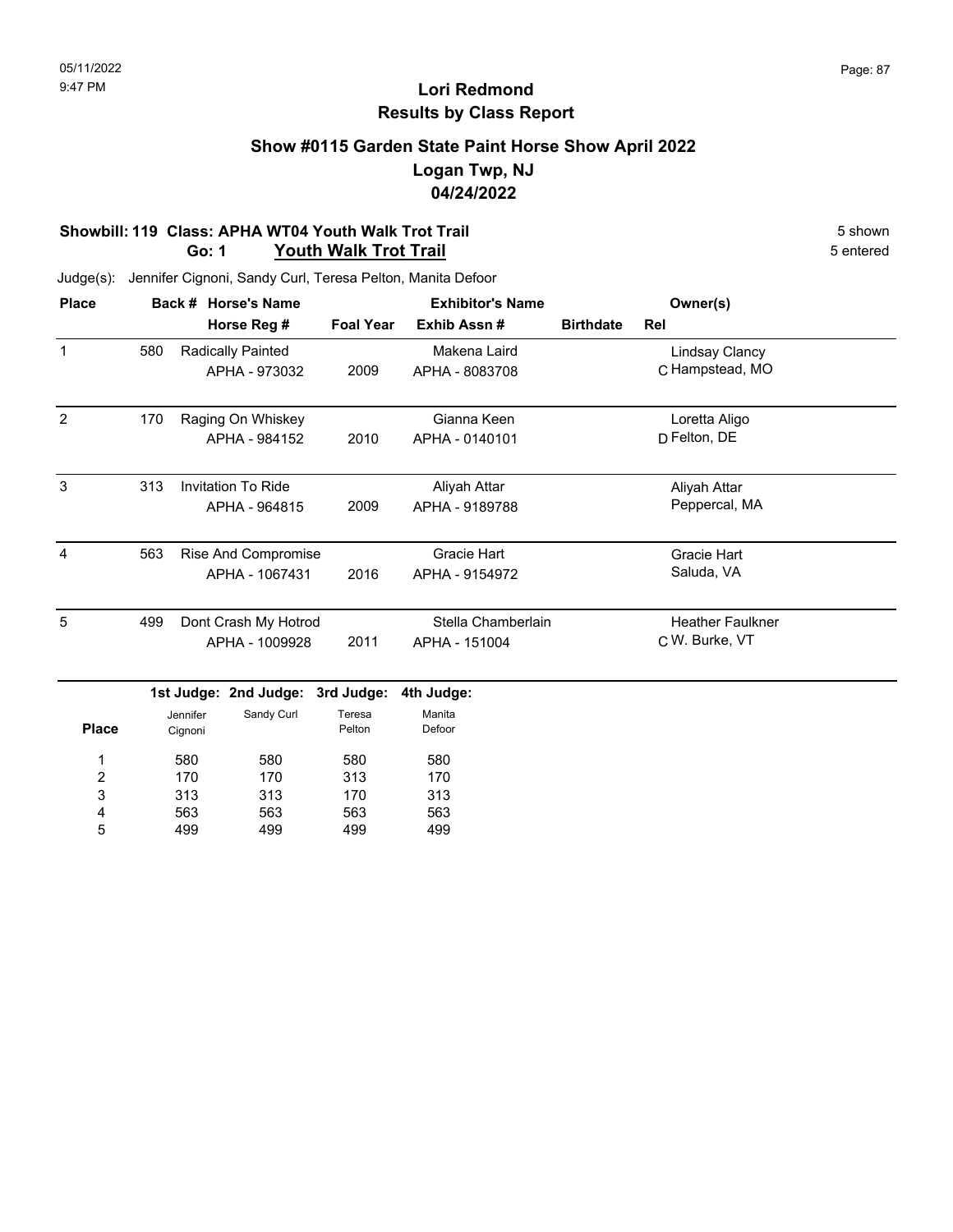### **Show #0115 Garden State Paint Horse Show April 2022 Logan Twp, NJ 04/24/2022**

#### **Showbill: 120 Class: APHA AWT4 Amateur Walk Trot Trail** 3 shown 3 shown 3 shown 3 shown 3 shown **Go: 1 Amateur Walk Trot Trail**

| <b>Place</b>   |     |                   | Back # Horse's Name    |                  | <b>Exhibitor's Name</b> | Owner(s)                    |
|----------------|-----|-------------------|------------------------|------------------|-------------------------|-----------------------------|
|                |     |                   | Horse Reg #            | <b>Foal Year</b> | Exhib Assn#             | Rel                         |
|                | 925 |                   | <b>Batt Girl Lopin</b> |                  | Betsy Leager            | Betsy Leager                |
|                |     |                   | APHA - 1058752         | 2015             | APHA - 8895315          | Sudlersville, MD            |
| $\mathcal{P}$  | 522 |                   | Elazybeth Taylor       |                  | Thomas Kruysman         | Debbie Jones                |
|                |     |                   | APHA - 1059853         | 2015             | APHA - 8523738          | Pilesgroove, NJ             |
| DQ             | 911 | <b>Too Pretty</b> |                        |                  | Elise Fernstrom         | David W & Elise M Fernstrom |
|                |     |                   | APHA - 1099399         | 2019             | APHA - 8548134          | P Pomfret Center, CT        |
|                |     |                   | 1st Judge: 2nd Judge:  | 3rd Judge:       | 4th Judge:              |                             |
|                |     | Jennifer          | Sandy Curl             | Teresa           | Manita                  |                             |
| <b>Place</b>   |     | Cignoni           |                        | Pelton           | Defoor                  |                             |
| 1              |     | 925               | 925                    | 925              | 925                     |                             |
| $\overline{2}$ |     | 522               | 522                    | 522              | 522                     |                             |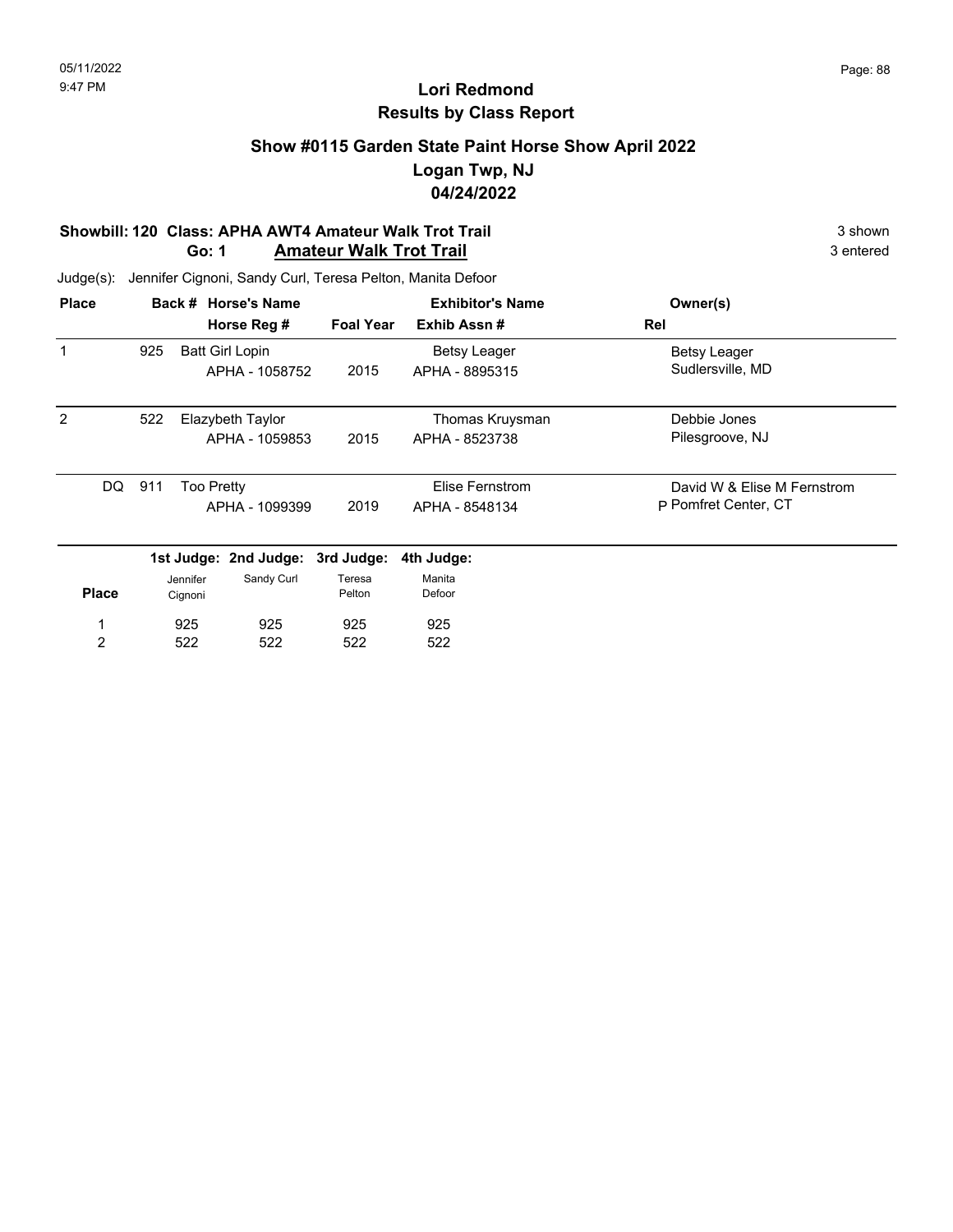### **Show #0115 Garden State Paint Horse Show April 2022 Logan Twp, NJ 04/24/2022**

#### **Showbill: 123 Class: APHA IHT Yearling In-Hand Trail 2 shown 2 shown 2 shown Go: 1 Yearling In Hand Trail** 2 entered

| <b>Place</b> |     |          | Back # Horse's Name              |                  |                | <b>Exhibitor's Name</b> |     | Owner(s)             |  |
|--------------|-----|----------|----------------------------------|------------------|----------------|-------------------------|-----|----------------------|--|
|              |     |          | Horse Reg #                      | <b>Foal Year</b> | Exhib Assn#    |                         | Rel |                      |  |
| 1            | 295 |          | Spill The Tea                    |                  |                | Nalyn Hetzell Pierce    |     | Nalyn Hetzell Pierce |  |
|              |     |          | APHA - 1147509                   | 2021             |                | APHA - 8532637          | Z   |                      |  |
| 2            | 556 |          | Monkeys First Asset              |                  |                | Amy Freeman Suess       |     | Danielle Burns       |  |
|              |     |          | APHA - 1150418                   | 2021             | APHA - 8664812 |                         |     | O Richland, NJ       |  |
|              |     |          | 1st Judge: 2nd Judge: 3rd Judge: |                  | 4th Judge:     |                         |     |                      |  |
|              |     | Jennifer | Sandy Curl                       | Teresa           | Manita         |                         |     |                      |  |
| <b>Place</b> |     | Cignoni  |                                  | Pelton           | Defoor         |                         |     |                      |  |
|              |     | 295      | 295                              | 295              | 295            |                         |     |                      |  |
| 2            |     | 556      | 556                              | 556              | 556            |                         |     |                      |  |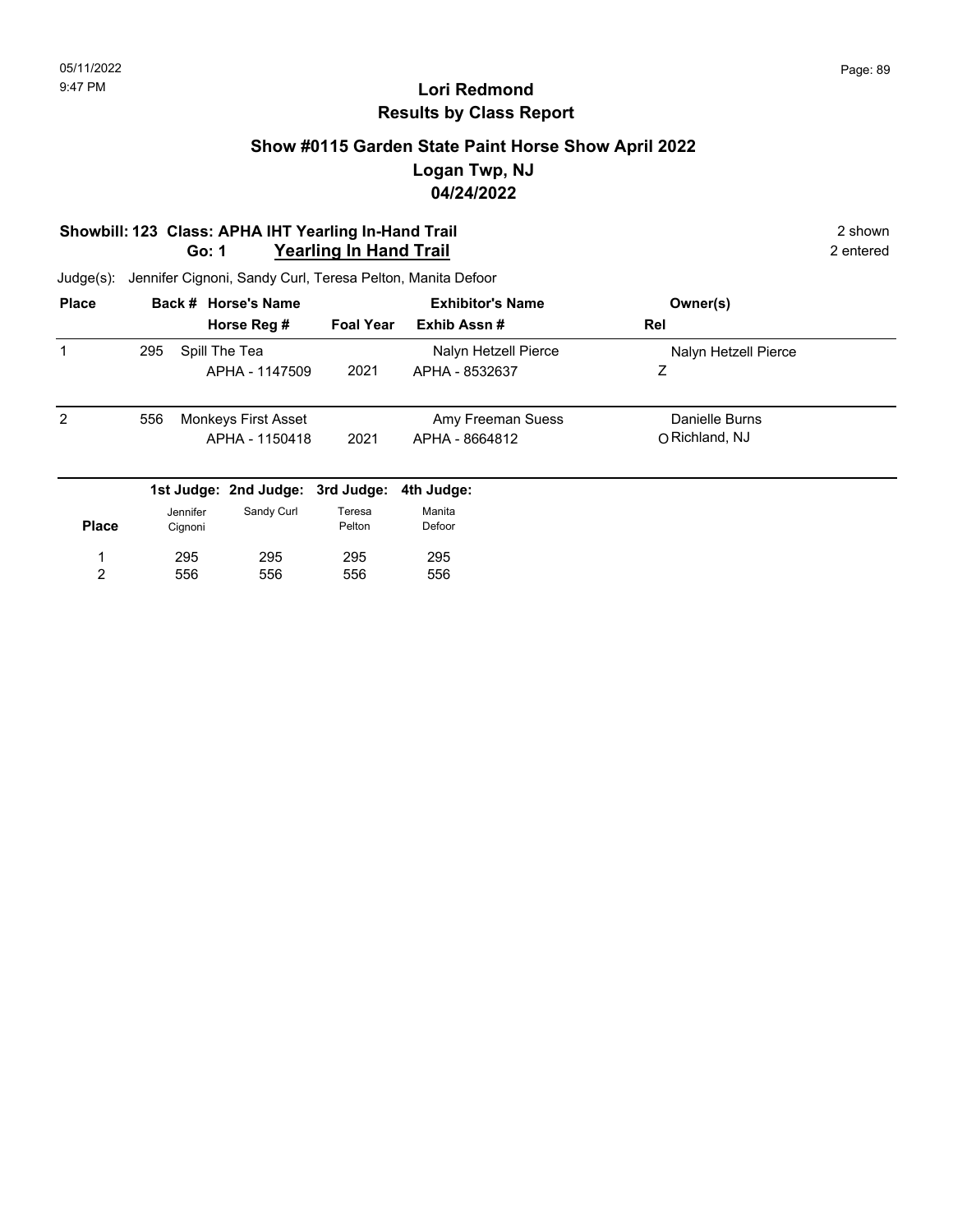### **Show #0115 Garden State Paint Horse Show April 2022 Logan Twp, NJ 04/24/2022**

#### **Showbill: 124 Class: APHA VRT1 Novice Youth Ranch Trail 18 & Under** 1 **Shown** 1 shown **Go: 1 Novice Youth Ranch Trail** 1 entered

| <b>Place</b> |     | Back # Horse's Name                           | <b>Exhibitor's Name</b> |                               |                  | Owner(s)                     |  |
|--------------|-----|-----------------------------------------------|-------------------------|-------------------------------|------------------|------------------------------|--|
|              |     | Horse Reg #                                   | <b>Foal Year</b>        | Exhib Assn #                  | <b>Birthdate</b> | Rel                          |  |
|              | 337 | <b>Entirely Smooth Movin</b><br>APHA - 989359 | 2010                    | Ava Stanker<br>APHA - 0135242 |                  | Ava Stanker<br>Bridgeton, NJ |  |

| Jennifer | Sandy Curl | Teresa | Manita                                                |
|----------|------------|--------|-------------------------------------------------------|
| Cignoni  |            |        | Defoor                                                |
| 337      | 337        | 337    | 337                                                   |
|          |            |        | 1st Judge: 2nd Judge: 3rd Judge: 4th Judge:<br>Pelton |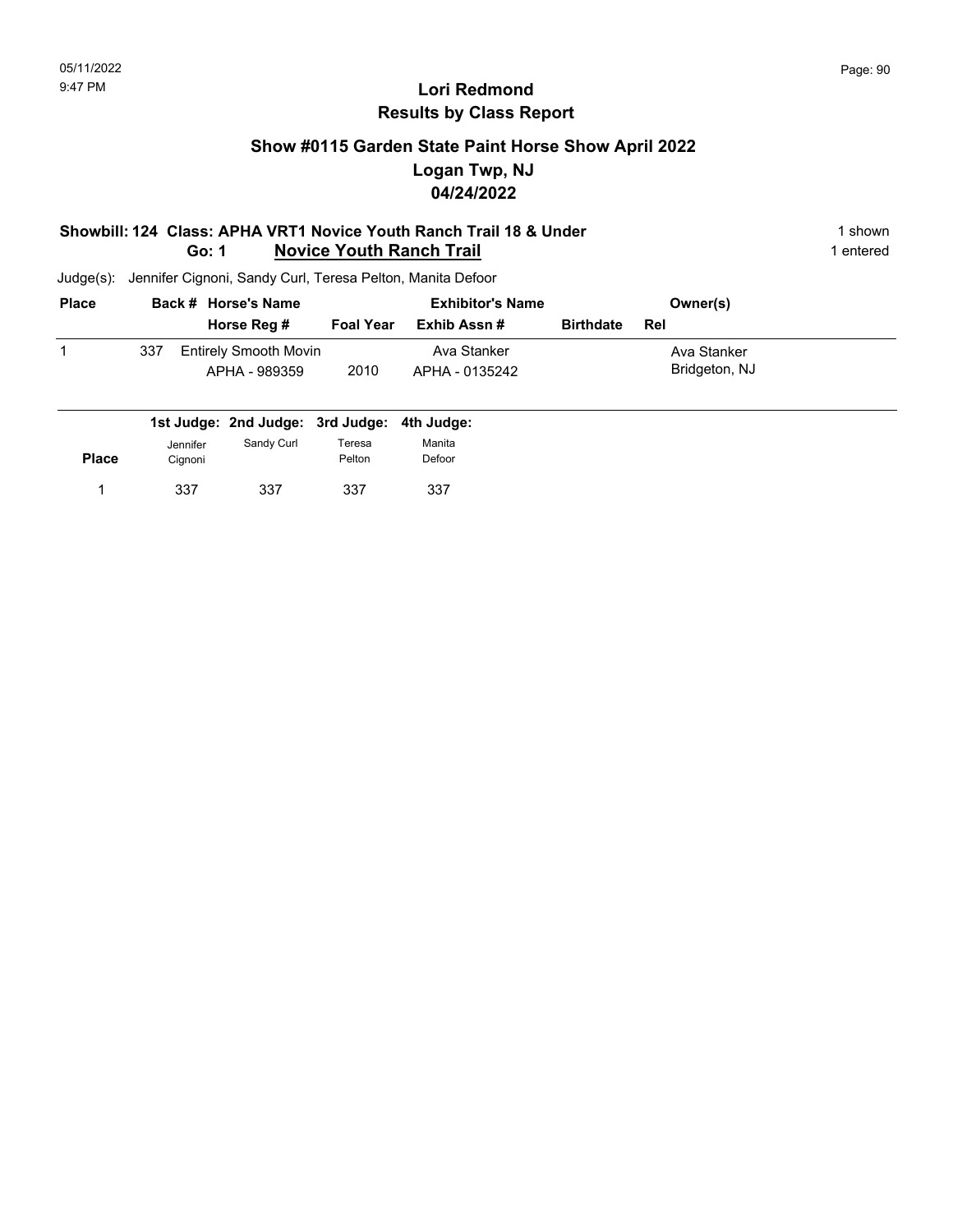### **Show #0115 Garden State Paint Horse Show April 2022 Logan Twp, NJ 04/24/2022**

#### **Showbill: 125 Class: APHA VPR1 Novice Youth Ranch Pleasure 18 & Under** 2 shown 2 shown **Go: 1 Novice Youth Ranch Pleasure** 2 entered

| <b>Place</b>   |     |          | Back # Horse's Name                 |                  | <b>Exhibitor's Name</b>        |                  | Owner(s)                      |  |
|----------------|-----|----------|-------------------------------------|------------------|--------------------------------|------------------|-------------------------------|--|
|                |     |          | Horse Reg #                         | <b>Foal Year</b> | Exhib Assn#                    | <b>Birthdate</b> | Rel                           |  |
| 1              | 649 |          | Gallantly Invited<br>APHA - 1078297 | 2017             | Ellora Chapin<br>APHA - 145690 |                  | Ellora Chapin<br>7 Milton, NH |  |
|                |     |          |                                     |                  |                                |                  |                               |  |
| 2              | 337 |          | <b>Entirely Smooth Movin</b>        |                  | Ava Stanker                    |                  | Ava Stanker                   |  |
|                |     |          | APHA - 989359                       | 2010             | APHA - 0135242                 |                  | Bridgeton, NJ                 |  |
|                |     |          | 1st Judge: 2nd Judge: 3rd Judge:    |                  | 4th Judge:                     |                  |                               |  |
|                |     | Jennifer | Sandy Curl                          | Teresa           | Manita                         |                  |                               |  |
| <b>Place</b>   |     | Cignoni  |                                     | Pelton           | Defoor                         |                  |                               |  |
|                |     | 649      | 649                                 | 649              | 649                            |                  |                               |  |
| $\overline{2}$ |     | 337      | 337                                 | 337              | 337                            |                  |                               |  |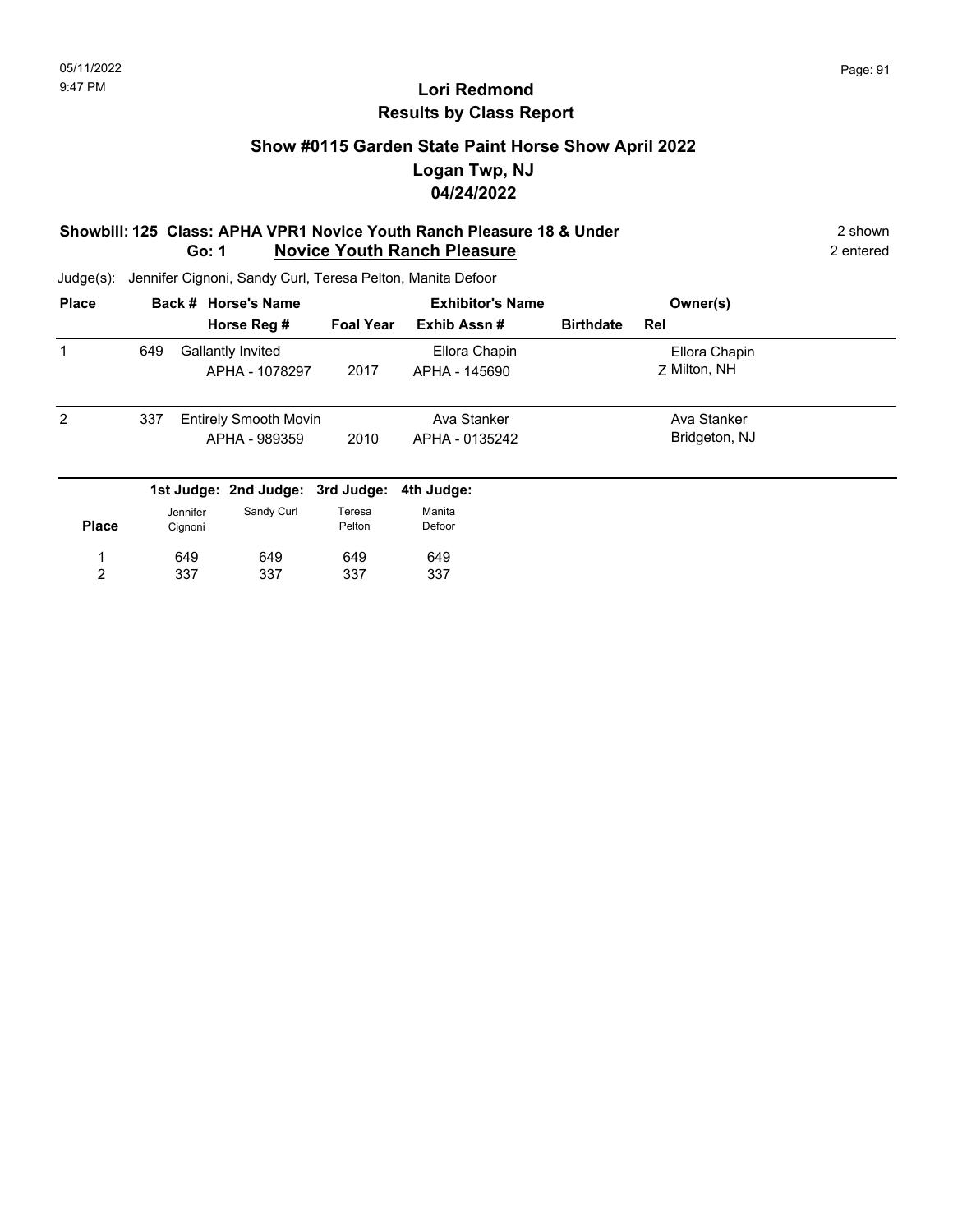### **Show #0115 Garden State Paint Horse Show April 2022 Logan Twp, NJ 04/24/2022**

#### **Showbill: 126 Class: APHA YRT1 Youth Ranch Trail 18 & Under** 2 shown 2 shown **Go: 1 Youth Ranch Trail** 2 entered

| <b>Place</b> |     |          | Back # Horse's Name              |                  | <b>Exhibitor's Name</b> |                  | Owner(s)        |  |
|--------------|-----|----------|----------------------------------|------------------|-------------------------|------------------|-----------------|--|
|              |     |          | Horse Reg #                      | <b>Foal Year</b> | Exhib Assn#             | <b>Birthdate</b> | Rel             |  |
| 1            | 268 |          | Gunners Magnum Star              |                  | Maggie Davidson         |                  | Maggie Davidson |  |
|              |     |          | APHA - 1051021                   | 2015             | APHA - 9176251          |                  | Z Saugus, MA    |  |
| 1            | 337 |          | <b>Entirely Smooth Movin</b>     |                  | Ava Stanker             |                  | Ava Stanker     |  |
|              |     |          | APHA - 989359                    | 2010             | APHA - 0135242          |                  | Bridgeton, NJ   |  |
|              |     |          | 1st Judge: 2nd Judge: 3rd Judge: |                  | 4th Judge:              |                  |                 |  |
|              |     | Jennifer | Sandy Curl                       | Teresa           | Manita                  |                  |                 |  |
| <b>Place</b> |     | Cignoni  |                                  | Pelton           | Defoor                  |                  |                 |  |
|              |     | 268      | 268                              | 337              | 337                     |                  |                 |  |
| 2            |     | 337      | 337                              | 268              | 268                     |                  |                 |  |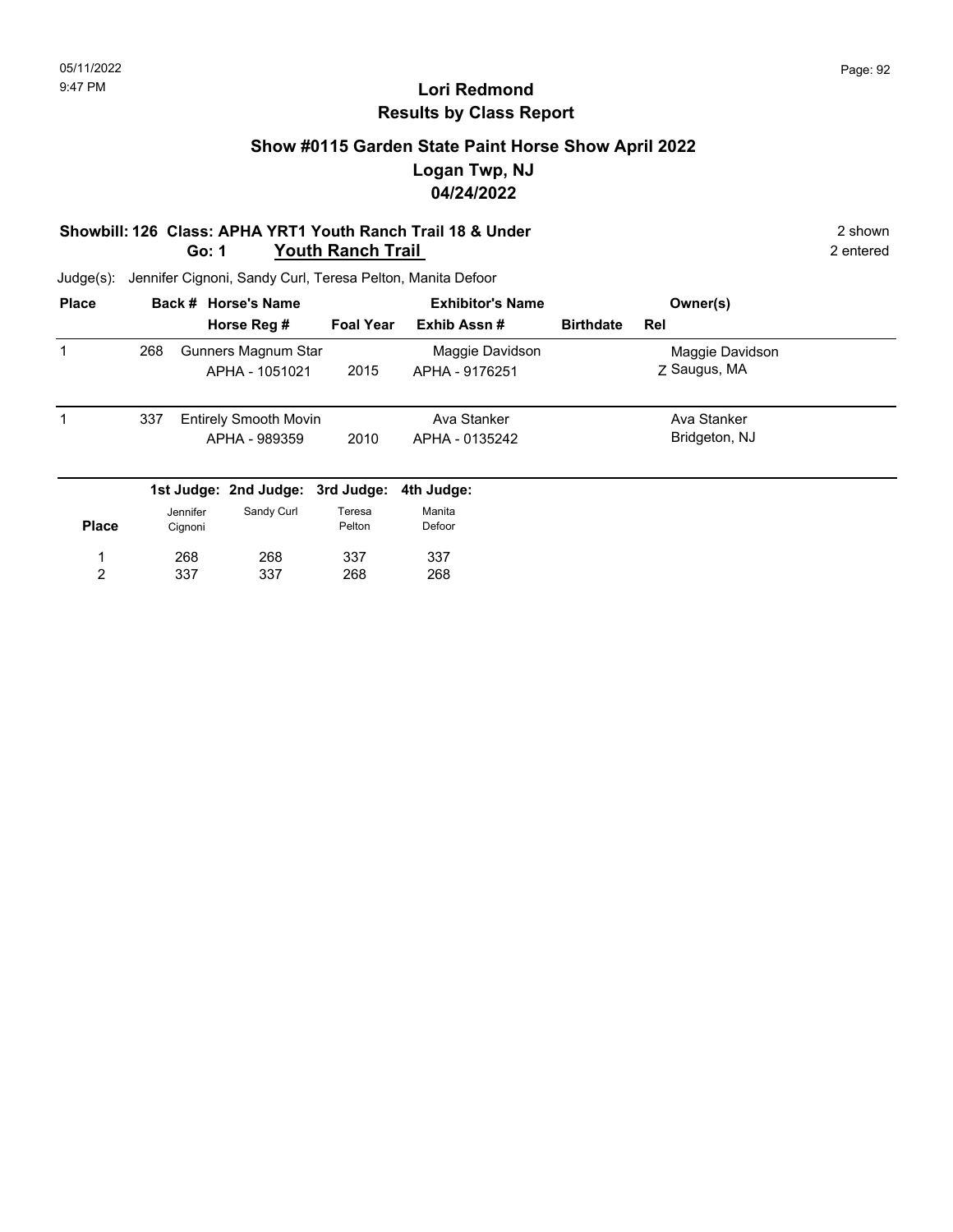### **Show #0115 Garden State Paint Horse Show April 2022 Logan Twp, NJ 04/24/2022**

#### **Showbill: 127 Class: APHA YPR1 Youth Ranch Pleasure 18 & Under** 4 Shown 4 shown **Go: 1 Youth Ranch Pleasure** 4 entered

| <b>Place</b> |     | <b>Horse's Name</b><br>Back #         | <b>Exhibitor's Name</b> |                                   |                  | Owner(s)                        |  |
|--------------|-----|---------------------------------------|-------------------------|-----------------------------------|------------------|---------------------------------|--|
|              |     | Horse Reg #                           | <b>Foal Year</b>        | Exhib Assn#                       | <b>Birthdate</b> | Rel                             |  |
| <b>NP</b>    | 268 | Gunners Magnum Star<br>APHA - 1051021 | 2015                    | Maggie Davidson<br>APHA - 9176251 |                  | Maggie Davidson<br>Z Saugus, MA |  |
|              |     |                                       |                         |                                   |                  |                                 |  |
| <b>NP</b>    | 337 | <b>Entirely Smooth Movin</b>          |                         | Ava Stanker                       |                  | Ava Stanker                     |  |
|              |     | APHA - 989359                         | 2010                    | APHA - 0135242                    |                  | Bridgeton, NJ                   |  |
| <b>NP</b>    | 446 | Fun Gun Lena                          |                         | Sydney Messick                    |                  | <b>Sydney Messick</b>           |  |
|              |     | APHA - 1078838                        | 2017                    | APHA - 148712                     |                  | Z Harrington, DE                |  |
| <b>NP</b>    | 649 | <b>Gallantly Invited</b>              |                         | Ellora Chapin                     |                  | Ellora Chapin                   |  |
|              |     | APHA - 1078297                        | 2017                    | APHA - 145690                     |                  | Z Milton, NH                    |  |
|              |     | 1st Judge: 2nd Judge: 3rd Judge:      |                         | 4th Judge:                        |                  |                                 |  |
|              |     | Sandy Curl<br>.lennifer               | Teresa                  | Manita                            |                  |                                 |  |

| <b>Place</b> | Jennifer<br>Cignoni | Sandy Curl | Teresa<br>Pelton | Manita<br>Defoor |
|--------------|---------------------|------------|------------------|------------------|
| 1            | 649                 | 649        | 649              | 337              |
| 2            | 337                 | 337        | 337              | 649              |
| 3            | 268                 | 268        | 268              | 268              |
| 4            | 446                 | 446        | 446              | 446              |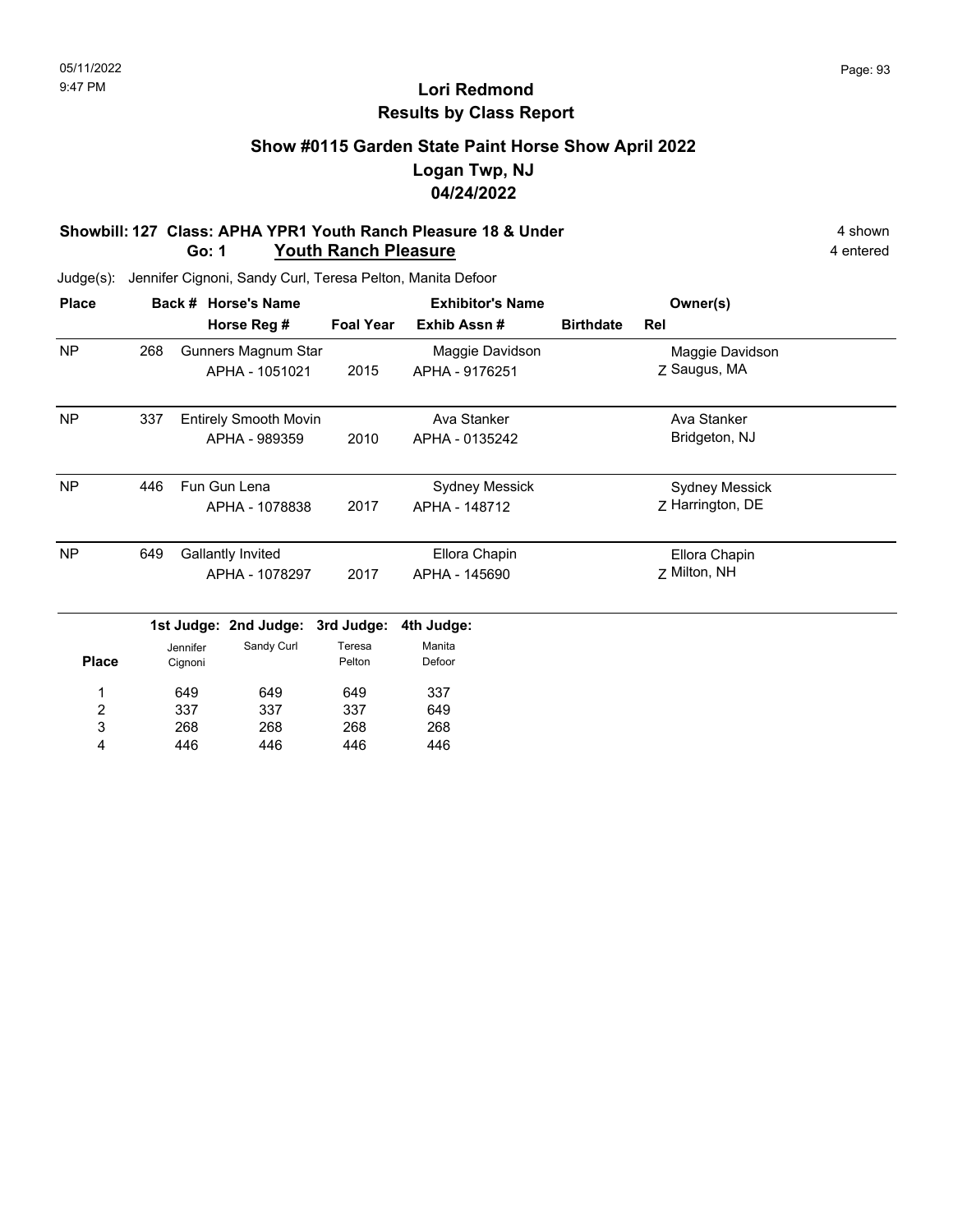### **Show #0115 Garden State Paint Horse Show April 2022 Logan Twp, NJ 04/24/2022**

#### **Showbill: 128 Class: APHA NRT1 Novice Amateur Ranch Trail All Ages** 3 shown 3 shown **Go: 1 Novice Amateur Ranch Trail** 3 entered

| <b>Place</b>   |     |          | Back # Horse's Name   |                  | <b>Exhibitor's Name</b> | Owner(s)              |
|----------------|-----|----------|-----------------------|------------------|-------------------------|-----------------------|
|                |     |          | Horse Reg #           | <b>Foal Year</b> | Exhib Assn#             | Rel                   |
|                | 544 |          | Sugar Get Your Gun    |                  | Alison Umberger         | Alison Umberger       |
|                |     |          | APHA - 1085761        | 2018             | APHA - 7122465          | Broad Run, VA         |
| 2              | 555 |          | Sonnys Music Man      |                  | Dawn Edmonds            | Dawn Edmonds          |
|                |     |          | APHA - 893952         | 2005             | APHA - 8770279          | Z Monroeville, NJ     |
| 3              | 289 |          | ExclusivelyHeavenSent |                  | <b>Shirley Martin</b>   | <b>Shirley Martin</b> |
|                |     |          | APHA - 1012389        | 2011             | APHA - 8951817          | Southampton, NJ       |
|                |     |          | 1st Judge: 2nd Judge: | 3rd Judge:       | 4th Judge:              |                       |
|                |     | Jennifer | Sandy Curl            | Teresa           | Manita                  |                       |
| <b>Place</b>   |     | Cignoni  |                       | Pelton           | Defoor                  |                       |
| 1              |     | 555      | 544                   | 544              | 544                     |                       |
| $\overline{c}$ |     | 544      | 555                   | 555              | 555                     |                       |
| 3              |     | 289      | 289                   | 289              | 289                     |                       |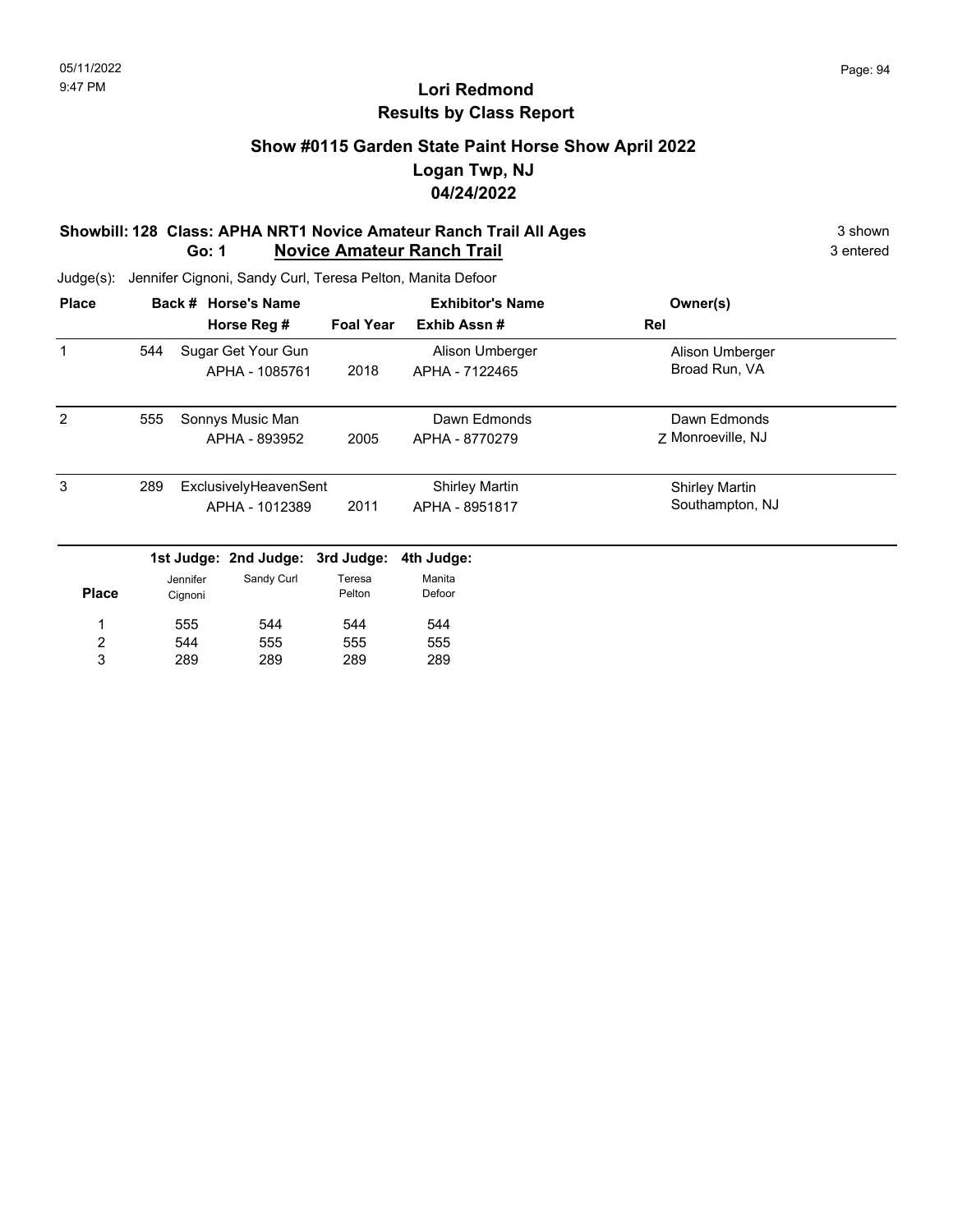### **Show #0115 Garden State Paint Horse Show April 2022 Logan Twp, NJ 04/24/2022**

#### **Showbill: 129 Class: APHA NPR1 Novice Amateur Ranch Pleasure All Ages** 4 shown **Go: 1 Novice Amateur Ranch Pleasure** 4 entered

Judge(s): Jennifer Cignoni, Sandy Curl, Teresa Pelton, Manita Defoor

| <b>Place</b> |     | <b>Horse's Name</b><br>Back # |                        |                  | <b>Exhibitor's Name</b> | Owner(s)              |
|--------------|-----|-------------------------------|------------------------|------------------|-------------------------|-----------------------|
|              |     |                               | Horse Reg #            | <b>Foal Year</b> | Exhib Assn#             | Rel                   |
| 1            | 555 |                               | Sonnys Music Man       |                  | Dawn Edmonds            | Dawn Edmonds          |
|              |     |                               | APHA - 893952          | 2005             | APHA - 8770279          | Z Monroeville, NJ     |
| 2            | 508 |                               | Miss Lil Red Rider     |                  | Nancy Hollenweger       | Michael Spinelli      |
|              |     |                               | APHA - 1083445         | 2009             | APHA - 8903090          | C Vineland, NJ        |
| 3            | 551 |                               | <b>Big Time Hotrod</b> |                  | Rebecca Landry          | Mary Ellen Landry     |
|              |     |                               | APHA - 1009063         | 2015             | APHA - 9144786          | C Dover, DE           |
| 4            | 289 |                               | ExclusivelyHeavenSent  |                  | <b>Shirley Martin</b>   | <b>Shirley Martin</b> |
|              |     |                               | APHA - 1012389         | 2011             | APHA - 8951817          | Southampton, NJ       |
|              |     |                               | 1st Judge: 2nd Judge:  | 3rd Judge:       | 4th Judge:              |                       |
|              |     | Jennifer                      | Sandy Curl             | Teresa           | Manita                  |                       |
| <b>Place</b> |     | Cignoni                       |                        | Pelton           | Defoor                  |                       |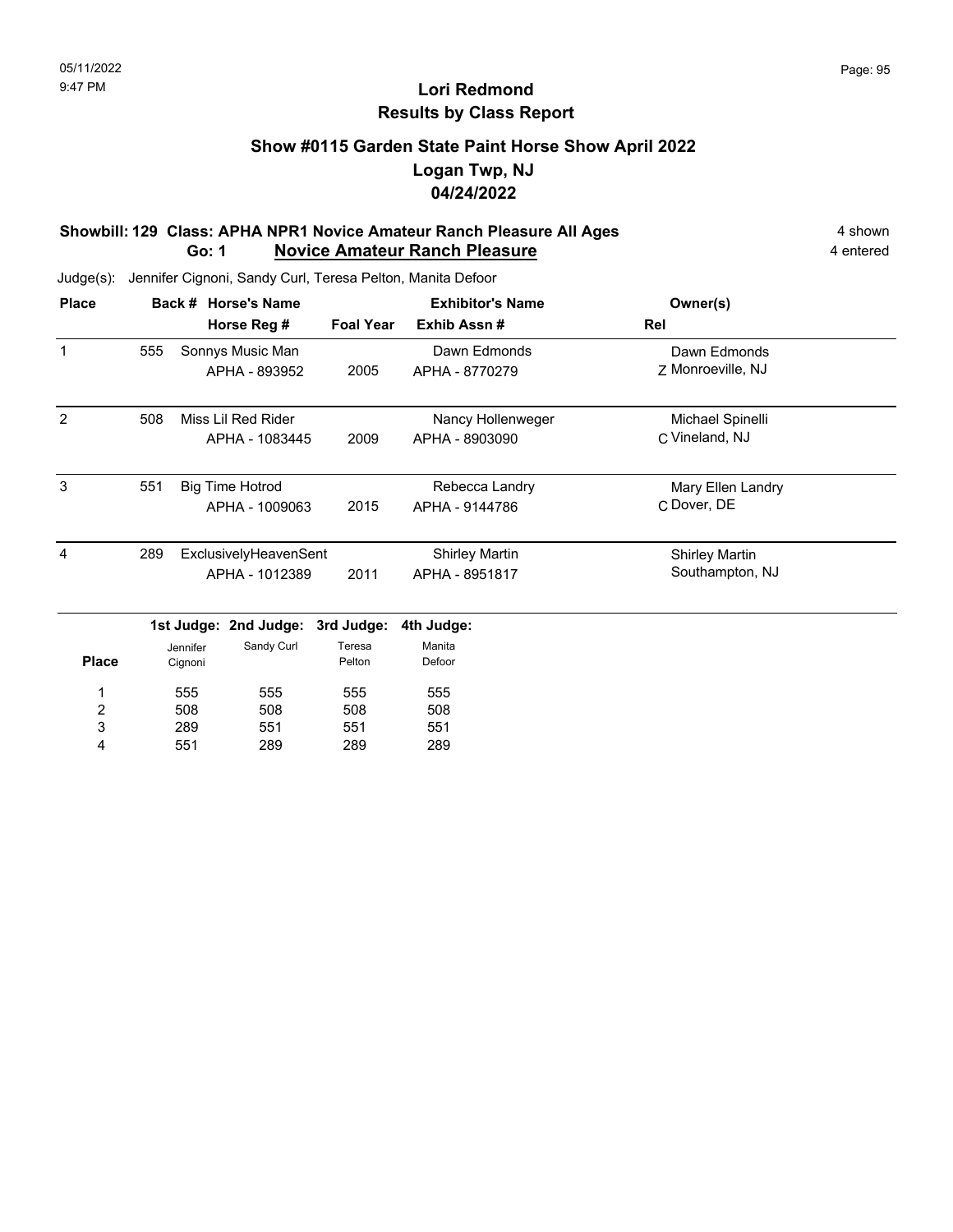### **Show #0115 Garden State Paint Horse Show April 2022 Logan Twp, NJ 04/24/2022**

#### **Showbill: 130 Class: APHA ART1 Amateur Ranch Trail All Ages** 4 shown **Go: 1 Amateur Ranch Trail 1988 Amateur Ranch Trail 1988 Amateur Ranch Trail 1988 4** entered

| <b>Place</b> |     | <b>Horse's Name</b><br>Back #    |                  | <b>Exhibitor's Name</b> | Owner(s)             |  |
|--------------|-----|----------------------------------|------------------|-------------------------|----------------------|--|
|              |     | Horse Reg #                      | <b>Foal Year</b> | Exhib Assn#             | Rel                  |  |
| 1            | 583 | Shirley Its Me                   |                  | <b>Betsy Ullrich</b>    | <b>Betsy Ullrich</b> |  |
|              |     | APHA - 990420                    | 2010             | APHA - 7048060          | 7 Pottzl, PA         |  |
| 2            | 386 | Shoot Me Straight                |                  | Alison Umberger         | Alison Umberger      |  |
|              |     | APHA - 1086258                   | 2018             | APHA - 7122465          | Broad Run, VA        |  |
| 3            | 572 | A Peppy Tru Rolex                |                  | Jody Caufield           | Jody Caufield        |  |
|              |     | APHA - 1003584                   | 2011             | APHA - 7063835          | Marathon, NY         |  |
| 4            | 548 | Trashy Image                     |                  | <b>Betsy Ullrich</b>    | <b>Betsy Ullrich</b> |  |
|              |     | APHA - 1063827                   | 2016             | APHA - 7048060          | 7 Pottzl, PA         |  |
|              |     | 1st Judge: 2nd Judge: 3rd Judge: |                  | 4th Judge:              |                      |  |
|              |     | Sandy Curl<br>Jennifer           | Teresa           | Manita                  |                      |  |

| <b>Place</b> | Jennifer<br>Cignoni | Sandy Curl | Teresa<br>Pelton | Manita<br>Defoor |
|--------------|---------------------|------------|------------------|------------------|
| 1            | 583                 | 583        | 386              | 583              |
| 2            | 386                 | 386        | 583              | 386              |
| 3            | 572                 | 572        | 572              | 572              |
| 4            | 548                 | 548        | 548              | 548              |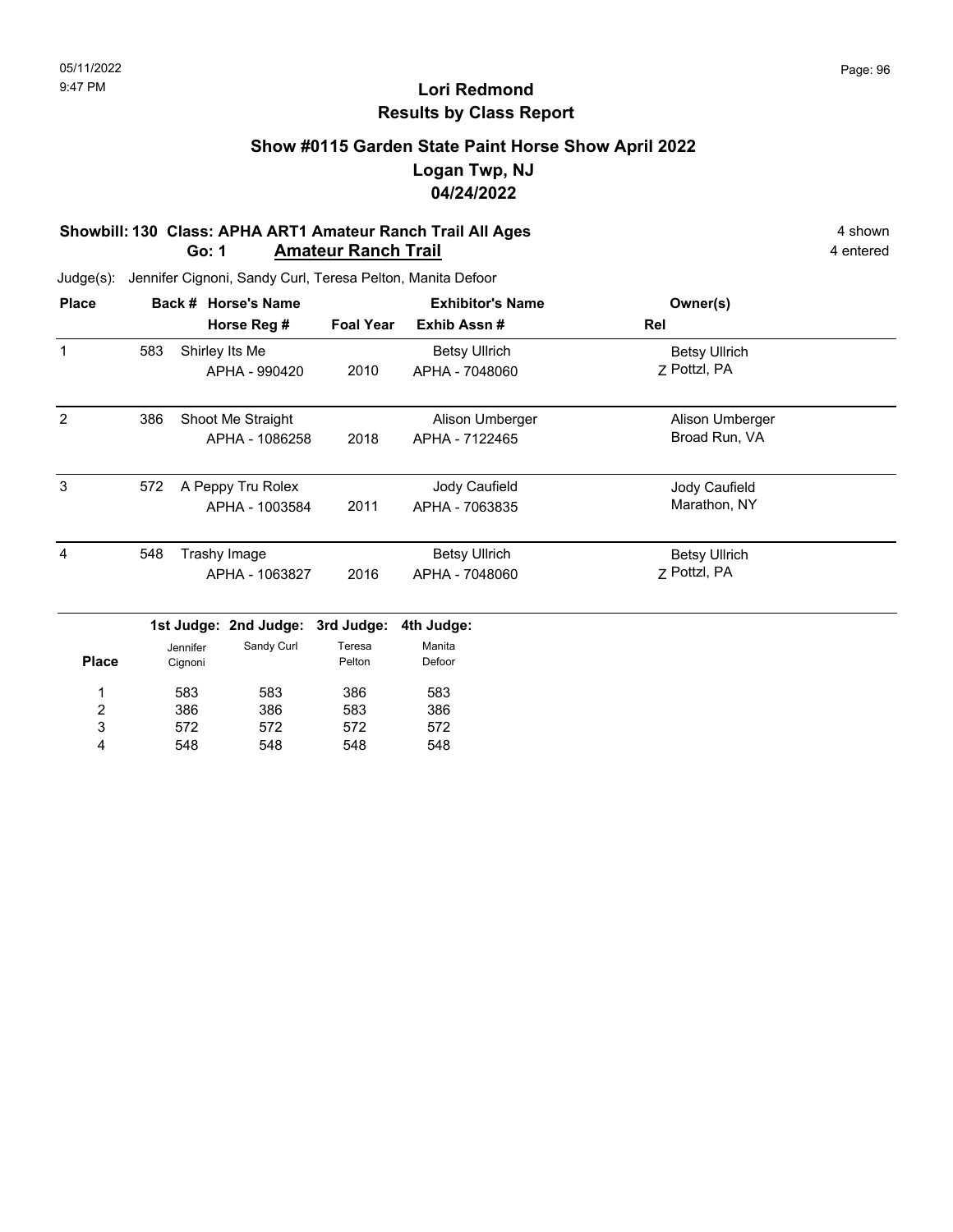#### **Show #0115 Garden State Paint Horse Show April 2022 Logan Twp, NJ 04/24/2022**

#### **Showbill: 131 Class: APHA APR1 Amateur Ranch Pleasure All Ages** 7 shown 7 shown 7 shown<br>**Go: 1 Amateur Ranch Pleasure 1 Amateur Ranch Pleasure Go: 1 Amateur Ranch Pleasure**

Judge(s): Jennifer Cignoni, Sandy Curl, Teresa Pelton, Manita Defoor

| <b>Place</b>   |     |                                | Back # Horse's Name                  |                                | <b>Exhibitor's Name</b>                | Owner(s)                             |  |
|----------------|-----|--------------------------------|--------------------------------------|--------------------------------|----------------------------------------|--------------------------------------|--|
|                |     |                                | Horse Reg #                          | <b>Foal Year</b>               | Exhib Assn #                           | Rel                                  |  |
| $\mathbf{1}$   | 544 |                                | Sugar Get Your Gun<br>APHA - 1085761 | 2018                           | Alison Umberger<br>APHA - 7122465      | Alison Umberger<br>Broad Run, VA     |  |
| $\mathbf{1}$   | 583 |                                | Shirley Its Me<br>APHA - 990420      | 2010                           | <b>Betsy Ullrich</b><br>APHA - 7048060 | <b>Betsy Ullrich</b><br>7 Pottzl, PA |  |
| $\mathbf{3}$   | 386 |                                | Shoot Me Straight<br>APHA - 1086258  | 2018                           | Alison Umberger<br>APHA - 7122465      | Alison Umberger<br>Broad Run, VA     |  |
| $\overline{4}$ | 555 |                                | Sonnys Music Man<br>APHA - 893952    | 2005                           | Dawn Edmonds<br>APHA - 8770279         | Dawn Edmonds<br>Z Monroeville, NJ    |  |
| $\sqrt{5}$     | 572 |                                | A Peppy Tru Rolex<br>APHA - 1003584  | 2011                           | Jody Caufield<br>APHA - 7063835        | Jody Caufield<br>Marathon, NY        |  |
| 6              | 548 | Trashy Image<br>APHA - 1063827 |                                      | 2016                           | <b>Betsy Ullrich</b><br>APHA - 7048060 | <b>Betsy Ullrich</b><br>Z Pottzl, PA |  |
| $\overline{7}$ | 508 |                                | Miss Lil Red Rider<br>APHA - 1083445 | 2009                           | Nancy Hollenweger<br>APHA - 8903090    | Michael Spinelli<br>C Vineland, NJ   |  |
| <b>Place</b>   |     | Jennifer<br>Cignoni            | 1st Judge: 2nd Judge:<br>Sandy Curl  | 3rd Judge:<br>Teresa<br>Pelton | 4th Judge:<br>Manita<br>Defoor         |                                      |  |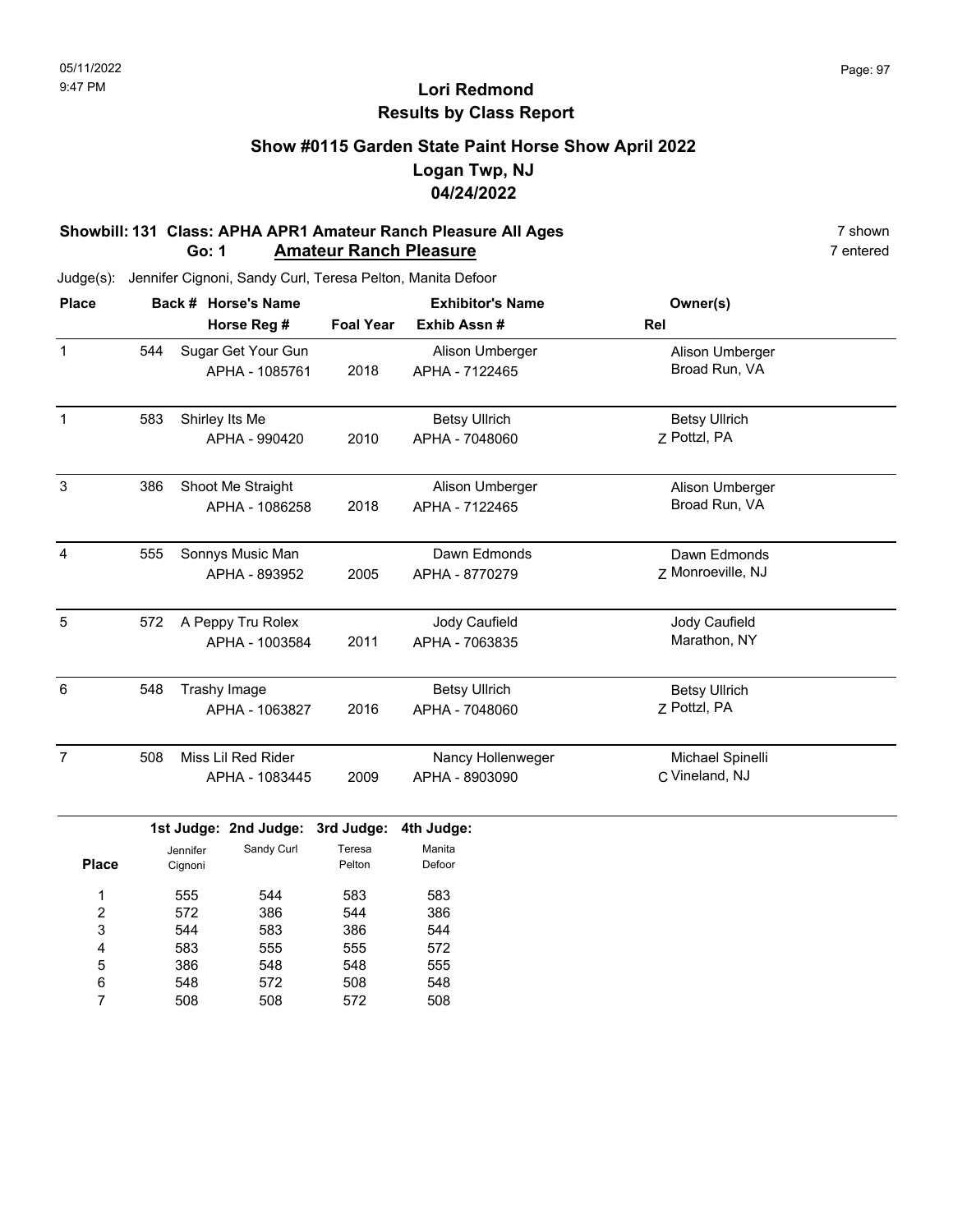### **Show #0115 Garden State Paint Horse Show April 2022 Logan Twp, NJ 04/24/2022**

#### **Showbill: 132 Class: APHA RT1 Ranch Trail All Ages** 3 shown **Go: 1 Ranch Trail** 3 entered

| <b>Place</b>   |     |          | Back # Horse's Name   |                  | <b>Exhibitor's Name</b> | Owner(s)                   |
|----------------|-----|----------|-----------------------|------------------|-------------------------|----------------------------|
|                |     |          | Horse Reg #           | <b>Foal Year</b> | Exhib Assn#             | Rel                        |
|                | 583 |          | Shirley Its Me        |                  | <b>Betsy Ullrich</b>    | <b>Betsy Ullrich</b>       |
|                |     |          | APHA - 990420         | 2010             | APHA - 7048060          | 7 Pottzl, PA               |
| 2              | 388 |          | Whimpys N Style       |                  | Marty Dixon             | Terri/Marty & Brooke Dixon |
|                |     |          | APHA - 1108770        | 2014             | APHA - 8723329          | Z LePage                   |
| 3              | 386 |          | Shoot Me Straight     |                  | Alison Umberger         | Alison Umberger            |
|                |     |          | APHA - 1086258        | 2018             | APHA - 7122465          | Broad Run, VA              |
|                |     |          | 1st Judge: 2nd Judge: | 3rd Judge:       | 4th Judge:              |                            |
|                |     | Jennifer | Sandy Curl            | Teresa           | Manita                  |                            |
| <b>Place</b>   |     | Cignoni  |                       | Pelton           | Defoor                  |                            |
| 1              |     | 583      | 583                   | 583              | 583                     |                            |
| $\overline{2}$ |     | 388      | 388                   | 388              | 388                     |                            |
| 3              |     | 386      | 386                   | 386              | 386                     |                            |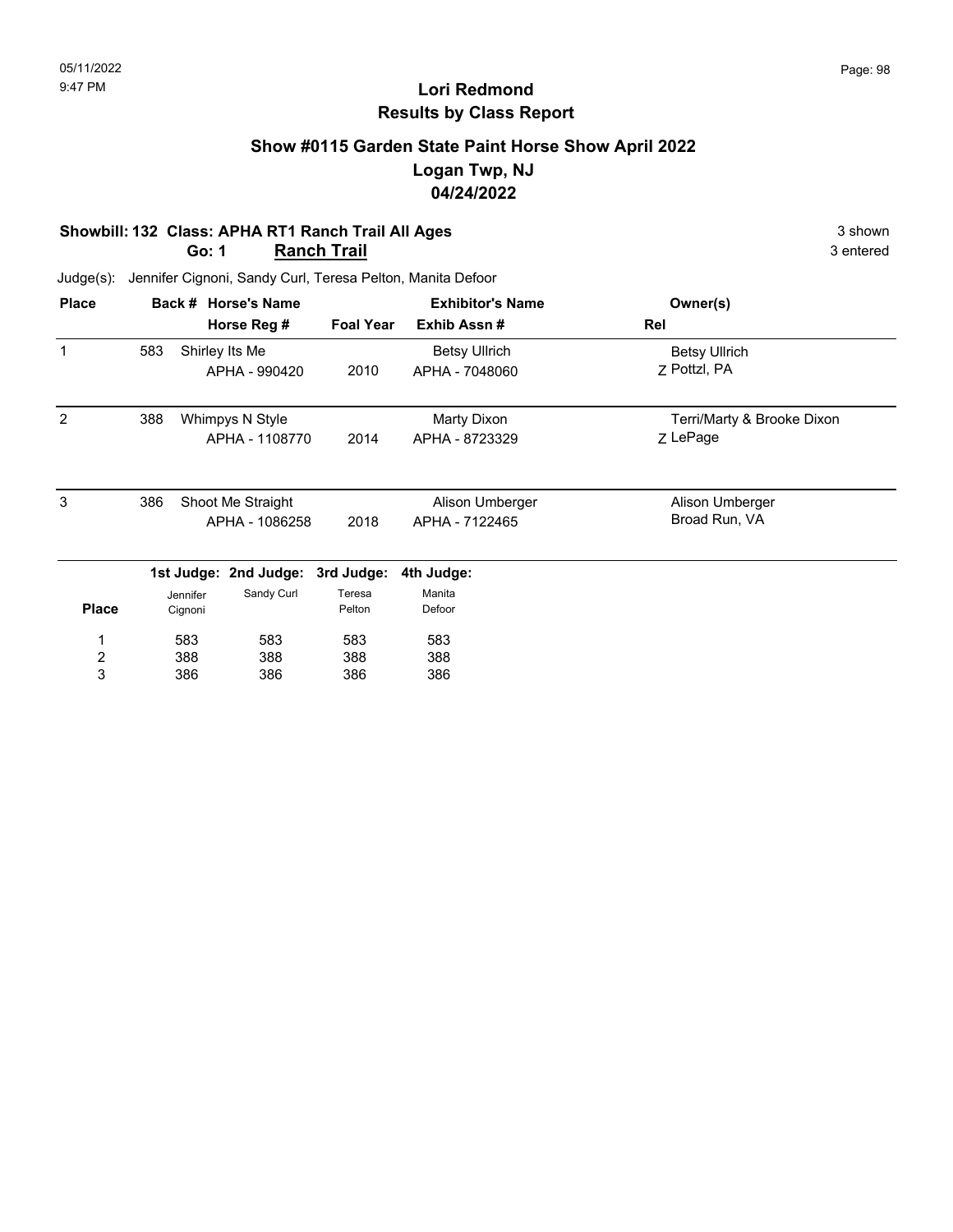### **Show #0115 Garden State Paint Horse Show April 2022 Logan Twp, NJ 04/24/2022**

#### **Showbill: 133 Class: APHA PR1 Ranch Pleasure All Ages** 4 shown **Go: 1 Ranch Pleasure** 4 entered

Judge(s): Jennifer Cignoni, Sandy Curl, Teresa Pelton, Manita Defoor

| <b>Place</b> |     | Back # Horse's Name |                                   |                  | <b>Exhibitor's Name</b>       | Owner(s)                               |
|--------------|-----|---------------------|-----------------------------------|------------------|-------------------------------|----------------------------------------|
|              |     |                     | Horse Reg #                       | <b>Foal Year</b> | Exhib Assn#                   | Rel                                    |
| 1            | 388 |                     | Whimpys N Style<br>APHA - 1108770 | 2014             | Marty Dixon<br>APHA - 8723329 | Terri/Marty & Brooke Dixon<br>Z LePage |
|              |     |                     |                                   |                  |                               |                                        |
| 2            | 649 |                     | Gallantly Invited                 |                  | Ellora Chapin                 | Ellora Chapin                          |
|              |     |                     | APHA - 1078297                    | 2017             | APHA - 145690                 | Z Milton, NH                           |
| 3            | 583 |                     | Shirley Its Me                    |                  | <b>Betsy Ullrich</b>          | <b>Betsy Ullrich</b>                   |
|              |     |                     | APHA - 990420                     | 2010             | APHA - 7048060                | 7 Pottzl, PA                           |
| 4            | 386 |                     | Shoot Me Straight                 |                  | Alison Umberger               | Alison Umberger                        |
|              |     |                     | APHA - 1086258                    | 2018             | APHA - 7122465                | Broad Run, VA                          |
|              |     |                     | 1st Judge: 2nd Judge:             | 3rd Judge:       | 4th Judge:                    |                                        |
|              |     | Jennifer            | Sandy Curl                        | Teresa           | Manita                        |                                        |
| <b>Place</b> |     | Cignoni             |                                   | Pelton           | Defoor                        |                                        |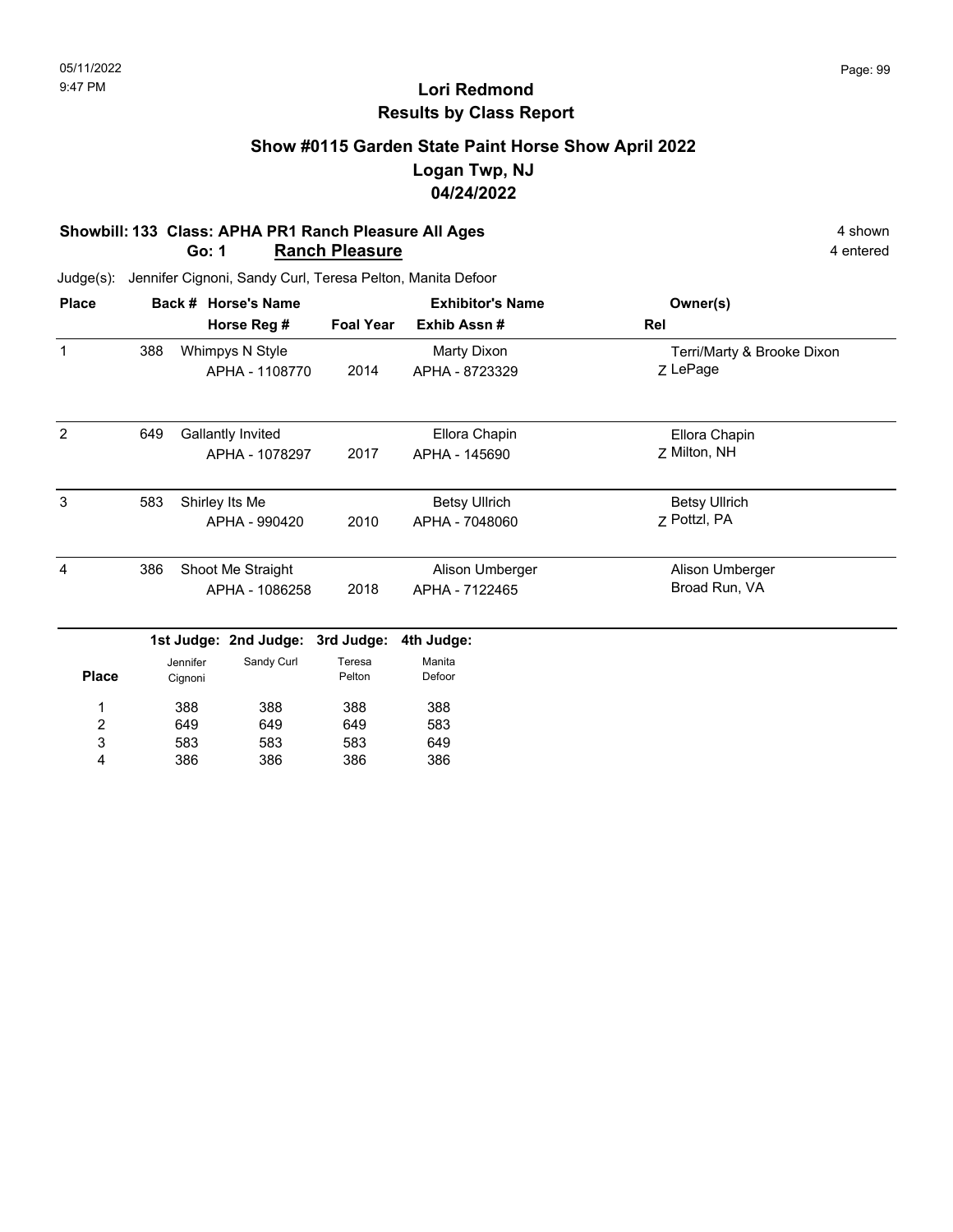### **Show #0115 Garden State Paint Horse Show April 2022 Logan Twp, NJ 04/24/2022**

#### **Showbill: 134 Class: APHA YLL Youth Lead Line 8 & Under** 6 shown **Go: 1 Leadline**

| <b>Place</b>     |     |          | Back # Horse's Name       |                  | <b>Exhibitor's Name</b> |                  | Owner(s)                 |  |
|------------------|-----|----------|---------------------------|------------------|-------------------------|------------------|--------------------------|--|
|                  |     |          | Horse Reg #               | <b>Foal Year</b> | Exhib Assn #            | <b>Birthdate</b> | Rel                      |  |
| $\mathbf{1}$     | 580 |          | Radically Painted         |                  | <b>Hadley Townsey</b>   |                  | <b>Lindsay Clancy</b>    |  |
|                  |     |          | APHA - 973032             | 2009             | APHA - 0000006          |                  | O Hampstead, MO          |  |
| $\overline{2}$   | 922 |          | Zipped In Pleasure        |                  | Emma Gotthardt          |                  | Cassandra Gotthardt      |  |
|                  |     |          | APHA - 749085             | 2003             | APHA - 0000017          |                  | C National Park, NJ      |  |
| $\mathbf{3}$     | 856 |          | Daddy Chromed My Ride     |                  | Matthew Hanning         |                  | Caitlin Kernan           |  |
|                  |     |          | APHA - 1090396            | 2018             | APHA - 151545           |                  | C Manchester, NY         |  |
| $\overline{4}$   | 917 |          | Paint Me Lazy             |                  | Wayne Bradway           |                  | Gabrielle Bradway        |  |
|                  |     |          | APHA - 1036902            | 2013             | APHA - 9195153          |                  | Warrenton, VA            |  |
| 5                | 670 |          | Only By Design            |                  | <b>Burkett:Brielle</b>  |                  | <b>Gabrielle Burkett</b> |  |
|                  |     |          | APHA - 767960             | 2003             | APHA - 0000024          |                  | C EHT, NJ                |  |
| 6                |     |          | 1371 Hilfiger Hes Special |                  | Korie Everett           |                  | Nicole Banach            |  |
|                  |     |          | APHA - 989890             | 2010             | APHA - 0000018          |                  | J Pemberton, NJ          |  |
|                  |     |          | 1st Judge: 2nd Judge:     | 3rd Judge:       | 4th Judge:              |                  |                          |  |
|                  |     | Jennifer | Sandy Curl                | Teresa           | Manita                  |                  |                          |  |
| <b>Place</b>     |     | Cignoni  |                           | Pelton           | Defoor                  |                  |                          |  |
| 1                |     | 580      | 580                       | 580              | 580                     |                  |                          |  |
| $\boldsymbol{2}$ |     | 922      | 917                       | 922              | 922                     |                  |                          |  |
| 3                |     | 856      | 856                       | 856              | 856                     |                  |                          |  |
| 4                |     | 917      | 922                       | 670              | 917                     |                  |                          |  |
| 5                |     | 670      | 670                       | 917              | 670                     |                  |                          |  |
| 6                |     | 1371     | 1371                      | 1371             | 1371                    |                  |                          |  |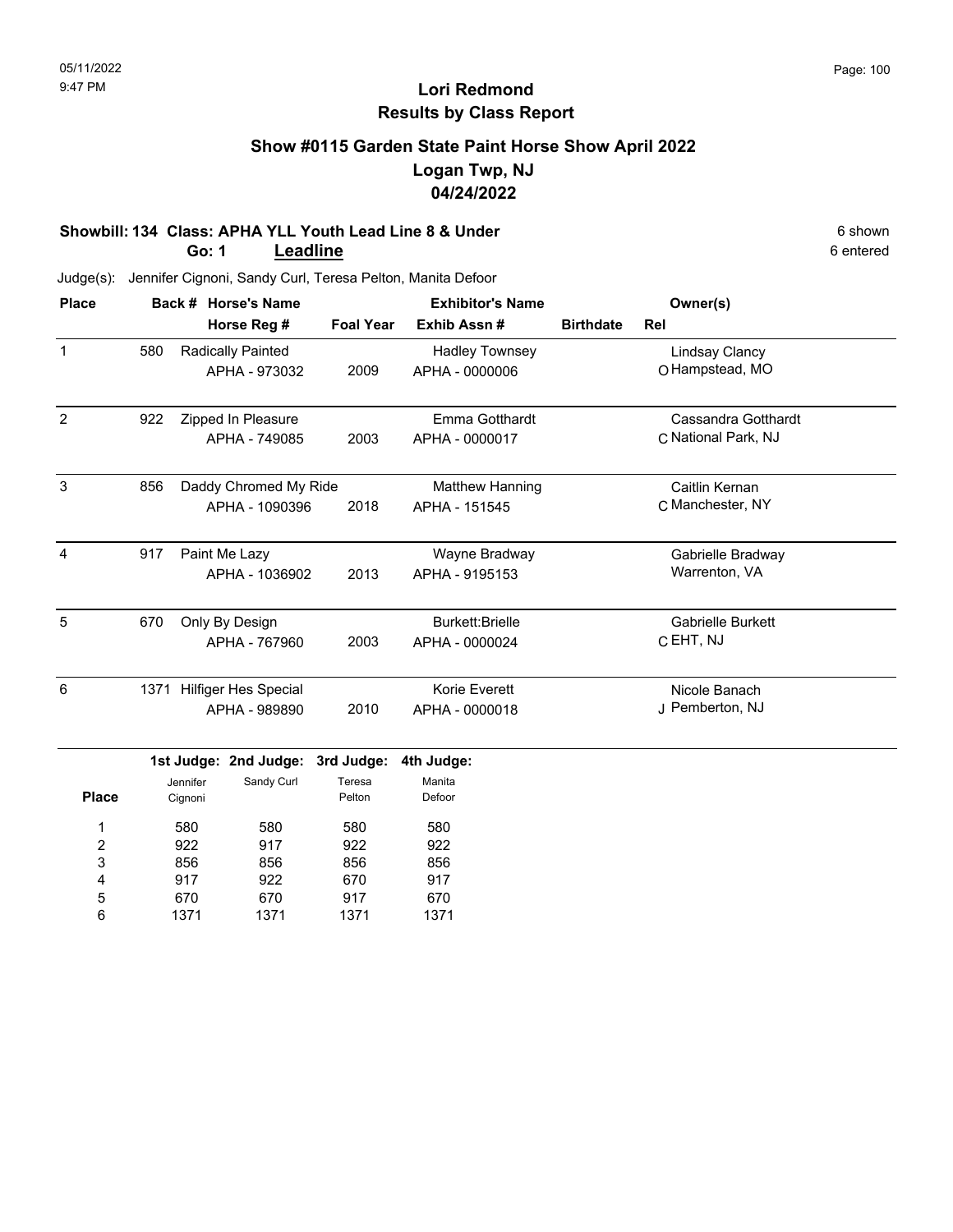### **Show #0115 Garden State Paint Horse Show April 2022 Logan Twp, NJ 04/24/2022**

#### **Showbill: 135 Class: OPEN BENEWR Benefit Western Rider Walk/Jog** 14 Shown 14 shown **Go: 1 Benefit Western Rider W/J** 14 entered

| <b>Place</b>   |     | Back # Horse's Name          |                  | <b>Exhibitor's Name</b> | Owner(s)                                            |
|----------------|-----|------------------------------|------------------|-------------------------|-----------------------------------------------------|
|                |     | Horse Reg #                  | <b>Foal Year</b> | Exhib Assn #            | Rel                                                 |
| $\mathbf{1}$   |     | 1495 Invite The Invester     | 2013             | Kadence Bonacci         | Kadence Bonacci<br>Pemberton, NJ                    |
| $\overline{2}$ | 706 | I Got The Invite             | 2019             | Marissa Campbell        | Marissa Campbell<br>Z Mt Laurel, NJ                 |
| $\overline{2}$ |     | 2000 Hot Piece Of Art        | 2016             | Terri LePage            | & Leksi Rhoades Teri M Lepage<br>Z                  |
| 4              | 911 | <b>Too Pretty</b>            | 2019             | <b>Heather Faulkner</b> | David W & Elise M Fernstrom<br>O Pomfret Center, CT |
| 5              | 313 | Invitation To Ride           | 2009             | Aliyah Attar            | Aliyah Attar<br>Peppercal, MA                       |
| 5              | 480 | <b>Entirely Sumthin Else</b> | 2011             | Francesca Collini       | Danielle Collini<br>H, NJ                           |
| $\overline{7}$ | 376 | The Arizona Line             | 2016             | Tammie Scorer-Hartmann  | Tammie Scorer-Hartmann<br>Z Williamstown, NJ        |
| <b>NP</b>      | 337 | <b>Entirely Smooth Movin</b> | 2010             | Ava Stanker             | Ava Stanker<br>Bridgeton, NJ                        |
| <b>NP</b>      | 542 | Hidden Zipper                | 2009             | Victoria Martin         | Victoria Martin<br>Z Lancaster, PA                  |
| <b>NP</b>      | 567 | Good To Be Classy            | 2020             | Dana Laing              | Lauren Boisvert<br>O Pilesgrove, NJ                 |
| <b>NP</b>      | 661 | Code Red Go Figer            | 2019             | Callie Jo Ware          | Brda:Callie Jo<br>$\circ$                           |
| <b>NP</b>      |     | 1371 Hilfiger Hes Special    | 2010             | Nicole Banach           | Nicole Banach<br>Z Pemberton, NJ                    |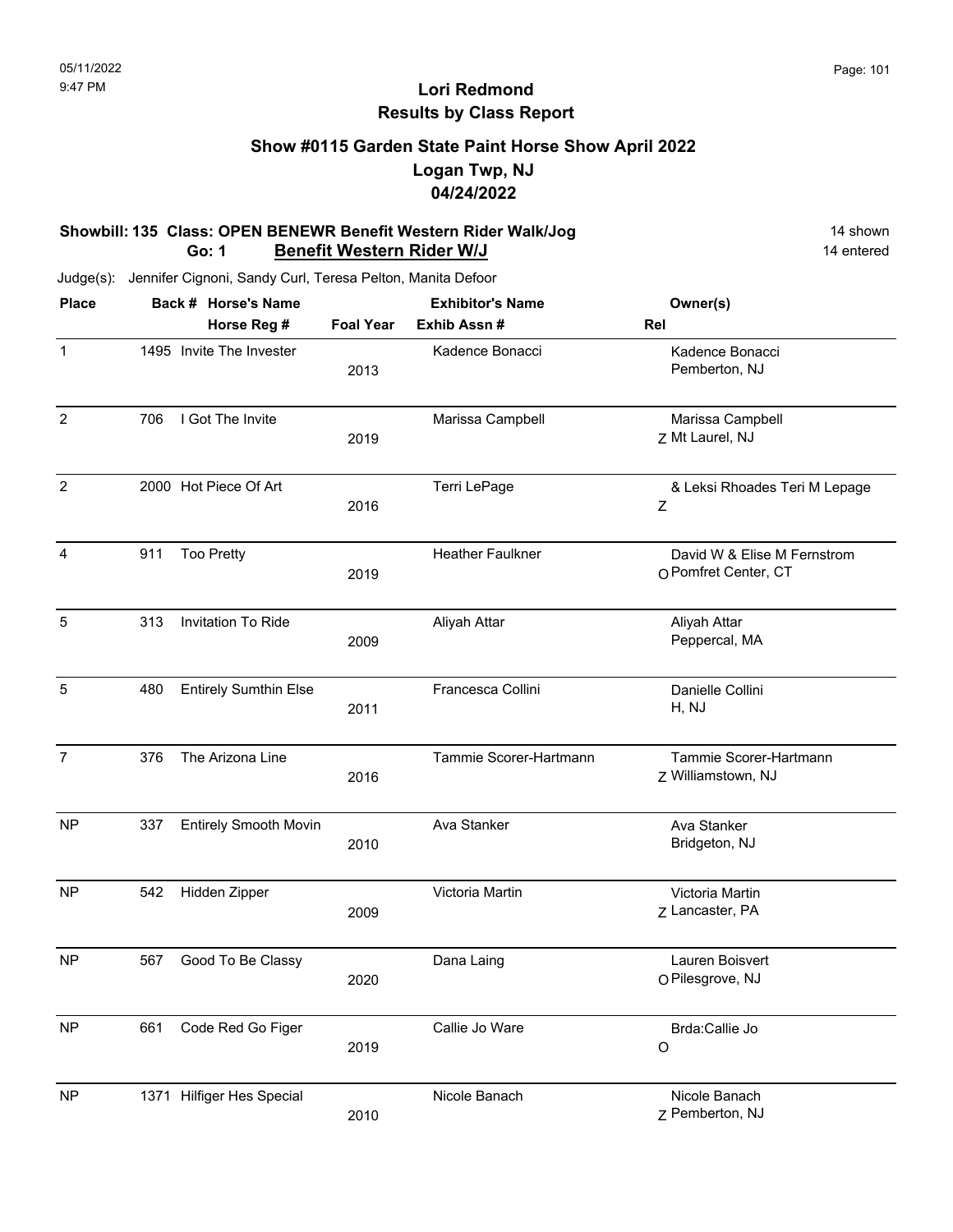### **Show #0115 Garden State Paint Horse Show April 2022**

## **Logan Twp, NJ**

|              |                        |                                  |                  | 04/24/2022            |                                      |
|--------------|------------------------|----------------------------------|------------------|-----------------------|--------------------------------------|
| <b>NP</b>    | 1405 Chasing My Assets |                                  | 2017             | Lorrie Ann Scorer     | Lorrie Ann Scorer<br>Z Pemberton, NJ |
| <b>NP</b>    | 2222 An Amazing End    |                                  | 2011             | <b>Charlee Redrow</b> | Nalyn Hetzell Pierce<br>O            |
|              |                        | 1st Judge: 2nd Judge: 3rd Judge: |                  | 4th Judge:            |                                      |
| <b>Place</b> | Jennifer<br>Cignoni    | Sandy Curl                       | Teresa<br>Pelton | Manita<br>Defoor      |                                      |
|              |                        |                                  | 2000             | 1495                  |                                      |
|              |                        |                                  | 1495             | 706                   |                                      |
|              |                        |                                  | 706              | 480                   |                                      |
|              |                        |                                  | 911              | 2000                  |                                      |
|              |                        |                                  | 313              | 911                   |                                      |
|              |                        |                                  | 376              | 313                   |                                      |
|              |                        |                                  | 1405             | 376                   |                                      |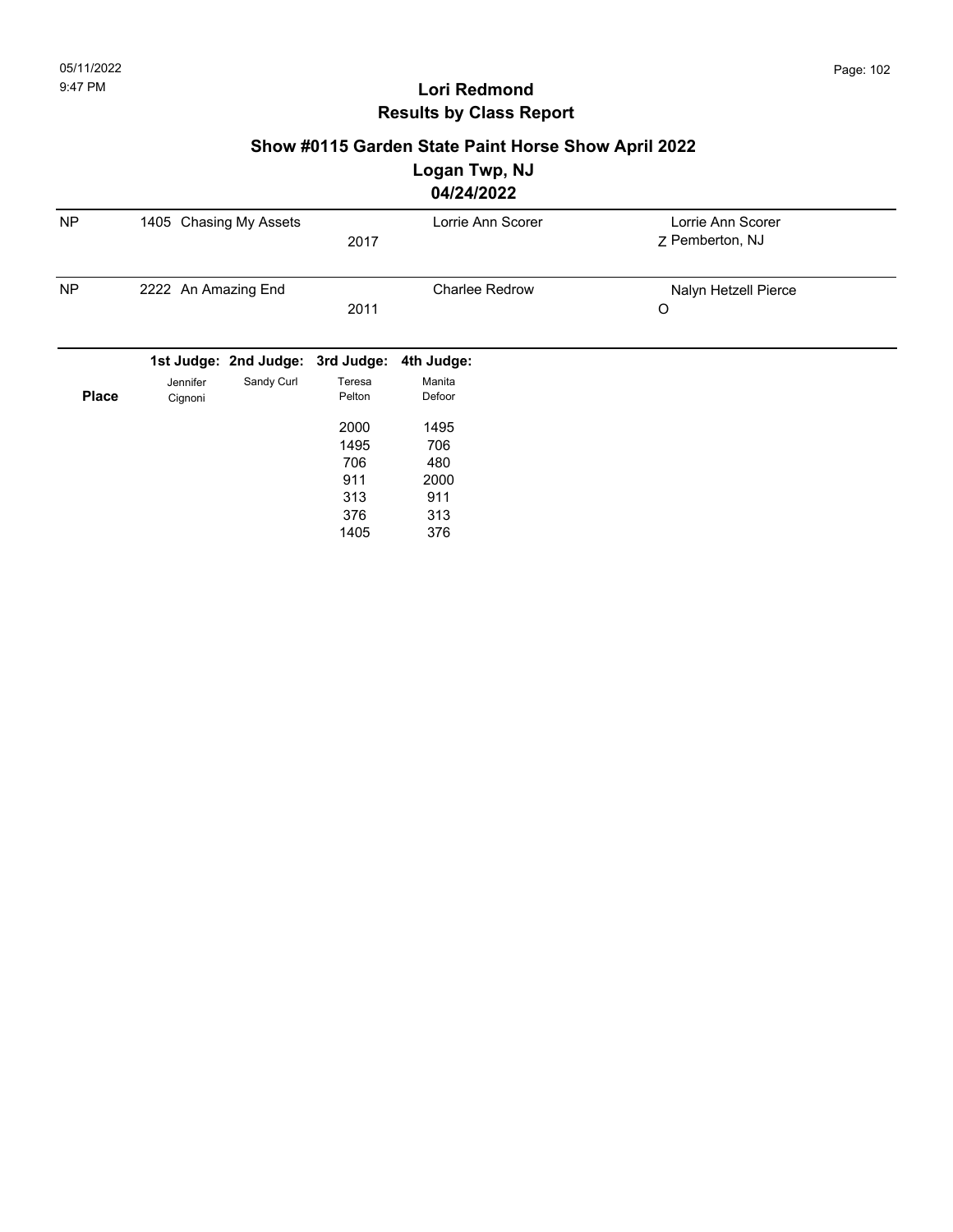### **Show #0115 Garden State Paint Horse Show April 2022 Logan Twp, NJ 04/24/2022**

#### **Showbill: 136 Class: OPEN BENEWH Benefit Western Horse Walk/Jog** 15 Shown 15 shown **Go: 1 Benefit Western Horse W/J** 16 entered

| <b>Place</b>   |                | Back # Horse's Name                  |                          | <b>Exhibitor's Name</b>      | Owner(s)                                            |
|----------------|----------------|--------------------------------------|--------------------------|------------------------------|-----------------------------------------------------|
|                | <b>SCR 366</b> | Horse Reg #<br><b>Pretty Machine</b> | <b>Foal Year</b><br>2013 | Exhib Assn#<br>Kiaina Kennon | Rel<br>Andrea Mello<br>O Wakefield, MA              |
| $\mathbf{1}$   |                | 2000 Hot Piece Of Art                | 2016                     | Terri LePage                 | & Leksi Rhoades Teri M Lepage<br>Ζ                  |
| $\overline{2}$ | 480            | <b>Entirely Sumthin Else</b>         | 2011                     | Francesca Collini            | Danielle Collini<br>H, NJ                           |
| 3              | 313            | Invitation To Ride                   | 2009                     | Aliyah Attar                 | Aliyah Attar<br>Peppercal, MA                       |
| $\overline{4}$ |                | 1033 VS Got A Rhythm                 | 2016                     | Lyla McCormick               | Lyla McCormick<br>Lynfield, MA                      |
| $\sqrt{5}$     | 376            | The Arizona Line                     | 2016                     | Tammie Scorer-Hartmann       | Tammie Scorer-Hartmann<br>Z Williamstown, NJ        |
| 5              |                | 1495 Invite The Invester             | 2013                     | Kadence Bonacci              | Kadence Bonacci<br>Pemberton, NJ                    |
| $\overline{7}$ | 542            | Hidden Zipper                        | 2009                     | Victoria Martin              | Victoria Martin<br>Z Lancaster, PA                  |
| $\overline{7}$ | 911            | <b>Too Pretty</b>                    | 2019                     | <b>Heather Faulkner</b>      | David W & Elise M Fernstrom<br>O Pomfret Center, CT |
| <b>NP</b>      | 337            | <b>Entirely Smooth Movin</b>         | 2010                     | Ava Stanker                  | Ava Stanker<br>Bridgeton, NJ                        |
| <b>NP</b>      | 567            | Good To Be Classy                    | 2020                     | Dana Laing                   | Lauren Boisvert<br>O Pilesgrove, NJ                 |
| <b>NP</b>      | 661            | Code Red Go Figer                    | 2019                     | Callie Jo Ware               | Brda:Callie Jo<br>$\circ$                           |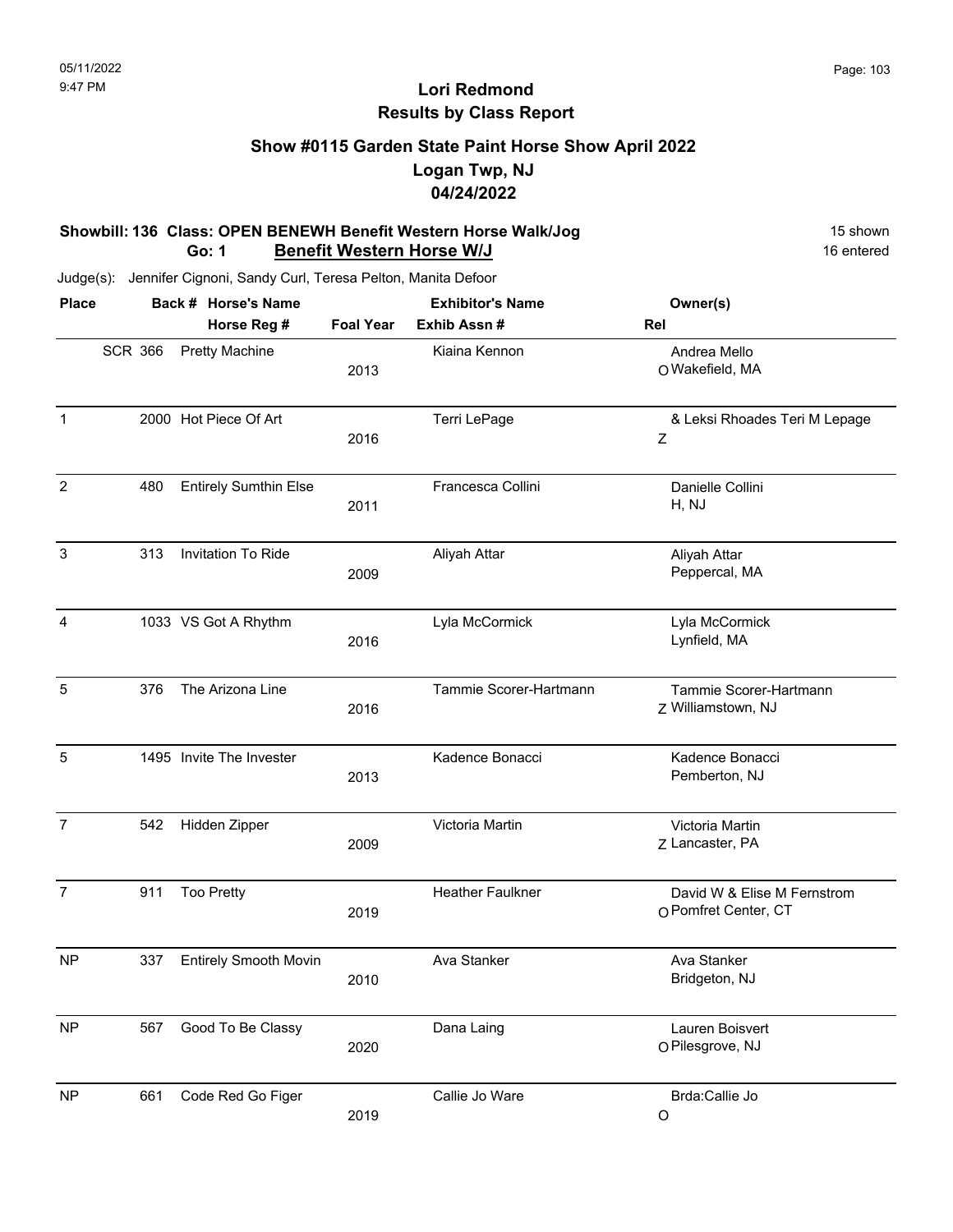# **Show #0115 Garden State Paint Horse Show April 2022**

**Logan Twp, NJ**

# **04/24/2022**

| <b>NP</b> | I Got The Invite<br>706   | 2019 | Marissa Campbell  | Marissa Campbell<br>7 Mt Laurel, NJ  |  |
|-----------|---------------------------|------|-------------------|--------------------------------------|--|
| <b>NP</b> | 1371 Hilfiger Hes Special | 2010 | Nicole Banach     | Nicole Banach<br>7 Pemberton, NJ     |  |
| <b>NP</b> | 1405 Chasing My Assets    | 2017 | Lorrie Ann Scorer | Lorrie Ann Scorer<br>7 Pemberton, NJ |  |
| <b>NP</b> | 2222 An Amazing End       | 2011 | Charlee Redrow    | Nalyn Hetzell Pierce<br>O            |  |

|              |          | 1st Judge: 2nd Judge: 3rd Judge: 4th Judge: |        |        |
|--------------|----------|---------------------------------------------|--------|--------|
|              | Jennifer | Sandy Curl                                  | Teresa | Manita |
| <b>Place</b> | Cignoni  |                                             | Pelton | Defoor |
| 1            | 2000     | 1033                                        |        |        |
| 2            | 480      | 2000                                        |        |        |
| 3            | 313      | 376                                         |        |        |
| 4            | 1495     | 480                                         |        |        |
| 5            | 911      | 313                                         |        |        |
| 6            | 542      | 1495                                        |        |        |
| 7            | 376      | 542                                         |        |        |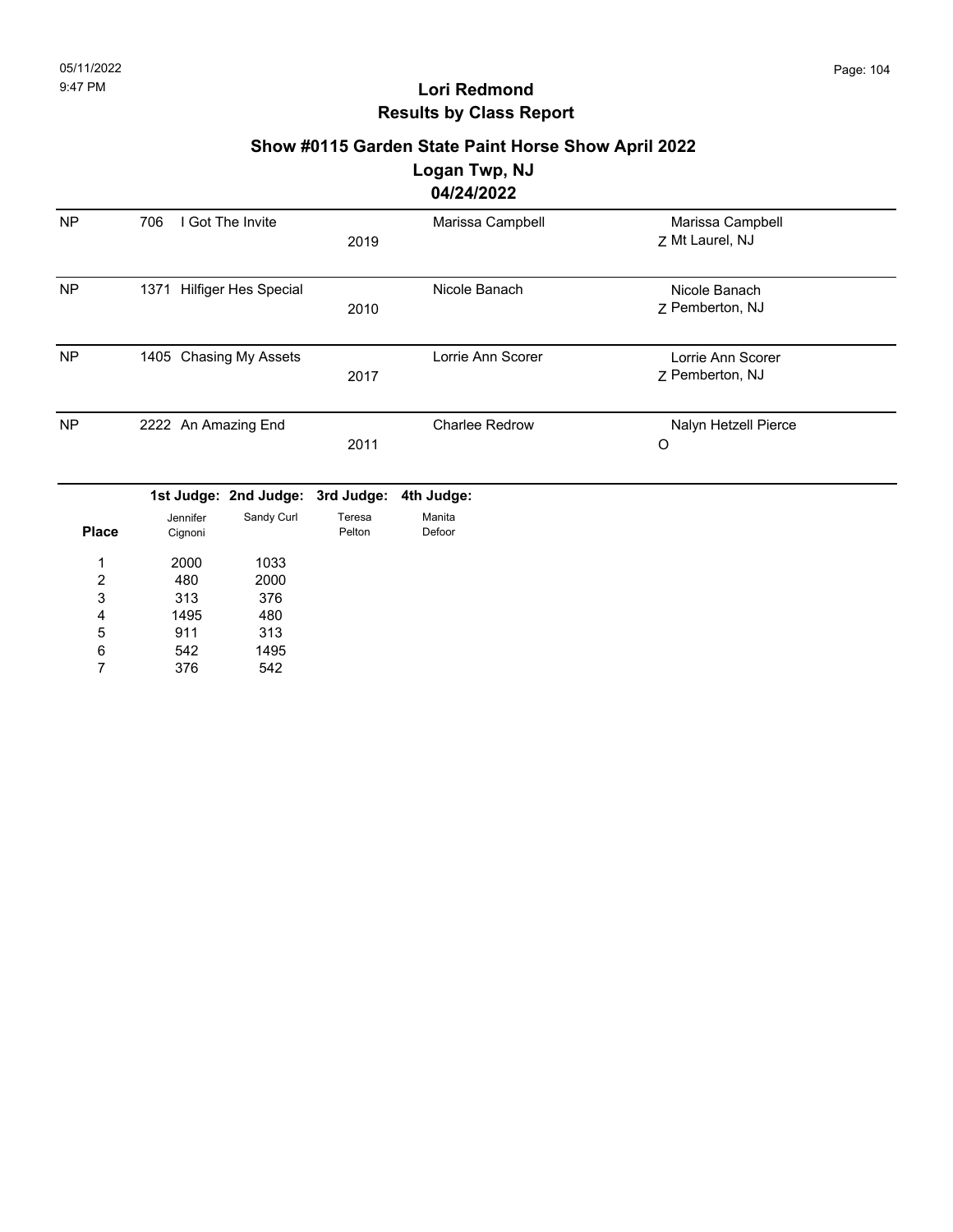### **Show #0115 Garden State Paint Horse Show April 2022 Logan Twp, NJ 04/24/2022**

#### **Showbill: 138 Class: APHA NH1 Novice Amateur Western Horsemanship** 11 Shown 11 shown **Go: 1 Novice Amateur Western Horsemanship** 11 entered

| <b>Place</b>            |     | Back # Horse's Name       |                  | <b>Exhibitor's Name</b> | Owner(s)               |
|-------------------------|-----|---------------------------|------------------|-------------------------|------------------------|
|                         |     | Horse Reg #               | <b>Foal Year</b> | Exhib Assn#             | Rel                    |
| $\mathbf{1}$            | 200 | Seek No More              |                  | <b>Emily Fackler</b>    | <b>Emily Fackler</b>   |
|                         |     | APHA - 01043981           | 2014             | APHA - 8987946          | Salem, NJ              |
| $\overline{2}$          | 645 | Hes A Famous Playboy      |                  | Heidi Novak             | Heidi Novak            |
|                         |     | APHA - 968431             | 2008             | APHA - 8318391          | Dunstable, MA          |
| $\mathbf{3}$            | 857 | My Secret Code            |                  | Adina Walker            | Adina Walker           |
|                         |     | APHA - 1049399            | 2015             | APHA - 8473971          | Z Barclay, MD          |
| $\overline{\mathbf{4}}$ | 420 | Rapt In Assets            |                  | Katie Ridgway           | Katie Ridgway          |
|                         |     | APHA - 941604             | 2008             | APHA - 8949229          | C Salem, NJ            |
| 5                       | 461 | Roys Royce                |                  | <b>Pearl Metcalf</b>    | <b>Pearl Metcalf</b>   |
|                         |     | APHA - 795240             | 2004             | APHA - 8889752          | Z Monroeville, NJ      |
| 6                       | 376 | The Arizona Line          |                  | Tammie Scorer-Hartmann  | Tammie Scorer-Hartmann |
|                         |     | APHA - 1070640            | 2016             | APHA - 9173705          | Z Williamstown, NJ     |
| $\overline{7}$          |     | 1371 Hilfiger Hes Special |                  | Nicole Banach           | Nicole Banach          |
|                         |     | APHA - 989890             | 2010             | APHA - 8722740          | Z Pemberton, NJ        |
| <b>NP</b>               | 265 | The Best Or Nothing       |                  | Jennifer Piette         | Christina Young        |
|                         |     | APHA - 1057838            | 2015             | APHA - 122465           | MJay, VT               |
| NP                      | 289 | ExclusivelyHeavenSent     |                  | <b>Shirley Martin</b>   | <b>Shirley Martin</b>  |
|                         |     | APHA - 1012389            | 2011             | APHA - 8951817          | Southampton, NJ        |
| <b>NP</b>               | 448 | Will Be Scenic            |                  | Megan Armstrong         | Megan Armstrong        |
|                         |     | APHA - 1017304            | 2012             | APHA - 8073341          | Z W Danville, VT       |
| <b>NP</b>               | 494 | <b>Big Driller</b>        |                  | Scott Berry             | Scott Berry            |
|                         |     | APHA - 1026514            | 2011             | APHA - 7078514          | Z Northfield, NH       |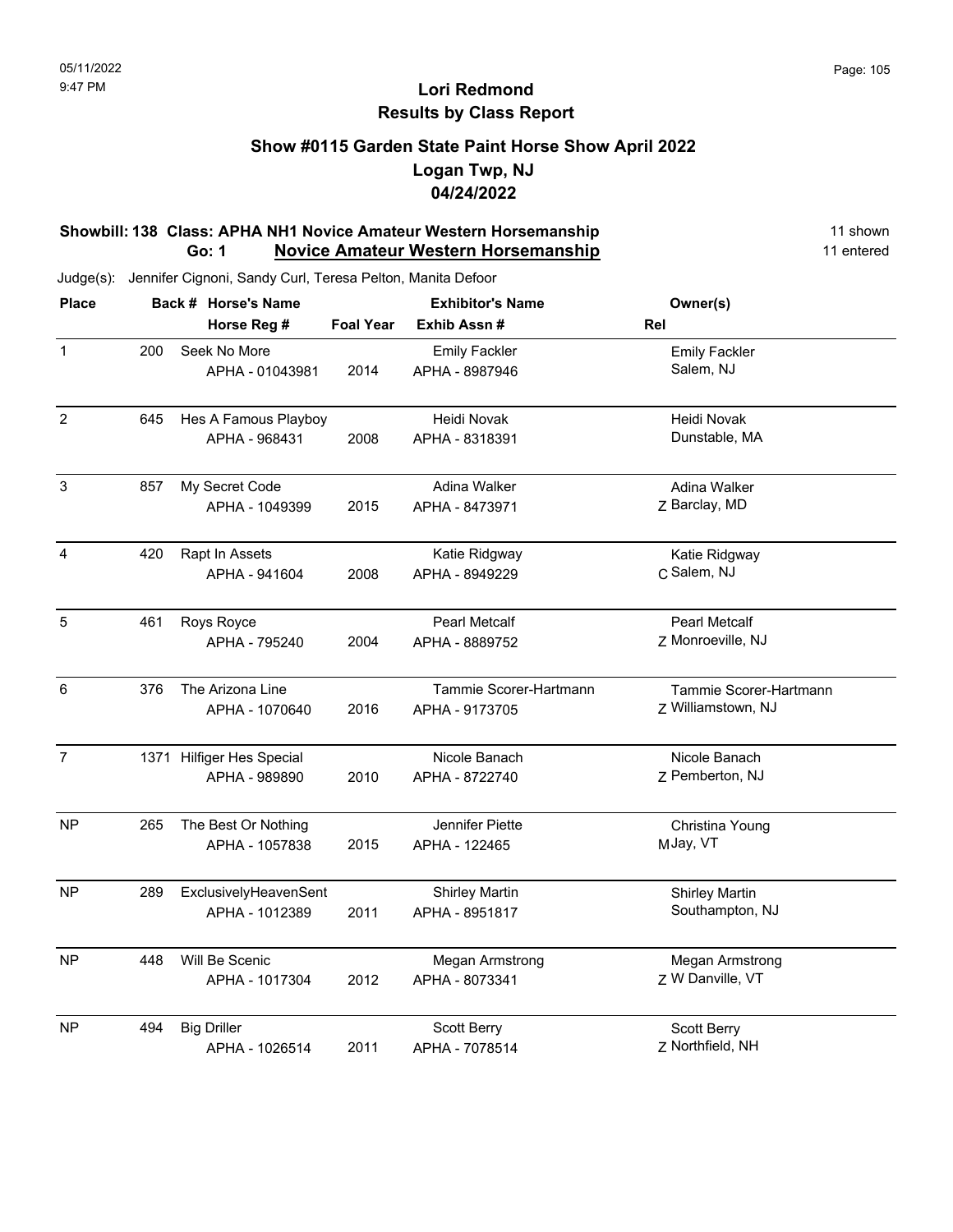#### **Show #0115 Garden State Paint Horse Show April 2022 Logan Twp, NJ 04/24/2022**

|          |            | 3rd Judge: | 4th Judge:                   |
|----------|------------|------------|------------------------------|
| Jennifer | Sandy Curl | Teresa     | Manita                       |
| Cignoni  |            | Pelton     | Defoor                       |
|          |            |            |                              |
|          |            |            | 200                          |
| 857      | 645        | 200        | 420                          |
| 645      | 420        | 857        | 645                          |
| 420      | 857        | 461        | 857                          |
| 461      | 461        | 1371       | 461                          |
| 376      | 376        | 420        | 376                          |
| 1371     | 1371       | 376        | 1371                         |
|          | 200        | 200        | 1st Judge: 2nd Judge:<br>645 |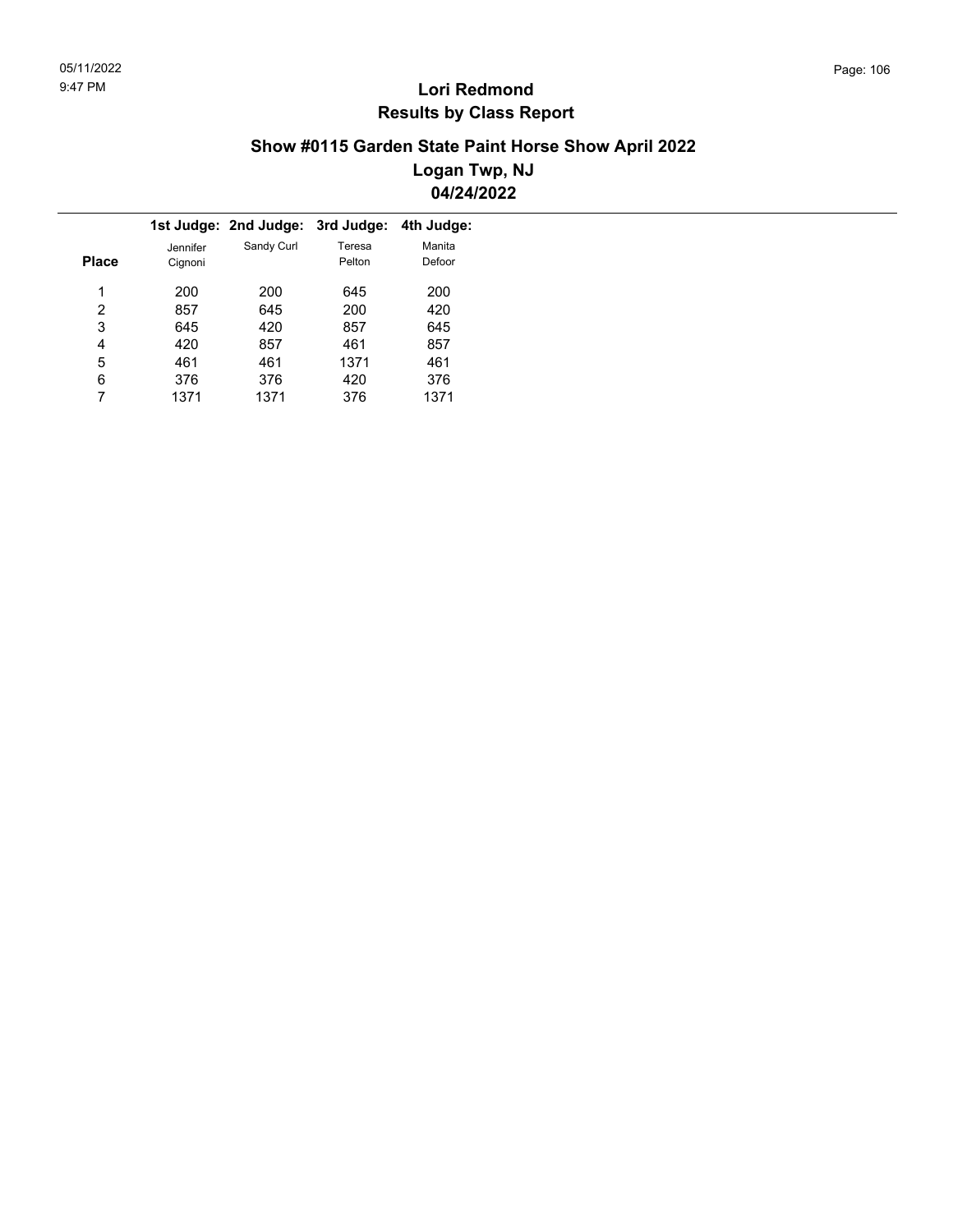### **Show #0115 Garden State Paint Horse Show April 2022 Logan Twp, NJ 04/24/2022**

#### **Showbill: 139 Class: APHA AH1 Amateur Western Horsemanship All Ages** 10 Shown 10 shown<br>**Go: 1 Amateur Western Horsemanship 10 Conducted** 10 entered **Go: 1 Amateur Western Horsemanship**

|     |                   |                            |                                                                                                                                                                                                                                                                                                                                                                                                                 | <b>Exhibitor's Name</b>                                         | Owner(s)                                |
|-----|-------------------|----------------------------|-----------------------------------------------------------------------------------------------------------------------------------------------------------------------------------------------------------------------------------------------------------------------------------------------------------------------------------------------------------------------------------------------------------------|-----------------------------------------------------------------|-----------------------------------------|
|     |                   |                            |                                                                                                                                                                                                                                                                                                                                                                                                                 | Exhib Assn #                                                    | Rel                                     |
| 506 |                   |                            | 2014                                                                                                                                                                                                                                                                                                                                                                                                            | Marissa Campbell<br>APHA - 8922254                              | Marissa Campbell<br>Mt Laurel, NJ       |
| 917 |                   |                            | 2013                                                                                                                                                                                                                                                                                                                                                                                                            | Gabrielle Bradway<br>APHA - 8905121                             | Gabrielle Bradway<br>Warrenton, VA      |
| 190 |                   |                            | 2017                                                                                                                                                                                                                                                                                                                                                                                                            | Sharon Horn<br>APHA - 7094083                                   | Sharon Horn<br>Stauton, PA              |
| 171 |                   |                            | 2016                                                                                                                                                                                                                                                                                                                                                                                                            | Danielle Leager<br>APHA - 8644323                               | Danielle Leager<br>Sudlersville, MD     |
| 555 |                   |                            | 2005                                                                                                                                                                                                                                                                                                                                                                                                            | Dawn Edmonds<br>APHA - 8770279                                  | Dawn Edmonds<br>Z Monroeville, NJ       |
| 453 |                   |                            | 2013                                                                                                                                                                                                                                                                                                                                                                                                            | Jennifer Hart<br>APHA - 8492117                                 | Jennifer Hart<br>Z Saulda, VA           |
| 636 |                   |                            | 2013                                                                                                                                                                                                                                                                                                                                                                                                            | Mannetta McAvaddy<br>APHA - 0106150                             | Mannetta McAvaddy<br>Z Vineland, NJ     |
| 265 |                   |                            | 2015                                                                                                                                                                                                                                                                                                                                                                                                            | Christina Young<br>APHA - 0144579                               | Christina Young<br>Z Jay, VT            |
| 545 |                   |                            | 2015                                                                                                                                                                                                                                                                                                                                                                                                            | <b>Bethany Healy</b><br>APHA - 131721                           | James Healy<br>C Lincoln University, PA |
| 645 |                   |                            | 2008                                                                                                                                                                                                                                                                                                                                                                                                            | Heidi Novak<br>APHA - 8318391                                   | Heidi Novak<br>Dunstable, MA            |
|     |                   |                            |                                                                                                                                                                                                                                                                                                                                                                                                                 | 4th Judge:                                                      |                                         |
|     |                   | Sandy Curl                 | Teresa<br>Pelton                                                                                                                                                                                                                                                                                                                                                                                                | Manita<br>Defoor                                                |                                         |
|     | 506<br>171<br>555 | 506<br>917<br>171          | 506<br>190<br>917                                                                                                                                                                                                                                                                                                                                                                                               | 506<br>917<br>190                                               |                                         |
|     |                   | Jennifer<br>Cignoni<br>190 | Back # Horse's Name<br>Horse Reg #<br>Only Lopin<br>APHA - 1046360<br>Paint Me Lazy<br>APHA - 1036902<br>Got Ya Watching Me<br>APHA - 1081582<br>Just A Lazy Cowboy<br>APHA - 1059312<br>Sonnys Music Man<br>APHA - 893952<br>Only Be Good<br>APHA - 1034148<br><b>Invited Sensation</b><br>APHA - 1035103<br>The Best Or Nothing<br>APHA - 1057838<br>Lopin For Cash<br>APHA - 1050555<br>APHA - 968431<br>555 | Hes A Famous Playboy<br>1st Judge: 2nd Judge: 3rd Judge:<br>453 | <b>Foal Year</b><br>555                 |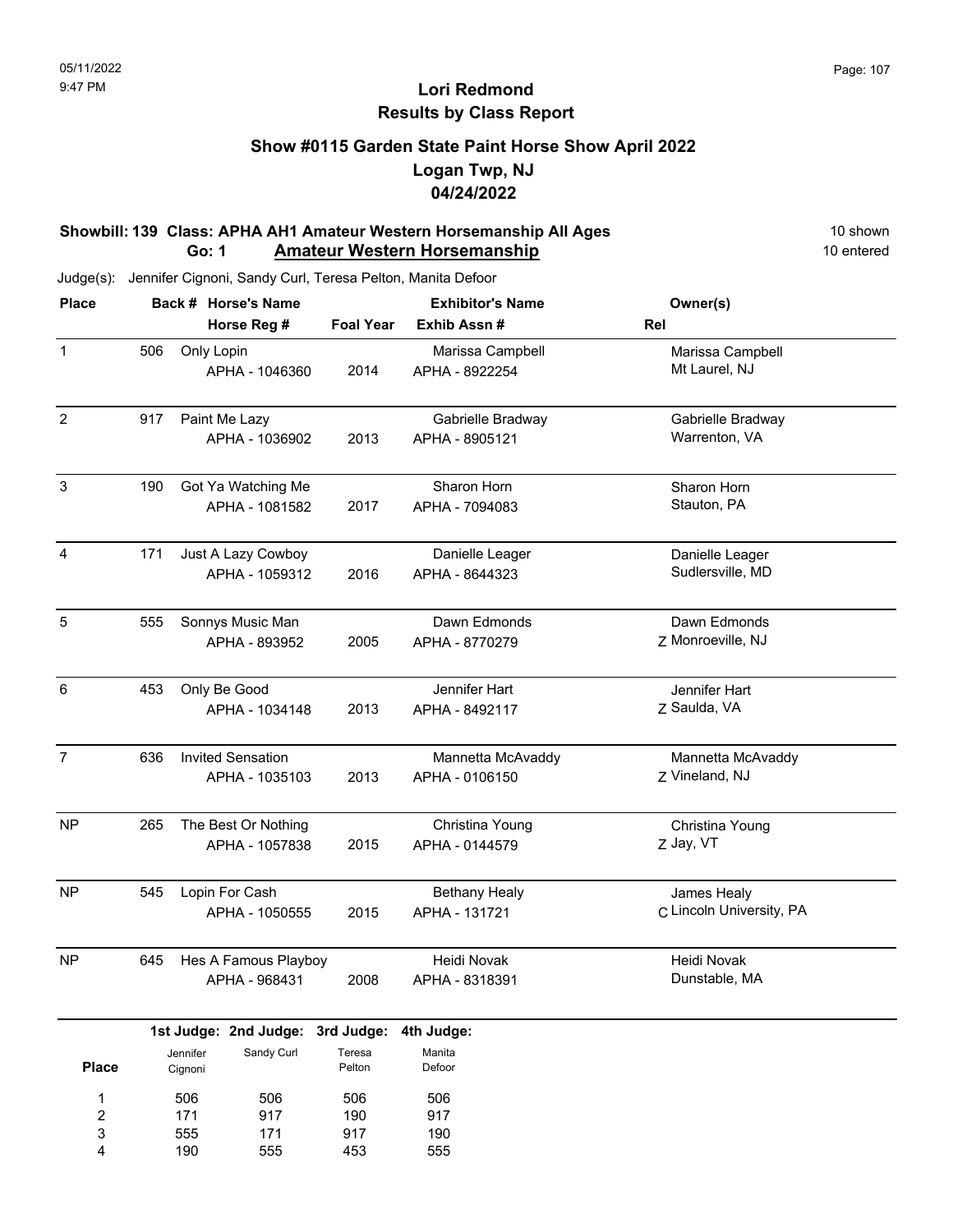### **Show #0115 Garden State Paint Horse Show April 2022**

#### **Logan Twp, NJ 04/24/2022**

| 5 | 453 | 190 | 171 | 171 |
|---|-----|-----|-----|-----|
| 6 | 917 | 636 | 555 | 453 |
|   | 636 | 453 | 636 | 636 |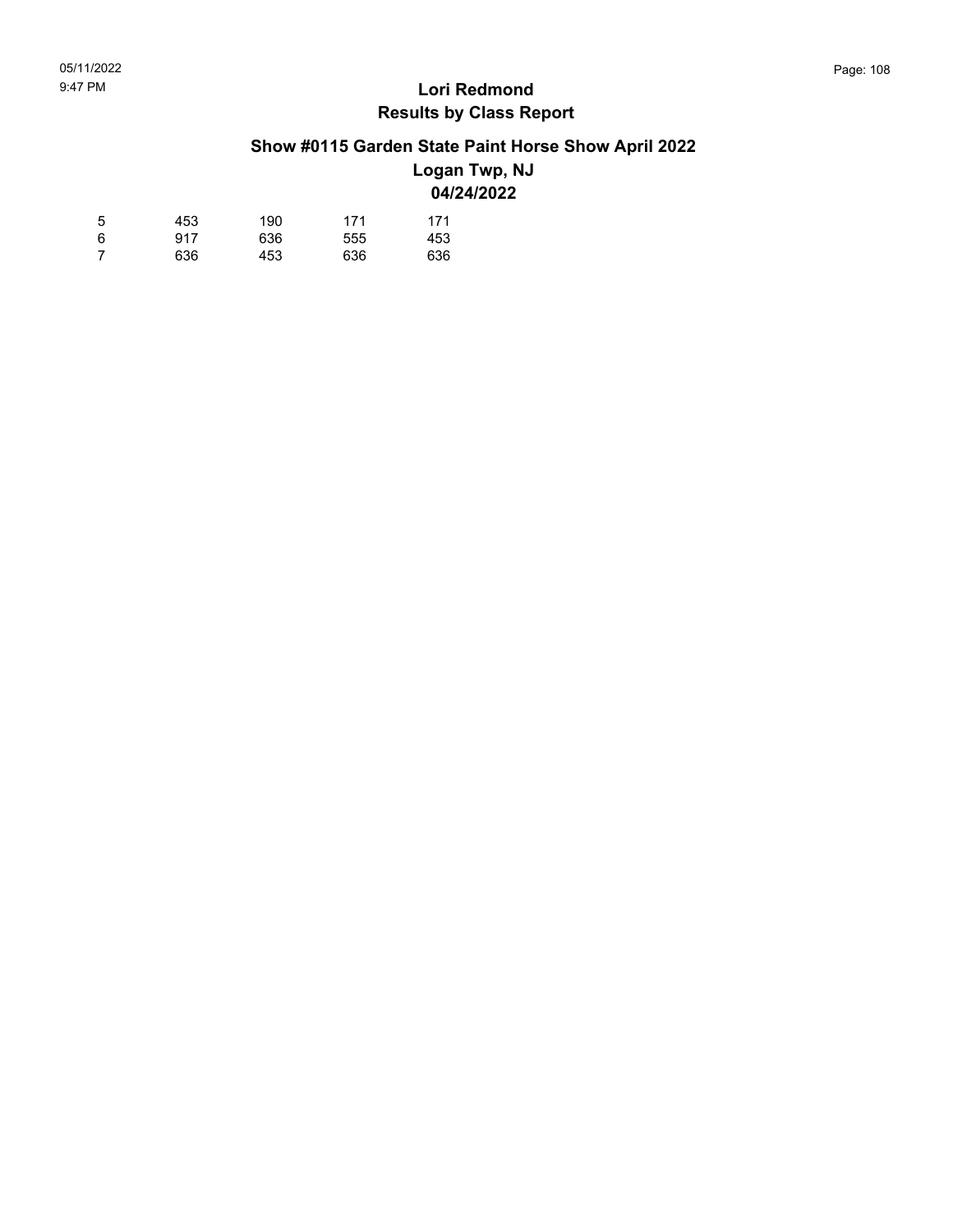### **Show #0115 Garden State Paint Horse Show April 2022 Logan Twp, NJ 04/24/2022**

#### **Showbill: 140 Class: APHA VH1 Novice Youth Western Horsemanship** 8 Shown 8 shown **Go: 1 Novice Youth Western Horsemanship** 8 entered

Judge(s): Jennifer Cignoni, Sandy Curl, Teresa Pelton, Manita Defoor

590

7

590

590

| <b>Place</b>     | Back # Horse's Name |                     |                                  | <b>Exhibitor's Name</b> |                        |                  | Owner(s)               |  |
|------------------|---------------------|---------------------|----------------------------------|-------------------------|------------------------|------------------|------------------------|--|
|                  |                     |                     | Horse Reg #                      | <b>Foal Year</b>        | Exhib Assn #           | <b>Birthdate</b> | Rel                    |  |
| $\mathbf{1}$     | 337                 |                     | <b>Entirely Smooth Movin</b>     |                         | Ava Stanker            |                  | Ava Stanker            |  |
|                  |                     |                     | APHA - 989359                    | 2010                    | APHA - 0135242         |                  | Bridgeton, NJ          |  |
| $\overline{c}$   | 480                 |                     | <b>Entirely Sumthin Else</b>     |                         | Francesca Collini      |                  | Danielle Collini       |  |
|                  |                     |                     | APHA - 1009427                   | 2011                    | APHA - 9156079         |                  | H, NJ                  |  |
| 3                | 588                 |                     | The Fan Favorite                 |                         | Hannah Best            |                  | Hannah Best            |  |
|                  |                     |                     | APHA - 1068230                   | 2016                    | APHA - 9188761         |                  | Z Dover, DE            |  |
| 4                | 306                 | All The Gold        |                                  |                         | <b>Reese Yates</b>     |                  | <b>Reese Yates</b>     |  |
|                  |                     |                     | APHA - 778976                    | 2004                    | APHA - 0133033         |                  | 1 Williamstown, NJ     |  |
| 5                | 539                 |                     | Laid Back Luvah                  |                         | Evelyn Bowe            |                  | Evelyn Bowe            |  |
|                  |                     |                     | APHA - 1080396                   | 2017                    | APHA - 150906          |                  | Z Mullicatill, NJ      |  |
| 6                |                     |                     | 1495 Invite The Invester         |                         | Kadence Bonacci        |                  | Kadence Bonacci        |  |
|                  |                     |                     | APHA - 1032425                   | 2013                    | APHA - 8990412         |                  | Pemberton, NJ          |  |
| $\boldsymbol{7}$ | 590                 |                     | The Best Just Sayin              |                         | Nyeah Krasnow-Osorio   |                  | Highlyann Krasnow      |  |
|                  |                     |                     | APHA - 1070056                   | 2017                    | APHA - 9174367         |                  | C Brooklyn, NY         |  |
| <b>NP</b>        | 517                 |                     | Sugar On The Rim                 |                         | <b>Brittany Webber</b> |                  | <b>Brittany Webber</b> |  |
|                  |                     |                     | APHA - 01089532                  | 2018                    | APHA - 8973278         |                  | S Lyndonville, VT      |  |
|                  |                     |                     | 1st Judge: 2nd Judge: 3rd Judge: |                         | 4th Judge:             |                  |                        |  |
| <b>Place</b>     |                     | Jennifer<br>Cignoni | Sandy Curl                       | Teresa<br>Pelton        | Manita<br>Defoor       |                  |                        |  |
| 1                |                     | 337                 | 337                              | 337                     | 337                    |                  |                        |  |
| 2                |                     | 480                 | 480                              | 480                     | 480                    |                  |                        |  |
| 3                |                     | 588                 | 306                              | 588                     | 306                    |                  |                        |  |
| 4                |                     | 306                 | 588                              | 539                     | 588                    |                  |                        |  |
| 5                |                     | 1495                | 539                              | 306                     | 539                    |                  |                        |  |
| 6                |                     | 539                 | 1495                             | 1495                    | 1495                   |                  |                        |  |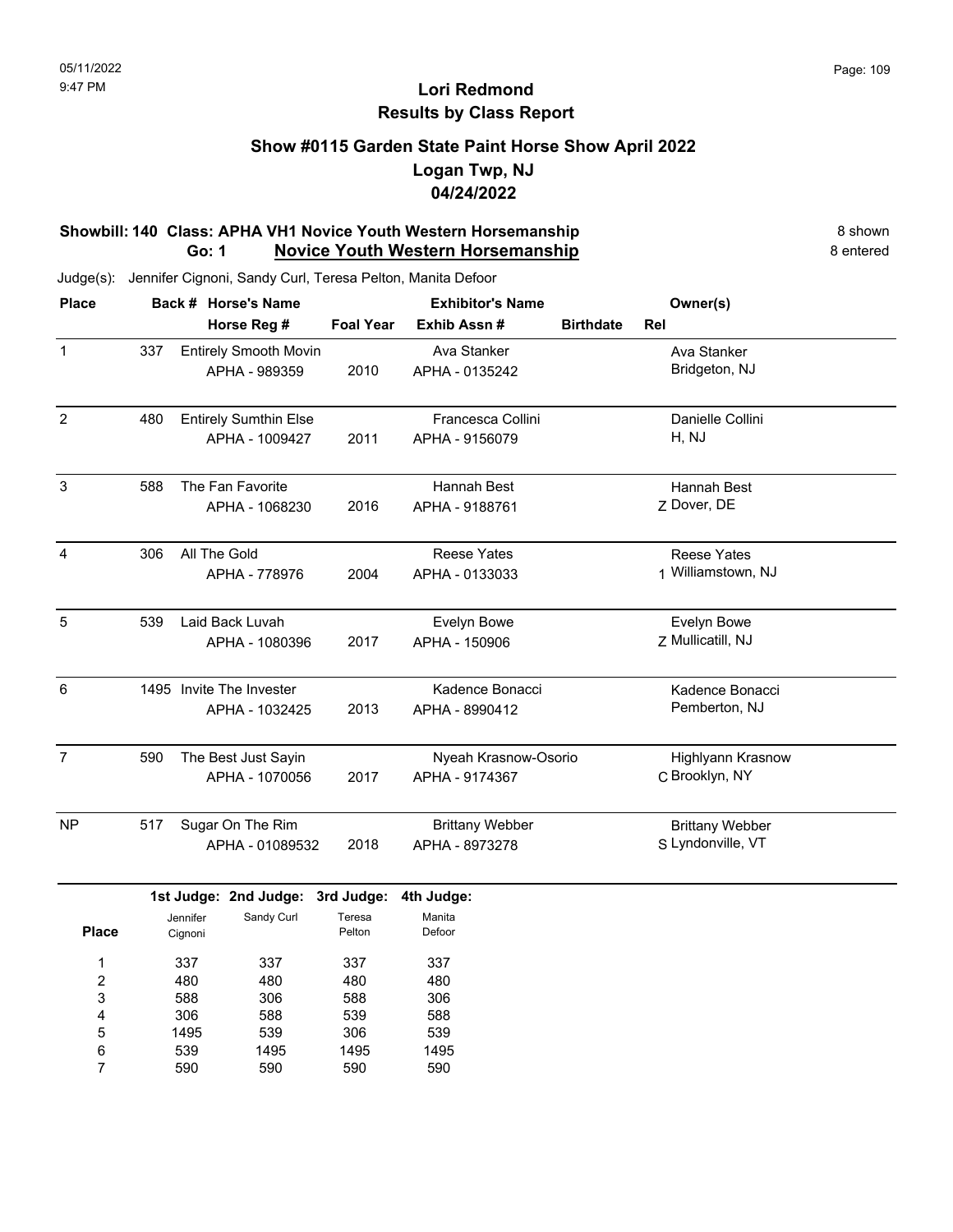### **Show #0115 Garden State Paint Horse Show April 2022 Logan Twp, NJ 04/24/2022**

#### **Showbill: 142 Class: APHA YH1 Youth Western Horsemanship 18 & Under** 7 shown 7 shown<br>**Go: 1** Youth Western Horsemanship 18 & Und 7 entered **Go: 1 Youth Western Horsemanship 18 & Und**

Judge(s): Jennifer Cignoni, Sandy Curl, Teresa Pelton, Manita Defoor

590

6

590

590

| <b>Place</b>   | Back # Horse's Name |                   |                                  | <b>Exhibitor's Name</b> |                        |                  | Owner(s)                 |  |
|----------------|---------------------|-------------------|----------------------------------|-------------------------|------------------------|------------------|--------------------------|--|
|                |                     |                   | Horse Reg #                      | <b>Foal Year</b>        | Exhib Assn #           | <b>Birthdate</b> | Rel                      |  |
| $\mathbf{1}$   |                     | 1427 Your Invited |                                  |                         | Katie Leonarski        |                  | Katie Leonarski          |  |
|                |                     |                   | APHA - 671730                    |                         | APHA - 8964986         |                  | Z Williamstown, NJ       |  |
| $\overline{2}$ | 983                 |                   | Hot For An Invite                |                         | Nevaeh Smeeton-Cormier |                  | Nevaeh Smeeton-Cormier   |  |
|                |                     |                   | APHA - 1015814                   | 2011                    | APHA - 9141967         |                  | Lebanon, NH              |  |
| $\mathbf{3}$   | 337                 |                   | <b>Entirely Smooth Movin</b>     |                         | Ava Stanker            |                  | Ava Stanker              |  |
|                |                     |                   | APHA - 989359                    | 2010                    | APHA - 0135242         |                  | Bridgeton, NJ            |  |
| 3              | 480                 |                   | <b>Entirely Sumthin Else</b>     |                         | Francesca Collini      |                  | Danielle Collini         |  |
|                |                     |                   | APHA - 1009427                   | 2011                    | APHA - 9156079         |                  | H, NJ                    |  |
| $\overline{5}$ |                     |                   | 1092 VS Too Die For              |                         | Taylor McDonough       |                  | Sheila McDonough         |  |
|                |                     |                   | APHA - 1054580                   | 2015                    | APHA - 9143077         |                  | С                        |  |
| 6              | 590                 |                   | The Best Just Sayin              |                         | Nyeah Krasnow-Osorio   |                  | <b>Highlyann Krasnow</b> |  |
|                |                     |                   | APHA - 1070056                   | 2017                    | APHA - 9174367         |                  | C Brooklyn, NY           |  |
| DQ             | 306                 | All The Gold      |                                  |                         | <b>Reese Yates</b>     |                  | <b>Reese Yates</b>       |  |
|                |                     |                   | APHA - 778976                    | 2004                    | APHA - 0133033         |                  | 1 Williamstown, NJ       |  |
|                |                     |                   | 1st Judge: 2nd Judge: 3rd Judge: |                         | 4th Judge:             |                  |                          |  |
|                |                     | Jennifer          | Sandy Curl                       | Teresa                  | Manita                 |                  |                          |  |
| <b>Place</b>   |                     | Cignoni           |                                  | Pelton                  | Defoor                 |                  |                          |  |
| 1              |                     | 1427              | 1427                             | 480                     | 1427                   |                  |                          |  |
| 2              |                     | 983               | 983                              | 337                     | 983                    |                  |                          |  |
| 3              |                     | 337               | 480                              | 1427                    | 337                    |                  |                          |  |
| 4              |                     | 480               | 337                              | 983                     | 480                    |                  |                          |  |
| 5              |                     | 1092              | 1092                             | 1092                    | 1092                   |                  |                          |  |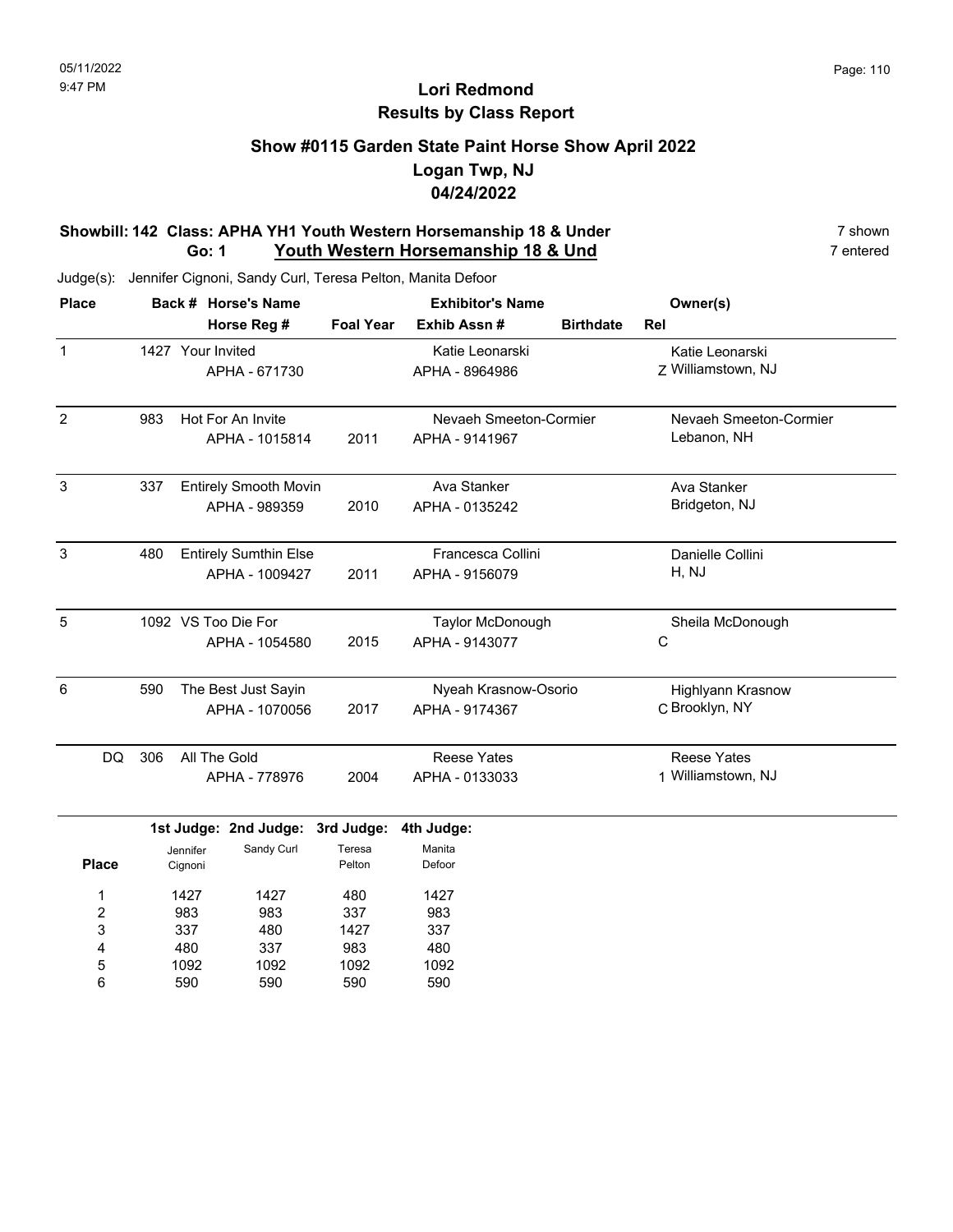### **Show #0115 Garden State Paint Horse Show April 2022 Logan Twp, NJ 04/24/2022**

#### **Showbill: 143 Class: APHA AWT3 Amateur Walk Trot Western Horsemanship** 12 shown **Go: 1 Amateur W/T Western Horsemanship** 12 entered

| <b>Place</b>   |     | Back # Horse's Name        |                  | <b>Exhibitor's Name</b> | Owner(s)                      |  |  |
|----------------|-----|----------------------------|------------------|-------------------------|-------------------------------|--|--|
|                |     | Horse Reg #                | <b>Foal Year</b> | Exhib Assn#             | Rel                           |  |  |
| $\mathbf{1}$   |     | 1756 Zippyshotassets       |                  | Julie Pino              | Julie Pino                    |  |  |
|                |     | APHA - 1052948             | 2015             | APHA - 8969894          | Z Waterford, NJ               |  |  |
| $\overline{2}$ | 366 | <b>Pretty Machine</b>      |                  | Andrea Mello            | Andrea Mello                  |  |  |
|                |     | APHA - 1036100             | 2013             | APHA - 9174444          | Wakefield, MA                 |  |  |
| $\overline{2}$ | 925 | <b>Batt Girl Lopin</b>     |                  | <b>Betsy Leager</b>     | <b>Betsy Leager</b>           |  |  |
|                |     | APHA - 1058752             | 2015             | APHA - 8895315          | Sudlersville, MD              |  |  |
| 4              | 390 | Party With The Artist      |                  | Leslie Sheetz           | Leslie Sheetz                 |  |  |
|                |     | APHA - 1039541             | 2014             | APHA - 8627957          | Z Delta, PA                   |  |  |
| 5              | 285 | <b>Black Market Assets</b> |                  | Melissa Hetzell         | Melissa Hetzell               |  |  |
|                |     | APHA - 1098762             | 2019             | APHA - 8525458          | Z Bridgeton, NJ               |  |  |
| 6              | 506 | Only Lopin                 |                  | Rose Ann Campbell       | Marissa Campbell              |  |  |
|                |     | APHA - 1046360             | 2014             | APHA - 8922188          | MMt Laurel, NJ                |  |  |
| 6              | 522 | Elazybeth Taylor           |                  | Thomas Kruysman         | Debbie Jones                  |  |  |
|                |     | APHA - 1059853             | 2015             | APHA - 8523738          | Pilesgroove, NJ               |  |  |
| <b>NP</b>      | 281 | All B A Sensation          |                  | Samantha Mason          | Samantha Mason                |  |  |
|                |     | APHA - 1088859             | 2018             | APHA - 8676805          | Z Vineland, NJ                |  |  |
| <b>NP</b>      | 542 | Hidden Zipper              |                  | Victoria Martin         | Victoria Martin               |  |  |
|                |     | APHA - 965008              | 2009             | APHA - 8072138          | Z Lancaster, PA               |  |  |
| <b>NP</b>      | 911 | <b>Too Pretty</b>          |                  | <b>Elise Fernstrom</b>  | David W & Elise M Fernstrom   |  |  |
|                |     | APHA - 1099399             | 2019             | APHA - 8548134          | P Pomfret Center, CT          |  |  |
| <b>NP</b>      |     | 1405 Chasing My Assets     |                  | Lorrie Ann Scorer       | Lorrie Ann Scorer             |  |  |
|                |     | APHA - 1070148             | 2017             | APHA - 7141380          | Z Pemberton, NJ               |  |  |
| <b>NP</b>      |     | 2000 Hot Piece Of Art      |                  | Terri LePage            | & Leksi Rhoades Teri M Lepage |  |  |
|                |     | APHA - 01061997            | 2016             | APHA - 9176101          | Ζ                             |  |  |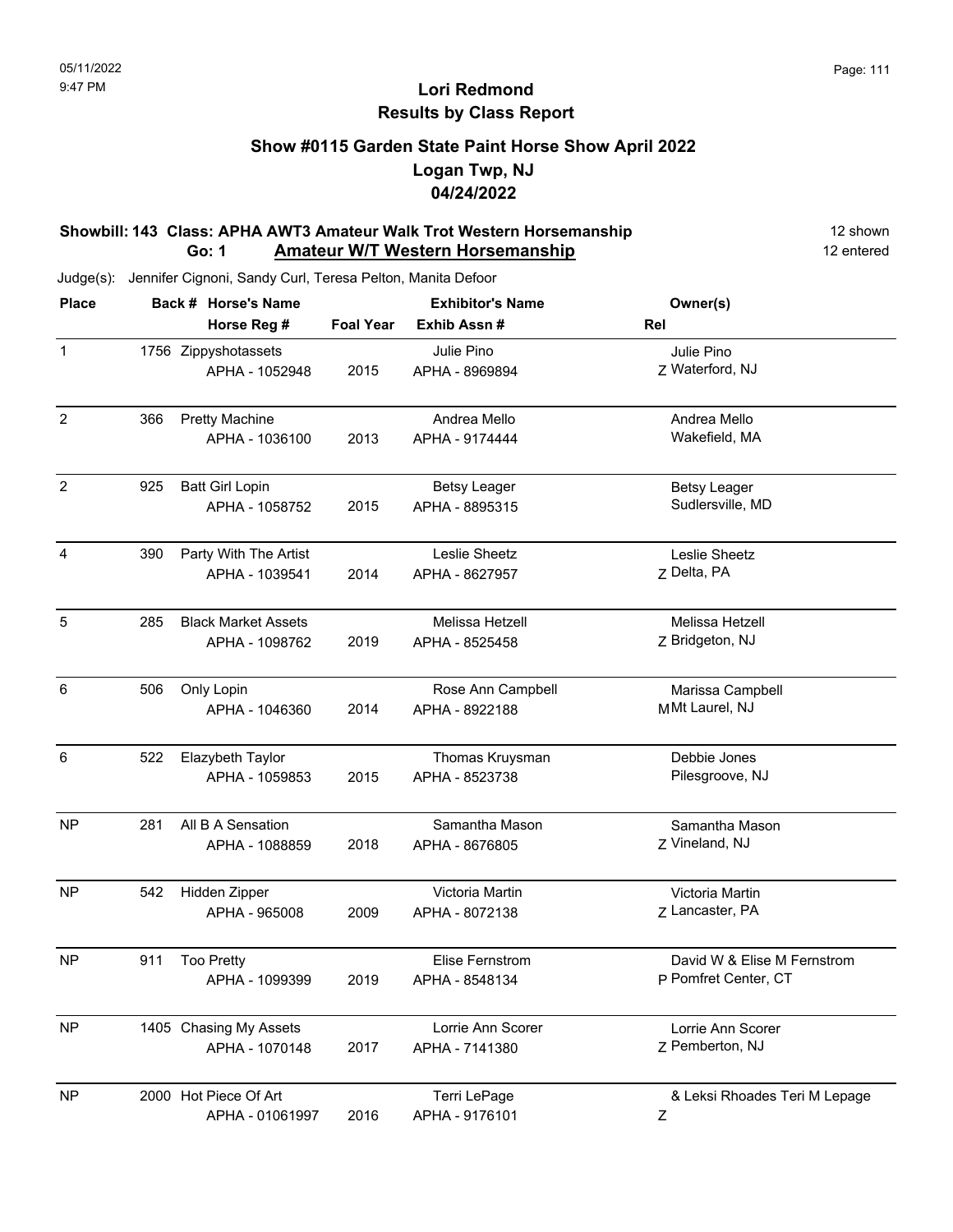### **Show #0115 Garden State Paint Horse Show April 2022 Logan Twp, NJ 04/24/2022**

|          |            | 3rd Judge: | 4th Judge:                    |
|----------|------------|------------|-------------------------------|
| Jennifer | Sandy Curl | Teresa     | Manita                        |
| Cignoni  |            | Pelton     | Defoor                        |
|          |            |            |                               |
|          |            |            | 925                           |
| 1756     | 1756       | 925        | 366                           |
| 390      | 390        | 366        | 1756                          |
| 522      | 366        | 390        | 390                           |
| 285      | 542        | 506        | 285                           |
| 925      | 285        | 281        | 506                           |
| 281      | 522        | 285        | 281                           |
|          | 366        | 925        | 1st Judge: 2nd Judge:<br>1756 |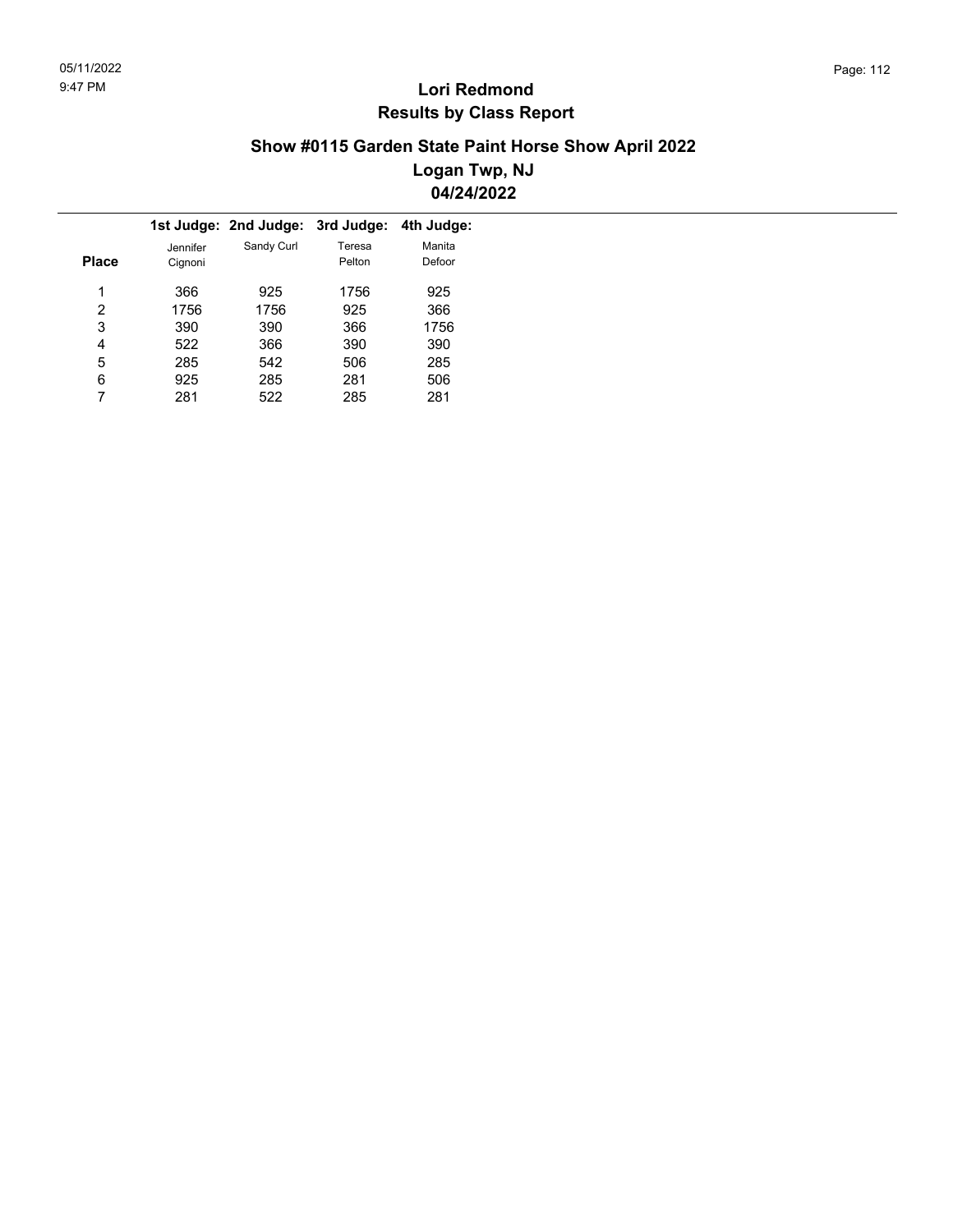### **Show #0115 Garden State Paint Horse Show April 2022 Logan Twp, NJ 04/24/2022**

#### **Showbill: 144 Class: APHA WT03 Youth Walk Trot Western Horsemanship** 8 Shown 8 shown **Go: 1 Youth W/T Western Horsemanship** 8 entered

| <b>Place</b>   |     | Back # Horse's Name       | <b>Exhibitor's Name</b> |                      |                  | Owner(s)                |  |
|----------------|-----|---------------------------|-------------------------|----------------------|------------------|-------------------------|--|
|                |     | Horse Reg #               | <b>Foal Year</b>        | Exhib Assn #         | <b>Birthdate</b> | Rel                     |  |
| $\mathbf{1}$   | 313 | <b>Invitation To Ride</b> |                         | Aliyah Attar         |                  | Aliyah Attar            |  |
|                |     | APHA - 964815             | 2009                    | APHA - 9189788       |                  | Peppercal, MA           |  |
| $\overline{2}$ | 580 | Radically Painted         |                         | Makena Laird         |                  | <b>Lindsay Clancy</b>   |  |
|                |     | APHA - 973032             | 2009                    | APHA - 8083708       |                  | C Hampstead, MO         |  |
| 3              | 563 | Rise And Compromise       |                         | <b>Gracie Hart</b>   |                  | Gracie Hart             |  |
|                |     | APHA - 1067431            | 2016                    | APHA - 9154972       |                  | Saluda, VA              |  |
| 4              | 499 | Dont Crash My Hotrod      |                         | Stella Chamberlain   |                  | <b>Heather Faulkner</b> |  |
|                |     | APHA - 1009928            | 2011                    | APHA - 151004        |                  | C W. Burke, VT          |  |
| 5              | 170 | Raging On Whiskey         |                         | Gianna Keen          |                  | Loretta Aligo           |  |
|                |     | APHA - 984152             | 2010                    | APHA - 0140101       |                  | D Felton, DE            |  |
| 6              | 553 | One Macho Cowboy          |                         | <b>Avery Martin</b>  |                  | Alexis Toburen          |  |
|                |     | APHA - 1006063            | 2011                    | APHA - 0151016       |                  | J Duncannon, PA         |  |
| $\overline{7}$ | 555 | Sonnys Music Man          |                         | Jenna Edmonds        |                  | Dawn Edmonds            |  |
|                |     | APHA - 893952             | 2005                    | APHA - 9176030       |                  | C Monroeville, NJ       |  |
| <b>NP</b>      | 248 | Double Clutchn            |                         | <b>Reese Matlack</b> |                  | Dana Laing              |  |
|                |     | APHA - 1051665            | 2015                    | APHA - 8092611       |                  | 1 Hancocks Bridge, NJ   |  |
|                |     | 1st Judge: 2nd Judge:     | 3rd Judge:              | 4th Judge:           |                  |                         |  |
|                |     | Sandy Curl<br>Jennifer    | Teresa                  | Manita<br>. .        |                  |                         |  |

| <b>Place</b> | ucililici<br>Cignoni | ounur oun | .<br>Pelton | Defoor |
|--------------|----------------------|-----------|-------------|--------|
| 1            | 313                  | 313       | 313         | 313    |
| 2            | 580                  | 580       | 563         | 499    |
| 3            | 563                  | 563       | 499         | 580    |
| 4            | 499                  | 170       | 580         | 563    |
| 5            | 170                  | 499       | 170         | 170    |
| 6            | 553                  | 553       | 553         | 553    |
| 7            | 555                  | 555       | 555         | 248    |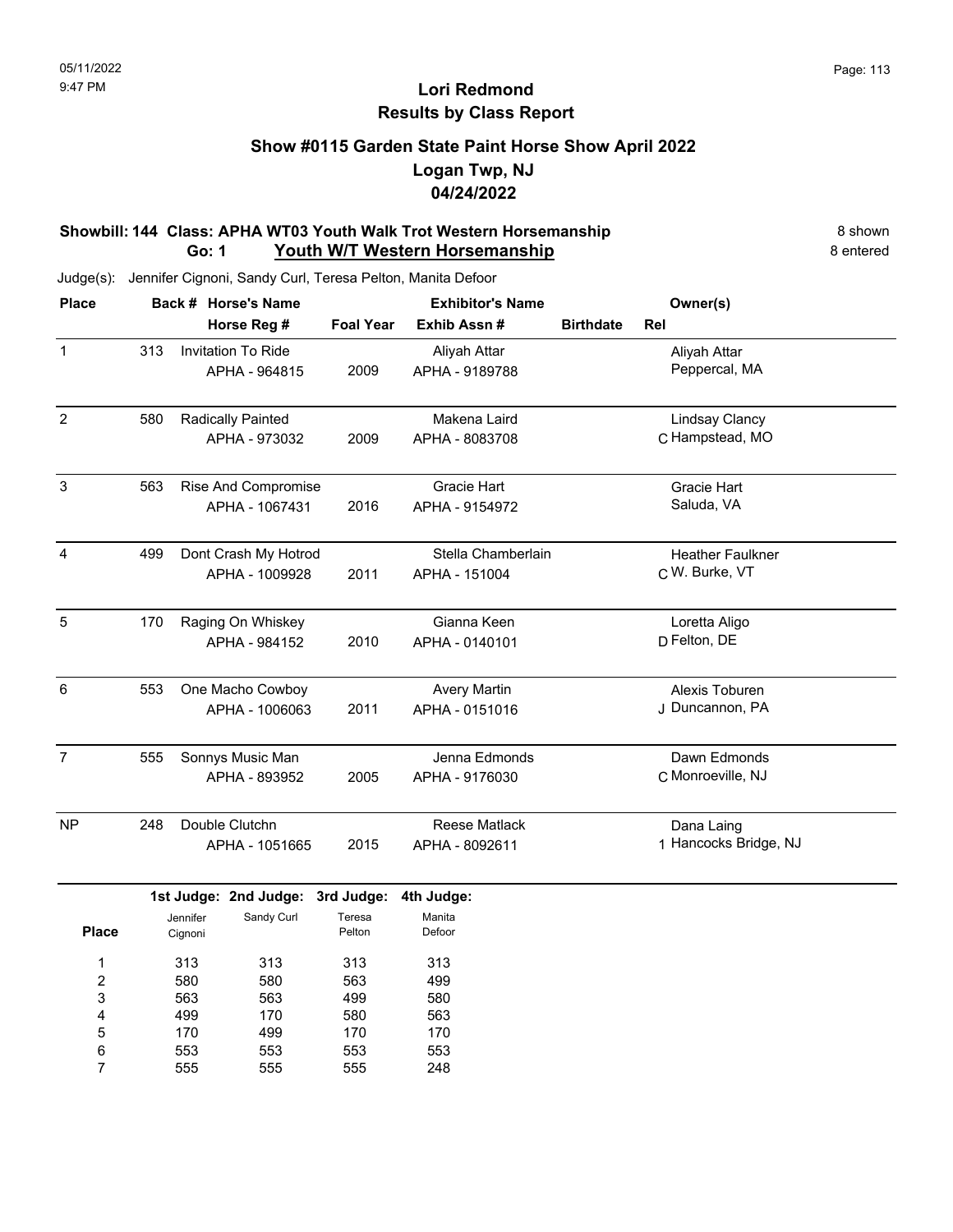### **Show #0115 Garden State Paint Horse Show April 2022 Logan Twp, NJ 04/24/2022**

#### **Showbill: 146 Class: OPEN ABAWP All Breed Western Pleasure** 1 shown 1 shown **Go: 1 All Breed Western Pleasure** 1 entered

| <b>Place</b> | Back # Horse's Name   |                  | <b>Exhibitor's Name</b> | Owner(s)      |  |
|--------------|-----------------------|------------------|-------------------------|---------------|--|
|              | Horse Reg #           | <b>Foal Year</b> | Exhib Assn #            | Rel           |  |
|              | Made By Da Man<br>660 |                  | Danny Desmond           | Danny Desmond |  |
|              |                       | 2019             |                         | Z Aubrey, TX  |  |
|              |                       |                  |                         |               |  |

| Jennifer | Sandy Curl | Teresa | Manita                                      |
|----------|------------|--------|---------------------------------------------|
| Cignoni  |            | Pelton | Defoor                                      |
| 660      | 660        |        |                                             |
|          |            |        | 1st Judge: 2nd Judge: 3rd Judge: 4th Judge: |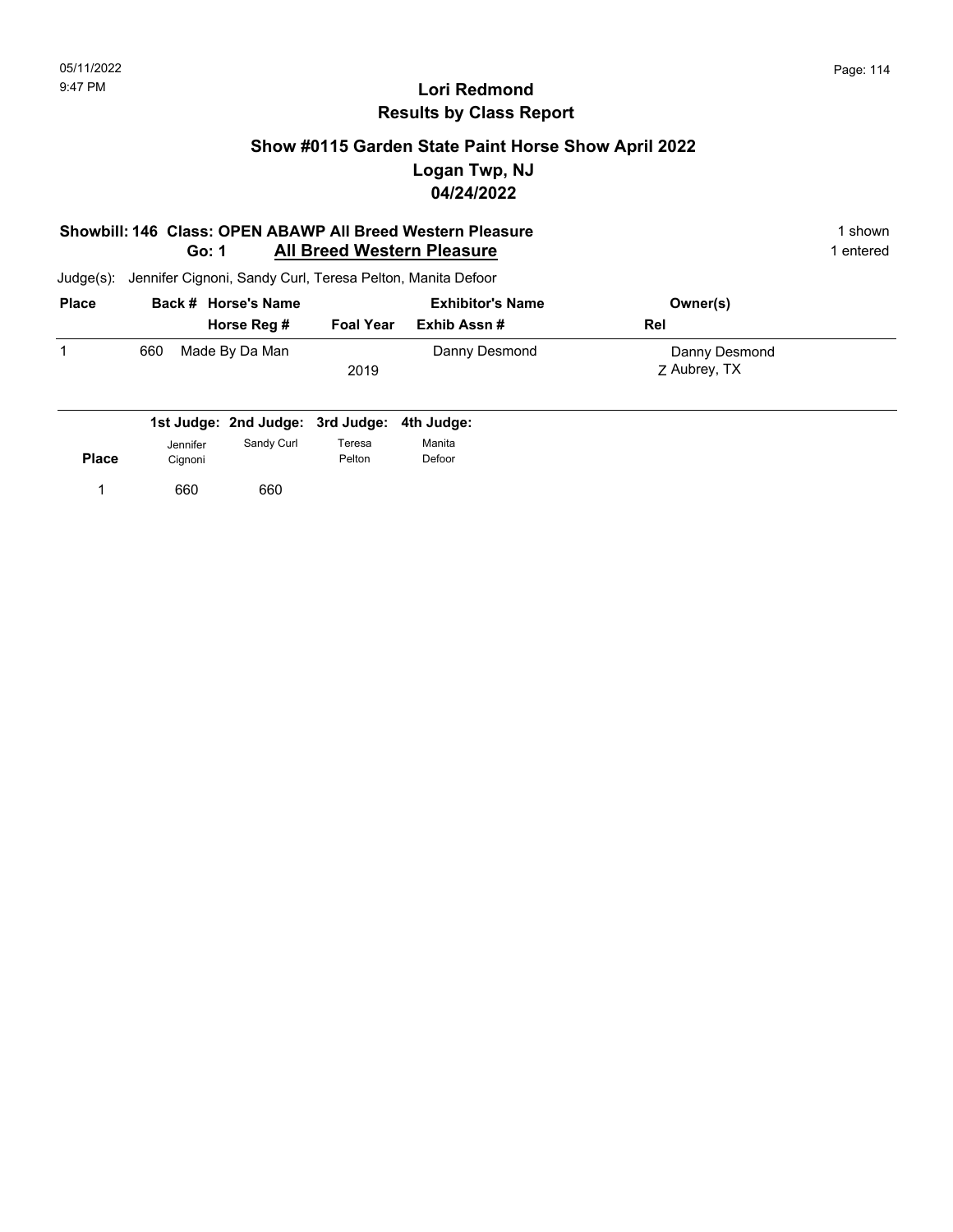### **Show #0115 Garden State Paint Horse Show April 2022 Logan Twp, NJ 04/24/2022**

#### **Showbill: 147 Class: APHA WT02 Youth Walk Trot Western Pleasure** 7 shown 7 shown 7 shown 7 shown 7 shown **Go: 1 Youth WT Western Pleasure**

Judge(s): Jennifer Cignoni, Sandy Curl, Teresa Pelton, Manita Defoor

| <b>Place</b>   |     | Back # Horse's Name                    | <b>Exhibitor's Name</b> |                                     |                  | Owner(s)                                  |  |
|----------------|-----|----------------------------------------|-------------------------|-------------------------------------|------------------|-------------------------------------------|--|
|                |     | Horse Reg #                            | <b>Foal Year</b>        | Exhib Assn#                         | <b>Birthdate</b> | Rel                                       |  |
| $\mathbf{1}$   | 499 | Dont Crash My Hotrod<br>APHA - 1009928 | 2011                    | Stella Chamberlain<br>APHA - 151004 |                  | <b>Heather Faulkner</b><br>C W. Burke, VT |  |
|                |     |                                        |                         |                                     |                  |                                           |  |
| $\mathbf{1}$   | 580 | Radically Painted                      |                         | Makena Laird                        |                  | <b>Lindsay Clancy</b>                     |  |
|                |     | APHA - 973032                          | 2009                    | APHA - 8083708                      |                  | C Hampstead, MO                           |  |
| 3              | 313 | <b>Invitation To Ride</b>              |                         | Aliyah Attar                        |                  | Aliyah Attar                              |  |
|                |     | APHA - 964815                          | 2009                    | APHA - 9189788                      |                  | Peppercal, MA                             |  |
| $\overline{4}$ | 170 | Raging On Whiskey                      |                         | Gianna Keen                         |                  | Loretta Aligo                             |  |
|                |     | APHA - 984152                          | 2010                    | APHA - 0140101                      |                  | D Felton, DE                              |  |
| 5              | 553 | One Macho Cowboy                       |                         | <b>Avery Martin</b>                 |                  | Alexis Toburen                            |  |
|                |     | APHA - 1006063                         | 2011                    | APHA - 0151016                      |                  | J Duncannon, PA                           |  |
| 5              | 563 | <b>Rise And Compromise</b>             |                         | <b>Gracie Hart</b>                  |                  | <b>Gracie Hart</b>                        |  |
|                |     | APHA - 1067431                         | 2016                    | APHA - 9154972                      |                  | Saluda, VA                                |  |
| $\overline{7}$ | 248 | Double Clutchn                         |                         | <b>Reese Matlack</b>                |                  | Dana Laing                                |  |
|                |     | APHA - 1051665                         | 2015                    | APHA - 8092611                      |                  | 1 Hancocks Bridge, NJ                     |  |
|                |     | 1st Judge: 2nd Judge:                  | 3rd Judge:              | 4th Judge:                          |                  |                                           |  |
| <b>Place</b>   |     | Sandy Curl<br>Jennifer<br>Cignoni      | Teresa<br>Pelton        | Manita<br>Defoor                    |                  |                                           |  |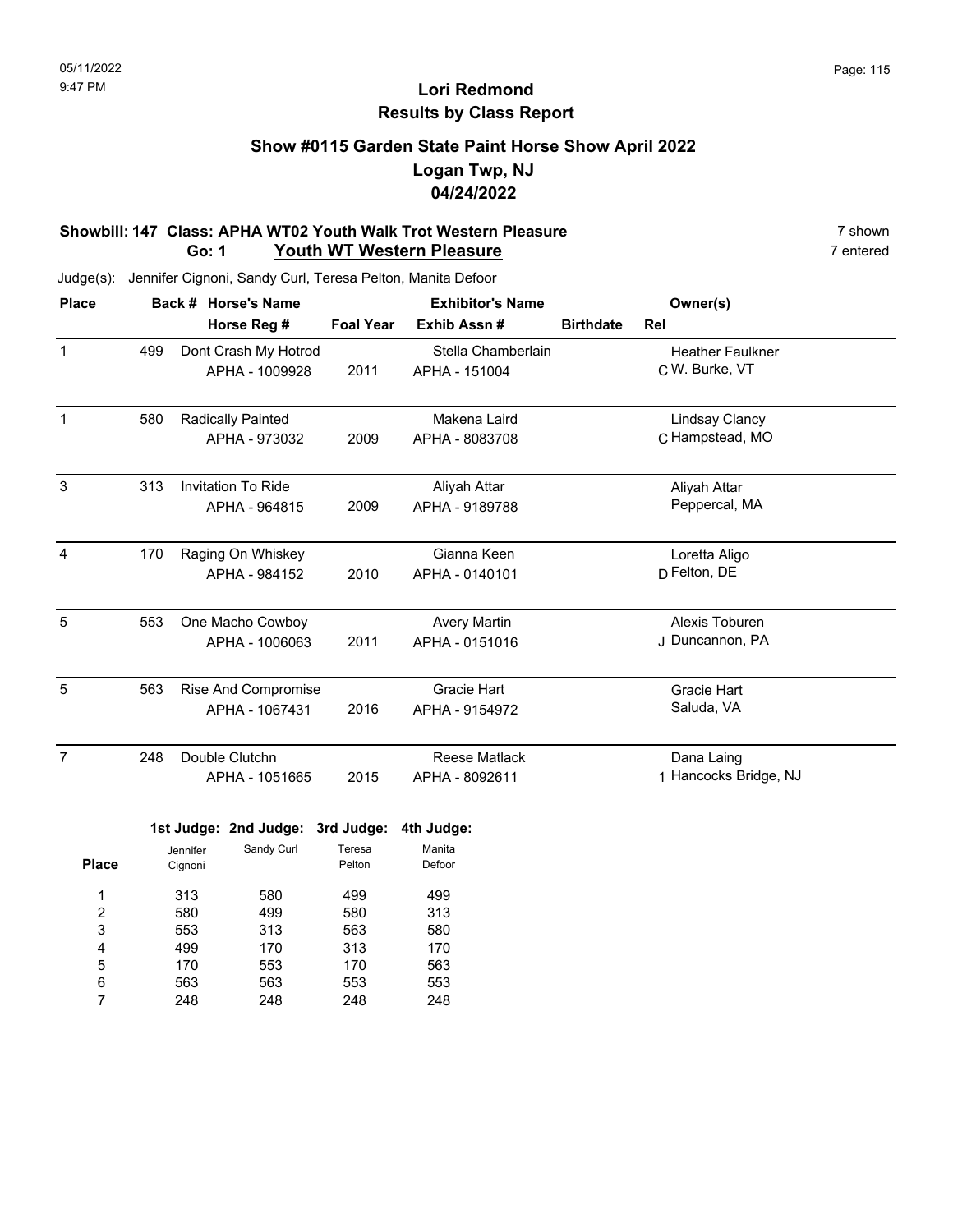### **Show #0115 Garden State Paint Horse Show April 2022 Logan Twp, NJ 04/24/2022**

#### **Showbill: 149 Class: APHA GWP Green Western Pleasure All Ages** 7 shown 7 shown 7 shown<br>**Go: 1 Green Western Pleasure Go: 1 Green Western Pleasure**

Judge(s): Jennifer Cignoni, Sandy Curl, Teresa Pelton, Manita Defoor

| <b>Place</b>   | Back # Horse's Name |                     |                       |                  | <b>Exhibitor's Name</b> | Owner(s)               |  |
|----------------|---------------------|---------------------|-----------------------|------------------|-------------------------|------------------------|--|
|                |                     |                     | Horse Reg #           | <b>Foal Year</b> | Exhib Assn #            | Rel                    |  |
| $\mathbf{1}$   | 173                 |                     | Im Slow Blue          |                  | Danny Desmond           | Mark Owen              |  |
|                |                     |                     | APHA - 1092378        | 2019             | APHA - 8999098          | O Derry, NH            |  |
| $\overline{2}$ | 178                 |                     | Painted Up The Assets |                  | Albert Ohl              | Sarah Brenn            |  |
|                |                     |                     | APHA - 1035818        | 2013             | APHA - 8882401          | Reading, PA            |  |
| 3              | 448                 |                     | Will Be Scenic        |                  | <b>Megan Armstrong</b>  | Megan Armstrong        |  |
|                |                     |                     | APHA - 1017304        | 2012             | APHA - 8073341          | Z W Danville, VT       |  |
| $\overline{4}$ | 314                 |                     | Your Colored Krymsun  |                  | <b>Marty Dixon</b>      | Debra DeGasperi        |  |
|                |                     |                     | APHA - 1062609        | 2016             | APHA - 8723329          | Littlestown, PA        |  |
| $\overline{4}$ | 509                 |                     | Rockin My Spots       |                  | <b>Brooke Dixon</b>     | Jeanette Svenneskog    |  |
|                |                     |                     | APHA - 1091126        | 2019             | APHA - 8245798          | O                      |  |
| $\overline{4}$ | 522                 |                     | Elazybeth Taylor      |                  | <b>Erik Parsons</b>     | Debbie Jones           |  |
|                |                     |                     | APHA - 1059853        | 2015             | APHA - 8936487          | Pilesgroove, NJ        |  |
| $\overline{7}$ | 517                 |                     | Sugar On The Rim      |                  | <b>Brittany Webber</b>  | <b>Brittany Webber</b> |  |
|                |                     |                     | APHA - 01089532       | 2018             | APHA - 8973278          | S Lyndonville, VT      |  |
|                |                     |                     | 1st Judge: 2nd Judge: | 3rd Judge:       | 4th Judge:              |                        |  |
| <b>Place</b>   |                     | Jennifer<br>Cignoni | Sandy Curl            | Teresa<br>Pelton | Manita<br>Defoor        |                        |  |
| 1              |                     | 173                 | 173                   | 173              | 173                     |                        |  |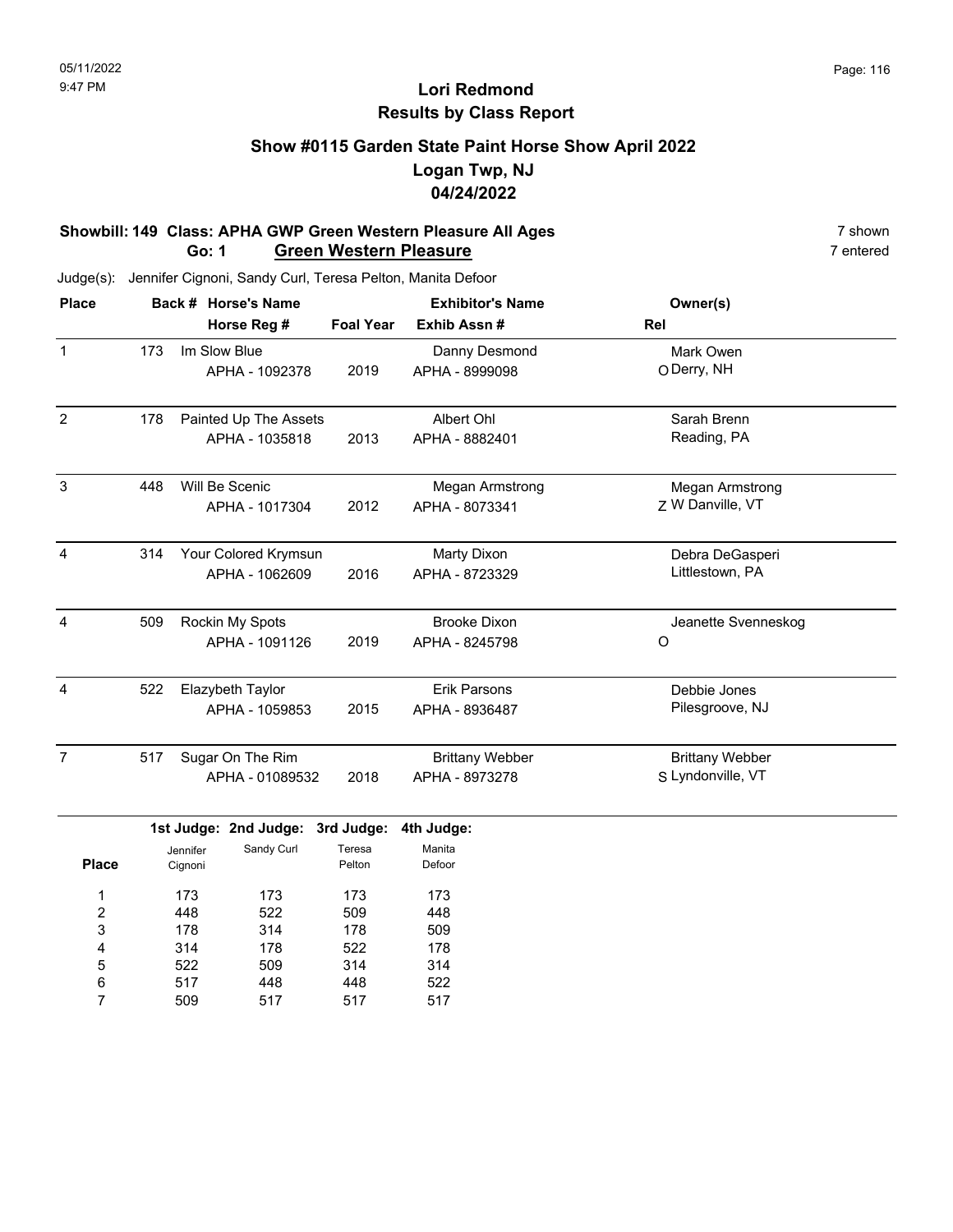### **Show #0115 Garden State Paint Horse Show April 2022 Logan Twp, NJ 04/24/2022**

#### **Showbill: 150 Class: APHA VWP1 Novice Youth Western Pleasure** 8 Shown 8 shown **Go: 1 Novice Youth Western Pleasure** 8 entered

| <b>Place</b>            |     |                   | Back # Horse's Name              |                  | <b>Exhibitor's Name</b> |                  | Owner(s)               |  |
|-------------------------|-----|-------------------|----------------------------------|------------------|-------------------------|------------------|------------------------|--|
|                         |     |                   | Horse Reg #                      | <b>Foal Year</b> | Exhib Assn#             | <b>Birthdate</b> | Rel                    |  |
| $\mathbf{1}$            | 480 |                   | <b>Entirely Sumthin Else</b>     |                  | Francesca Collini       |                  | Danielle Collini       |  |
|                         |     |                   | APHA - 1009427                   | 2011             | APHA - 9156079          |                  | H, NJ                  |  |
|                         |     |                   |                                  |                  |                         |                  |                        |  |
| $\overline{2}$          |     |                   | 1033 VS Got A Rhythm             |                  | Lyla McCormick          |                  | Lyla McCormick         |  |
|                         |     |                   | APHA - 1061575                   | 2016             | APHA - 9182738          |                  | Lynfield, MA           |  |
| $\sqrt{3}$              |     | 1427 Your Invited |                                  |                  | Katie Leonarski         |                  | Katie Leonarski        |  |
|                         |     |                   | APHA - 671730                    |                  | APHA - 8964986          |                  | Z Williamstown, NJ     |  |
| $\overline{4}$          |     |                   | 1495 Invite The Invester         |                  | Kadence Bonacci         |                  | Kadence Bonacci        |  |
|                         |     |                   | APHA - 1032425                   | 2013             | APHA - 8990412          |                  | Pemberton, NJ          |  |
| $\overline{5}$          |     |                   | 1092 VS Too Die For              |                  | Erin McDonough          |                  | Sheila McDonough       |  |
|                         |     |                   | APHA - 1054580                   | 2015             | APHA - 147304           |                  | С                      |  |
| DQ                      | 588 |                   | The Fan Favorite                 |                  | Hannah Best             |                  | Hannah Best            |  |
|                         |     |                   | APHA - 1068230                   | 2016             | APHA - 9188761          |                  | Z Dover, DE            |  |
| $\overline{7}$          | 517 |                   | Sugar On The Rim                 |                  | <b>Brittany Webber</b>  |                  | <b>Brittany Webber</b> |  |
|                         |     |                   | APHA - 01089532                  | 2018             | APHA - 8973278          |                  | S Lyndonville, VT      |  |
| <b>NP</b>               | 539 |                   | Laid Back Luvah                  |                  | Evelyn Bowe             |                  | Evelyn Bowe            |  |
|                         |     |                   | APHA - 1080396                   | 2017             | APHA - 150906           |                  | Z Mullicatill, NJ      |  |
|                         |     |                   | 1st Judge: 2nd Judge: 3rd Judge: |                  | 4th Judge:              |                  |                        |  |
|                         |     | Jennifer          | Sandy Curl                       | Teresa           | Manita                  |                  |                        |  |
| <b>Place</b>            |     | Cignoni           |                                  | Pelton           | Defoor                  |                  |                        |  |
| 1                       |     | 480               | 1033                             | 480              | 480                     |                  |                        |  |
| $\overline{\mathbf{c}}$ |     | 1033              | 1495                             | 1427             | 1033                    |                  |                        |  |
| 3                       |     | 1427              | 480                              | 1495             | 1427                    |                  |                        |  |
| 4                       |     | 1092              | 1427                             | 1033             | 588                     |                  |                        |  |
| 5                       |     | 588               | 1092                             | 1092             | 1495                    |                  |                        |  |
| 6                       |     | 1495              | 539                              | 588              | 517                     |                  |                        |  |
| 7                       |     | 517               | 517                              | 539              | 1092                    |                  |                        |  |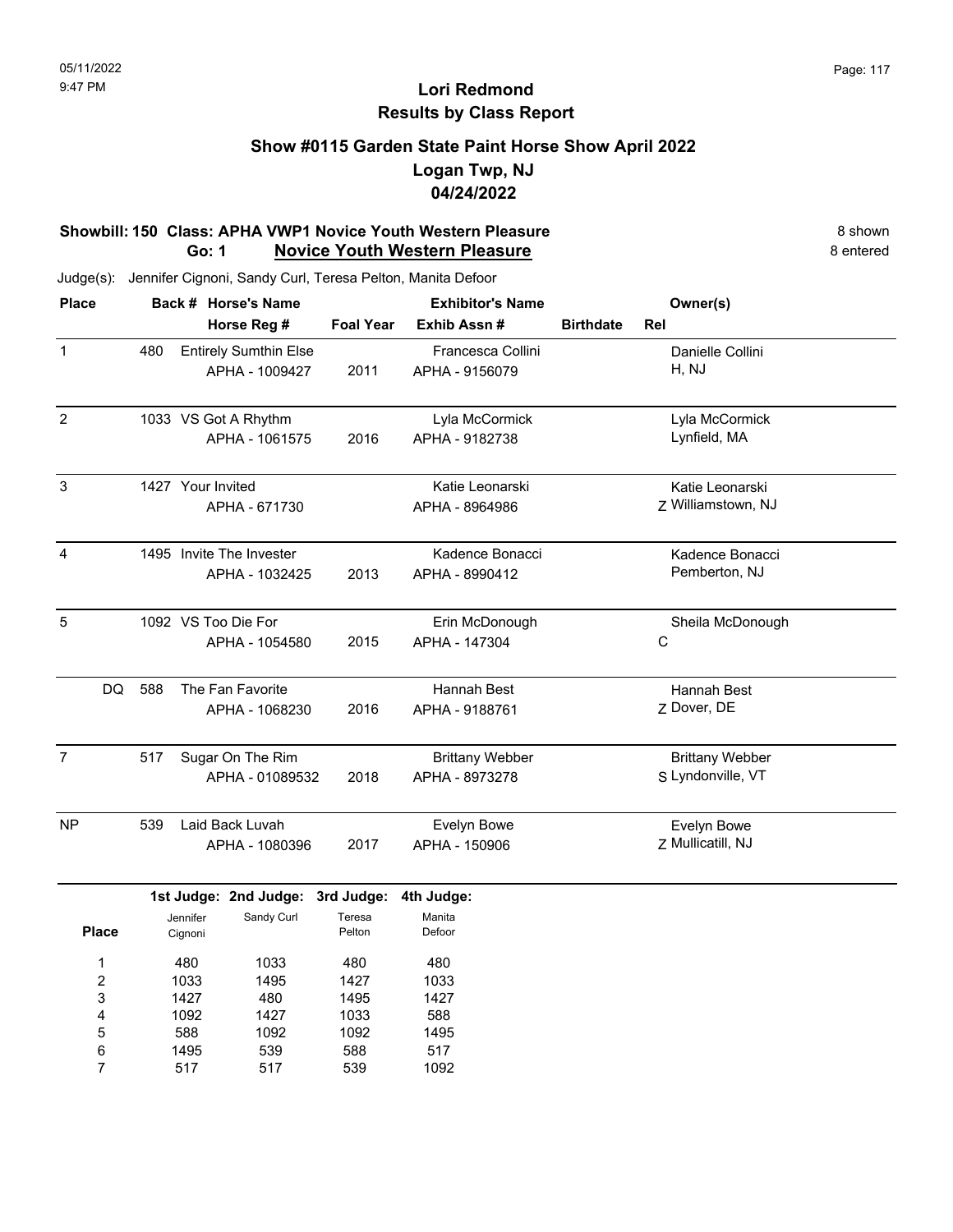### **Show #0115 Garden State Paint Horse Show April 2022 Logan Twp, NJ 04/24/2022**

#### **Showbill: 151 Class: APHA AWT2 Amateur Walk Trot Western Pleasure** 12 Shown 12 shown **Go: 1 Amateur WT Western Pleasure** 12 entered

| <b>Place</b>   |     | Back # Horse's Name        | <b>Exhibitor's Name</b> |                        | Owner(s)                      |
|----------------|-----|----------------------------|-------------------------|------------------------|-------------------------------|
|                |     | Horse Reg #                | <b>Foal Year</b>        | Exhib Assn#            | Rel                           |
| $\mathbf{1}$   |     | 2000 Hot Piece Of Art      |                         | Terri LePage           | & Leksi Rhoades Teri M Lepage |
|                |     | APHA - 01061997            | 2016                    | APHA - 9176101         | Ζ                             |
| $\overline{2}$ | 925 | <b>Batt Girl Lopin</b>     |                         | <b>Betsy Leager</b>    | <b>Betsy Leager</b>           |
|                |     | APHA - 1058752             | 2015                    | APHA - 8895315         | Sudlersville, MD              |
| $\sqrt{3}$     |     | 1756 Zippyshotassets       |                         | Julie Pino             | Julie Pino                    |
|                |     | APHA - 1052948             | 2015                    | APHA - 8969894         | Z Waterford, NJ               |
| 4              | 522 | Elazybeth Taylor           |                         | Thomas Kruysman        | Debbie Jones                  |
|                |     | APHA - 1059853             | 2015                    | APHA - 8523738         | Pilesgroove, NJ               |
| 5              | 506 | Only Lopin                 |                         | Rose Ann Campbell      | Marissa Campbell              |
|                |     | APHA - 1046360             | 2014                    | APHA - 8922188         | MMt Laurel, NJ                |
| 6              | 366 | <b>Pretty Machine</b>      |                         | Andrea Mello           | Andrea Mello                  |
|                |     | APHA - 1036100             | 2013                    | APHA - 9174444         | Wakefield, MA                 |
| $\overline{7}$ | 285 | <b>Black Market Assets</b> |                         | Melissa Hetzell        | Melissa Hetzell               |
|                |     | APHA - 1098762             | 2019                    | APHA - 8525458         | Z Bridgeton, NJ               |
| <b>NP</b>      | 281 | All B A Sensation          |                         | Samantha Mason         | Samantha Mason                |
|                |     | APHA - 1088859             | 2018                    | APHA - 8676805         | Z Vineland, NJ                |
| <b>NP</b>      | 538 | Sheza Fabulous Asset       |                         | Jennifer Matlack       | Jennifer Matlack              |
|                |     | APHA - 1108387             | 2020                    | APHA - 8076145         | Z Salem, NJ                   |
| <b>NP</b>      | 542 | Hidden Zipper              |                         | Victoria Martin        | Victoria Martin               |
|                |     | APHA - 965008              | 2009                    | APHA - 8072138         | Z Lancaster, PA               |
| <b>NP</b>      | 911 | <b>Too Pretty</b>          |                         | <b>Elise Fernstrom</b> | David W & Elise M Fernstrom   |
|                |     | APHA - 1099399             | 2019                    | APHA - 8548134         | P Pomfret Center, CT          |
| <b>NP</b>      |     | 1405 Chasing My Assets     |                         | Lorrie Ann Scorer      | Lorrie Ann Scorer             |
|                |     | APHA - 1070148             | 2017                    | APHA - 7141380         | Z Pemberton, NJ               |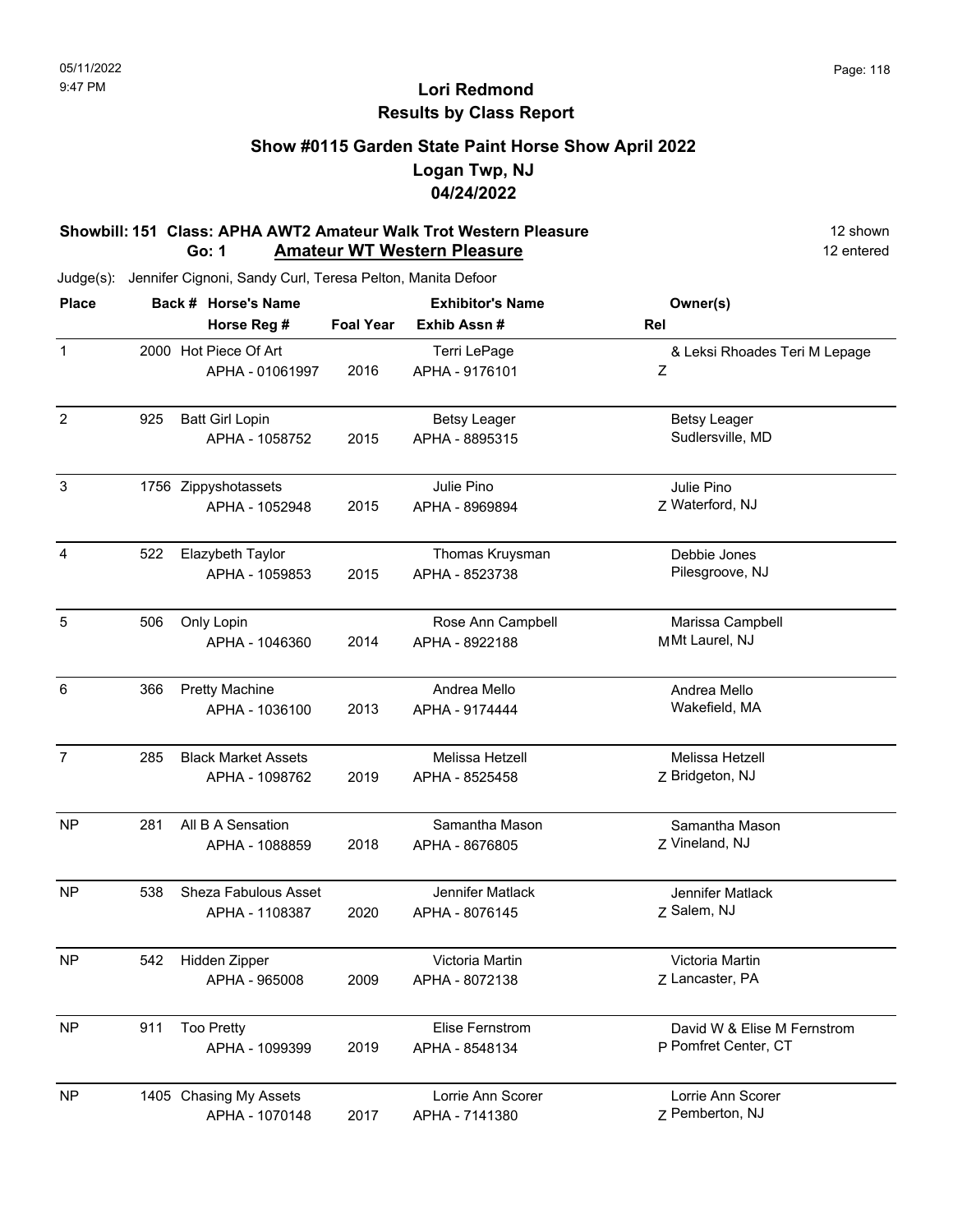### **Show #0115 Garden State Paint Horse Show April 2022 Logan Twp, NJ 04/24/2022**

|          |            | 3rd Judge: | 4th Judge:            |
|----------|------------|------------|-----------------------|
| Jennifer | Sandy Curl | Teresa     | Manita                |
| Cignoni  |            | Pelton     | Defoor                |
|          |            |            |                       |
| 285      | 925        | 1756       | 2000                  |
| 2000     | 2000       | 522        | 1756                  |
| 506      | 1756       | 925        | 925                   |
| 925      | 506        | 2000       | 522                   |
| 911      | 522        | 366        | 366                   |
| 366      | 366        | 506        | 506                   |
| 522      | 542        | 911        | 285                   |
|          |            |            | 1st Judge: 2nd Judge: |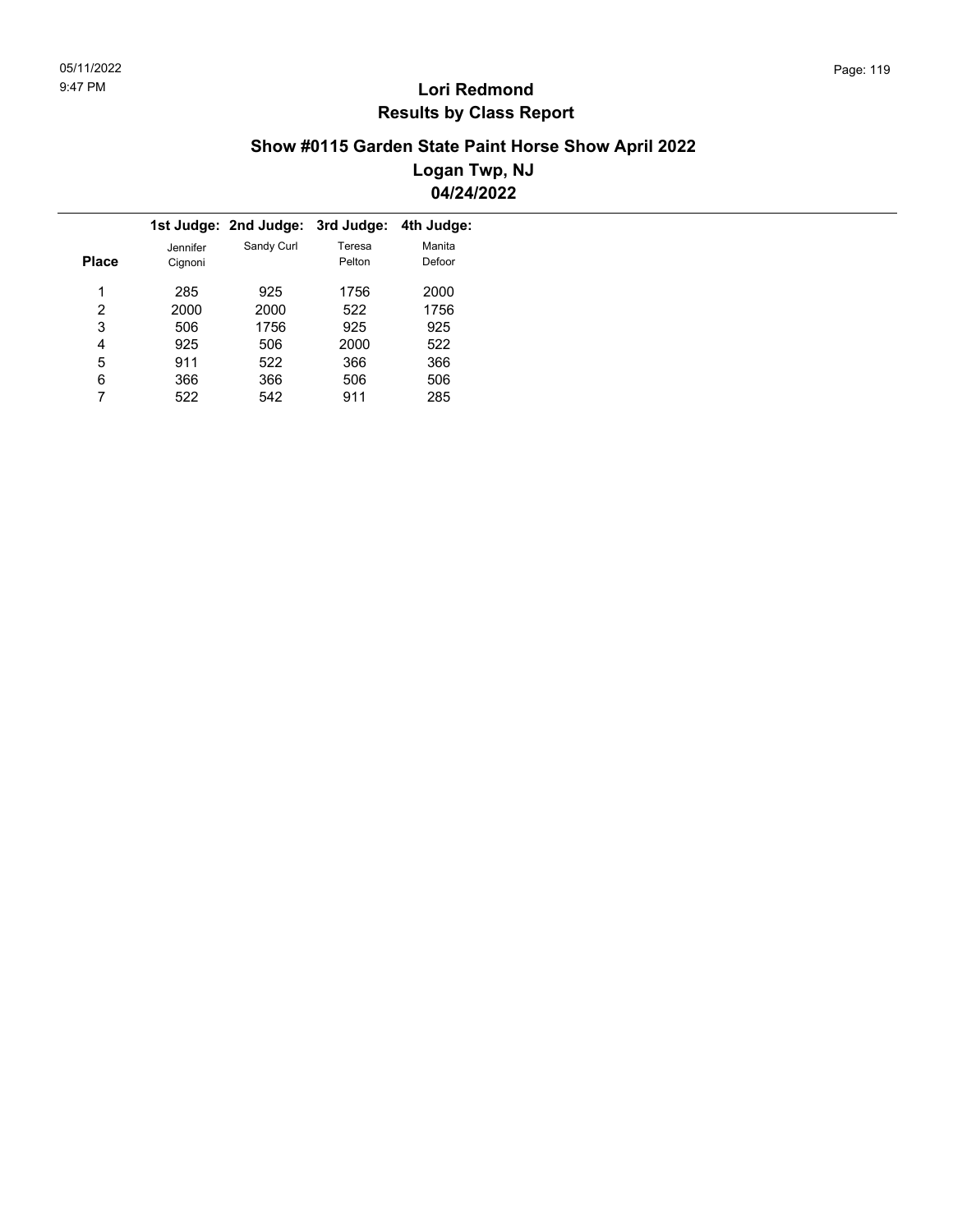### **Show #0115 Garden State Paint Horse Show April 2022 Logan Twp, NJ 04/24/2022**

#### **Showbill: 152 Class: APHA WP2 Jr Western Pleasure**<br> **Shown** 2 shown<br> **Go: 1 Junior Western Pleasure** 2 **ntered** 2 entered **Go: 1 Junior Western Pleasure**

| <b>Place</b>   |     |                     | Back # Horse's Name                   |                  | <b>Exhibitor's Name</b>         | Owner(s)                 |  |
|----------------|-----|---------------------|---------------------------------------|------------------|---------------------------------|--------------------------|--|
|                |     |                     | Horse Reg #                           | <b>Foal Year</b> | Exhib Assn#                     | Rel                      |  |
| 1              | 173 | Im Slow Blue        | APHA - 1092378                        | 2019             | Danny Desmond<br>APHA - 8999098 | Mark Owen<br>O Derry, NH |  |
| $\overline{2}$ | 510 |                     | Bettin All My Chips<br>APHA - 1092425 | 2019             | Marty Dixon<br>APHA - 8723329   | John Silva<br>OLee, NH   |  |
|                |     |                     | 1st Judge: 2nd Judge: 3rd Judge:      |                  | 4th Judge:                      |                          |  |
| <b>Place</b>   |     | Jennifer<br>Cignoni | Sandy Curl                            | Teresa<br>Pelton | Manita<br>Defoor                |                          |  |
|                |     | 173                 | 173                                   | 173              | 173                             |                          |  |
| 2              |     | 510                 | 510                                   | 510              | 510                             |                          |  |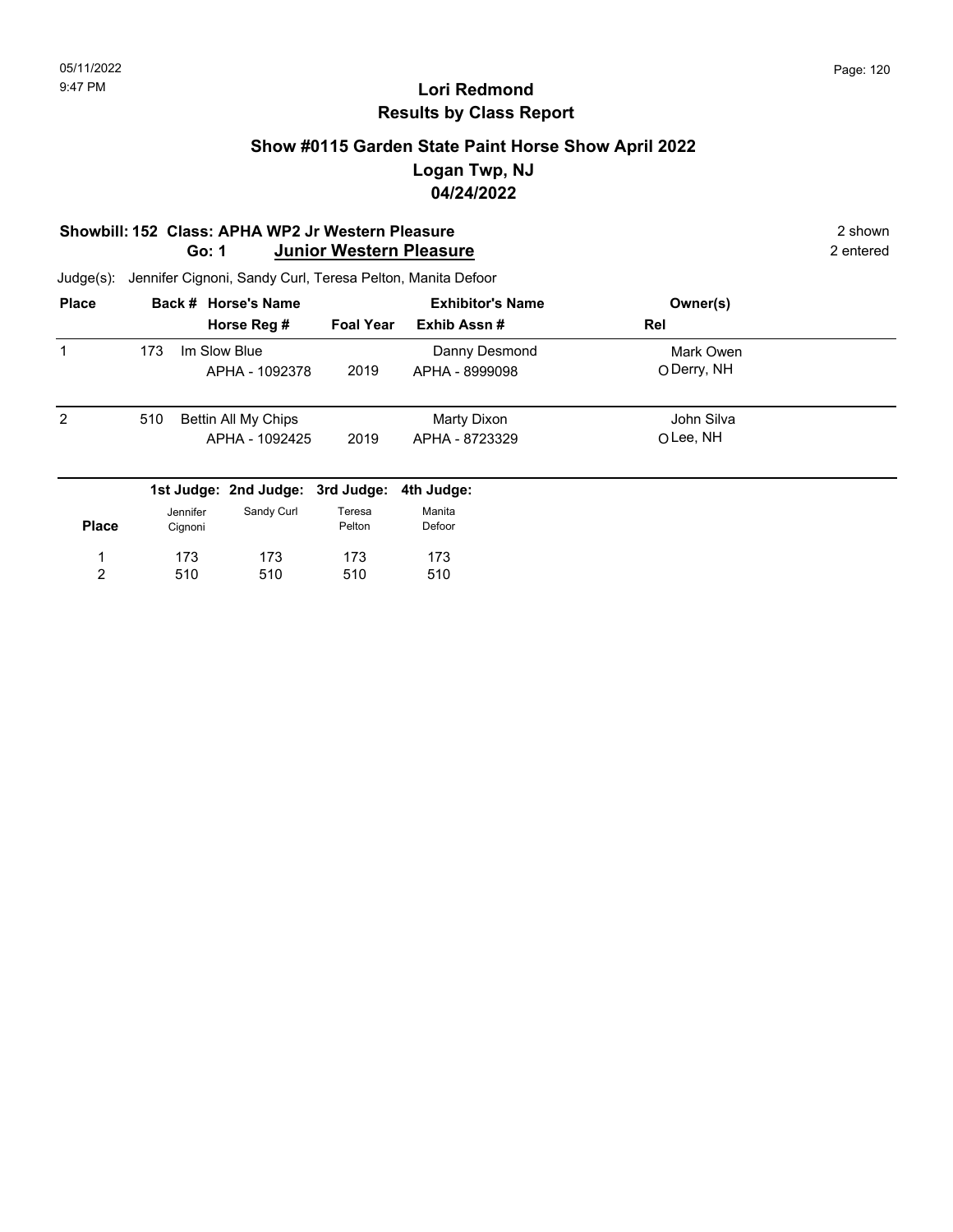### **Show #0115 Garden State Paint Horse Show April 2022 Logan Twp, NJ 04/24/2022**

#### **Showbill: 153 Class: APHA NWP1 Novice Amateur Western Pleasure 19 Shown** 9 shown **Go: 1 Novice Amateur Western Pleasure 19 and 19 and 19 and 19 and 19 and 19 and 19 and 19 and 19 and 19 and 19 and 19 and 19 and 19 and 19 and 19 and 19 and 19 and 19 and 19 and 19 and 19 and 19 and 19 and 19 and 19 and 19 an**

Judge(s): Jennifer Cignoni, Sandy Curl, Teresa Pelton, Manita Defoor

| <b>Place</b>   |     |                     | Back # Horse's Name   |                  | <b>Exhibitor's Name</b> | Owner(s)               |
|----------------|-----|---------------------|-----------------------|------------------|-------------------------|------------------------|
|                |     |                     | Horse Reg #           | <b>Foal Year</b> | Exhib Assn#             | Rel                    |
| $\mathbf{1}$   | 494 | <b>Big Driller</b>  |                       |                  | Scott Berry             | Scott Berry            |
|                |     |                     | APHA - 1026514        | 2011             | APHA - 7078514          | Z Northfield, NH       |
| $\overline{2}$ | 448 |                     | Will Be Scenic        |                  | Megan Armstrong         | <b>Megan Armstrong</b> |
|                |     |                     | APHA - 1017304        | 2012             | APHA - 8073341          | Z W Danville, VT       |
| $\mathbf{3}$   | 522 |                     | Elazybeth Taylor      |                  | Debbie Jones            | Debbie Jones           |
|                |     |                     | APHA - 1059853        | 2015             | APHA - 7085518          | Pilesgroove, NJ        |
| 4              | 645 |                     | Hes A Famous Playboy  |                  | Heidi Novak             | Heidi Novak            |
|                |     |                     | APHA - 968431         | 2008             | APHA - 8318391          | Dunstable, MA          |
| $\overline{5}$ | 376 |                     | The Arizona Line      |                  | Tammie Scorer-Hartmann  | Tammie Scorer-Hartmann |
|                |     |                     | APHA - 1070640        | 2016             | APHA - 9173705          | Z Williamstown, NJ     |
| 6              | 200 |                     | Seek No More          |                  | <b>Emily Fackler</b>    | <b>Emily Fackler</b>   |
|                |     |                     | APHA - 01043981       | 2014             | APHA - 8987946          | Salem, NJ              |
| $\overline{7}$ | 461 |                     | Roys Royce            |                  | <b>Pearl Metcalf</b>    | Pearl Metcalf          |
|                |     |                     | APHA - 795240         | 2004             | APHA - 8889752          | Z Monroeville, NJ      |
| <b>NP</b>      | 162 |                     | All Artists Invited   |                  | Nancy Fracasse          | Nancy Fracasse         |
|                |     |                     | APHA - 1068469        | 2016             | APHA - 8763282          | Z Andover, CT          |
| NP             | 265 |                     | The Best Or Nothing   |                  | Jennifer Piette         | Christina Young        |
|                |     |                     | APHA - 1057838        | 2015             | APHA - 122465           | MJay, VT               |
|                |     |                     | 1st Judge: 2nd Judge: | 3rd Judge:       | 4th Judge:              |                        |
| <b>Place</b>   |     | Jennifer<br>Cignoni | Sandy Curl            | Teresa<br>Pelton | Manita<br>Defoor        |                        |
| 1              |     | 448                 | 494                   | 494              | 494                     |                        |
| 2              |     | 494                 | 645                   | 522              | 448                     |                        |
| 3              |     | 522                 | 448                   | 448              | 376                     |                        |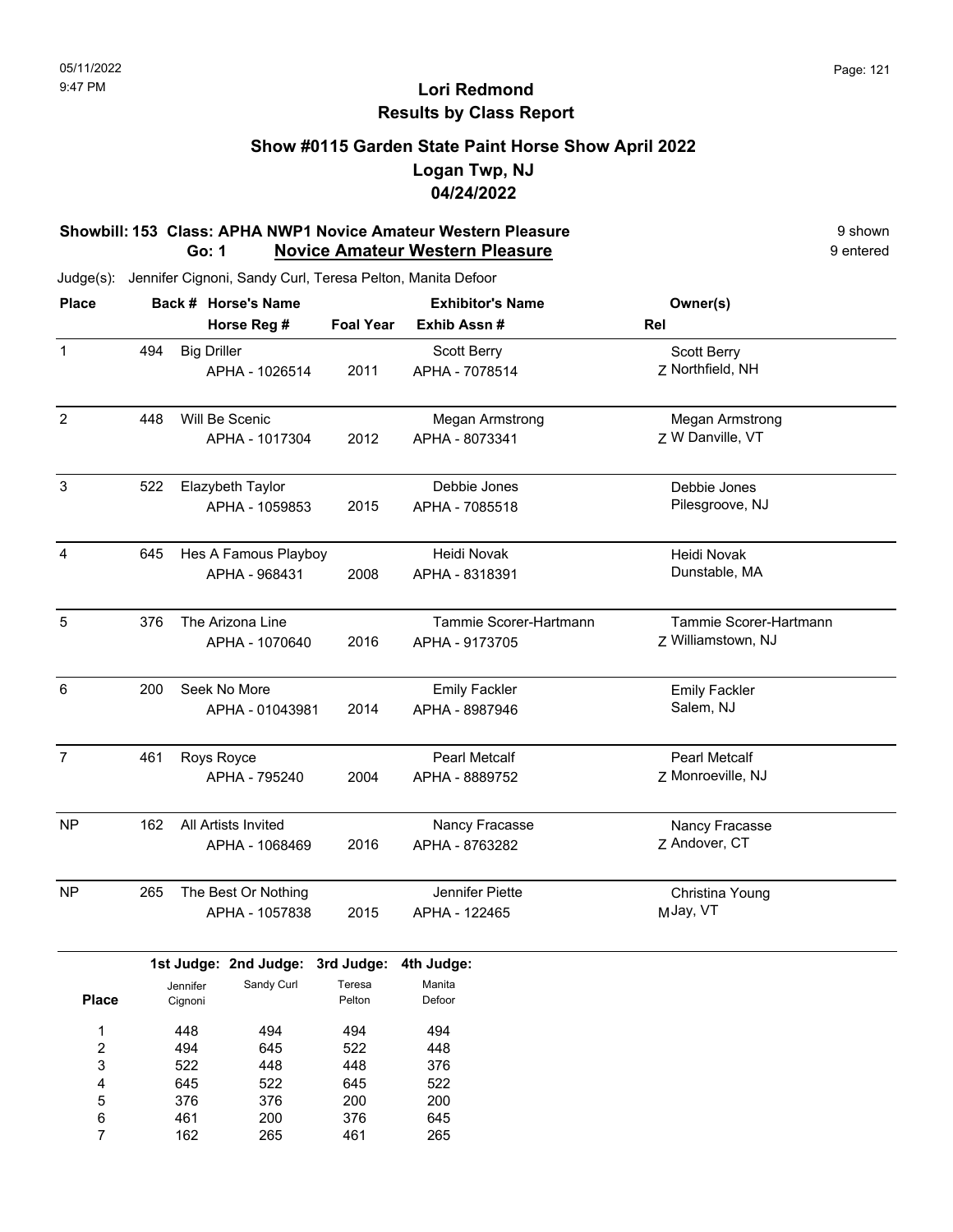### **Show #0115 Garden State Paint Horse Show April 2022 Logan Twp, NJ 04/24/2022**

#### **Showbill: 155 Class: APHA WP3 Sr Western Pleasure** 8 **Shown** 8 shown **Go: 1 Senior Western Pleasure** 10 **entered** 10 entered

| <b>Place</b>            |                |                    | Back # Horse's Name              |                  | <b>Exhibitor's Name</b> | Owner(s)                           |
|-------------------------|----------------|--------------------|----------------------------------|------------------|-------------------------|------------------------------------|
|                         |                |                    | Horse Reg #                      | <b>Foal Year</b> | Exhib Assn #            | Rel                                |
| $\mathbf{1}$            | 494            | <b>Big Driller</b> |                                  |                  | Scott Berry             | Scott Berry                        |
|                         |                |                    | APHA - 1026514                   | 2011             | APHA - 7078514          | Z Northfield, NH                   |
|                         |                |                    |                                  |                  |                         |                                    |
| $\overline{2}$          | 636            |                    | <b>Invited Sensation</b>         |                  | Danny Desmond           | Mannetta McAvaddy                  |
|                         |                |                    | APHA - 1035103                   | 2013             | APHA - 8999098          | O Vineland, NJ                     |
| 3                       | 522            |                    | Elazybeth Taylor                 |                  | Erik Parsons            | Debbie Jones                       |
|                         |                |                    | APHA - 1059853                   | 2015             | APHA - 8936487          | Pilesgroove, NJ                    |
|                         |                |                    |                                  |                  |                         |                                    |
| 4                       | 645            |                    | Hes A Famous Playboy             |                  | Paige Benson            | Heidi Novak                        |
|                         |                |                    | APHA - 968431                    | 2008             | APHA - 8773275          | Dunstable, MA                      |
|                         |                |                    |                                  |                  |                         |                                    |
| $\sqrt{5}$              | 178            |                    | Painted Up The Assets            |                  | Albert Ohl              | Sarah Brenn                        |
|                         |                |                    | APHA - 1035818                   | 2013             | APHA - 8882401          | Reading, PA                        |
|                         |                |                    |                                  |                  |                         |                                    |
| 6                       | 390            |                    | Party With The Artist            |                  | <b>Emily Cavanaugh</b>  | Leslie Sheetz                      |
|                         |                |                    | APHA - 1039541                   | 2014             | APHA - 8905897          | ODelta, PA                         |
|                         |                |                    |                                  |                  |                         |                                    |
| $\overline{7}$          | 314            |                    | Your Colored Krymsun             |                  | <b>Marty Dixon</b>      | Debra DeGasperi                    |
|                         |                |                    | APHA - 1062609                   | 2016             | APHA - 8723329          | Littlestown, PA                    |
|                         |                |                    |                                  |                  |                         |                                    |
| $\overline{7}$          | 448            |                    | Will Be Scenic                   |                  | Megan Armstrong         | Megan Armstrong                    |
|                         |                |                    | APHA - 1017304                   | 2012             | APHA - 8073341          | Z W Danville, VT                   |
|                         |                |                    |                                  |                  |                         |                                    |
|                         | <b>SCR 917</b> |                    | Paint Me Lazy                    | 2013             | Gabrielle Bradway       | Gabrielle Bradway<br>Warrenton, VA |
|                         |                |                    | APHA - 1036902                   |                  | APHA - 8905121          |                                    |
|                         | <b>SCR 922</b> |                    | Zipped In Pleasure               |                  | Dana Laing              | Cassandra Gotthardt                |
|                         |                |                    | APHA - 749085                    | 2003             | APHA - 8929847          | O National Park, NJ                |
|                         |                |                    |                                  |                  |                         |                                    |
|                         |                |                    | 1st Judge: 2nd Judge: 3rd Judge: |                  | 4th Judge:              |                                    |
|                         |                | Jennifer           | Sandy Curl                       | Teresa           | Manita                  |                                    |
| <b>Place</b>            |                | Cignoni            |                                  | Pelton           | Defoor                  |                                    |
| 1                       |                | 494                | 636                              | 494              | 636                     |                                    |
| $\overline{\mathbf{c}}$ |                | 448                | 494                              | 636              | 178                     |                                    |
| 3                       |                | 522                | 314                              | 645              | 494                     |                                    |
| 4                       |                | 636                | 645                              | 390              | 522                     |                                    |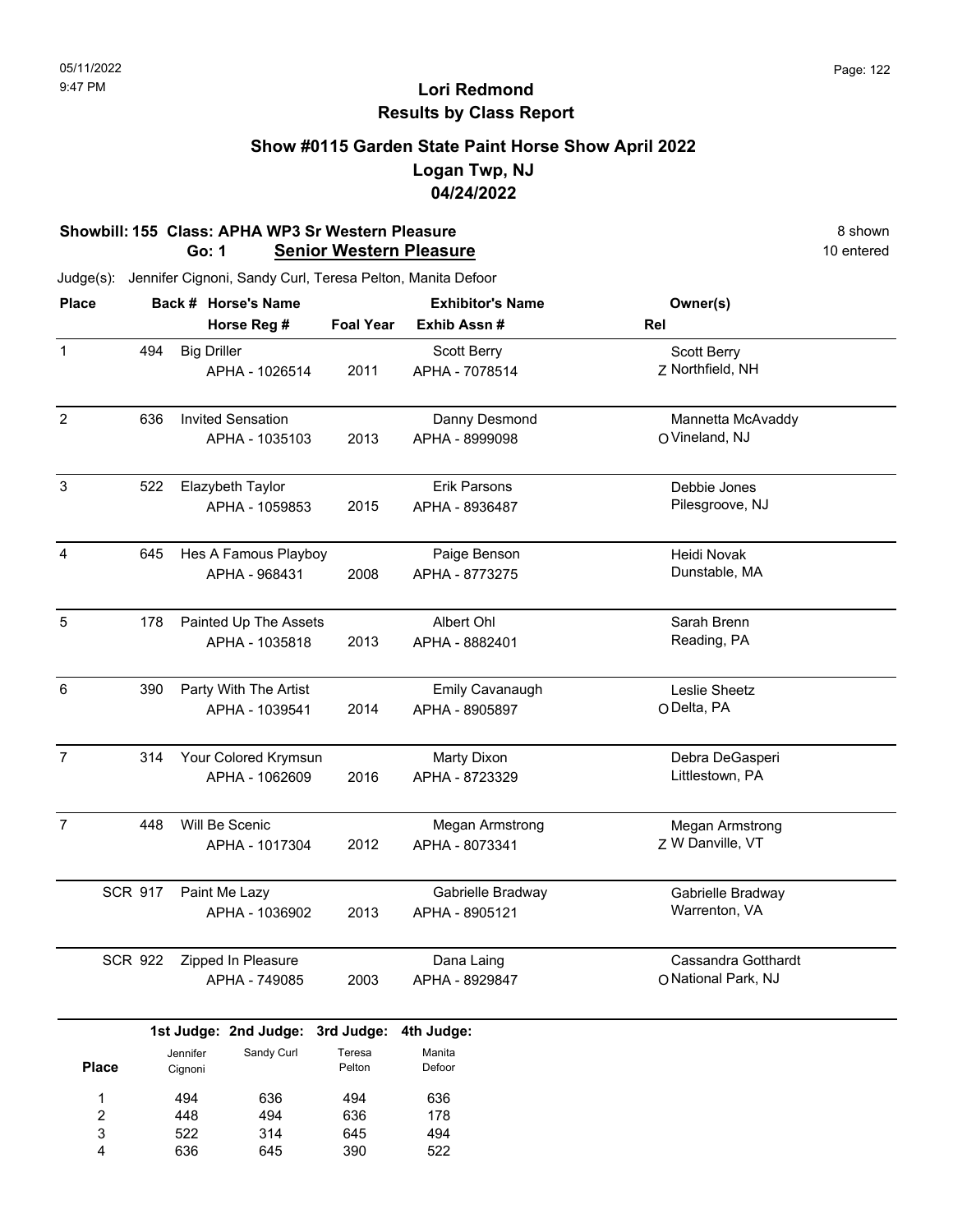## **Show #0115 Garden State Paint Horse Show April 2022**

### **Logan Twp, NJ 04/24/2022**

| 5 | 390 | 522 | 314 | 390 |
|---|-----|-----|-----|-----|
| 6 | 178 | 178 | 522 | 645 |
| 7 | 645 | 448 | 178 | 448 |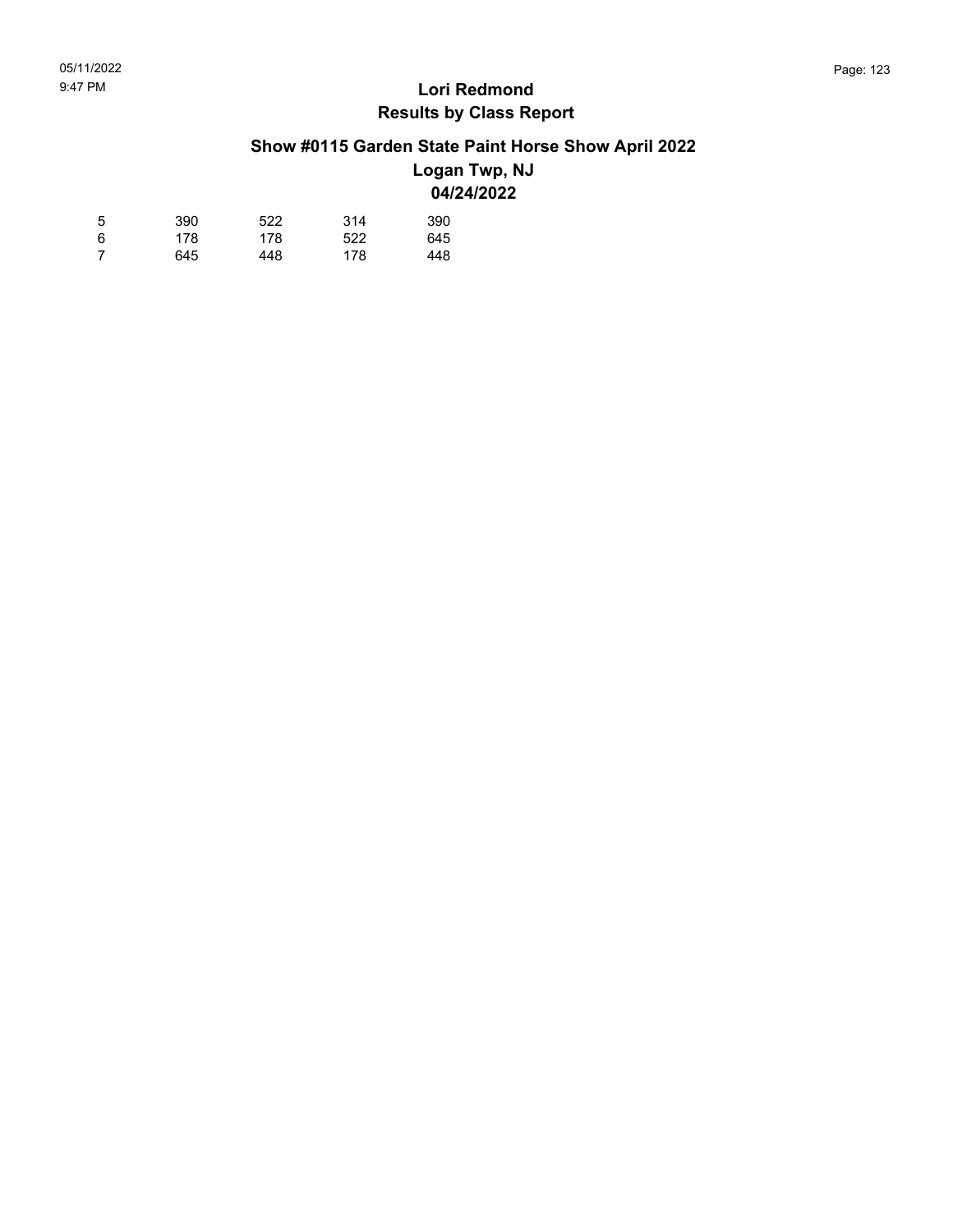### **Show #0115 Garden State Paint Horse Show April 2022 Logan Twp, NJ 04/24/2022**

#### **Showbill: 156 Class: APHA YWP1 Youth Western Pleasure 18 & Under** 8 **Shown** 8 shown **Go: 1 Youth Western Pleasure 18 & Under** 8 **Exercísie 18 & Under** 8 entered

Judge(s): Jennifer Cignoni, Sandy Curl, Teresa Pelton, Manita Defoor

| <b>Place</b>   |     |                     | Back # Horse's Name          |                  | <b>Exhibitor's Name</b> |                  | Owner(s)               |
|----------------|-----|---------------------|------------------------------|------------------|-------------------------|------------------|------------------------|
|                |     |                     | Horse Reg #                  | <b>Foal Year</b> | Exhib Assn#             | <b>Birthdate</b> | Rel                    |
| 1              | 480 |                     | <b>Entirely Sumthin Else</b> |                  | Francesca Collini       |                  | Danielle Collini       |
|                |     |                     | APHA - 1009427               | 2011             | APHA - 9156079          |                  | H, NJ                  |
| $\overline{2}$ | 983 |                     | Hot For An Invite            |                  | Nevaeh Smeeton-Cormier  |                  | Nevaeh Smeeton-Cormier |
|                |     |                     | APHA - 1015814               | 2011             | APHA - 9141967          |                  | Lebanon, NH            |
| 3              |     |                     | 1033 VS Got A Rhythm         |                  | Lyla McCormick          |                  | Lyla McCormick         |
|                |     |                     | APHA - 1061575               | 2016             | APHA - 9182738          |                  | Lynfield, MA           |
| 4              |     |                     | 1427 Your Invited            |                  | Katie Leonarski         |                  | Katie Leonarski        |
|                |     |                     | APHA - 671730                |                  | APHA - 8964986          |                  | Z Williamstown, NJ     |
| 4              |     |                     | 1495 Invite The Invester     |                  | Kadence Bonacci         |                  | Kadence Bonacci        |
|                |     |                     | APHA - 1032425               | 2013             | APHA - 8990412          |                  | Pemberton, NJ          |
| 6              | 306 |                     | All The Gold                 |                  | <b>Reese Yates</b>      |                  | <b>Reese Yates</b>     |
|                |     |                     | APHA - 778976                | 2004             | APHA - 0133033          |                  | 1 Williamstown, NJ     |
| $\overline{7}$ | 517 |                     | Sugar On The Rim             |                  | <b>Brittany Webber</b>  |                  | <b>Brittany Webber</b> |
|                |     |                     | APHA - 01089532              | 2018             | APHA - 8973278          |                  | S Lyndonville, VT      |
| <b>NP</b>      |     |                     | 1092 VS Too Die For          |                  | Taylor McDonough        |                  | Sheila McDonough       |
|                |     |                     | APHA - 1054580               | 2015             | APHA - 9143077          |                  | С                      |
|                |     |                     | 1st Judge: 2nd Judge:        | 3rd Judge:       | 4th Judge:              |                  |                        |
| <b>Place</b>   |     | Jennifer<br>Cignoni | Sandy Curl                   | Teresa<br>Pelton | Manita<br>Defoor        |                  |                        |
| 1              |     | 480                 | 480                          | 983              | 480                     |                  |                        |
| 2              |     | 983                 | 983                          | 480              | 983                     |                  |                        |
| 3              |     | 1033                | 1033                         | 1033             | 1033                    |                  |                        |
| 4              |     | 1495                | 1495                         | 1427             | 1427                    |                  |                        |
| 5              |     | 1427                | 306                          | 306              | 1495                    |                  |                        |
| 6              |     | 1092                | 1427                         | 1495             | 517                     |                  |                        |
| 7              |     | 517                 | 1092                         | 517              | 306                     |                  |                        |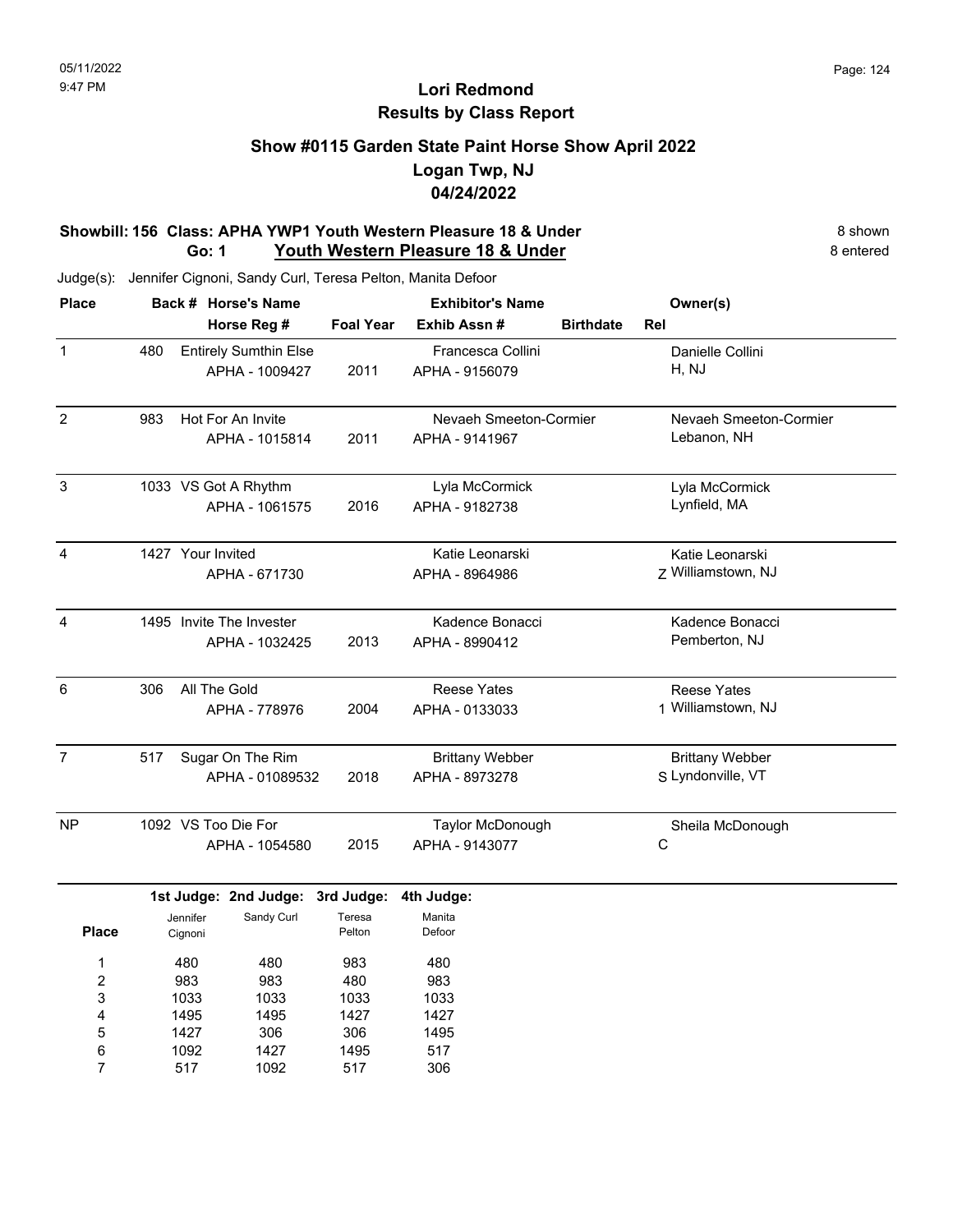### **Show #0115 Garden State Paint Horse Show April 2022 Logan Twp, NJ 04/24/2022**

#### **Showbill: 157 Class: APHA AWP1 Amateur Western Pleasure All Ages** 10 Shown 10 shown<br>**Go: 1 Amateur Western Pleasure** 10 **Amateur Western Pleasure** 10 **entered Go: 1 Amateur Western Pleasure**

| <b>Place</b>   |                                   |                    | Back # Horse's Name              |                  | <b>Exhibitor's Name</b> | Owner(s)                 |  |
|----------------|-----------------------------------|--------------------|----------------------------------|------------------|-------------------------|--------------------------|--|
|                |                                   |                    | Horse Reg #                      | <b>Foal Year</b> | Exhib Assn#             | Rel                      |  |
| $\mathbf{1}$   | 494                               | <b>Big Driller</b> |                                  |                  | Scott Berry             | Scott Berry              |  |
|                |                                   |                    | APHA - 1026514                   | 2011             | APHA - 7078514          | Z Northfield, NH         |  |
| $\overline{2}$ | 173                               |                    | Im Slow Blue                     |                  | Mark Owen               | Mark Owen                |  |
|                |                                   |                    | APHA - 1092378                   | 2019             | APHA - 8392214          | Z Derry, NH              |  |
| $\sqrt{3}$     | <b>Invited Sensation</b><br>636   |                    |                                  |                  | Mannetta McAvaddy       | Mannetta McAvaddy        |  |
|                |                                   |                    | APHA - 1035103                   | 2013             | APHA - 0106150          | Z Vineland, NJ           |  |
| 4              | 857                               |                    | My Secret Code                   |                  | Adina Walker            | Adina Walker             |  |
|                |                                   |                    | APHA - 1049399                   | 2015             | APHA - 8473971          | Z Barclay, MD            |  |
| 5              | 506                               | Only Lopin         |                                  |                  | Marissa Campbell        | Marissa Campbell         |  |
|                |                                   |                    | APHA - 1046360                   | 2014             | APHA - 8922254          | Mt Laurel, NJ            |  |
| 6              | 448                               |                    | Will Be Scenic                   |                  | Megan Armstrong         | Megan Armstrong          |  |
|                |                                   |                    | APHA - 1017304                   | 2012             | APHA - 8073341          | Z W Danville, VT         |  |
| $\overline{7}$ | 645                               |                    | Hes A Famous Playboy             |                  | Heidi Novak             | Heidi Novak              |  |
|                |                                   |                    | APHA - 968431                    | 2008             | APHA - 8318391          | Dunstable, MA            |  |
| <b>NP</b>      | 265                               |                    | The Best Or Nothing              |                  | Christina Young         | Christina Young          |  |
|                |                                   |                    | APHA - 1057838                   | 2015             | APHA - 0144579          | Z Jay, VT                |  |
| <b>NP</b>      | 453                               |                    | Only Be Good                     |                  | Jennifer Hart           | Jennifer Hart            |  |
|                |                                   |                    | APHA - 1034148                   | 2013             | APHA - 8492117          | Z Saulda, VA             |  |
| <b>NP</b>      | 545                               |                    | Lopin For Cash                   |                  | <b>Bethany Healy</b>    | James Healy              |  |
|                |                                   |                    | APHA - 1050555                   | 2015             | APHA - 131721           | C Lincoln University, PA |  |
|                |                                   |                    | 1st Judge: 2nd Judge: 3rd Judge: |                  | 4th Judge:              |                          |  |
| <b>Place</b>   | Sandy Curl<br>Jennifer<br>Cignoni |                    | Teresa<br>Pelton                 | Manita<br>Defoor |                         |                          |  |
| $\mathbf 1$    |                                   | 636                | 173                              | 494              | 494                     |                          |  |
| 2              |                                   | 494                | 494                              | 857              | 636                     |                          |  |
| 3              |                                   | 173                | 636                              | 173              | 173                     |                          |  |
| 4              |                                   | 448                | 645                              | 506              | 857                     |                          |  |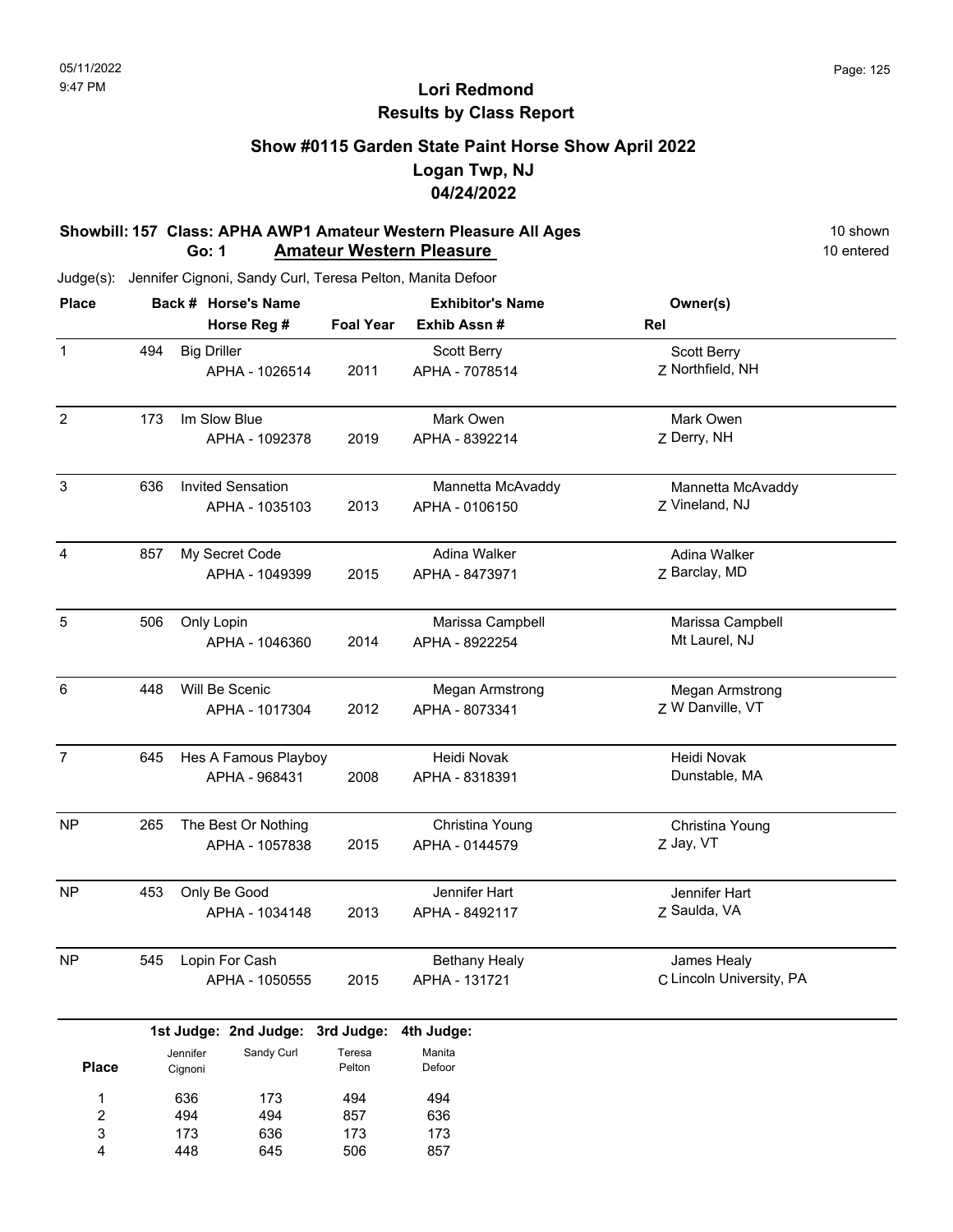## **Show #0115 Garden State Paint Horse Show April 2022**

### **Logan Twp, NJ 04/24/2022**

| 5 | 506 | 857 | 636 | 545 |
|---|-----|-----|-----|-----|
| 6 | 645 | 453 | 453 | 448 |
| 7 | 857 | 545 | 448 | 506 |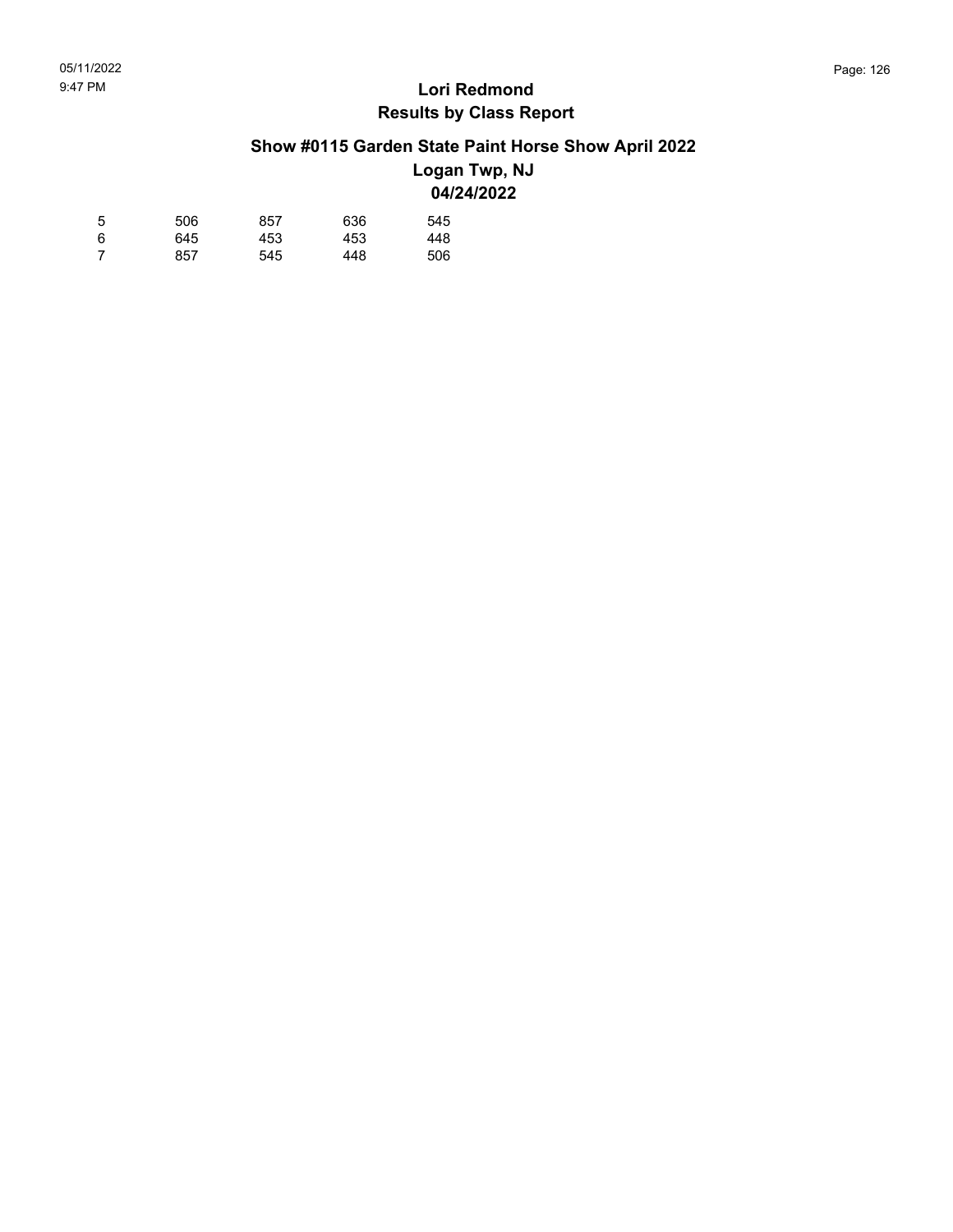### **Show #0115 Garden State Paint Horse Show April 2022 Logan Twp, NJ 04/23/2022**

#### **Showbill: 900 Class: APHA YGCM Youth Grand Champion Mare** 4 shown 4 shown **Go: 1** Youth Grand Champion Mares **1988** 4 entered

| <b>Place</b> |      | Back #              | <b>Horse's Name</b>          |                  | <b>Exhibitor's Name</b> | Owner(s)               |                        |
|--------------|------|---------------------|------------------------------|------------------|-------------------------|------------------------|------------------------|
|              |      |                     | Horse Reg #                  | <b>Foal Year</b> | Exhib Assn#             | <b>Birthdate</b>       | Rel                    |
| 1            | 337  |                     | <b>Entirely Smooth Movin</b> |                  | Ava Stanker             |                        | Ava Stanker            |
|              |      |                     | APHA - 989359                | 2010             | APHA - 0135242          |                        | Bridgeton, NJ          |
| 983          |      |                     | Hot For An Invite            |                  |                         | Nevaeh Smeeton-Cormier | Nevaeh Smeeton-Cormier |
|              |      |                     | APHA - 1015814               | 2011             | APHA - 9141967          |                        | Lebanon, NH            |
|              |      |                     | 1033 VS Got A Rhythm         |                  | Lyla McCormick          |                        | Lyla McCormick         |
|              |      |                     | APHA - 1061575               | 2016             | APHA - 9182738          |                        | Lynfield, MA           |
|              | 2007 |                     | <b>Scandalous Kisses</b>     |                  | Kadence Bonacci         |                        | Kadence Bonacci        |
|              |      |                     | APHA - 1149894               | 2021             | APHA - 8990412          |                        | Pemberton, NJ          |
|              |      |                     | 1st Judge: 2nd Judge:        | 3rd Judge:       | 4th Judge:              |                        |                        |
| <b>Place</b> |      | Jennifer<br>Cignoni | Sandy Curl                   | Teresa<br>Pelton | Manita<br>Defoor        |                        |                        |
| 1            |      | 2007                | 983                          | 1033             | 337                     |                        |                        |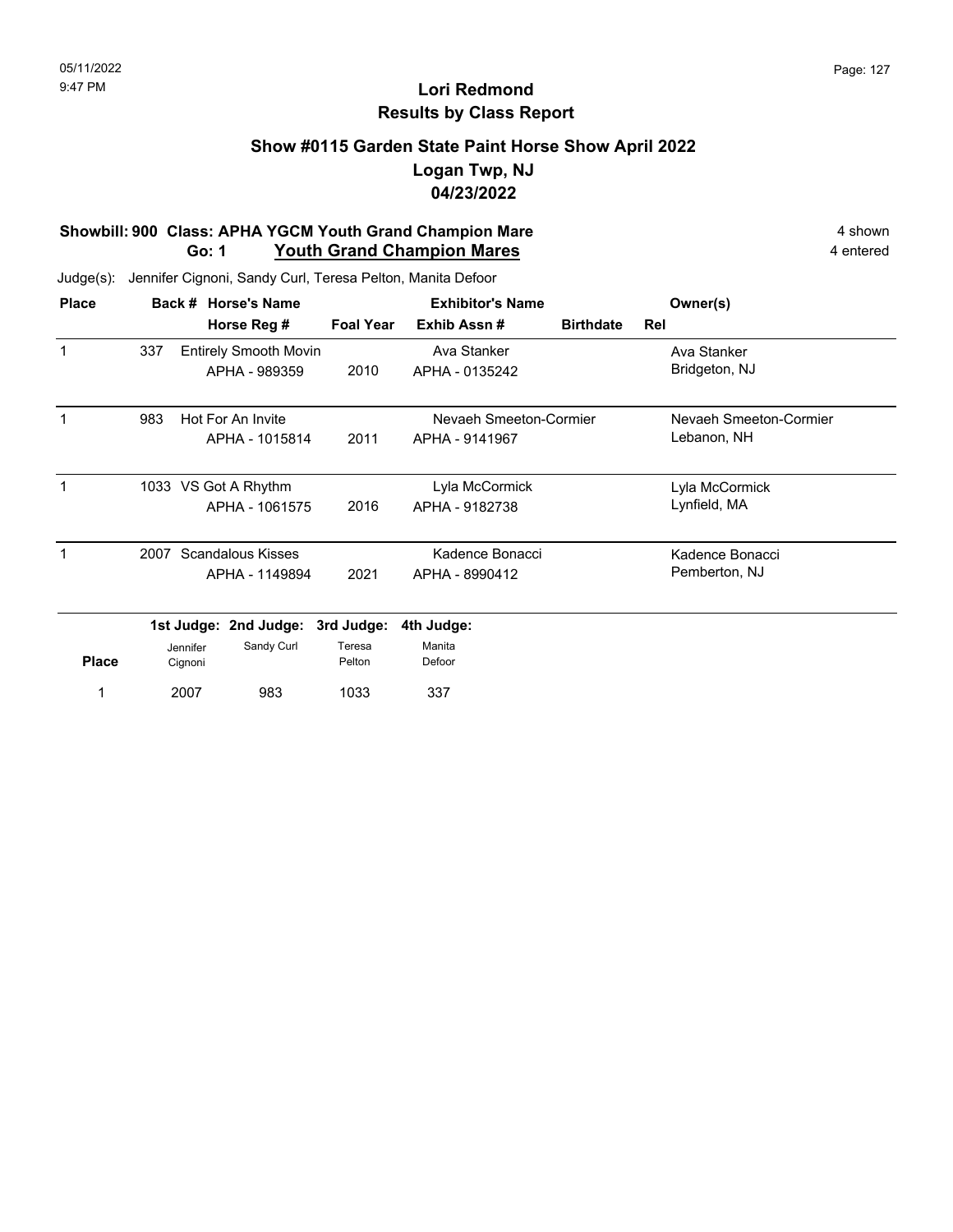### **Show #0115 Garden State Paint Horse Show April 2022 Logan Twp, NJ 04/23/2022**

#### **Showbill: 901 Class: APHA YRCM Youth Reserve Champion Mare** 5 Shown 5 shown 5 shown 5 shown 5 chtered **Go: 1 Youth Reserve Champion Mares**

| <b>Place</b> |                                   |     | Back # Horse's Name          |                  | <b>Exhibitor's Name</b> | Owner(s)         |                        |  |
|--------------|-----------------------------------|-----|------------------------------|------------------|-------------------------|------------------|------------------------|--|
|              |                                   |     | Horse Reg #                  | <b>Foal Year</b> | Exhib Assn#             | <b>Birthdate</b> | Rel                    |  |
| $\mathbf{1}$ | 337                               |     | <b>Entirely Smooth Movin</b> |                  | Ava Stanker             |                  | Ava Stanker            |  |
|              |                                   |     | APHA - 989359                | 2010             | APHA - 0135242          |                  | Bridgeton, NJ          |  |
| 2            | 983<br>Hot For An Invite          |     |                              |                  | Nevaeh Smeeton-Cormier  |                  | Nevaeh Smeeton-Cormier |  |
|              |                                   |     | APHA - 1015814               | 2011             | APHA - 9141967          |                  | Lebanon, NH            |  |
| <b>NP</b>    | 580                               |     | Radically Painted            |                  | Makena Laird            |                  | <b>Lindsay Clancy</b>  |  |
|              |                                   |     | APHA - 973032                | 2009             | APHA - 8083708          |                  | C Hampstead, MO        |  |
| <b>NP</b>    |                                   |     | 1033 VS Got A Rhythm         |                  | Lyla McCormick          |                  | Lyla McCormick         |  |
|              |                                   |     | APHA - 1061575               | 2016             | APHA - 9182738          |                  | Lynfield, MA           |  |
| <b>NP</b>    | 2007                              |     | <b>Scandalous Kisses</b>     |                  | Kadence Bonacci         |                  | Kadence Bonacci        |  |
|              |                                   |     | APHA - 1149894               | 2021             | APHA - 8990412          |                  | Pemberton, NJ          |  |
|              |                                   |     | 1st Judge: 2nd Judge:        | 3rd Judge:       | 4th Judge:              |                  |                        |  |
| <b>Place</b> | Sandy Curl<br>Jennifer<br>Cignoni |     | Teresa<br>Pelton             | Manita<br>Defoor |                         |                  |                        |  |
|              |                                   | 337 | 337                          | 337              | 983                     |                  |                        |  |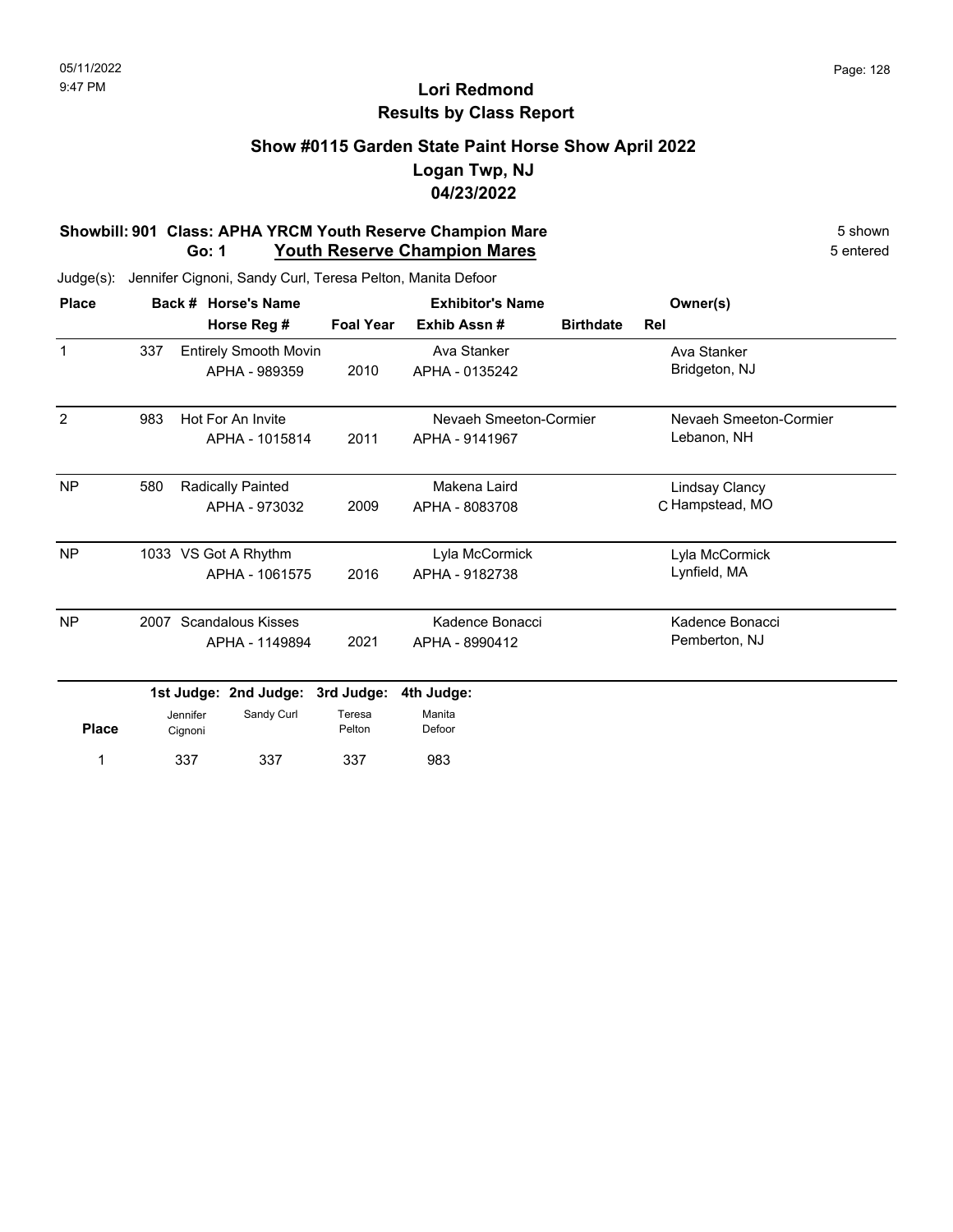### **Show #0115 Garden State Paint Horse Show April 2022 Logan Twp, NJ 04/23/2022**

#### **Showbill: 905 Class: APHA AGCM Amateur Grand Champion Mare** 4 shown 4 shown **Go: 1** Amateur Grand Champion Mares **4 entered** 4 entered

Judge(s): Jennifer Cignoni, Sandy Curl, Teresa Pelton, Manita Defoor

190 190

1 190 190 512 190

| <b>Place</b> |     |           | Back # Horse's Name   |                  | <b>Exhibitor's Name</b> | Owner(s)            |
|--------------|-----|-----------|-----------------------|------------------|-------------------------|---------------------|
|              |     |           | Horse Reg #           | <b>Foal Year</b> | Exhib Assn#             | Rel                 |
| 1            | 190 |           | Got Ya Watching Me    |                  | Sharon Horn             | Sharon Horn         |
|              |     |           | APHA - 1081582        | 2017             | APHA - 7094083          | Stauton, PA         |
| 2            | 512 | Above All |                       |                  | <b>Holly Byrnes</b>     | <b>Holly Byrnes</b> |
|              |     |           | APHA - 938275         | 2008             | APHA - 0130829          | 7 Chalfont, PA      |
| <b>NP</b>    | 162 |           | All Artists Invited   |                  | Nancy Fracasse          | Nancy Fracasse      |
|              |     |           | APHA - 1068469        | 2016             | APHA - 8763282          | Z Andover, CT       |
| <b>NP</b>    | 298 |           | Simon Says Ima Lady   |                  | Ashley Moser            | <b>Ashley Moser</b> |
|              |     |           | APHA - 1080356        | 2017             | APHA - 8986147          | O Magnolia, NJ      |
|              |     |           | 1st Judge: 2nd Judge: | 3rd Judge:       | 4th Judge:              |                     |
|              |     | Jennifer  | Sandy Curl            | Teresa           | Manita                  |                     |
| <b>Place</b> |     | Cignoni   |                       | Pelton           | Defoor                  |                     |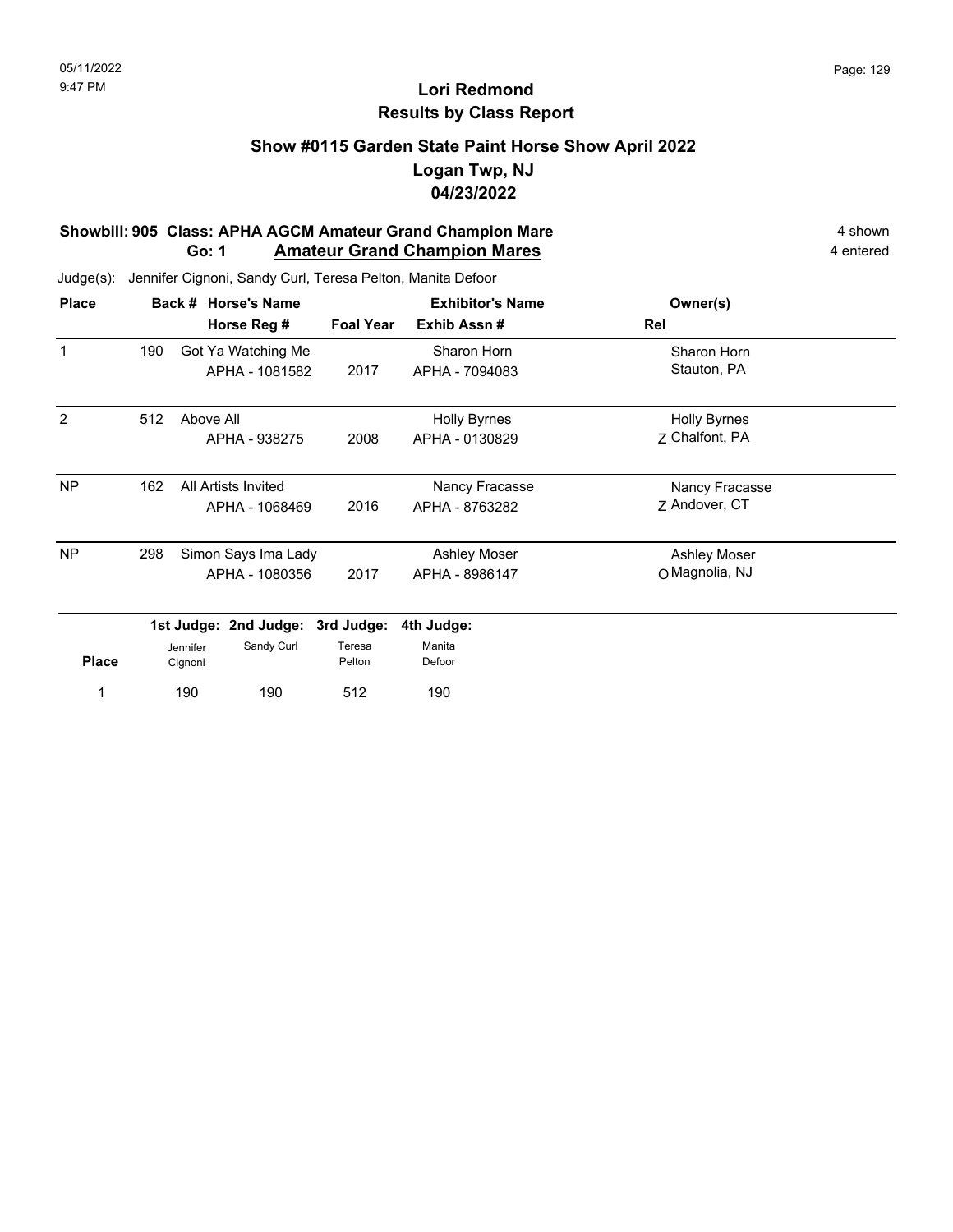### **Show #0115 Garden State Paint Horse Show April 2022 Logan Twp, NJ 04/23/2022**

#### **Showbill: 906 Class: APHA ARCM Amateur Reserve Champion Mare** 6 **Shown** 6 shown **Go: 1 Amateur Reserve Champion Mares 6 entered** 6 entered

| <b>Place</b>   | Back # Horse's Name |                     |                                          |                  | <b>Exhibitor's Name</b>               | Owner(s)                                |  |
|----------------|---------------------|---------------------|------------------------------------------|------------------|---------------------------------------|-----------------------------------------|--|
|                |                     |                     | Horse Reg #                              | <b>Foal Year</b> | Exhib Assn#                           | Rel                                     |  |
| $\mathbf{1}$   | 857                 |                     | My Secret Code<br>APHA - 1049399         | 2015             | Adina Walker<br>APHA - 8473971        | Adina Walker<br>Z Barclay, MD           |  |
| $\overline{2}$ | 190                 |                     | Got Ya Watching Me<br>APHA - 1081582     | 2017             | Sharon Horn<br>APHA - 7094083         | Sharon Horn<br>Stauton, PA              |  |
| $\overline{2}$ | 925                 |                     | <b>Batt Girl Lopin</b><br>APHA - 1058752 | 2015             | <b>Betsy Leager</b><br>APHA - 8895315 | <b>Betsy Leager</b><br>Sudlersville, MD |  |
| <b>NP</b>      | 162                 |                     | All Artists Invited<br>APHA - 1068469    | 2016             | Nancy Fracasse<br>APHA - 8763282      | Nancy Fracasse<br>Z Andover, CT         |  |
| <b>NP</b>      | 298                 |                     | Simon Says Ima Lady<br>APHA - 1080356    | 2017             | <b>Ashley Moser</b><br>APHA - 8986147 | Ashley Moser<br>O Magnolia, NJ          |  |
| <b>NP</b>      | 512                 | Above All           | APHA - 938275                            | 2008             | <b>Holly Byrnes</b><br>APHA - 0130829 | <b>Holly Byrnes</b><br>Z Chalfont, PA   |  |
|                |                     |                     | 1st Judge: 2nd Judge:                    | 3rd Judge:       | 4th Judge:                            |                                         |  |
| <b>Place</b>   |                     | Jennifer<br>Cignoni | Sandy Curl                               | Teresa<br>Pelton | Manita<br>Defoor                      |                                         |  |
| 1              |                     | 857                 | 925                                      | 190              | 857                                   |                                         |  |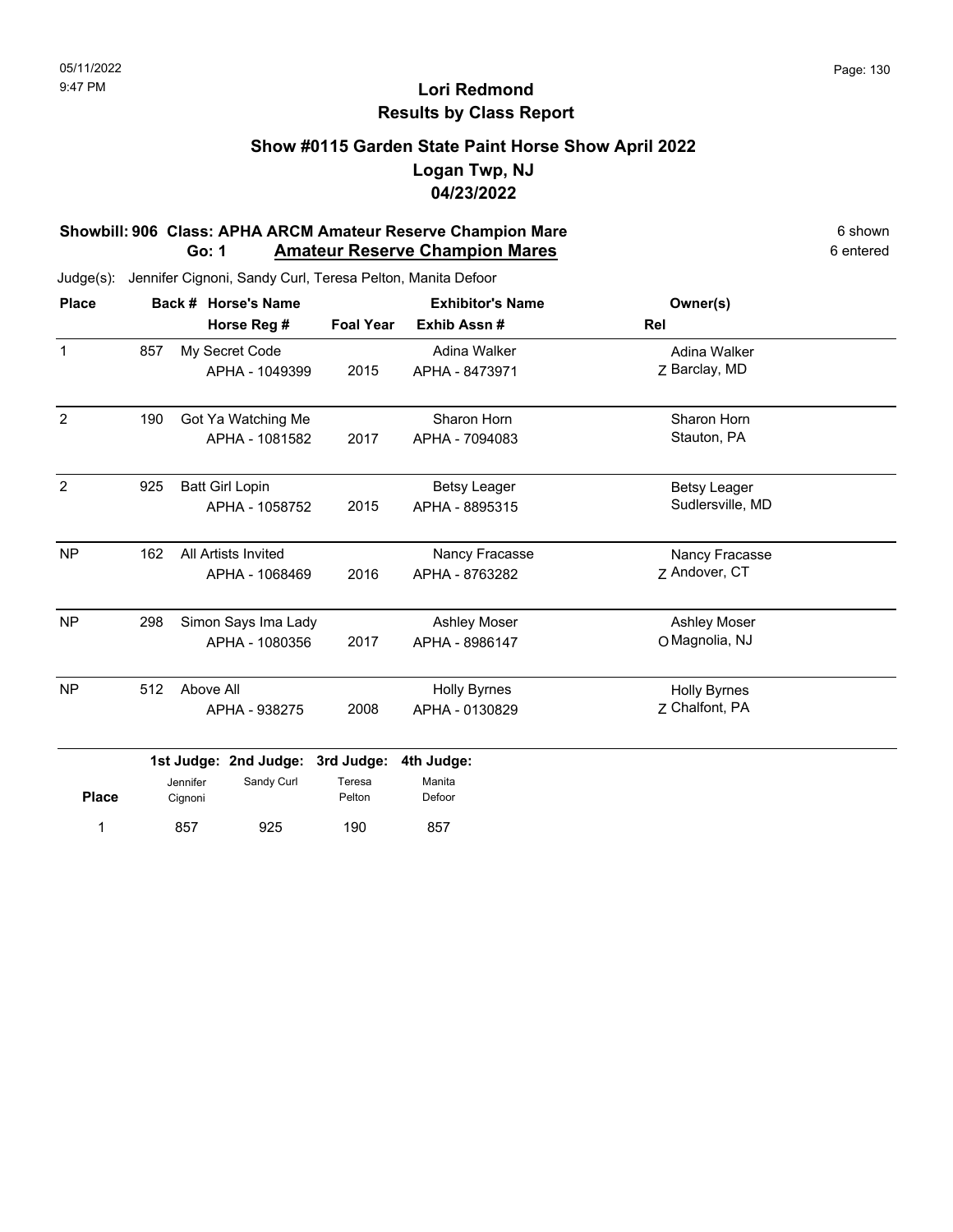### **Show #0115 Garden State Paint Horse Show April 2022 Logan Twp, NJ 04/23/2022**

#### **Showbill: 910 Class: APHA AGC2 Grand Champion Mare** 5 Shown 5 shown 5 shown 5 shown 5 shown 5 chtered **Go: 1 Grand Champion Mare**

| <b>Place</b> |                                  |                     | Back # Horse's Name |                  | <b>Exhibitor's Name</b> | Owner(s)           |
|--------------|----------------------------------|---------------------|---------------------|------------------|-------------------------|--------------------|
|              |                                  |                     | Horse Reg #         | <b>Foal Year</b> | Exhib Assn#             | Rel                |
| $\mathbf{1}$ | 190                              |                     | Got Ya Watching Me  |                  | Sharon Horn             | Sharon Horn        |
|              |                                  |                     | APHA - 1081582      | 2017             | APHA - 7094083          | Stauton, PA        |
| <b>NP</b>    | 320                              | Gone Zippin         |                     |                  | <b>Kenneth Ware</b>     | Karen Ware         |
|              |                                  |                     | APHA - 1145355      | 2020             | APHA - 8042950          | P Mays Landing, NJ |
| <b>NP</b>    | 549                              |                     | Kiss Me In Paris    |                  | Samantha Wasylak        | Elizabeth Anderson |
|              |                                  |                     | APHA - 1096978      | 2019             | APHA - 8969784          | North Grafton, MA  |
| <b>NP</b>    | 556                              |                     | Monkeys First Asset |                  | Amy Freeman Suess       | Danielle Burns     |
|              |                                  |                     | APHA - 1150418      | 2021             | APHA - 8664812          | O Richland, NJ     |
| NP           | <b>Scandalous Kisses</b><br>2007 |                     |                     |                  | Kadence Bonacci         | Kadence Bonacci    |
|              |                                  |                     | APHA - 1149894      | 2021             | APHA - 8990412          | Pemberton, NJ      |
|              | 1st Judge: 2nd Judge:            |                     |                     | 3rd Judge:       | 4th Judge:              |                    |
| <b>Place</b> |                                  | Jennifer<br>Cignoni | Sandy Curl          | Teresa<br>Pelton | Manita<br>Defoor        |                    |
|              |                                  | 190                 | 190                 | 190              | 190                     |                    |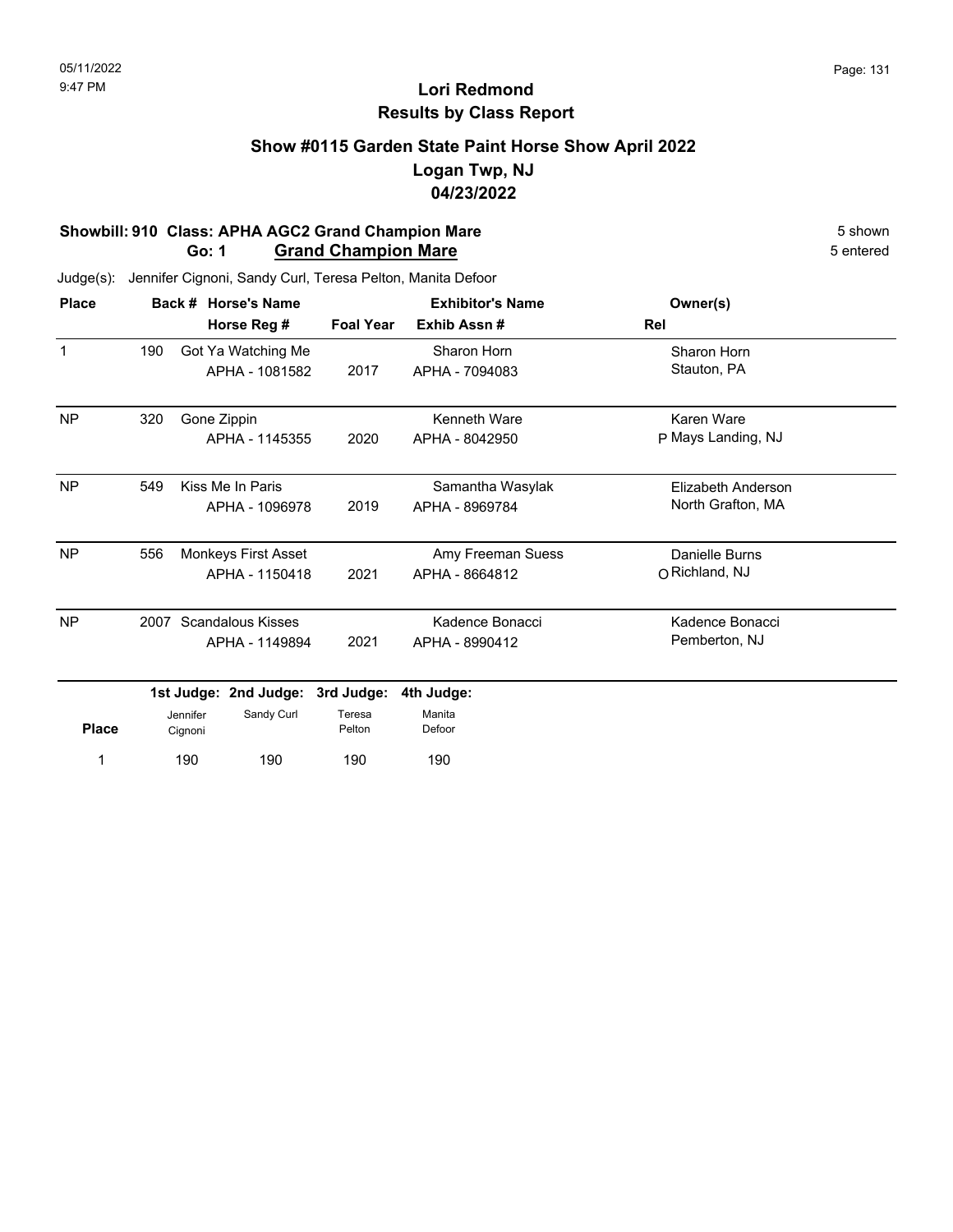### **Show #0115 Garden State Paint Horse Show April 2022 Logan Twp, NJ 04/23/2022**

#### **Showbill: 911 Class: APHA ARC2 Reserve Champion Mare** 8 **Shown** 8 shown 8 shown 8 shown **Go: 1** Reserve Champion Mare **Go: 1 Reserve Champion Mare**

2007 857

1 2007 857 857 857

857

| <b>Place</b>   |     |                     | Back # Horse's Name              |                  | <b>Exhibitor's Name</b> | Owner(s)             |  |
|----------------|-----|---------------------|----------------------------------|------------------|-------------------------|----------------------|--|
|                |     |                     | Horse Reg #                      | <b>Foal Year</b> | Exhib Assn#             | Rel                  |  |
| $\mathbf{1}$   | 857 |                     | My Secret Code                   |                  | Adina Walker            | Adina Walker         |  |
|                |     |                     | APHA - 1049399                   | 2015             | APHA - 8473971          | Z Barclay, MD        |  |
| $\overline{2}$ |     |                     | 2007 Scandalous Kisses           |                  | Kadence Bonacci         | Kadence Bonacci      |  |
|                |     |                     | APHA - 1149894                   | 2021             | APHA - 8990412          | Pemberton, NJ        |  |
| <b>NP</b>      | 12  |                     | Always Time To Dance             |                  | Amy Heath               | Amy Heath            |  |
|                |     |                     | APHA - 1108343                   | 2020             | APHA - 8680614          | O Halifax, MA        |  |
| <b>NP</b>      | 190 |                     | Got Ya Watching Me               |                  | Sharon Horn             | Sharon Horn          |  |
|                |     |                     | APHA - 1081582                   | 2017             | APHA - 7094083          | Stauton, PA          |  |
| <b>NP</b>      | 320 | Gone Zippin         |                                  |                  | Kenneth Ware            | Karen Ware           |  |
|                |     |                     | APHA - 1145355                   | 2020             | APHA - 8042950          | P Mays Landing, NJ   |  |
| <b>NP</b>      | 541 | No Dress Code       |                                  |                  | <b>Hilary Chapin</b>    | <b>Hilary Chapin</b> |  |
|                |     |                     | APHA - 1146009                   | 2020             | APHA - 9162773          | Z Milton, NH         |  |
| <b>NP</b>      | 549 |                     | Kiss Me In Paris                 |                  | Samantha Wasylak        | Elizabeth Anderson   |  |
|                |     |                     | APHA - 1096978                   | 2019             | APHA - 8969784          | North Grafton, MA    |  |
| <b>NP</b>      | 556 |                     | Monkeys First Asset              |                  | Amy Freeman Suess       | Danielle Burns       |  |
|                |     |                     | APHA - 1150418                   | 2021             | APHA - 8664812          | O Richland, NJ       |  |
|                |     |                     | 1st Judge: 2nd Judge: 3rd Judge: |                  | 4th Judge:              |                      |  |
| <b>Place</b>   |     | Jennifer<br>Cignoni | Sandy Curl                       | Teresa<br>Pelton | Manita<br>Defoor        |                      |  |
|                |     |                     |                                  |                  |                         |                      |  |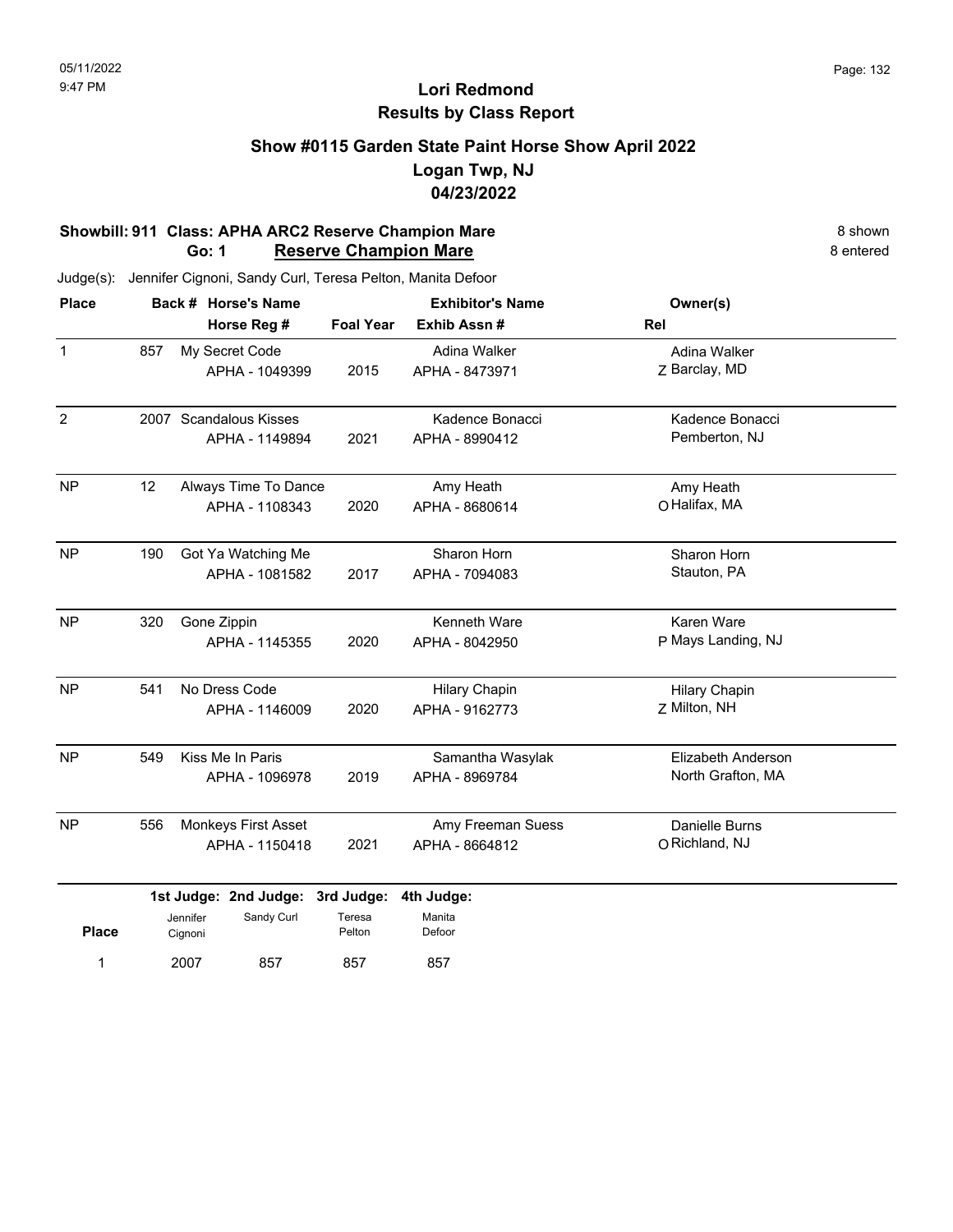## **Show #0115 Garden State Paint Horse Show April 2022 Logan Twp, NJ 04/23/2022**

#### **Showbill: 915 Class: APHA YGCG Youth Grand Champion Gelding 4 shown 4 shown Go: 1** Youth Grand Champion Gelding **4** entered

Judge(s): Jennifer Cignoni, Sandy Curl, Teresa Pelton, Manita Defoor

537 537

1 537 537 537 537

| <b>Place</b> |     |          | Back # Horse's Name       |                  | <b>Exhibitor's Name</b> |                  | Owner(s)        |  |
|--------------|-----|----------|---------------------------|------------------|-------------------------|------------------|-----------------|--|
|              |     |          | Horse Reg #               | <b>Foal Year</b> | Exhib Assn#             | <b>Birthdate</b> | Rel             |  |
| 1            | 537 |          | Ima Cute Secret           |                  | Katie Leonarski         |                  | Mitch Leonarski |  |
|              |     |          | APHA - 1105272            | 2020             | APHA - 8964986          |                  | C               |  |
| <b>NP</b>    | 313 |          | <b>Invitation To Ride</b> |                  | Aliyah Attar            |                  | Aliyah Attar    |  |
|              |     |          | APHA - 964815             | 2009             | APHA - 9189788          |                  | Peppercal, MA   |  |
| <b>NP</b>    | 553 |          | One Macho Cowboy          |                  | <b>Avery Martin</b>     |                  | Alexis Toburen  |  |
|              |     |          | APHA - 1006063            | 2011             | APHA - 0151016          |                  | J Duncannon, PA |  |
| <b>NP</b>    |     |          | 1216 Say No Way Jose      |                  | Kiaina Kennon           |                  | Kiaina Kennon   |  |
|              |     |          | APHA - 884843             | 2006             | APHA - 9189047          |                  | Z Lyon, MA      |  |
|              |     |          | 1st Judge: 2nd Judge:     | 3rd Judge:       | 4th Judge:              |                  |                 |  |
|              |     | Jennifer | Sandy Curl                | Teresa           | Manita                  |                  |                 |  |
| <b>Place</b> |     | Cignoni  |                           | Pelton           | Defoor                  |                  |                 |  |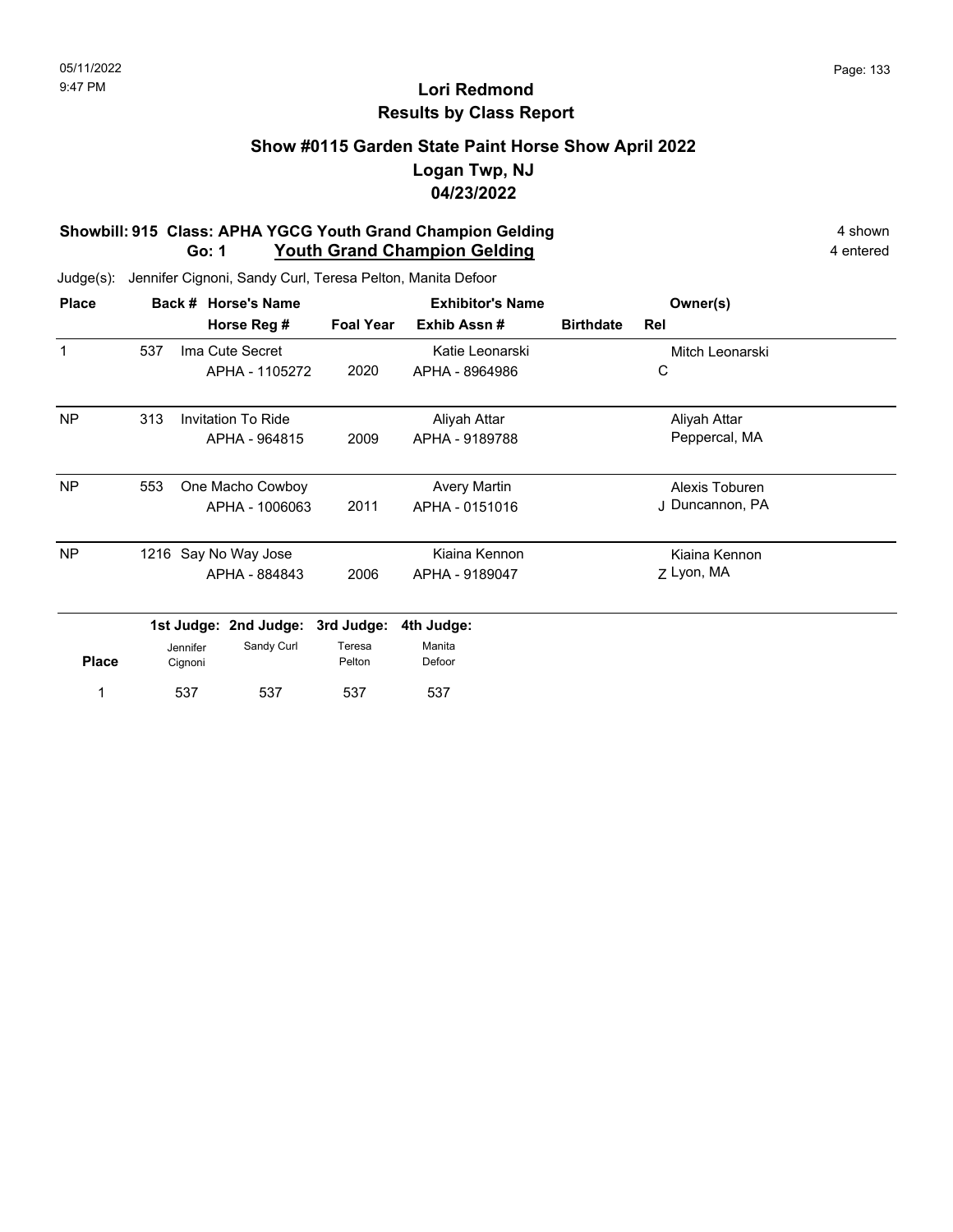### **Show #0115 Garden State Paint Horse Show April 2022 Logan Twp, NJ 04/23/2022**

#### **Showbill: 916 Class: APHA YRCG Youth Reserve Champion Gelding 6 Shown 6 shown Go: 1** Youth Reserve Champion Gelding **Construction** 6 entered

| <b>Place</b>   |     |                                   | Back # Horse's Name                        |                                | <b>Exhibitor's Name</b>                  |                  | Owner(s)                                    |  |
|----------------|-----|-----------------------------------|--------------------------------------------|--------------------------------|------------------------------------------|------------------|---------------------------------------------|--|
|                |     |                                   | Horse Reg #                                | <b>Foal Year</b>               | Exhib Assn#                              | <b>Birthdate</b> | Rel                                         |  |
| $\mathbf{1}$   | 313 |                                   | <b>Invitation To Ride</b><br>APHA - 964815 | 2009                           | Aliyah Attar<br>APHA - 9189788           |                  | Aliyah Attar<br>Peppercal, MA               |  |
| 2              | 553 |                                   | One Macho Cowboy<br>APHA - 1006063         | 2011                           | <b>Avery Martin</b><br>APHA - 0151016    |                  | Alexis Toburen<br>J Duncannon, PA           |  |
| $\overline{2}$ |     |                                   | 1216 Say No Way Jose<br>APHA - 884843      | 2006                           | Kiaina Kennon<br>APHA - 9189047          |                  | Kiaina Kennon<br>Z Lyon, MA                 |  |
| <b>NP</b>      | 517 |                                   | Sugar On The Rim<br>APHA - 01089532        | 2018                           | <b>Brittany Webber</b><br>APHA - 8973278 |                  | <b>Brittany Webber</b><br>S Lyndonville, VT |  |
| <b>NP</b>      | 537 | Ima Cute Secret<br>APHA - 1105272 |                                            | 2020                           | Katie Leonarski<br>APHA - 8964986        |                  | Mitch Leonarski<br>C                        |  |
| <b>NP</b>      | 555 |                                   | Sonnys Music Man<br>APHA - 893952          | 2005                           | Jenna Edmonds<br>APHA - 9176030          |                  | Dawn Edmonds<br>C Monroeville, NJ           |  |
| <b>Place</b>   |     | Jennifer<br>Cignoni               | 1st Judge: 2nd Judge:<br>Sandy Curl        | 3rd Judge:<br>Teresa<br>Pelton | 4th Judge:<br>Manita<br>Defoor           |                  |                                             |  |
| 1              |     | 1216                              | 313                                        | 313                            | 553                                      |                  |                                             |  |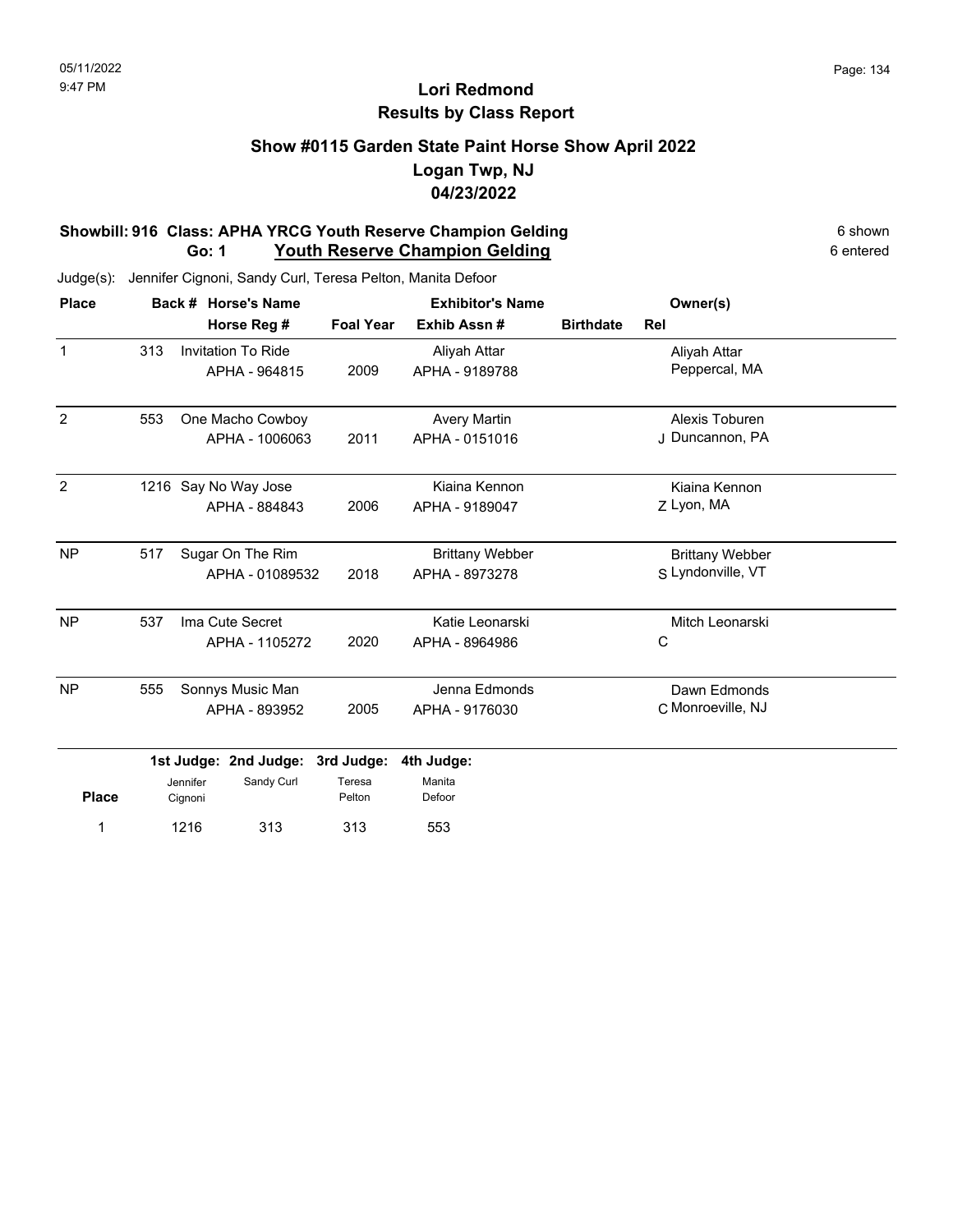### **Show #0115 Garden State Paint Horse Show April 2022 Logan Twp, NJ 04/23/2022**

#### **Showbill: 920 Class: APHA AGCG Amateur Grand Champion Gelding 4 shown 4 shown Go: 1 Amateur Grand Champion Gelding 4 entered**

Judge(s): Jennifer Cignoni, Sandy Curl, Teresa Pelton, Manita Defoor

90 90

1 566

| <b>Place</b> |     |           | Back # Horse's Name              |                  | <b>Exhibitor's Name</b> | Owner(s)         |  |
|--------------|-----|-----------|----------------------------------|------------------|-------------------------|------------------|--|
|              |     |           | Horse Reg #                      | <b>Foal Year</b> | Exhib Assn#             | Rel              |  |
|              | 90  |           | Thats So That                    |                  | <b>Charles Self</b>     | Lori Search      |  |
|              |     |           | APHA - 1079646                   | 2018             | APHA - 8876178          | P                |  |
| 2            | 566 | Excessive |                                  |                  | Donna Puhl              | Donna Puhl       |  |
|              |     |           | APHA - 1110280                   | 2021             | APHA - 8440376          | Z Ringtown, PA   |  |
| <b>NP</b>    | 171 |           | Just A Lazy Cowboy               |                  | Danielle Leager         | Danielle Leager  |  |
|              |     |           | APHA - 1059312                   | 2016             | APHA - 8644323          | Sudlersville, MD |  |
| <b>NP</b>    | 173 |           | Im Slow Blue                     |                  | Mark Owen               | Mark Owen        |  |
|              |     |           | APHA - 1092378                   | 2019             | APHA - 8392214          | Z Derry, NH      |  |
|              |     |           | 1st Judge: 2nd Judge: 3rd Judge: |                  | 4th Judge:              |                  |  |
|              |     | Jennifer  | Sandy Curl                       | Teresa           | Manita                  |                  |  |
| <b>Place</b> |     | Cignoni   |                                  | Pelton           | Defoor                  |                  |  |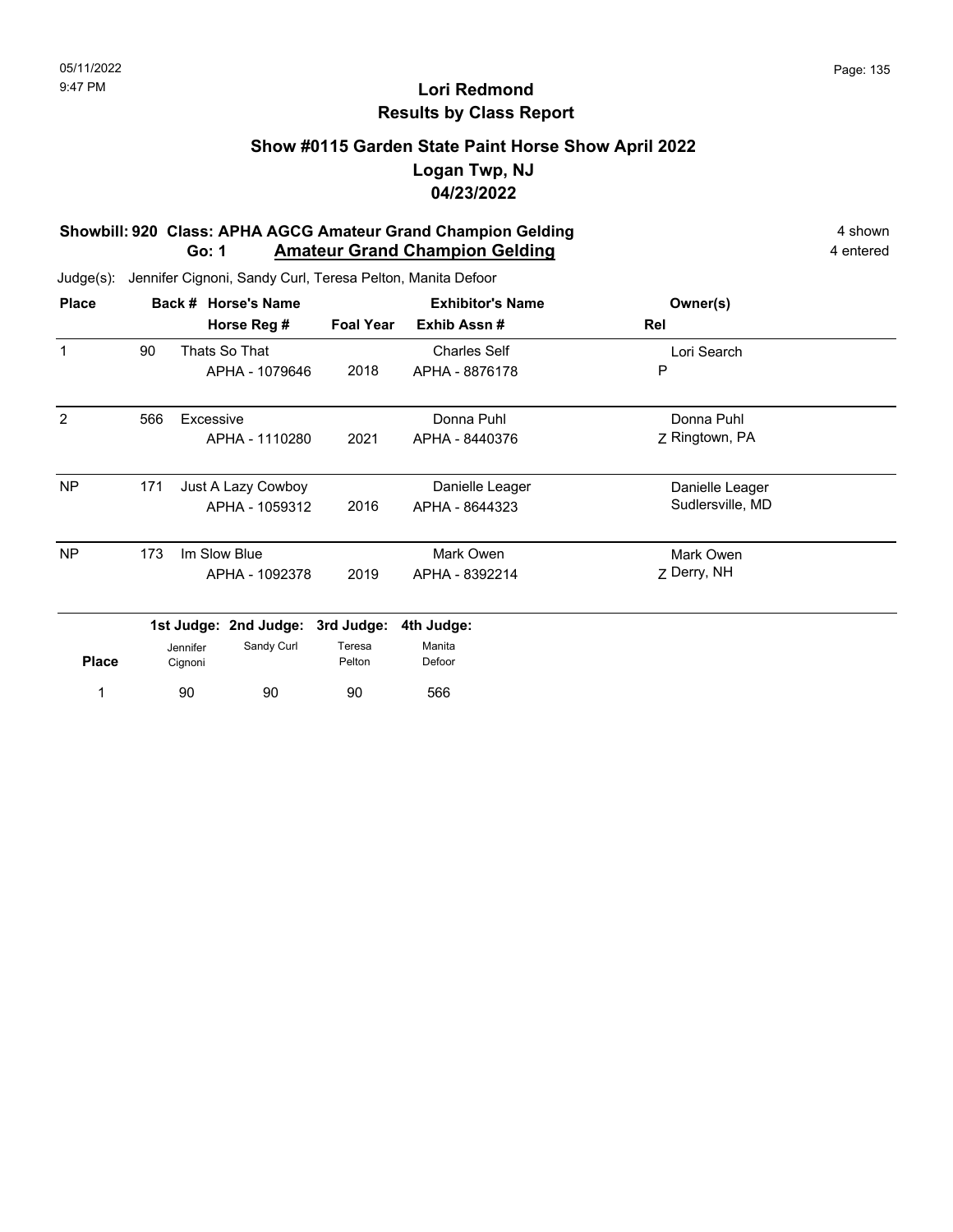### **Show #0115 Garden State Paint Horse Show April 2022 Logan Twp, NJ 04/23/2022**

#### **Showbill: 921 Class: APHA ARCG Amateur Reserve Champion Gelding**<br>**Go: 1 Amateur Reserve Champion Gelding** 7 **numerical 7** entered **Go: 1 Amateur Reserve Champion Gelding**

| <b>Place</b>   |     |                     | Back # Horse's Name   |                  | <b>Exhibitor's Name</b> | Owner(s)                 |  |
|----------------|-----|---------------------|-----------------------|------------------|-------------------------|--------------------------|--|
|                |     |                     | Horse Reg #           | <b>Foal Year</b> | Exhib Assn#             | Rel                      |  |
| $\mathbf{1}$   | 566 | Excessive           |                       |                  | Donna Puhl              | Donna Puhl               |  |
|                |     |                     | APHA - 1110280        | 2021             | APHA - 8440376          | Z Ringtown, PA           |  |
| $\overline{2}$ | 90  |                     | Thats So That         |                  | <b>Charles Self</b>     | Lori Search              |  |
|                |     |                     | APHA - 1079646        | 2018             | APHA - 8876178          | P                        |  |
| <b>NP</b>      | 171 |                     | Just A Lazy Cowboy    |                  | Danielle Leager         | Danielle Leager          |  |
|                |     |                     | APHA - 1059312        | 2016             | APHA - 8644323          | Sudlersville, MD         |  |
| <b>NP</b>      | 173 |                     | Im Slow Blue          |                  | Mark Owen               | Mark Owen                |  |
|                |     |                     | APHA - 1092378        | 2019             | APHA - 8392214          | Z Derry, NH              |  |
| <b>NP</b>      | 390 |                     | Party With The Artist |                  | Leslie Sheetz           | Leslie Sheetz            |  |
|                |     |                     | APHA - 1039541        | 2014             | APHA - 8627957          | Z Delta, PA              |  |
| <b>NP</b>      | 545 |                     | Lopin For Cash        |                  | <b>Bethany Healy</b>    | James Healy              |  |
|                |     |                     | APHA - 1050555        | 2015             | APHA - 131721           | C Lincoln University, PA |  |
| <b>NP</b>      | 553 |                     | One Macho Cowboy      |                  | Alexis Toburen          | Alexis Toburen           |  |
|                |     |                     | APHA - 1006063        | 2011             | APHA - 8943752          | Z Duncannon, PA          |  |
|                |     |                     | 1st Judge: 2nd Judge: | 3rd Judge:       | 4th Judge:              |                          |  |
| <b>Place</b>   |     | Jennifer<br>Cignoni | Sandy Curl            | Teresa<br>Pelton | Manita<br>Defoor        |                          |  |
| 1              |     | 566                 | 566                   | 566              | 90                      |                          |  |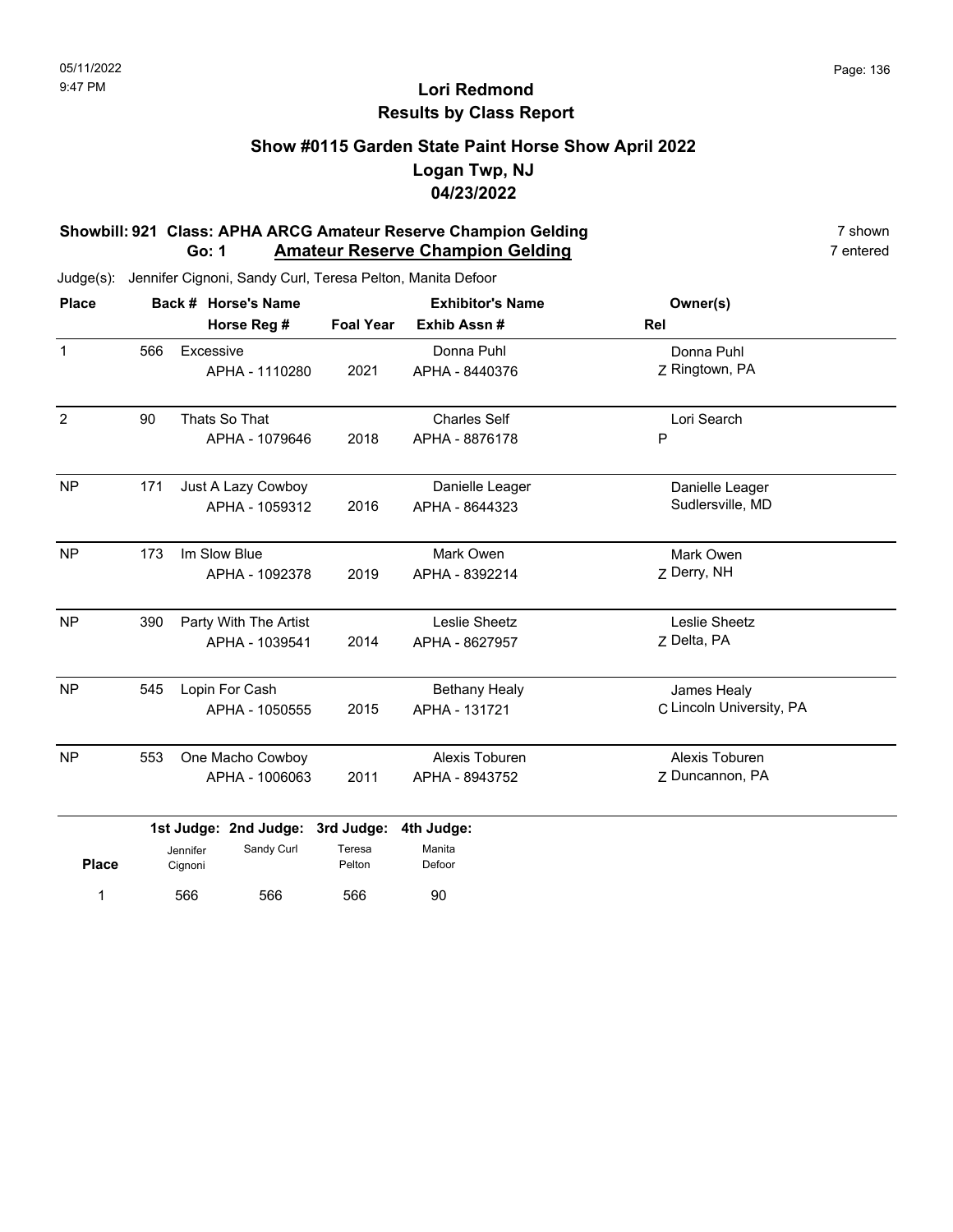### **Show #0115 Garden State Paint Horse Show April 2022 Logan Twp, NJ 04/23/2022**

#### **Showbill: 925 Class: APHA AGC3 Grand Champion Gelding**<br> **Go: 1 Grand Champion Gelding** 6 shown 6 entered 6 entered **Go: 1 Grand Champion Gelding**

| <b>Place</b>   |                             |                     | Back # Horse's Name | <b>Exhibitor's Name</b> |                       |                  | Owner(s)                |  |
|----------------|-----------------------------|---------------------|---------------------|-------------------------|-----------------------|------------------|-------------------------|--|
|                |                             |                     | Horse Reg #         | <b>Foal Year</b>        | Exhib Assn#           | <b>Birthdate</b> | Rel                     |  |
| $\mathbf{1}$   | 537                         |                     | Ima Cute Secret     |                         | Katie Leonarski       |                  | Mitch Leonarski         |  |
|                |                             |                     | APHA - 1105272      | 2020                    | APHA - 8964986        |                  | $\mathsf C$             |  |
| $\overline{2}$ | 90                          |                     | Thats So That       |                         | <b>Charles Self</b>   |                  | Lori Search             |  |
|                |                             |                     | APHA - 1079646      | 2018                    | APHA - 8876178        |                  | P                       |  |
| <b>NP</b>      | 171                         |                     | Just A Lazy Cowboy  |                         | Danielle Leager       |                  | Danielle Leager         |  |
|                |                             |                     | APHA - 1059312      | 2016                    | APHA - 8644323        |                  | Sudlersville, MD        |  |
| <b>NP</b>      | 173                         |                     | Im Slow Blue        |                         | Danny Desmond         |                  | Mark Owen               |  |
|                |                             |                     | APHA - 1092378      | 2019                    | APHA - 8999098        |                  | O Derry, NH             |  |
| <b>NP</b>      | 540<br>Im Awesome All Right |                     |                     |                         | Jaelee Krasnow-Osorio |                  | <b>Heather Faulkner</b> |  |
|                |                             |                     | APHA - 1096308      | 2019                    | APHA - 9174368        |                  | J W. Burke, VT          |  |
| <b>NP</b>      | 566                         | Excessive           |                     |                         | Mitch Leonarski       |                  | Donna Puhl              |  |
|                |                             |                     | APHA - 1110280      | 2021                    | APHA - 7023529        |                  | O Ringtown, PA          |  |
|                | 1st Judge: 2nd Judge:       |                     |                     | 3rd Judge:              | 4th Judge:            |                  |                         |  |
| <b>Place</b>   |                             | Jennifer<br>Cignoni | Sandy Curl          | Teresa<br>Pelton        | Manita<br>Defoor      |                  |                         |  |
| 1              |                             | 537                 | 90                  | 537                     | 537                   |                  |                         |  |